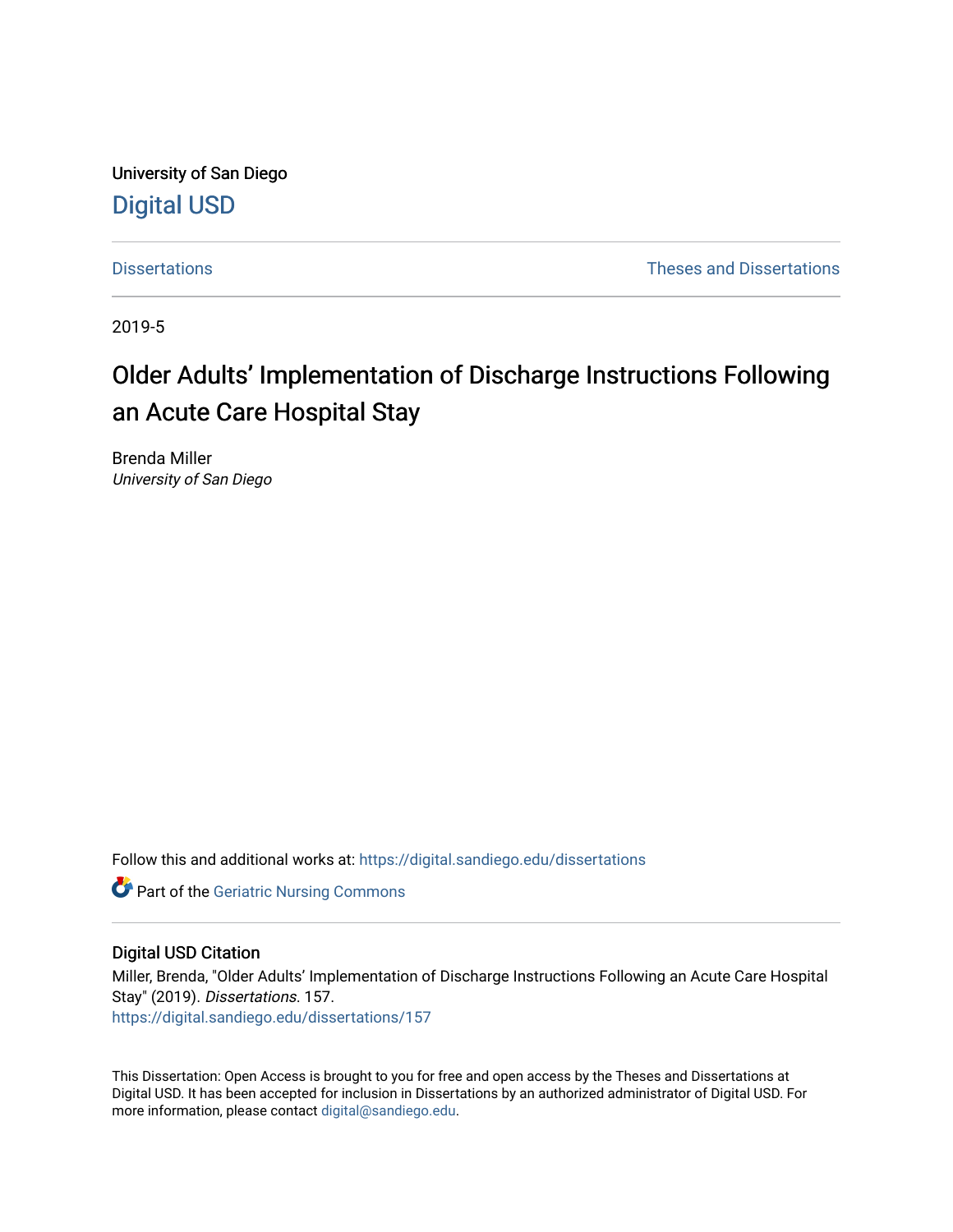# UNIVERSITY OF SAN DIEGO

Hahn School of Nursing and Health Science

Beyster Institute for Nursing Research

# DOCTOR OF PHILOSOPHY IN NURSING

Older Adults' Implementation

of Discharge Instructions Following an Acute Care Hospital Stay

by

Brenda Miller, Ph. D., RN, PHN

A dissertation presentation to the

# FACULTY OF THE HAHN SCHOOL OF NURSING AND HEALTH SCIENCE

# UNIVERSITY OF SAN DIEGO

In partial fulfillment of the requirements for the degree

# DOCTOR OF PHILOSOPHY IN NURSING

May 2019

# DISSERTATION COMMITTEE

Ann Mayo, DNSc, RN, FAAN, Chairperson

Jane Georges, PhD, RN

Caroline Etland, PhD, RN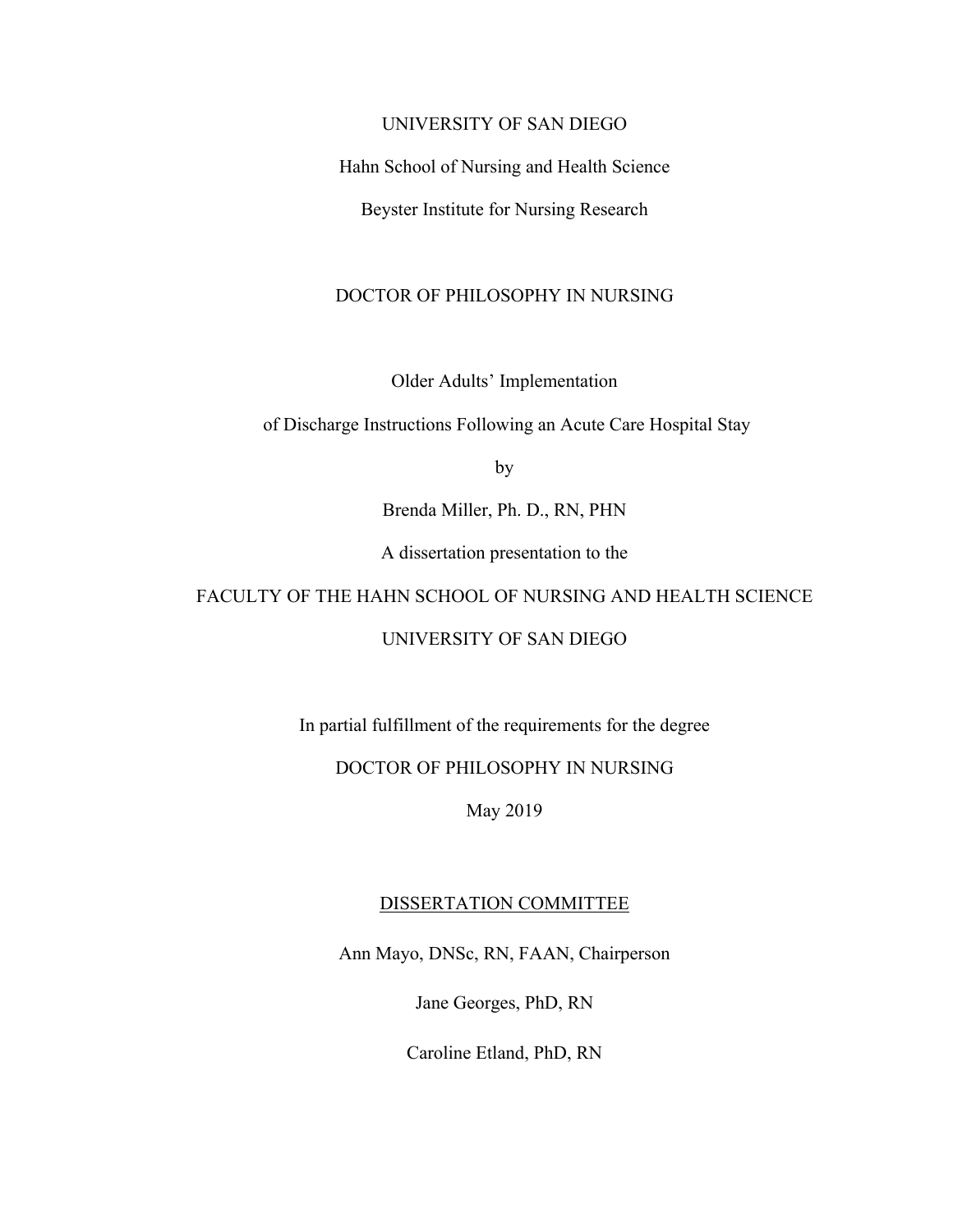# UNIVERSITY OF SAN DIEGO

# Hahn School of Nursing and Health Science Beyster Institute for Nursing Research

# DOCTOR OF PHILOSOPHY IN NURSING

# CANDIDATE'S

| NAME: | Brenda Miller, RN, PHN, PhD(c) |  |  |  |  |
|-------|--------------------------------|--|--|--|--|
|-------|--------------------------------|--|--|--|--|

# TITLE OF

# DISSERTATION: Older Adults' and Informal Caregivers' Implementation of Discharge Instructions Following an Acute Care Hospital Stay

# DISSERTATION

COMMITTEE:

Ann M. Mayo, DNSc, RN, FAAN Chairperson

Jane Georges, PhD, RN Committee Member

Caroline Etland, PhD, RN Committee Member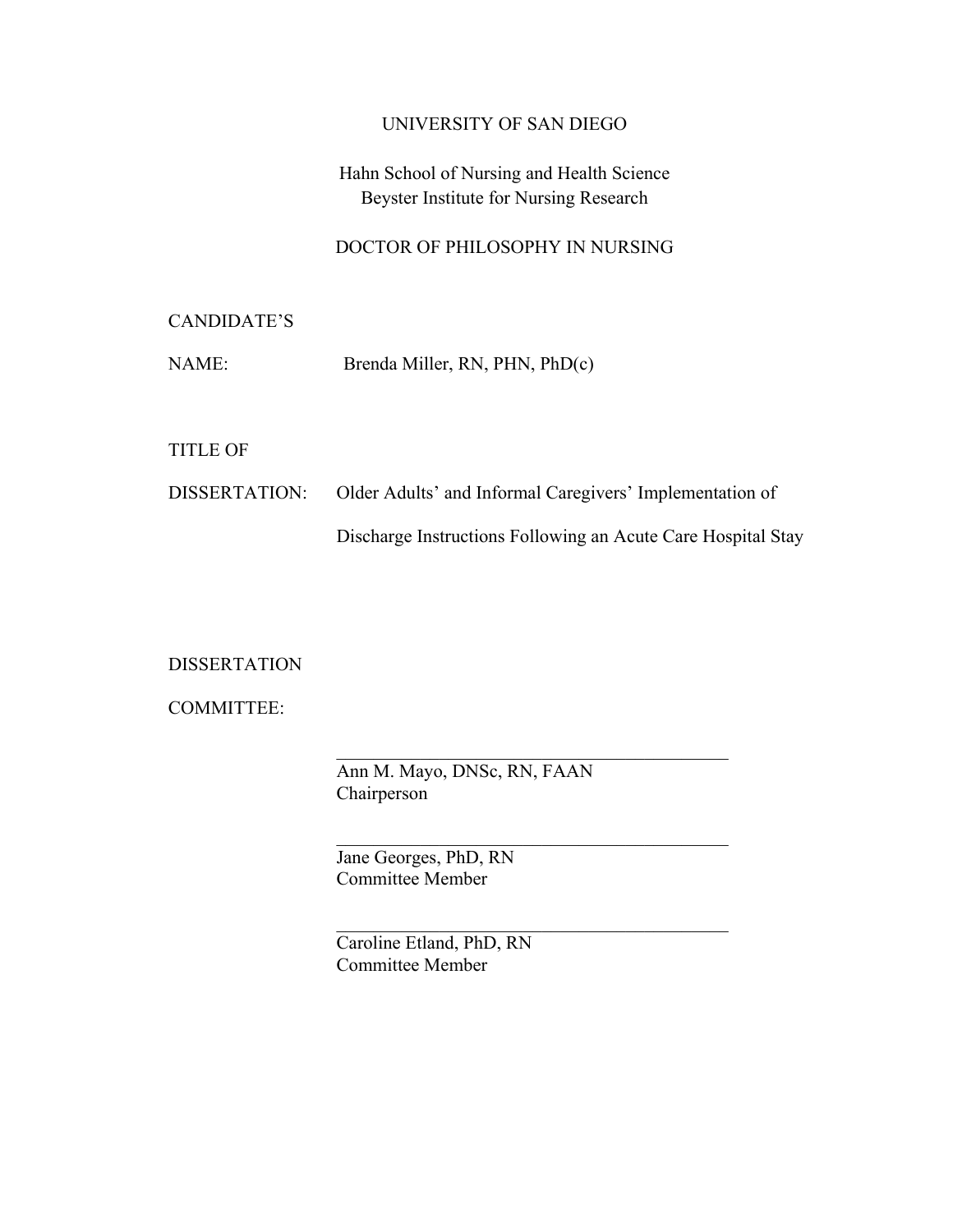#### **Abstract**

Discharge instructions are a self-care guide for patients after discharge from an acute care hospitalization. The discharge process starts on admission to the hospital and continues until discharged. Many patients rely on informal caregivers to provide support after a discharge. However, it is often unclear whether the patients or caregivers completely understand instructions provided during the discharge process. Key concepts related to how discharge instructions were implemented following discharge to home have been understudied from the patient's and informal caregivers' perspectives. Developing effective discharge instructions based on study findings may assist in reducing 30-day hospital readmission rates.

This study was intended to explore how older adult patients (age 65 years and older) and their informal caregivers implemented discharge instructions following discharge. A qualitative methodology was used to conduct this study.

The primary aims of this study were to:

- 1. Describe how discharge instructions were implemented in the home setting by adults 65 years of age and older and their caregivers following an acute care hospital discharge.
- 2. Identify perceived facilitators and barriers to implementation of discharge instructions among older patients and their informal caregivers.

In-depth, semi-structured interviews were conducted with older adults and their informal caregivers within seven days of discharge from an acute care facility. This grounded theory study used an emergent qualitative paradigm, specifically social constructivist grounded theory. Emergent methods were appropriate for a study designed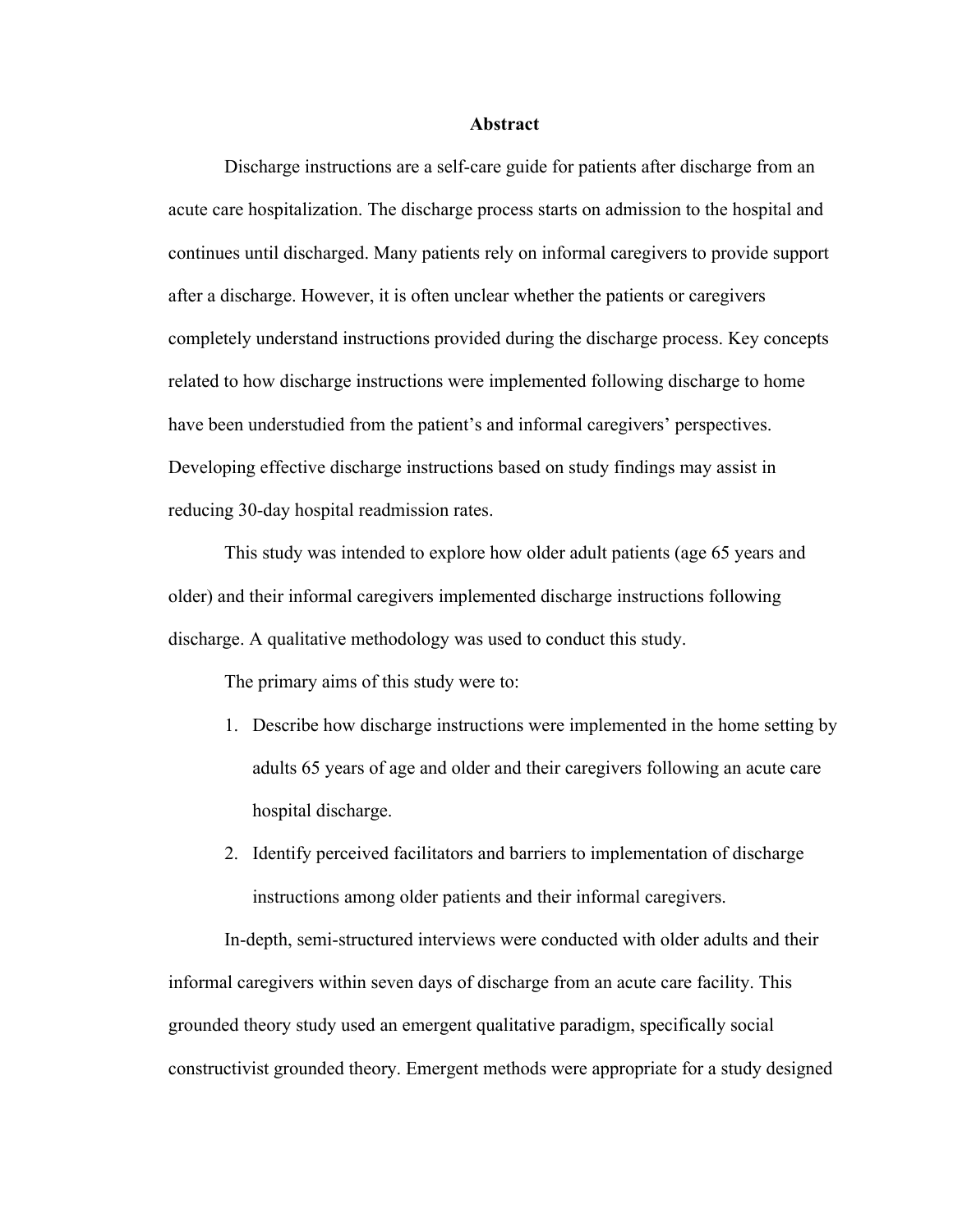to bring emerging properties of an understudied phenomenon to light. Interviews were recorded and transcribed by a professional transcriptionist. In keeping with social constructivist grounded theory, constant comparative data analysis was conducted as the interviews were completed.

Study results demonstrated that participants knew they have been given discharge instructions, but once home the discharge instructions were not necessarily followed. Three study themes emerged and included a) Transitioning Hospital to Home Process, b) Knowing Their Life Was Resuming Again, and c) The New Normal. Recommendations for future research include expanding the setting beyond one hospital and investigating the novel study subtheme of attention-distraction.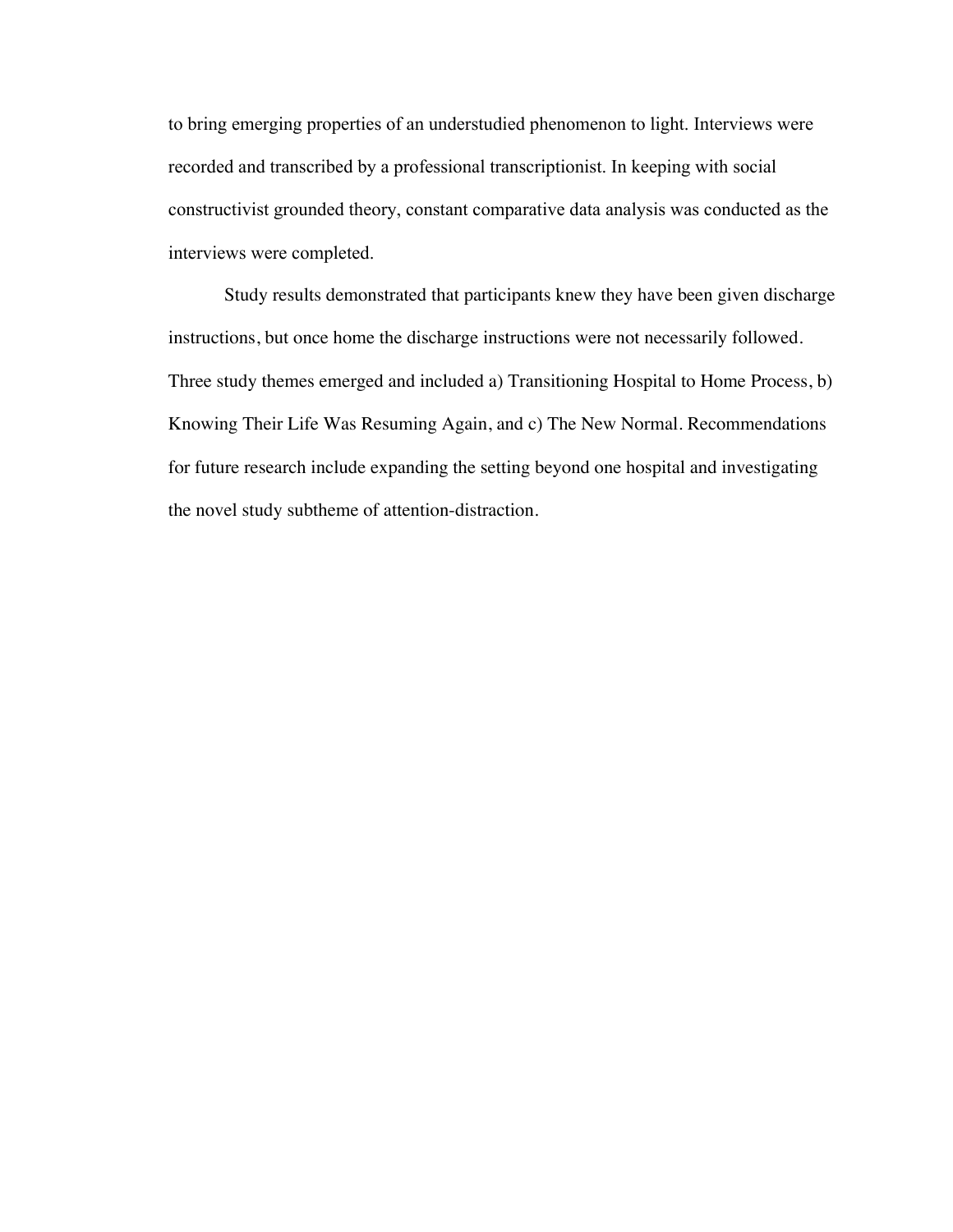Copyright © 2019 Brenda Miller All rights reserved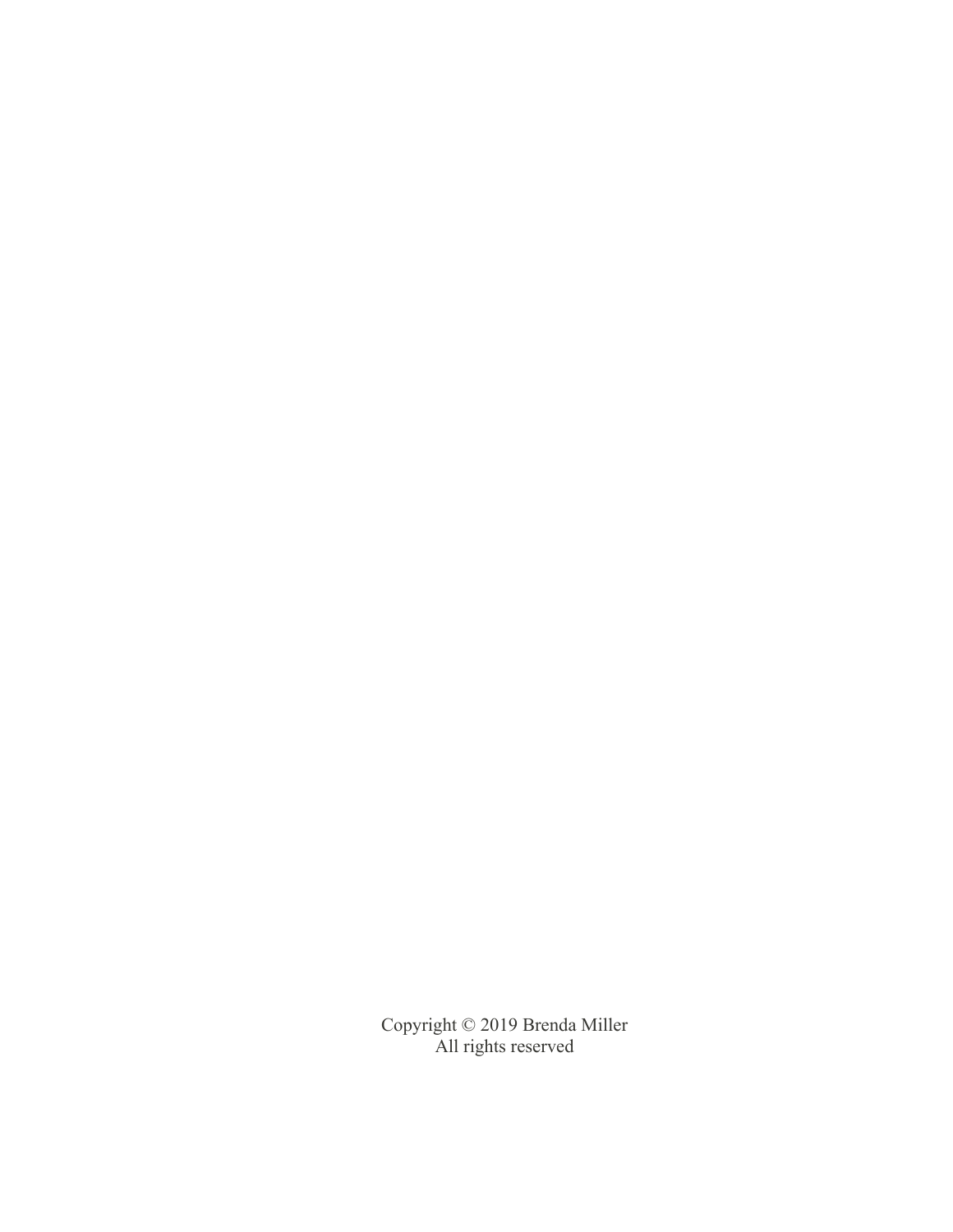# Dedication

To all my family and friends, on earth and in heaven, I have accomplished my terminal degree in nursing. Your love and support have been immeasurable. You all were just a phone call, text, email, and a spirit away for my heart. You kept inspiring me and you believed in me. Thank you all so much. I give my love to all. Last but not least, to my maker, Jesus Christ. I kept the faith during many trials and tribulations. I give all the glory to you. Praise be to God. To my baby sister, Edythe Bernice Willhite November 9, 1964 to April 7, 2019 may she rest in peace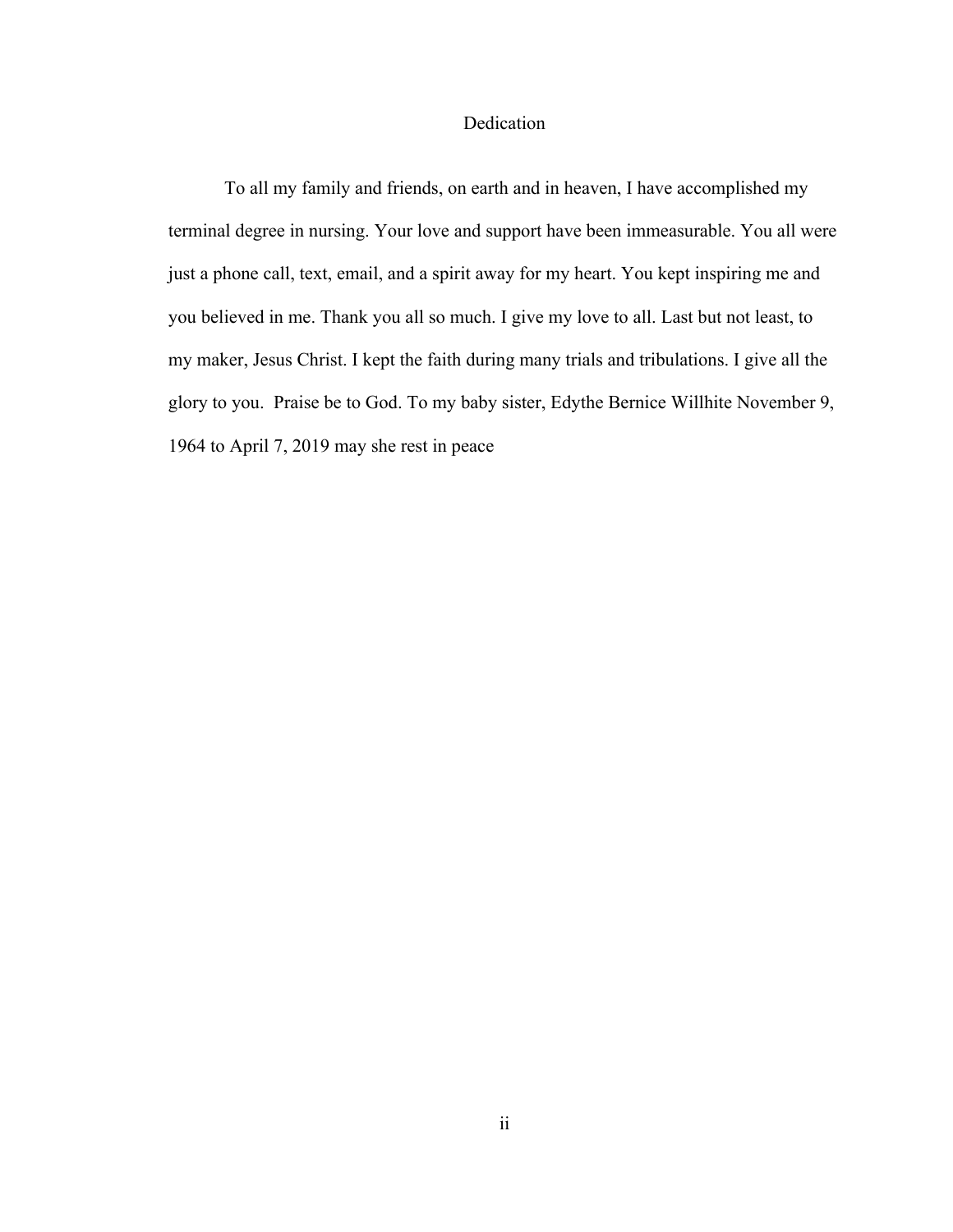#### Acknowledgements

This journey would not have been possible without the support of so many wonderful people.

First, to my mother and father who believed in me and supported my choice to be a nurse, rest in peace. To my son, Said Abdul-Haqq Nelson you gave me joy and support, I love you son.

To Dr. Ann Mayo, Chairperson, we spent countless hours together either inperson, on the phone, emailing, and zooming. I want to acknowledge how grateful I am to have you as my chairperson. You stimulated me intellectually, provided emotional support, and most of all you believed in me. You were there for me when I doubted myself. Your kinds soft-spoken words of encouragement helped me through the loss of my mother and my best friend, my computer crash, Microsoft word distorting the written words during my analysis, and through the many tears I shed. You never lost hope in me. Thank you from the bottom of my heart.

To my other two extraordinary committee members, Drs. Jane Georges and Caroline Etland, I accomplished my dream! I am so grateful for your feedback and support throughout the nursing program and during the research process. Dr. Georges, I will always remember my first class, Philosophy. Your last PowerPoint of the semester had a profound and lasting impression on me. I did not understand my journey was just beginning. You believed in us when we did not believe in ourselves. Dr. Etland, your countless hours you gave me during the IRB process cannot be taken lightly. Thank you for connecting me to the two nursing units to obtain my participants. To Dr. Mary Jo

iii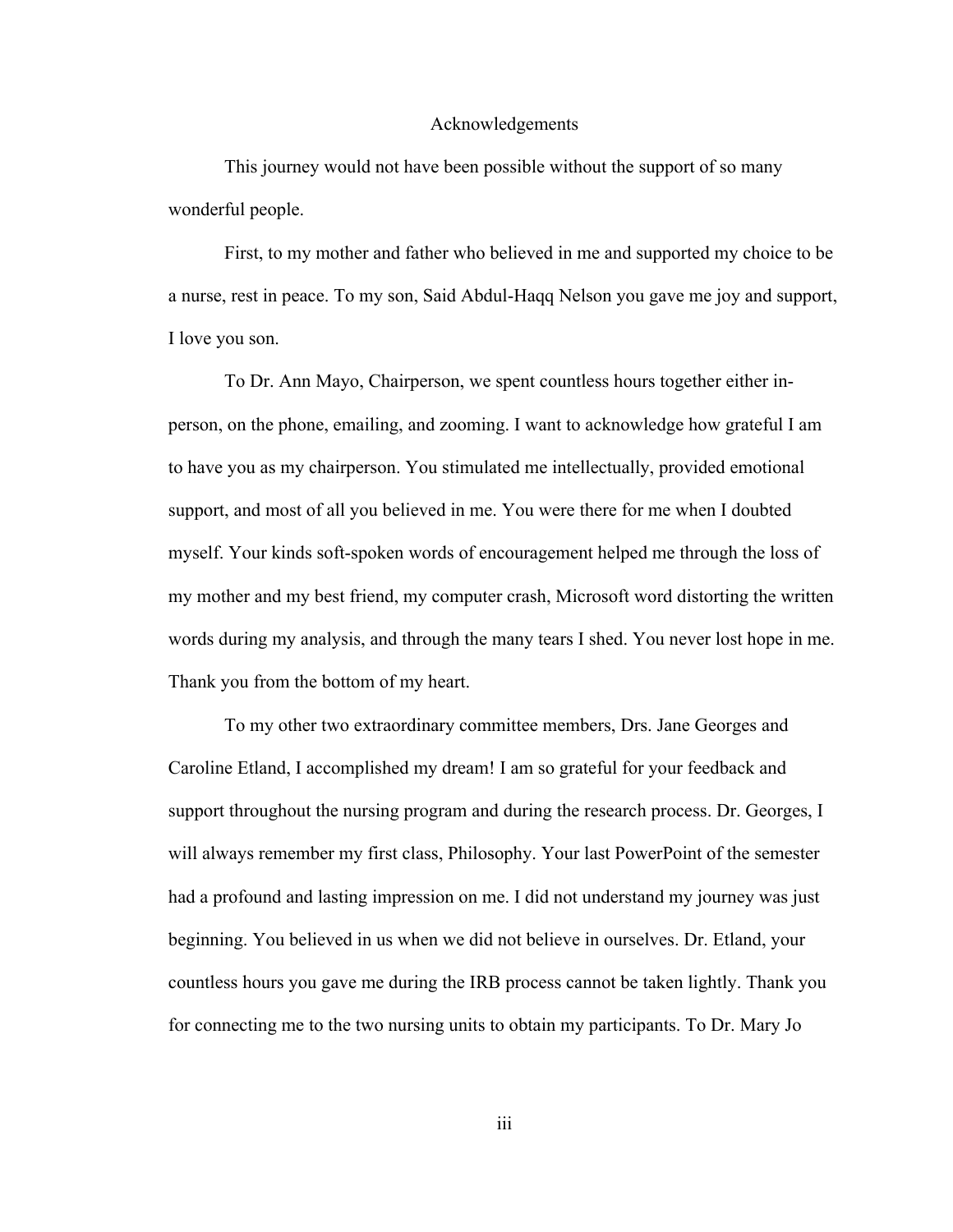Clark, thank you for refocusing me when I had drifted for too long. Your words were timely.

To all the wonderful staff on each nursing unit and to The School of Nursing, from the bottom of my heart, thank you. I am most appreciative of the research scholarship from Sigma Theta Tau Zeta Mu at-Large.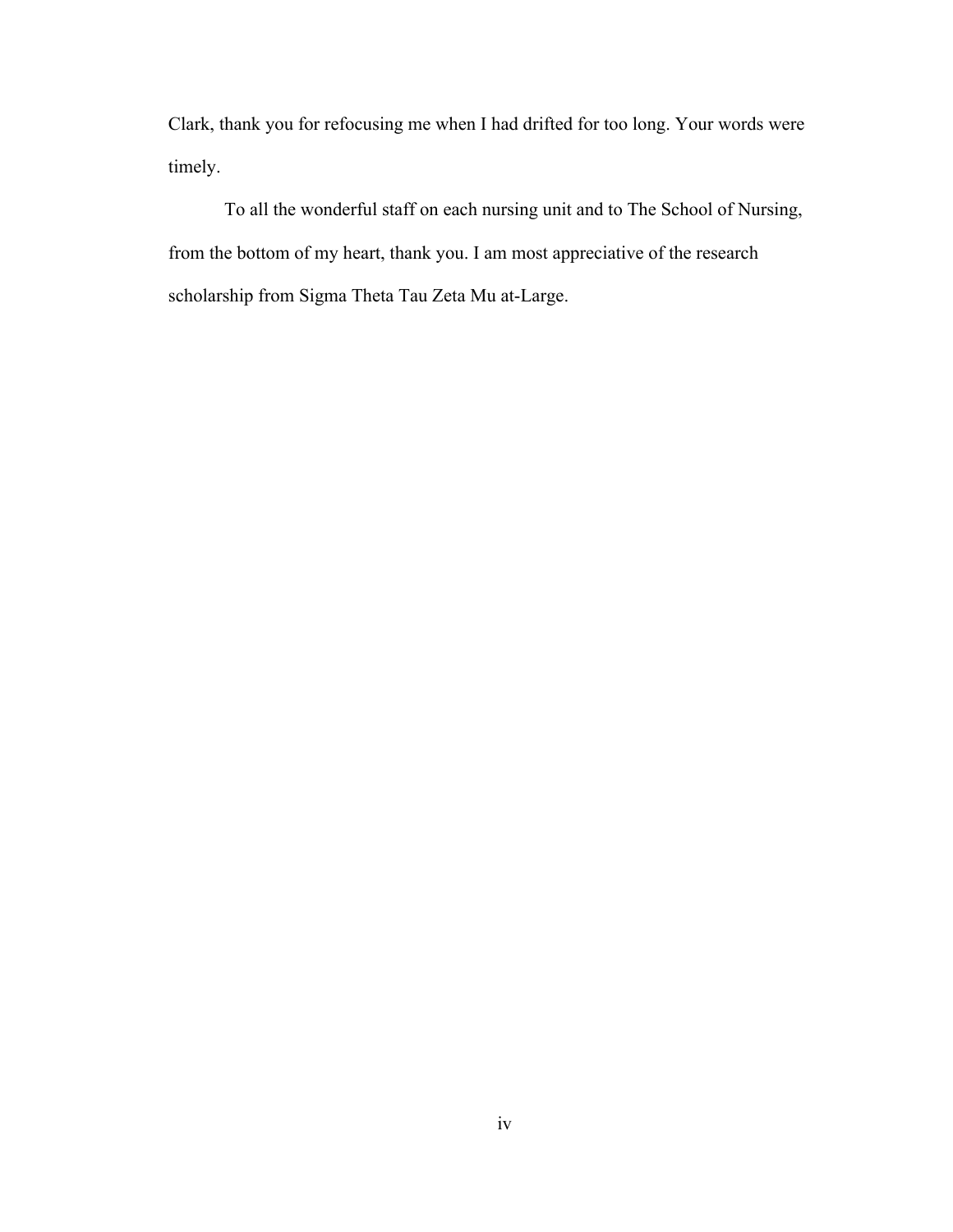# Table of Contents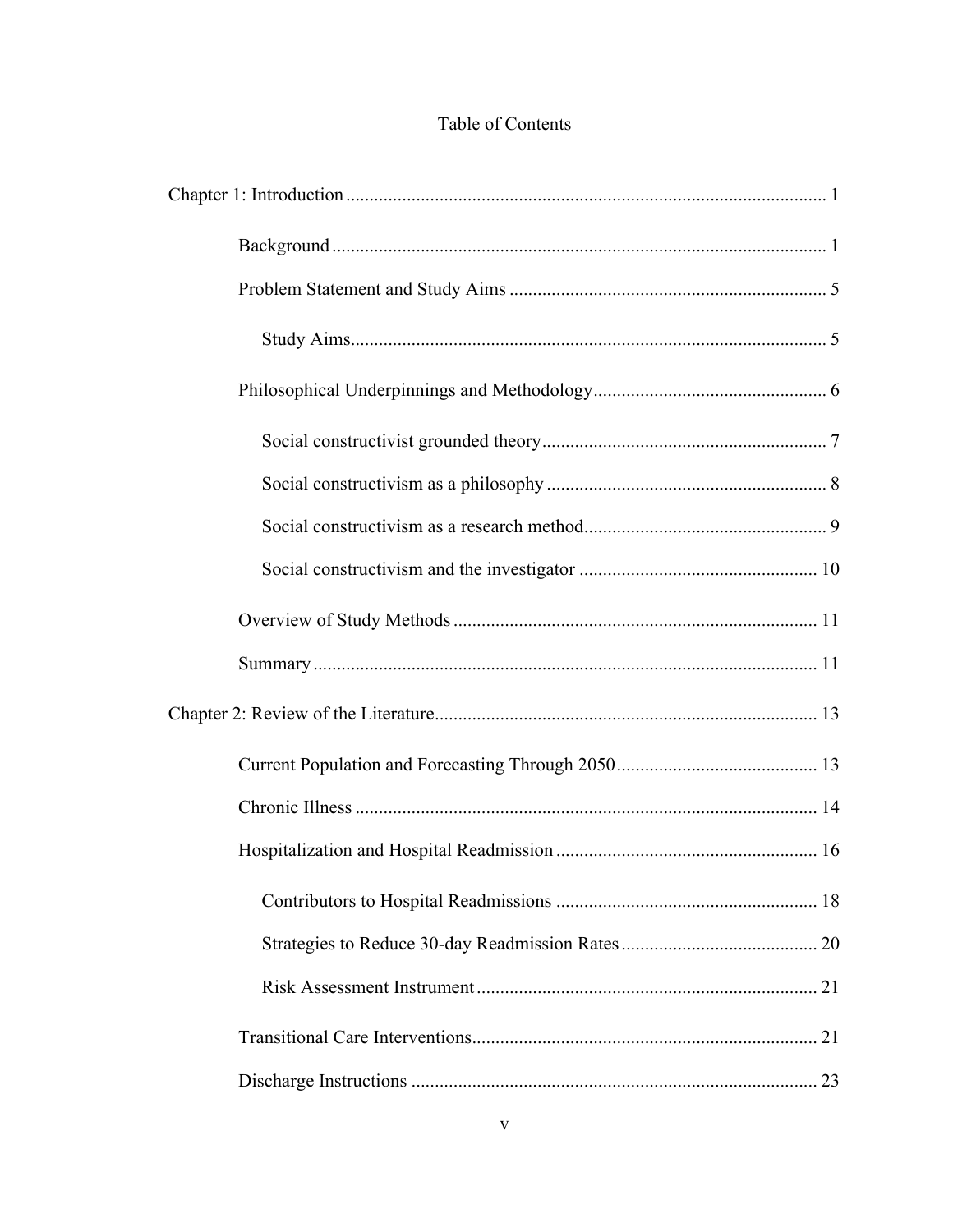| Memo Writing |  |
|--------------|--|
|              |  |
|              |  |
|              |  |
|              |  |
|              |  |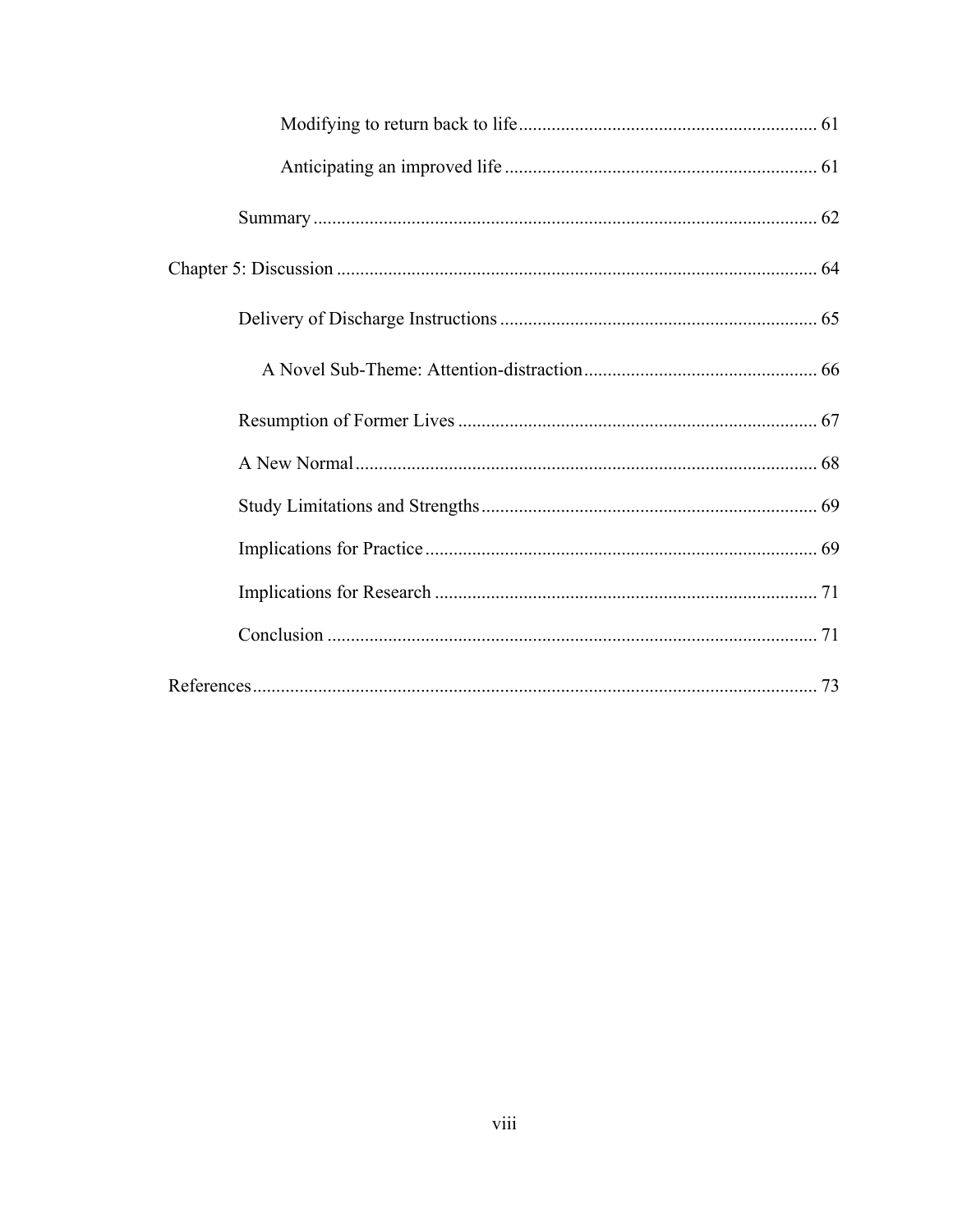# List of Tables

|--|--|--|

# List of Figures

|--|--|--|

# List of Appendices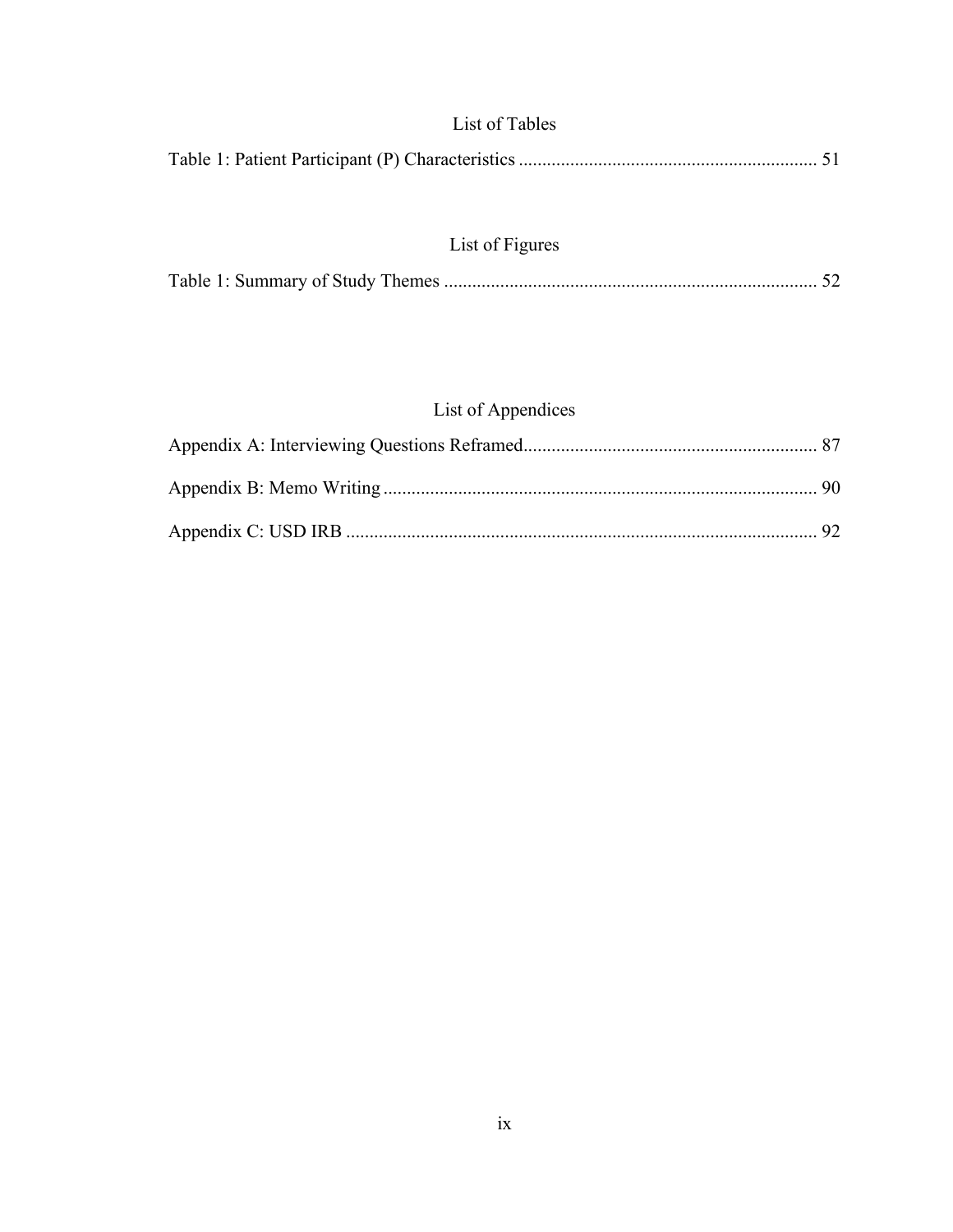### **Chapter 1**

# **Introduction**

In 2012, the world's population reached seven billion people, 562 million (8.0 %) of whom were 65 years of age and older. By 2015, the number rose additionally by 55 million (8.5%). By 2025, the number is anticipated to rise additionally by 236 million people. By 2025 to 2050, the number of people 65 years and older are projected to double world-wide (He, Goodkind, & Kowal, 2016). This marked increase in this age group will have profound effects on healthcare systems throughout the world.

In the United States, the growth in the older adult population is unprecedented. In 1900, there were 3.1 million people age 65 years and over. By 2010, this figure increased to 40 million. In 2014, the number of people in this age group rose to 46.3 million and is projected to reach 98 million by 2060 (Office of Disease Prevention and Health Promotion [ODPHP], 2017). The percentage of people 65 years and older in the U.S. population increased from 8% in 2000 to 15% in 2010 (U. S. Census Bureau, 2016; Werner, 2011). This increase in longevity will bring challenges to the healthcare system, such as people living longer with chronic diseases and the consequent financial impact of caring for them.

#### **Background**

Medicare was introduced in 1966 to treat acute diseases and episodic illness of the elderly and disabled. The number of older adults with chronic diseases in the United States grew. Initially, there were 21 chronic conditions categories identified from 1999- 2010. Since chronic conditions were initially identified, there has been an increase from 21 to 66 identified conditions categories. Of the 66 conditions categories, 27 are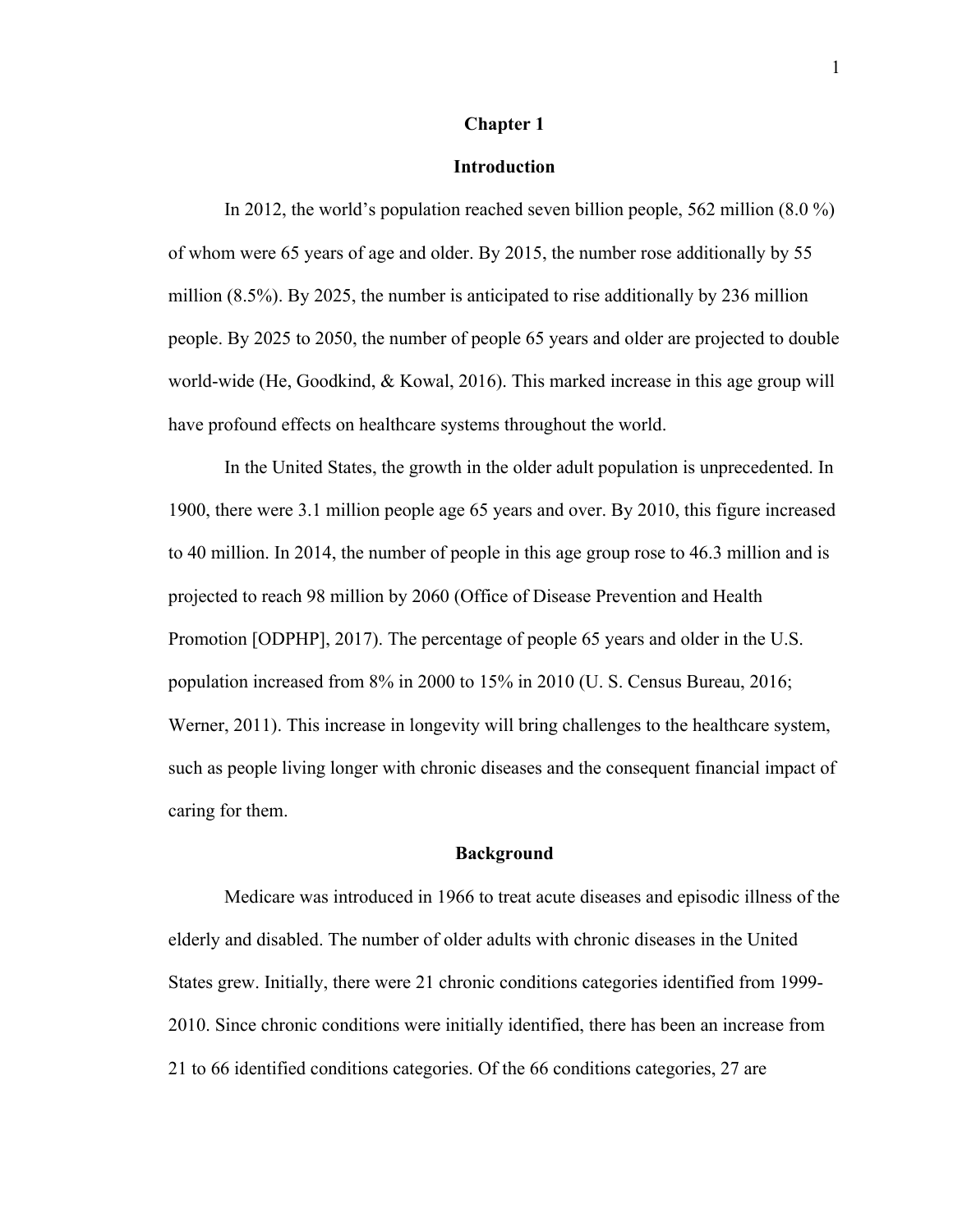identified as common chronic conditions and 39 are identified as chronic or potentially disabling conditions (Centers for Medicare and Medicaid Services [CMS], 2019a; U. S. Census Bureau, 2014). In 2003, President George W. Bush signed the Medicare Prescription Drug, Improvement, and Modernization Act to authorize the payment of prescription drug benefits for the population (Oliver, Lee, Lipton, 2004). Chronic illness is slow and progressive and requires ongoing treatment. Chronic illness affects functional status, productivity, and a person's quality of life (Oxford Academy, 2015). In 2012, 63% of people 65 to 74 years of age managed two or more chronic conditions, with the percentage increasing with age until 83% of people age 85 years and over were living with multiple chronic conditions (Center for Disease Control and Prevention [CDC], 2015; ODPHP, 2017.

Currently, adults aged 65 years and older represent 40% of hospitalized patients in the United States, with this percentage projected to rise over the next 40 years as the proportion of older adults in the population increases (CDC, 2015). In 2011, patients living with chronic illness account for 75% of the \$2 trillion in annual U. S. healthcare spending (Oxford Academy, 2015). The readmission rate to the healthcare system cost \$12 to \$20 billion annually. An estimated one in five of the nine million patients 65 years of age and older hospitalized each year are readmitted within 30 days, further adding to the economic burden of chronic illness in the elderly (Alper, O'Malley, & Greenwald, 2019; Gorina, Pratt, Kramarow, & Elgaddal, 2015; Robert Wood Johnson Foundation [RWJF], 2013). For example, Medicare patients 65 years of age and older with a diagnosis of heart failure account for approximately 800,000 hospitalizations per year, with one in four patients returning to the hospital within 30 days (Keenan et al., 2008).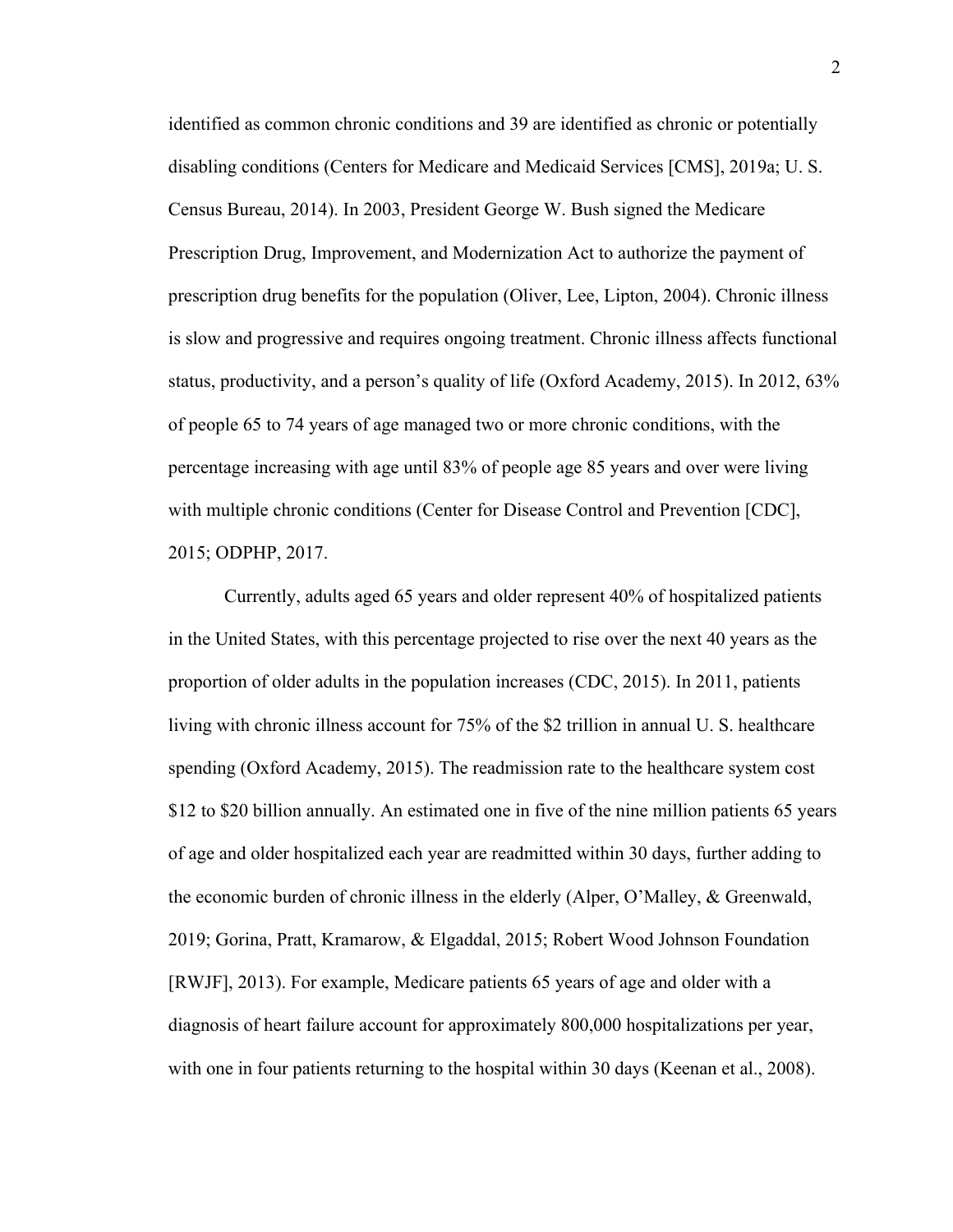Frequent readmissions result, in large part, from the difficulty older people encounter in managing their chronic illnesses (CMS, n.d.b; U. S. Census Bureau, 2014). Personal issues affect older adults such as the inability to effectively provide personal care, which includes medication management, health professionals' failure to assess the home environment during discharge planning, lack of supportive care in the home, and health professionals neglecting to determine if an older adult requires a higher level of professional care such as skilled facility or rehabilitation before being sent to their private home (Coleman et al., 2013; RWJF, 2013;).

Medicare and Medicaid expenditures in the United States in 2013 amounted to \$2.9 trillion (CMS, 2015a). High 30-day readmission rates are costly to hospitals and to society. For example, between January and November 2013, the national cost of avoidable hospital readmissions was \$43.1 billion (Shinkman, 2014). Currently, hospitals are penalized for potentially avoidable readmissions within 30 days of hospital discharge. Since October 1, 2012 the Hospital Readmission Reduction Program (HRRP) has reduced payment to acute care hospitals with excessive readmissions (CMS, 2019b).

Health systems were challenged to reduce 30-day readmission rates. Strategies to decrease readmission rates include a variety of methods to assist older adults living with chronic conditions and comorbidities. These methods included improved communication with patients, increased family involvement, reconciliation of medications, coordination with community services, use of home health care agencies, telephonic monitoring, telemonitoring, and short-term post-hospital care stays (RWJF, 2013). Transitional care, an extended service provided to patients after a discharge to improve continuity of care and connect them with community support, is another strategy designed to prevent avoidable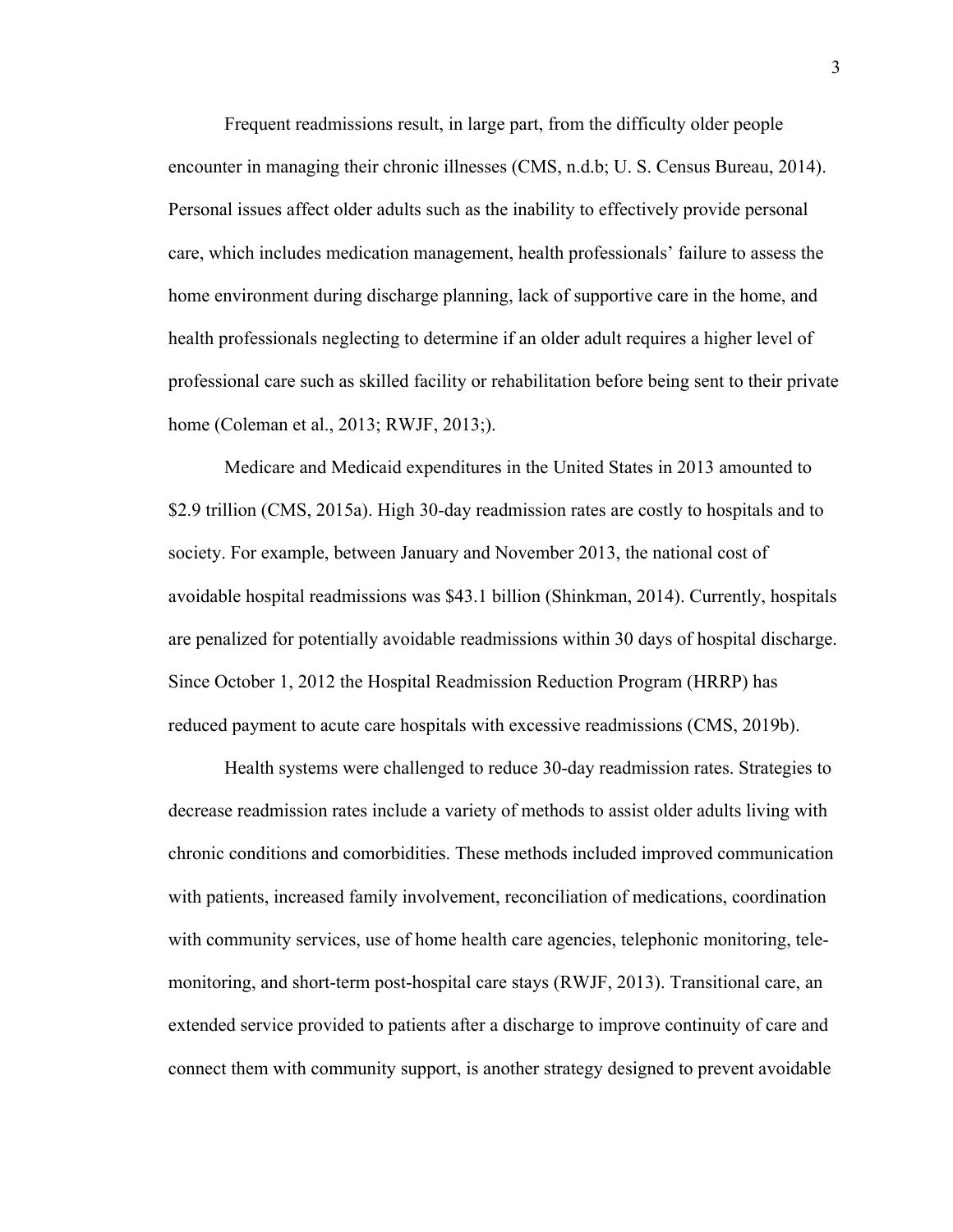readmissions. By far the most common strategy has been the use of discharge instructions to promote effective self-care at home following discharge from an acute care setting. The challenge to hospitals is to provide effective discharge instructions to prevent readmissions, especially among older adults with chronic illnesses.

Discharge instructions provide education and communicate to patients and caregivers the care needed after a discharge to a private home. Meaningful discharge instructions benefit this age group living with chronic disease and comorbidities, enabling them to successfully provide self-care and reducing readmission rates. Clear and effective discharge instructions that educate older adults on self-care needs are required. In this age of rapid turnover and short-stay hospitalizations, written or verbal discharge instructions may not convey important information needed for a successful recovery at home, including an understanding of medications changes and follow-up appointments with the primary healthcare provider (Coleman et al., 2013; Naylor, Kurtzman, & Pauly, 2009a; Naylor, Kurtzman, & Pauly, 2009b).

Patients and caregivers receive discharge instructions after a hospital stay, emergency room visit, or after a procedure (Cienki, Guerrera, Rose-Steed, Kubo, & Baumann, 2013). These instructions constitute formal communications between healthcare professionals, patients, and caregivers and provide information on self-care needs, medication management, follow-up visits to providers, and any post procedural care. For patients and caregivers, discharge from the hospital is a stressful time. Healthcare professionals may be unable to assess the effectiveness of discharge instructions and to provide alternative teaching interventions due to time constraints and the need to admit the next patient (Alberti & Nannini, 2013). Therefore, it is often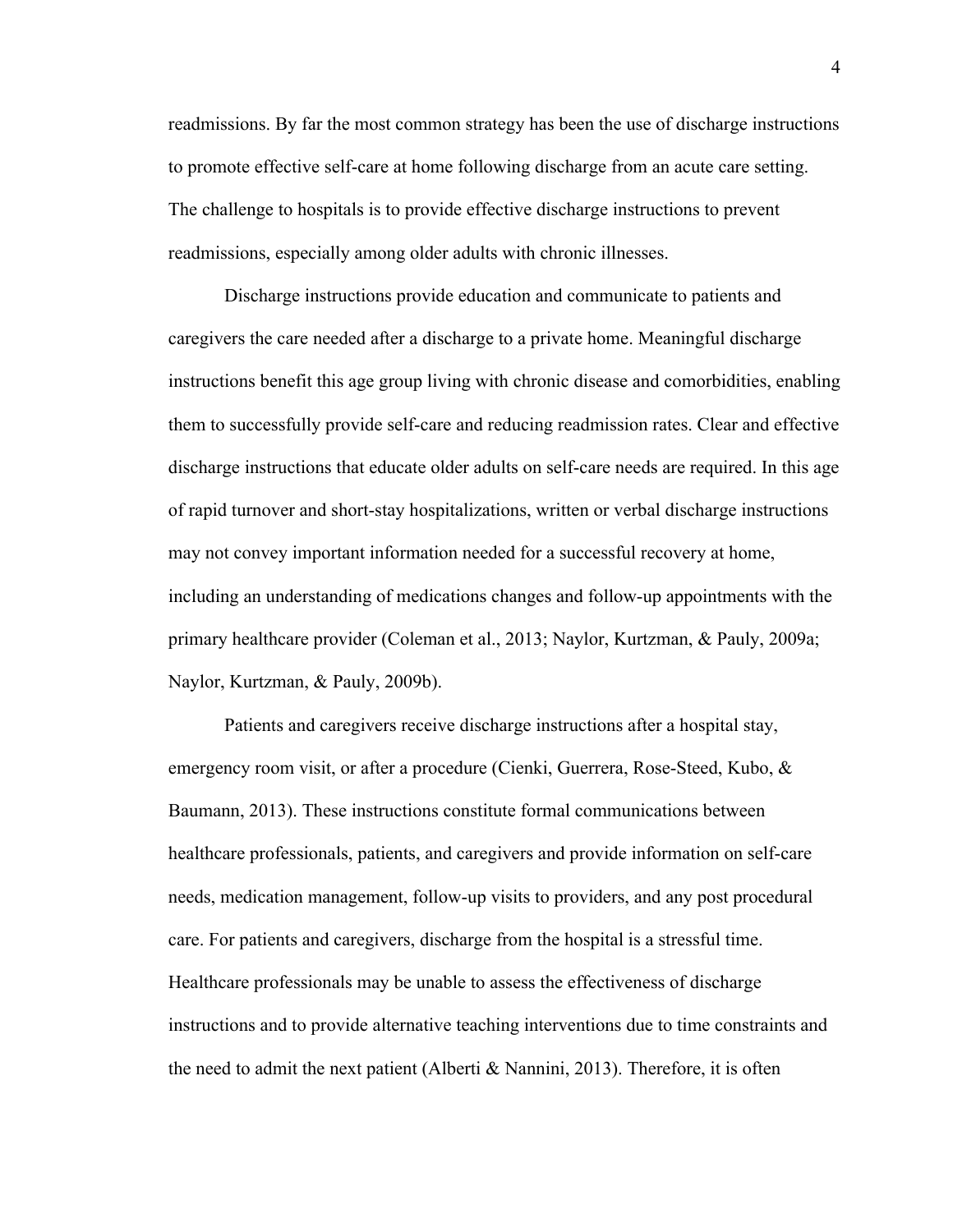unknown how well older patients and their informal caregivers understand the discharge instructions received and the extent to which the instructions are carried out in the home.

### **Problem Statement and Study Aims**

Older adult patients and their caregivers are routinely provided discharge instructions; however, there is a lack of knowledge regarding the extent to which discharge instructions are actually implemented and the factors that facilitate or impede implementation once older adults are discharged home. This study was designed to determine how older adults recently discharged from an acute care setting and their informal caregivers implemented discharge instructions and identified facilitators and barriers to implementation.

Older adults' and their caregivers' understanding, and implementation of discharge instructions can be a factor in a successful return to home or a contributing factor to readmission. Knowledge of factors that influence implementation of discharge instructions may allow hospitals to develop more effective discharge instructions, improving patient/caregiver compliance with discharge instructions at home. Improved compliance may, in turn, lead to better health outcomes for patients, decreased 30-day admission rates and loss of revenue for hospitals, and decreased societal healthcare costs.

# **Study Aims**

The specific aims of this study were to:

1. Describe how discharge instructions were implemented in the home setting by adults 65 years of age and older and their caregivers following an acute care hospital discharge.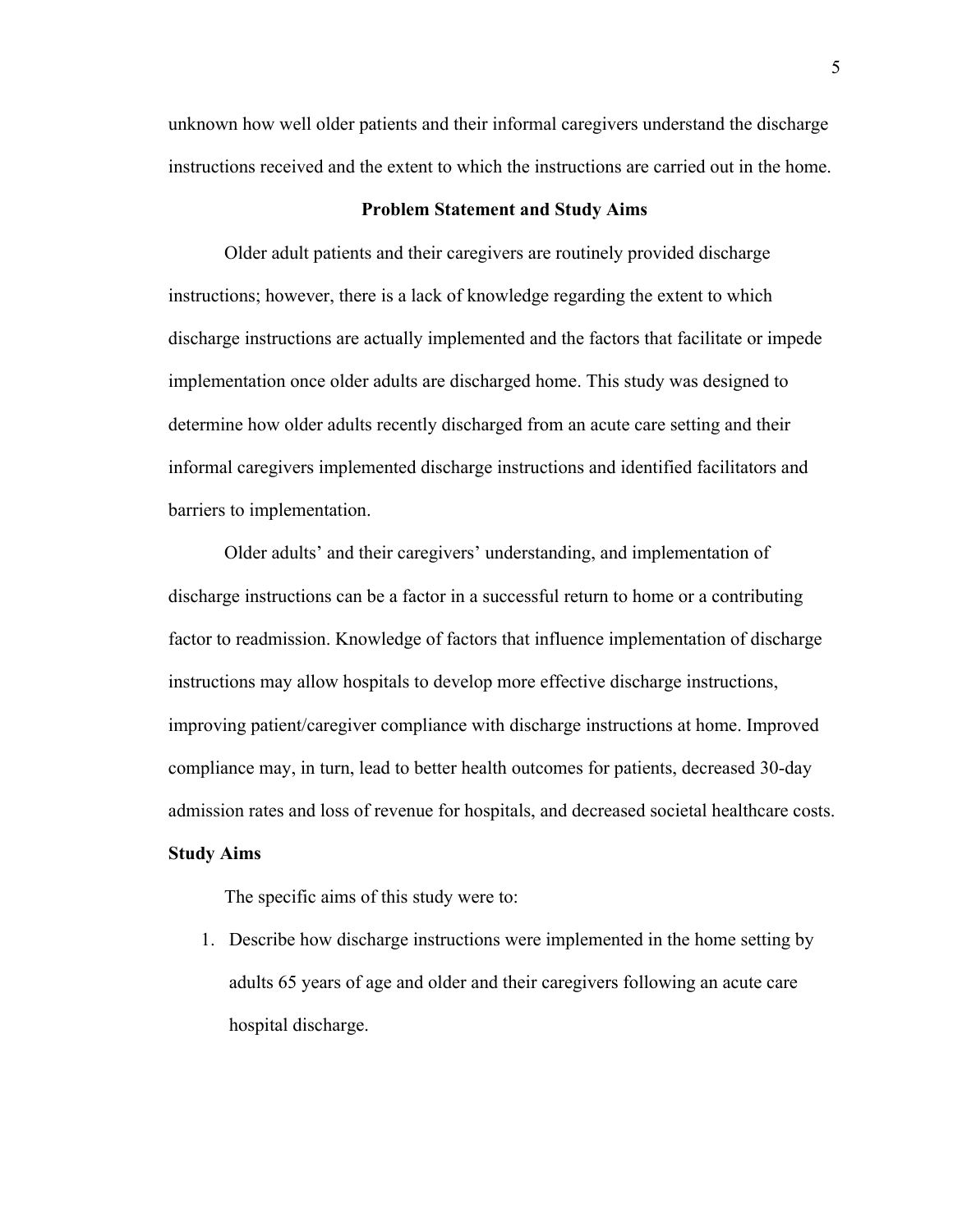2. Identify perceived facilitators and barriers to implementation of discharge instructions among older patients and their informal caregivers.

### **Philosophical Underpinnings and Methodology**

Grounded theory was the method chosen to elicit information from patients and caregivers regarding how they implemented discharge instructions. Barney Glaser and Anselm Strauss are considered the originators of grounded theory. Barney Glaser's research training was in quantitative methodology, qualitative mathematics, and theory construction. Anselm Strauss's research training was in symbolic interaction and qualitative research; he was educated in the philosophical pragmatist tradition (Urquhart & Walter, 2006). Glaser and Strauss's goal for grounded theory research was to construct theories grounded in research data that explained phenomena (Glaser & Strauss, 1967).

Grounded theory, as conceptualized by Glaser and Strauss in 1967, takes various philosophical and methodical stances. Key components of Glaser and Strauss's approach were sampling methods; they developed sample sizes and categories from ongoing data analysis using a theoretical sampling process. Codes are derived from the data. The analysis is derived from constant comparison of cases that develop into theoretical categories. The theory is developed inductively from the data and continuously reevaluated. Glaser and Strauss's final product is a theory explaining the phenomenon of interest that considers all the data and conditions collected.

By the 1990s, Glaser and Strauss's approach had separated into two schools of thought. Out of their differences grew alternative ontological and epistemological lenses that led to other views such as constructivist grounded theory (CGT). The Glaserian approach to grounded theory is that the process is inductive. Data are analyzed to derive a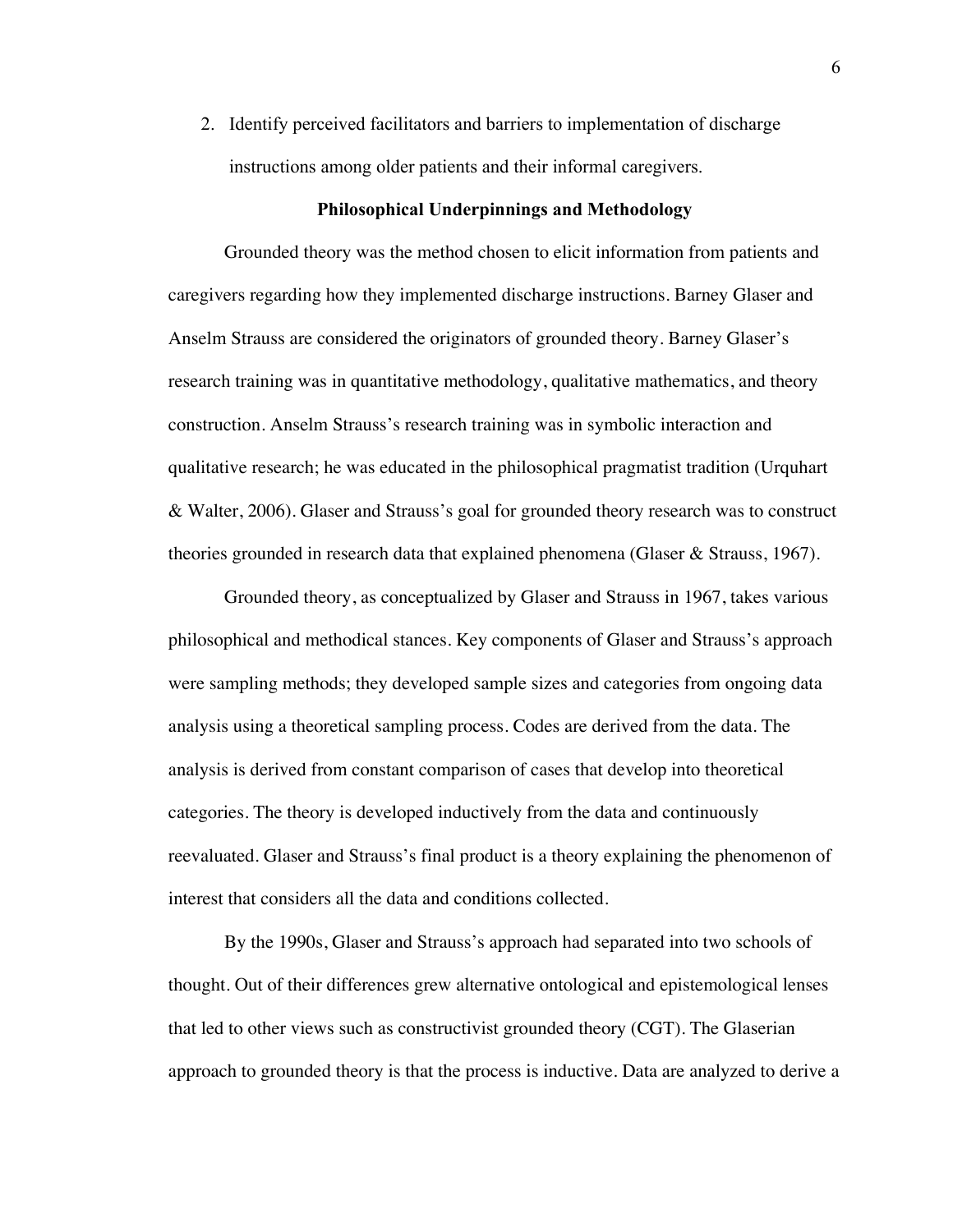product and a formal theory results from the analysis. Glaser had conceived "18 theoretical family codes" that could be used to derive a theory (Newman, 2007, p. 106). Glaser did not believe in a theoretical framework for grounded theory construction. Strauss and Corbin, on the other hand, used Symbolic Interactionism as a theoretical framework and emphasized symbolic interactionism's importance to a grounded theory because people react toward things based on their perceived importance in their lives. Social interaction among others is the interpretive process used to understand human interactions (Bryant & Charmaz, 2007; Higginbottom, 2013).

#### **Social constructivist grounded theory**

In the mid-1990s, Kathy Charmaz modified Glaser and Strauss's grounded theory method to develop social constructivist grounded theory (CGT) by offering "a logically consistent set of data collection and analysis procedures aimed to develop a theory" (Charmaz, 2001, p. 245). Charmaz's approach was based on inductive reasoning enabling the development of a theory based on an iterative and systematic process that involved manually coding, categorizing, and comparing data (Higginbottom, 2013). Social CGT, as developed by Charmaz, was used in this study. While based upon the earlier tenets of grounded theory, social constructivist theory was better aligned with the nursing philosophy of patient-centeredness and the importance of social context. Social constructivist grounded theory offers nursing investigators a valid methodology to pursue research questions. Charmaz's social constructivist theory gives voice to the patients, caregivers, and the investigator (Higginbottom, 2013). Social constructivists develop theories from the data, and the investigator constructs a theory based on the grounded data (Charmaz, 2014)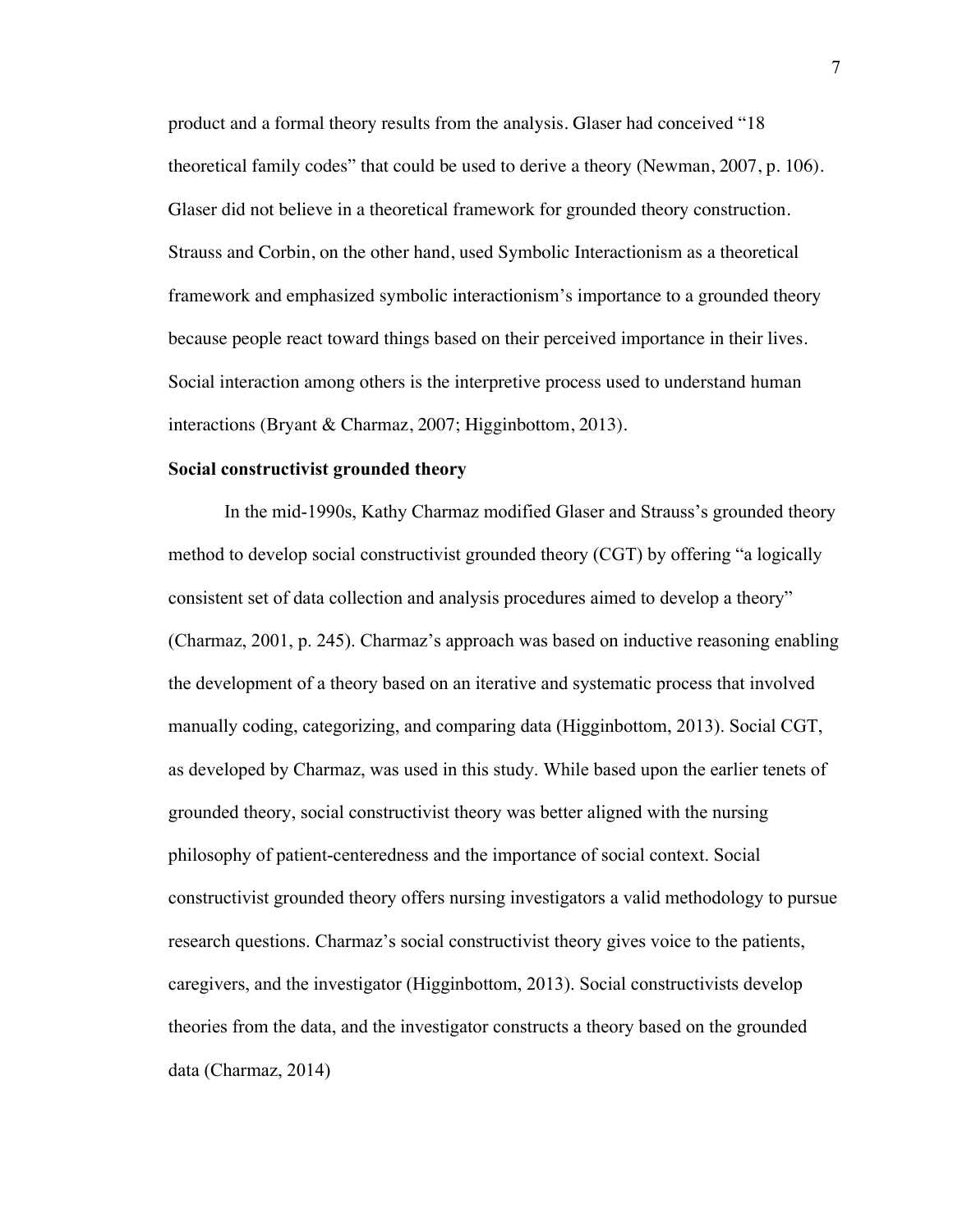### **Social constructivism as a philosophy**

Social constructivism is a philosophical worldview that has been described as interpretivism by Denzin and Lincoln (2011). Interpretivism sees the world from multiple realities; that is, from the investigator's and participants' perspectives. Individuals seek to reconstruct understanding of the social world through perceived knowledge and to understand specific contexts (Creswell, 2013; Denzin & Lincoln, 2011). Constructivist grounded theory acknowledges that people do not live in a vacuum and construct their own perceived reality (Charmaz, 2014).

This concept of a personalized reality is reflected in the work of German sociologist and philosopher Max Weber (1864-1920). Weber was one of the first to disagree with positivists' beliefs that both natural and social science measured things and people in the same way. Weber believed generalization between the two was impossible because human actions (social science) are not subject to the regularities that govern the world of nature (natural science). He further believed that people, in contrast to things, could be understood by their behaviors and underlying motivations. He did not take a strict interpretivist stance; rather, he believed investigators did not have the same culture and beliefs as those they observed. His approach emphasized the meaning of actions in the social sciences must be understood within the context of peoples' lives. He attempted to merge interpretivist and positivist approaches to gain a full understanding of natural and social sciences separately (Ormston, Spencer, Barnard, & Snape, 2013). Positivists took a more scientific approach, with the investigator more of a non-active participant in the research. Weber noted the positivist approach analyzed material by observing and recording evidence. Social constructivism emphasizes that knowledge is actively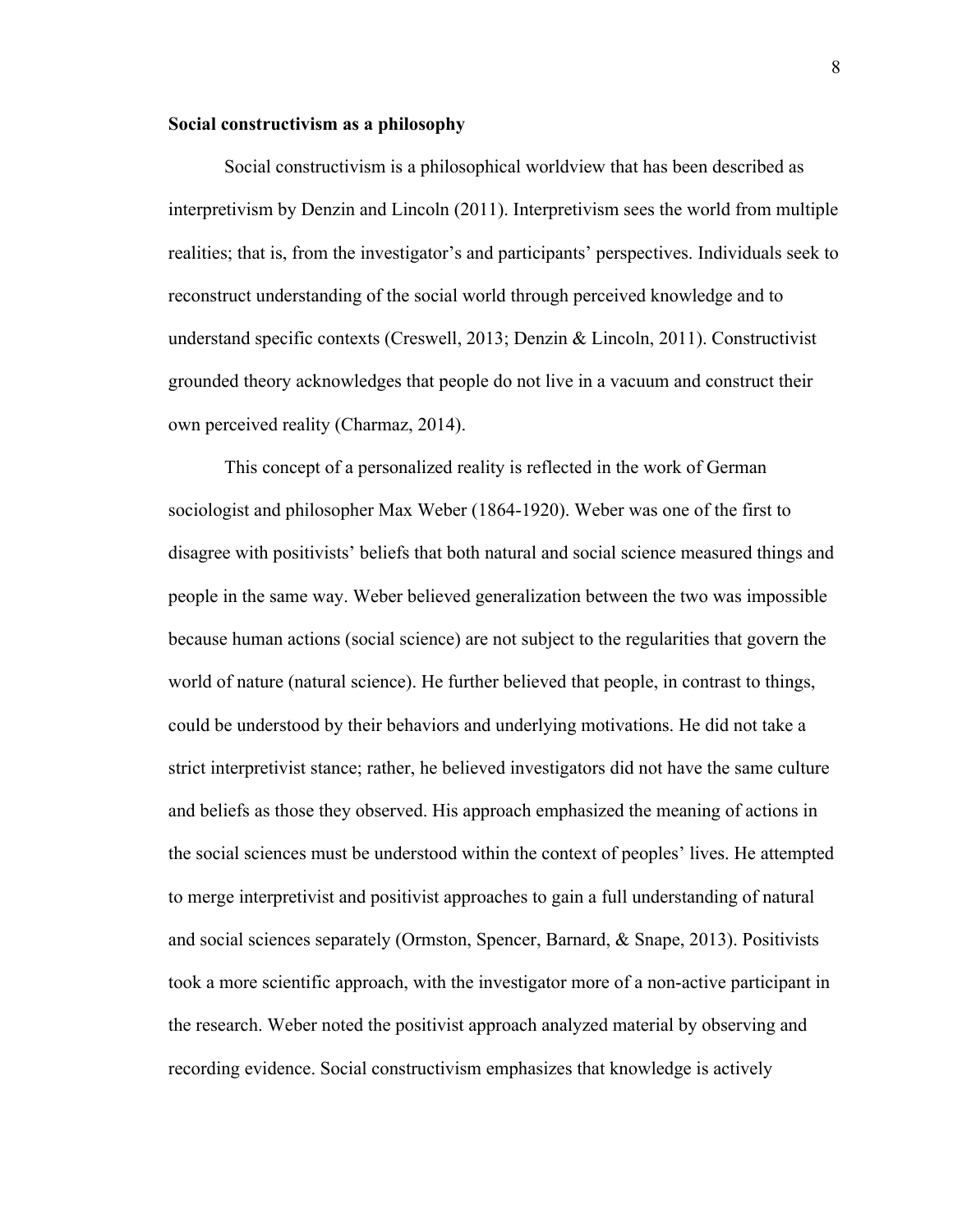constructed by human beings in the world in which people live and from a complex view instead of a narrow or passive perspective (Creswell, 2013; Ormston et al., 2013). Constructivist grounded theorists use data obtained from interacting with individuals to determine how participants view their situation and why they view it that way. Patients and caregivers in this study reconstructed their understanding of the hospital discharge experience through their own lenses and shared that experience with the investigator.

### **Social constructivism as a research method**

Charmaz, as well as several other theorists, continued following the constructivist intent into the mid-1990s, giving a "voice" to research participants. Charmaz (2006) defined the grounded theory method as "systematic, yet flexible guidelines for collecting and analyzing qualitative data to construct theories 'grounded' in the data themselves" (p. 2). Charmaz linked social constructivism to grounded theory and articulated the method for nursing research (Higginbottom, 2013).

Unlike Glaser, Charmaz (2006) expressed the past and present experience of people with research practices that helped to construct a theory grounded in the data collected. According to Charmaz, investigators cannot separate themselves and their experiences from the phenomenon under study and be objective about the data. Instead, the investigator brings his or her subjective interpretation to the analysis of the data. Symbiotically, the interpretations of the investigator, patient, and caregiver form multiple realities, each having socially constructed realities that influence the research. (Charmaz, 2006; Wetz et al., 2011). This directs the research toward the development of a theory.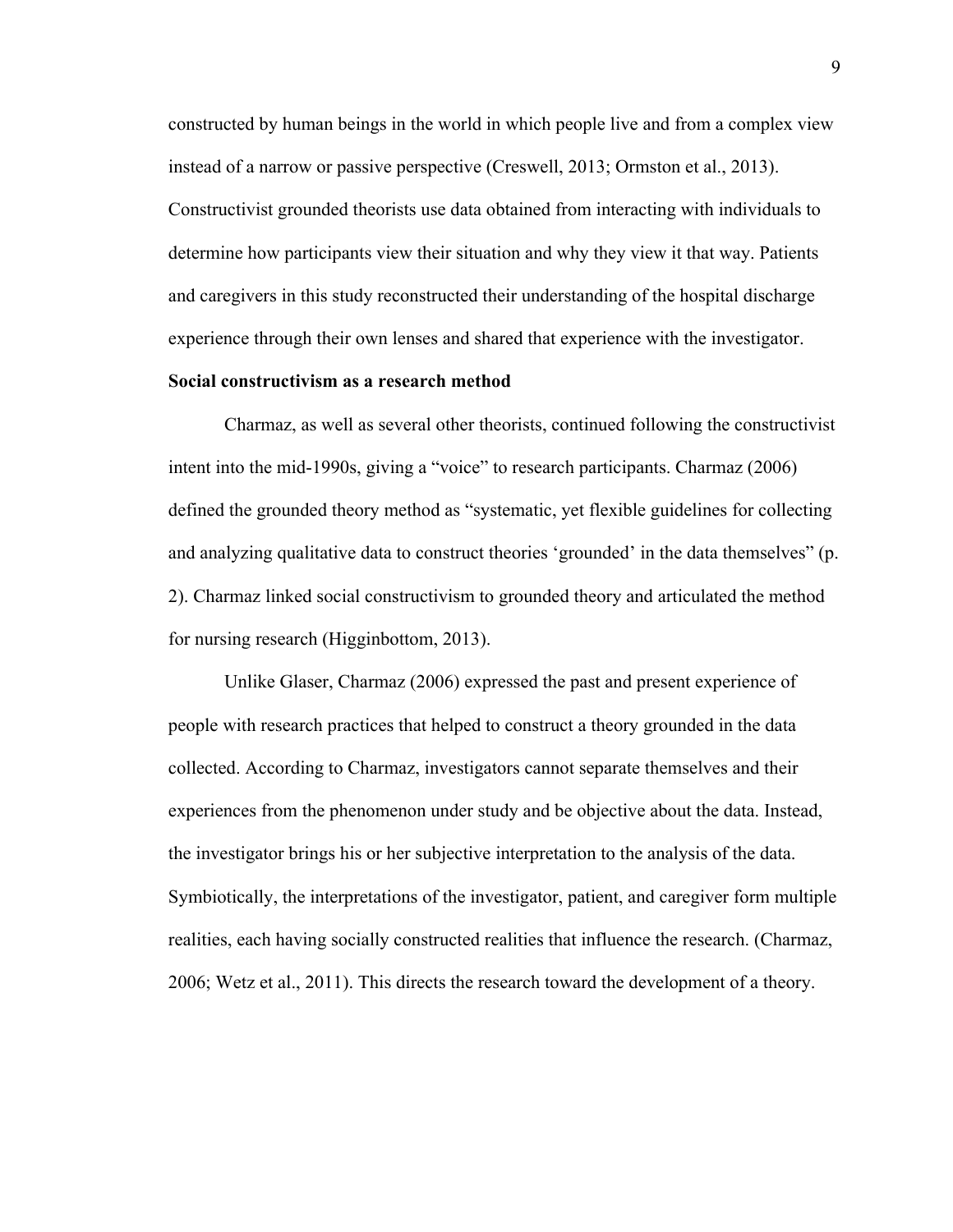### **Social constructivism and the investigator**

Social constructivist theory rejected the Glaser and Strauss philosophy that data and theories are "discovered." Charmaz moved from the stringent, positivist approach and systematic and complex coding process to adopt an inductive, comparative, emergent theory and an open-ended approach to grounded theory. The investigator must acknowledge and assess his or her past experience and what is brought to the analysis aspect of a study (Charmaz, 2014).

One reason for selecting the current topic and Charmaz's approach was the investigator's prior knowledge of older adults and caregivers emanating from years of experience as a home health and hospice nurse. The investigator's background involves 40 years of nursing experience including over 20 years of community nursing. The investigator spent over 15 years as a nurse case manager, more than 17 years as a full- or part-time admissions nurse, and over 10 years as a medical-surgical nurse and house supervisor.

The investigator worked in home care making home visits, completing admissions and evaluations after a discharge. Since the investigator has a rich experience as a home health nurse, the risk of bias in interpreting what and how participants viewed their discharge instructions was considered constantly as the data were interpreted. With the investigator having past experience in home care, she avoided discussing personal experiences or past patient experiences, so the focus remained on the process experienced by the patients and caregivers. The investigator did not interject her thoughts.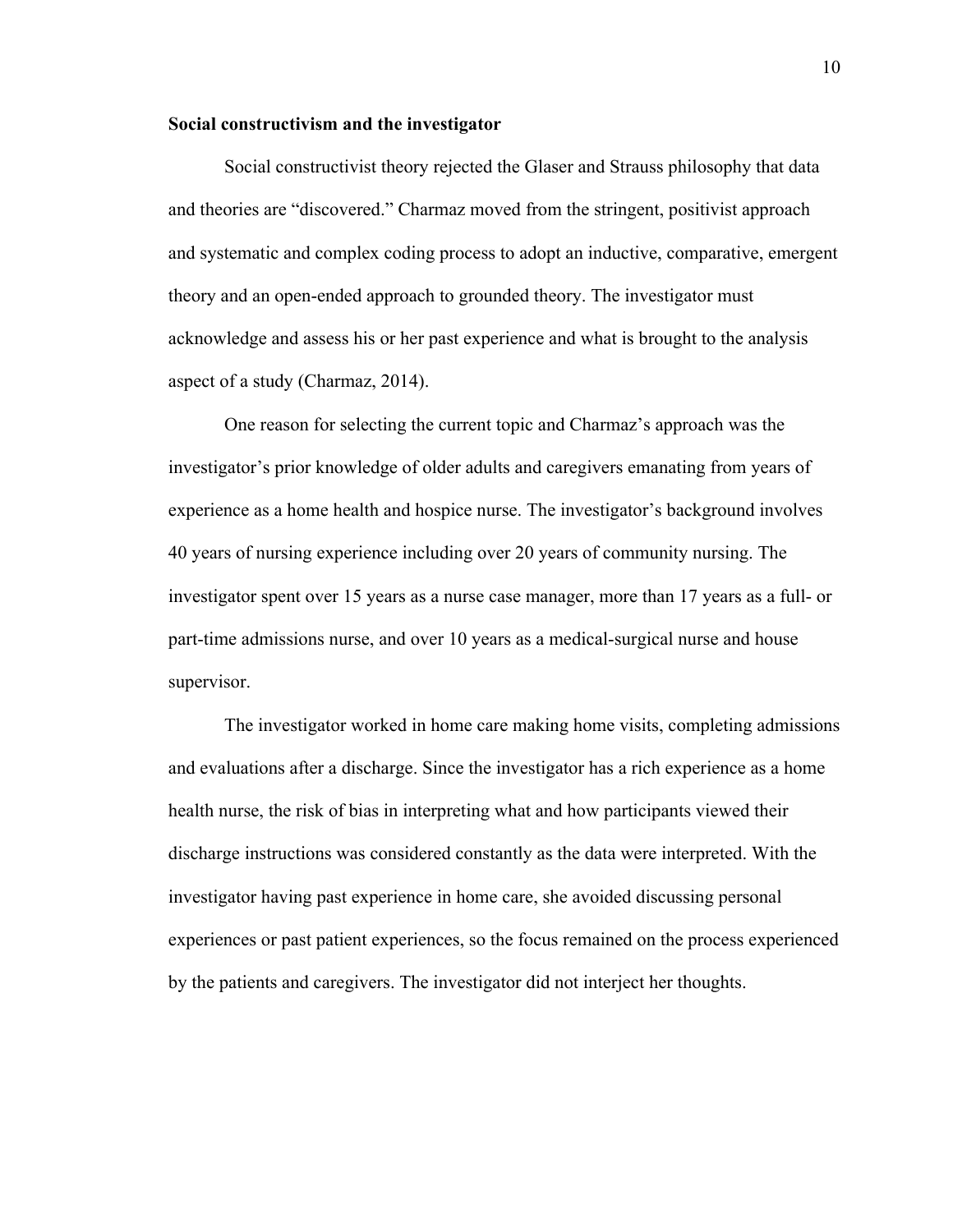#### **Overview of Study Methods**

This study used an emergent qualitative paradigm, specifically, social constructivist grounded theory. Emergent methods are appropriate for a study where a gap exists in knowledge, such as how discharge instructions were implemented by patients 65 years of age and older and their caregivers. Interviews were conducted in the private homes of patients and caregivers within seven days of discharge from an acute care hospital. The investigator asked open-ended questions. In keeping with social constructivist grounded theory, constant comparative data analysis allowed the investigator to evaluate questions asked and to reword questions as needed to increase understanding as the data were collected. This method permitted the investigator to revisit patients and caregivers to enrich the responses. After the interview, coding began with an inductive analytical process that moved toward deductive reasoning. A theory developed from the information collected during the study.

#### **Summary**

The percentage of adults 65 years of age and older in the United States will double by 2050. This age group uses the healthcare system more than other age groups. Chronic conditions and comorbidity contribute to high readmission rates. Readmission of discharged patients contributes to increased hospital costs since many readmissions are not reimbursed by CMS. Healthcare systems use various strategies to reduce 30-day readmission rates including provision of discharge instructions to promote self-care at home and community participation from healthcare professionals. Successful implementation of discharge instructions in the home may reduce costly readmissions;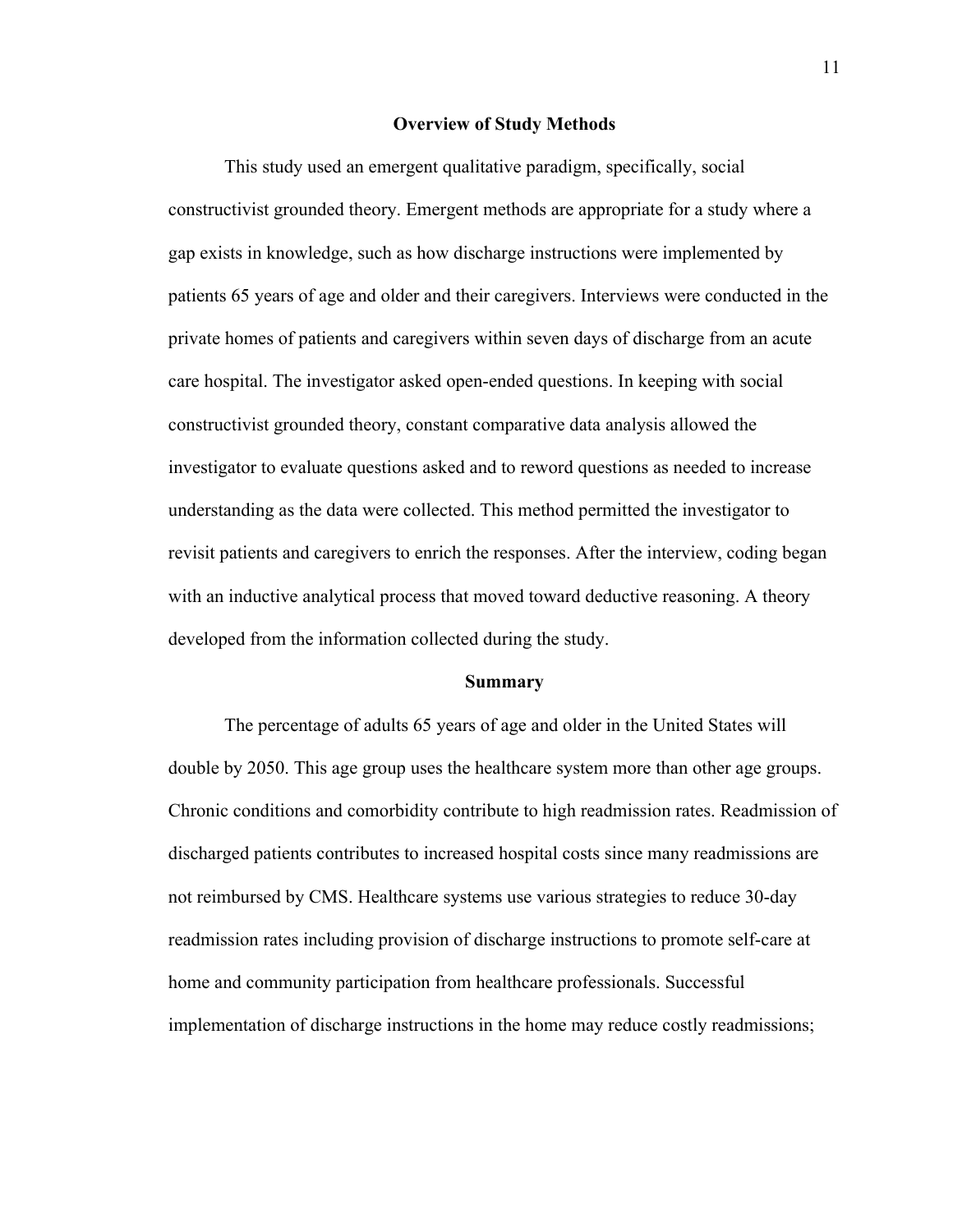however, it is unknown whether and how discharge instructions are implemented and the barriers and facilitators to implementation.

In this study, Charmaz's social constructivist method was used in interviews with older adults and their caregivers to explore how they implemented discharge instructions in the home and their perceptions of facilitators and barriers to implementation. This method provided an emergent qualitative paradigm and gave voice to the patients, caregivers, and investigator. Chapter two discusses a review of relevant literature.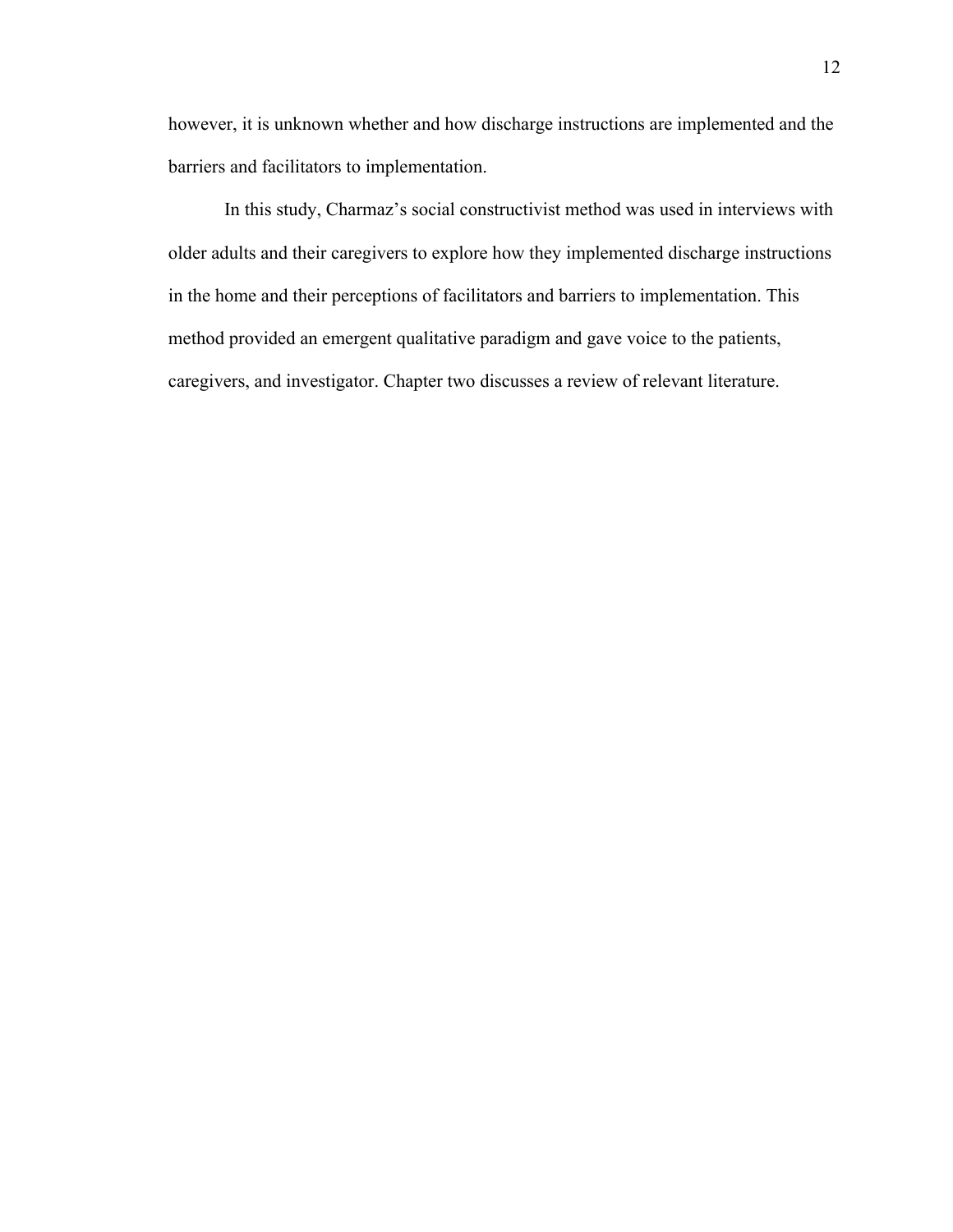#### **Chapter 2**

## **Review of Literature**

This grounded theory study gathered critical factors that influenced implementation of discharge instructions by older adults and their caregivers after an acute care setting discharge to home. The study aimed to gain an understanding of the social process associated with implementation of discharge instructions.

This review of literature examined the current extent and forecasts of growth in this population, the extent of chronic conditions in the older adult population, the complexity of medication management as it pertains to hospitalization, readmission rates, and finally, the financial impact of readmissions. Then the review examined the current state of the science on 30-day readmission interventions, focusing on the discharge instructions given during a discharge from the hospital.

## **Current Population and Forecasting Through 2050**

In 1900, the number of people 65 years and older in the United States was 3.1 million. In 2000, there were 35 million people 65 years and older. In 2010, the last census reported, there were 40.3 million people 65 years and older, an increase of 5.3 million from the 2000 census. The 2010 figure represented 13% of the total population, an increase from 12.4% in 2000 (U. S. Census Bureau, 2011). In 2014, 20% of the total U. S. population, or 77 million people, were adults 65 years of age and older (Barr, 2014; U. S. Census Bureau, 2014). According to the U. S. Census Bureau (2014), the 65 years and older adult population is projected to increase to 2.4 million by 2050 and then increase to 98 million by 2060 (Harris & Wallace, 2012; ODPHP, 2017). These figures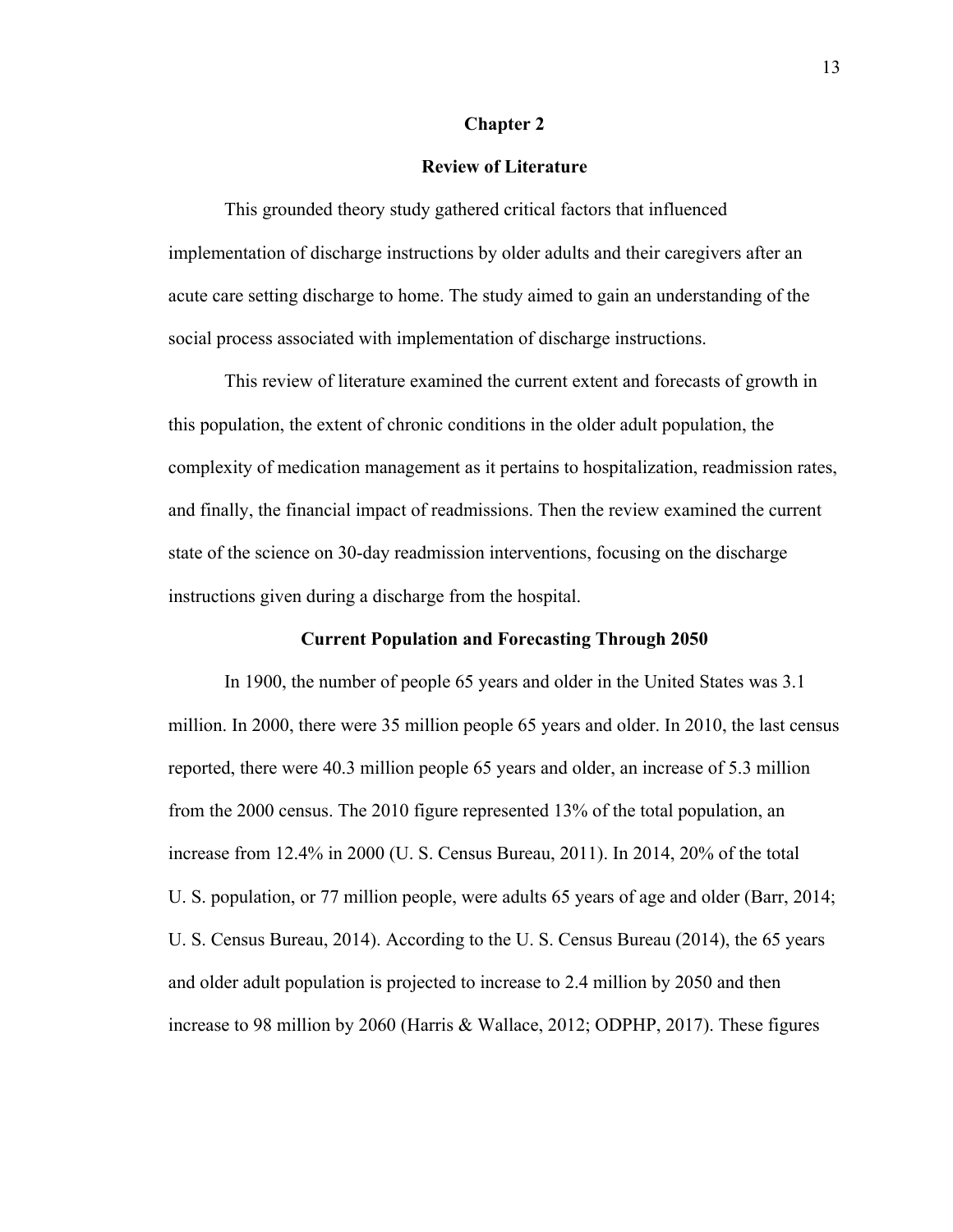are noteworthy because of the potential impact on the healthcare system. Healthcare systems will need to prepare to care for the growing number of people 65 years and older

# **Chronic Illness**

As patients' life expectancy increases, older patients will live with one or more chronic conditions. A call for public action for older adults is to live healthier lives with their chronic illness by keeping physically active, completing health screenings, and receiving immunizations (CDC, 2015; Oxford Academy, 2015; National Center for Health Statistics [NCHS], 2014, 2016; ODPHP, 2017; U. S. Department of Health & Human Services & U. S. Department of Justice, [USDHHS & USDOJ], 2016). In the United States, chronic illness accounts for 70% of deaths and 75% of healthcare costs (Harris & Wallace, 2012). However, with advanced technology and effective care, chronic disease progression can be slowed, and older adults will live longer with multiple chronic conditions (NCHS, 2014, 2016). Providing effective discharge instructions to promote adequate self-care in the home is imperative as the lengths of stay in the hospitals are shorter and older adults are returning home sooner to self-manage chronic diseases and comorbidities.

The U.S. Department of Health and Human Services (2010) has defined chronic illnesses as "conditions that last a year or more and require ongoing medical attention and/or limit activities of daily living" (p. 1) that are frequently undiagnosed until late in the disease trajectory. Two or more concurrent chronic illnesses are termed *comorbidities*. Approximately one in four Americans will acquire comorbidities, such as diabetes, as they age. The incidence of diabetes increases with age. Between 2025 and 2050, the projection of diabetes in older adults 65 years and older will increase by 4.5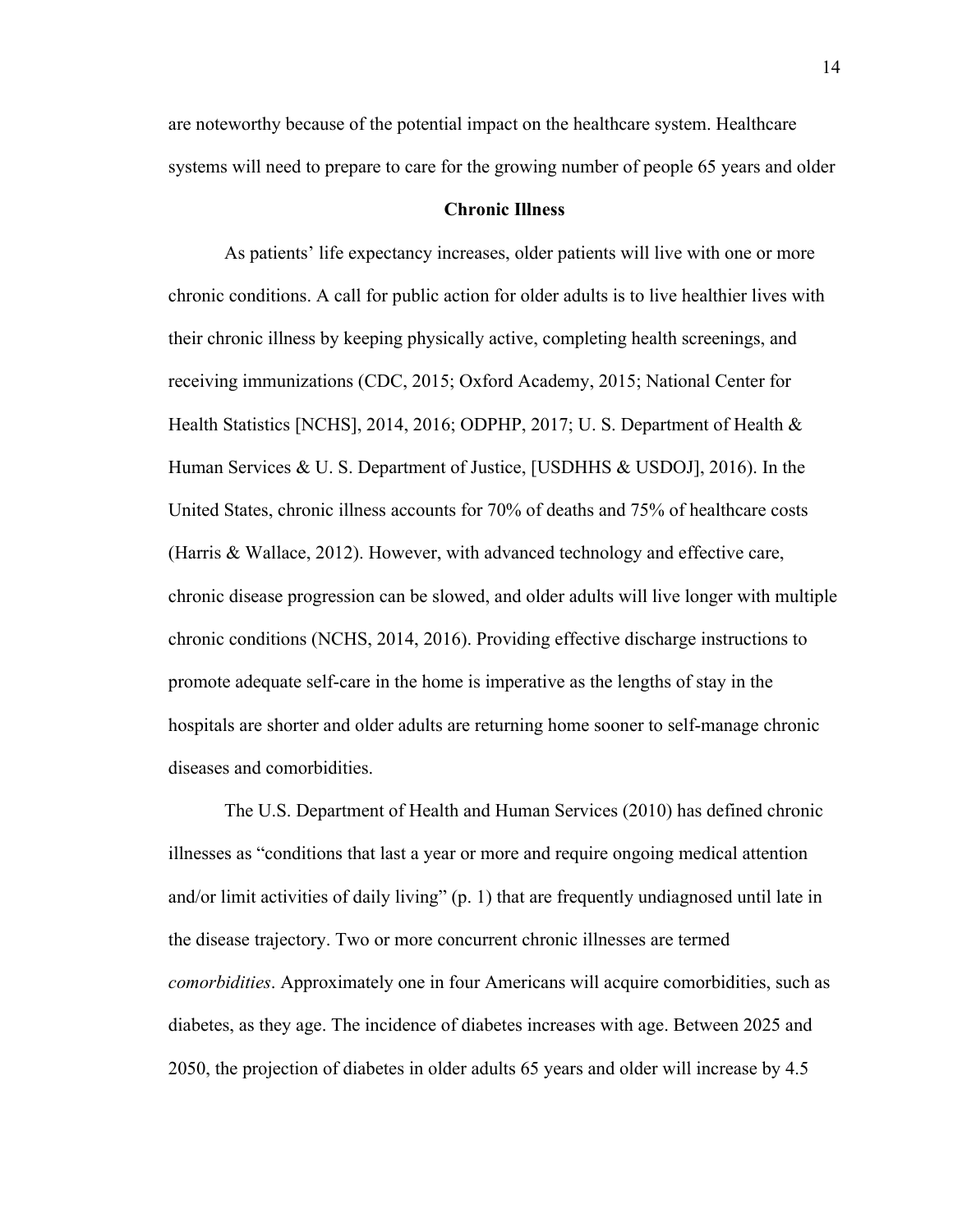times, compared to the rest of the population, which will only increase three times. The prevalence of diabetes in older adults aged 65 years and older varies from 22–33% using A1C as diagnostic criteria (Kirkman, et al., 2019). The treatment of an older adult with diabetes may complicate management of comorbid diseases, such as cardiovascular and microvascular diseases, that will increase the healthcare cost for an aging person. The consequences of chronic illness were reported in Logan, Guo, Dodd, Muller and Riley's (2013) study on chronic illness in 36 rural census tracts in North Florida. In this study, the sample population of 2,381 people included adults aged 25 and older. During telephone interviews, professional interviewers asked for only the oldest male to maximize the age of the sample. The mean age was  $56.2$  years  $(SD = 15.1$ , range 25 -94 years). Comparing income to rural versus urban regions in the United States, the population income was lower in the rural regions. Across the United States, four chronic conditions, : diabetes, cardiovascular disease, cancer, and arthritis, are most commonly found in lower income rural regions. These four common conditions are possibly preventable and are costly to treat; for three of these conditions, the U. S. spent (a) \$245 billion for diabetes in 2012; (b) \$442 billion for cardiovascular disease in 2011; and (c) \$128 billion for arthritis (Erdem, Prada, & Haffe, 2013).

The cost of chronic illness care among the elderly is even higher due to multiple comorbidities. People living with chronic illnesses and comorbidities must cope with disease interactions and additional problems, such as managing multiple medications, that can affect their quality of life. Addressing chronic conditions and comorbidities in both rural and urban communities will be essential to improve people's quality of life and decrease the financial burden of chronic illness on the healthcare system.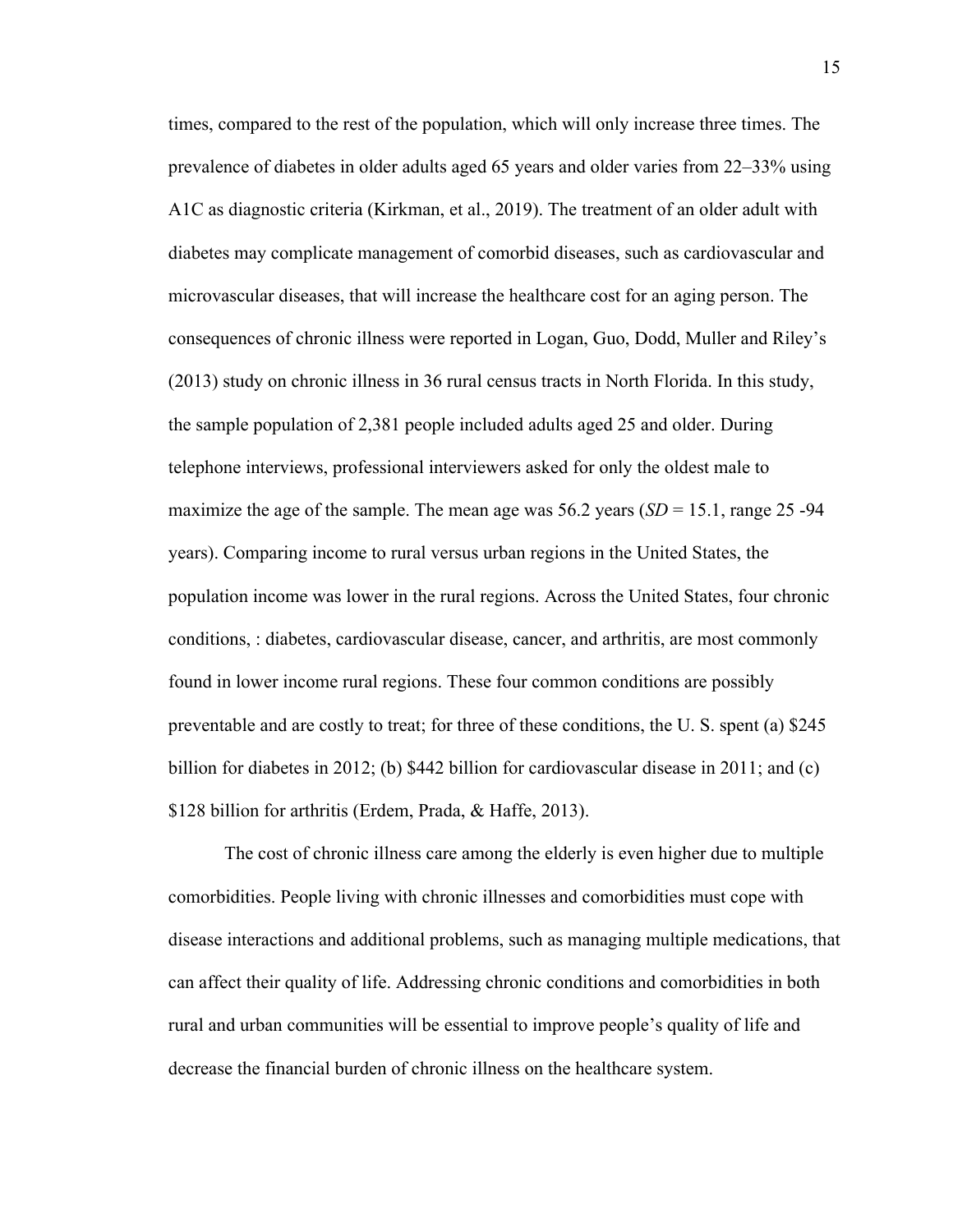#### **Hospitalization and Hospital Readmission**

Comorbidities contribute to poor health, complicate management of chronic disease, and frequently contribute to unnecessary hospitalizations (CMS, n.d.a; USDHHS, 2010). Chronic illnesses are incurable conditions that encompass the whole person and often contribute to longer length of hospital stays and more frequent readmission (Harris & Wallace, 2012)

Hospitals were tasked by CMS when the HRRP program was implemented to decrease readmission rates. Hospitals needed to reduce the readmission rate by improving discharge planning, providing better education for patients and caregivers, improving community services connections, and initiating discharge needs for patients within 24 hours after an admission.

Readmission rates, especially for older adults with comorbidities, are costly to the healthcare system (Healthcare Cost and Utilization Project [HCUP], 2009). The goal is to prevent readmission. From 2004 to 2009, there was very little change in readmission rates followed by a spike in rates after implementation of the Patient Protection and Affordable Care Act (2010) was enacted. For example, more than seven of every 100 adults admitted for congestive heart failure in 2011 were readmitted within 30 days, resulting in a cost to Medicare of \$1,747,000. Similarly, more than two of every 100 adults admitted for cardiovascular disease in 2011 were readmitted within 30 days at a cost of \$568 million (Hines, Barrett, Jiang, & Steiner, 2014). These 30-day readmission rates and high costs have been attributed to inadequate self-care following discharge (CMS, 2015a; Coleman et al., 2013).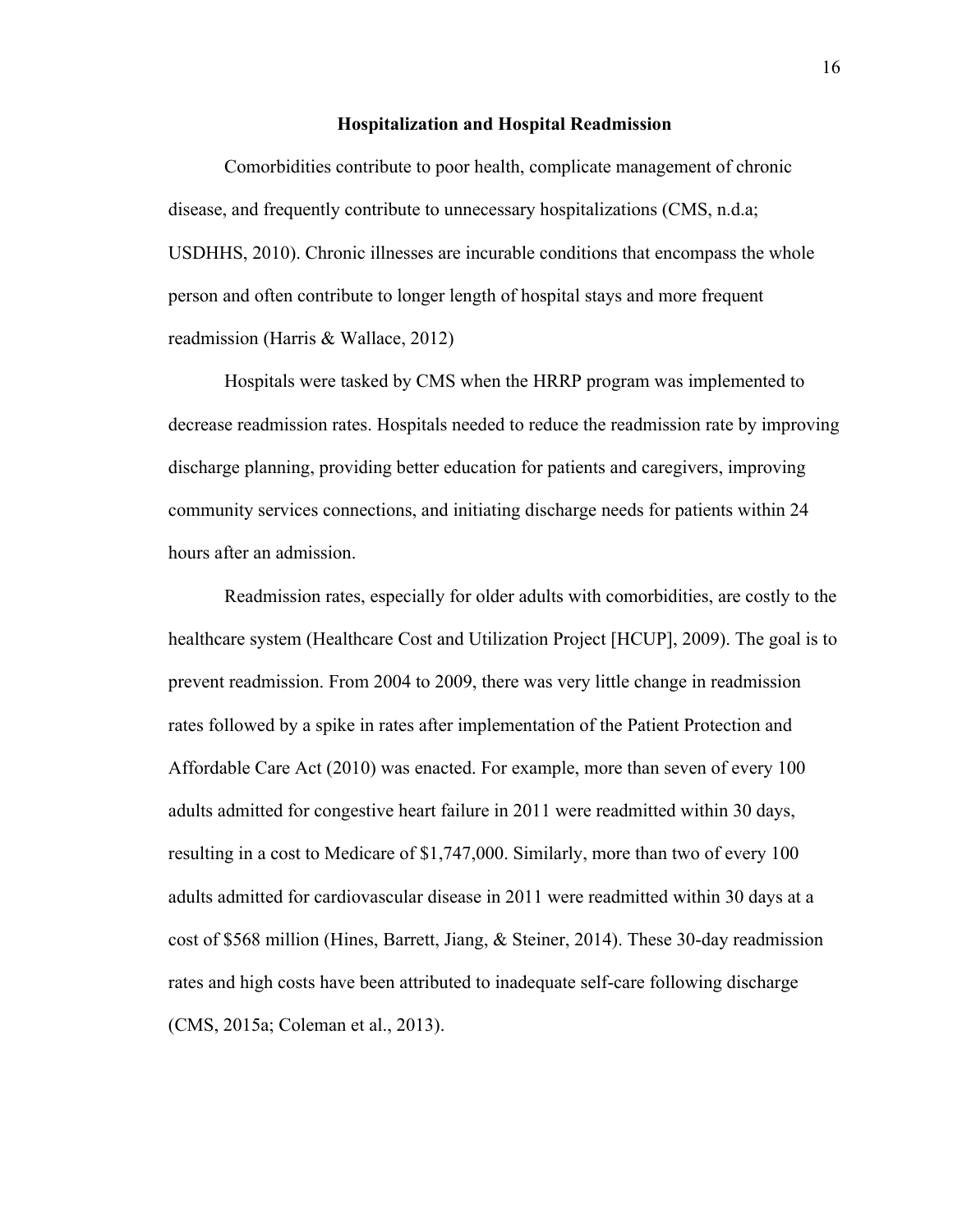In 2014, Congress passed the Improving Medicare Post-Acute Care

Transformation Act of 2014 (IMPACT Act) that required standardized patient assessment data including improved planning for discharge to inpatient rehabilitation and skilled nursing settings, home health agencies, and long-term care hospitals. This measure was designed to motivate clinical professionals to improve their assessment of older adults following discharge and to reduce readmission rates (CMS, 2015b). This measure improves facilities' or agencies' assessments but will not benefit older adults who have minimal to no services after a discharge or who are discharged to home.

In 2005, the government enacted the Deficit Reduction Act (DRA) to allow states to modify state Medicaid programs by allowing premiums and cost-sharing by certain Medicaid recipients. Part of this act was designed to foster greater responsibility for their own care among both healthy Medicaid enrollees and those with chronic illnesses. There was a high deductible health plan associated with the program. Subsequently, Congress enacted the Patient Protection and Affordable Care Act (ACA) in 2010 that led to the Hospital-Acquired Condition (HAC) Reduction program in 2012. HAC was established to improve patient safety and reduce the number of hospital-acquired conditions such as pressure sores and hip fractures after surgery. The approach saved Medicare approximately \$350 million every year by reducing payments to hospitals based on poor performance in managing hospital-acquired conditions. This led the government to establish the HRRP, which provides financial incentives to hospitals to reduce costly and unnecessary readmissions (CMS, 2015a).

Despite the HAC Reduction Program, healthcare costs continued to rise and readmission rates did not decline. With the initiation of the HRRP, CMS changed its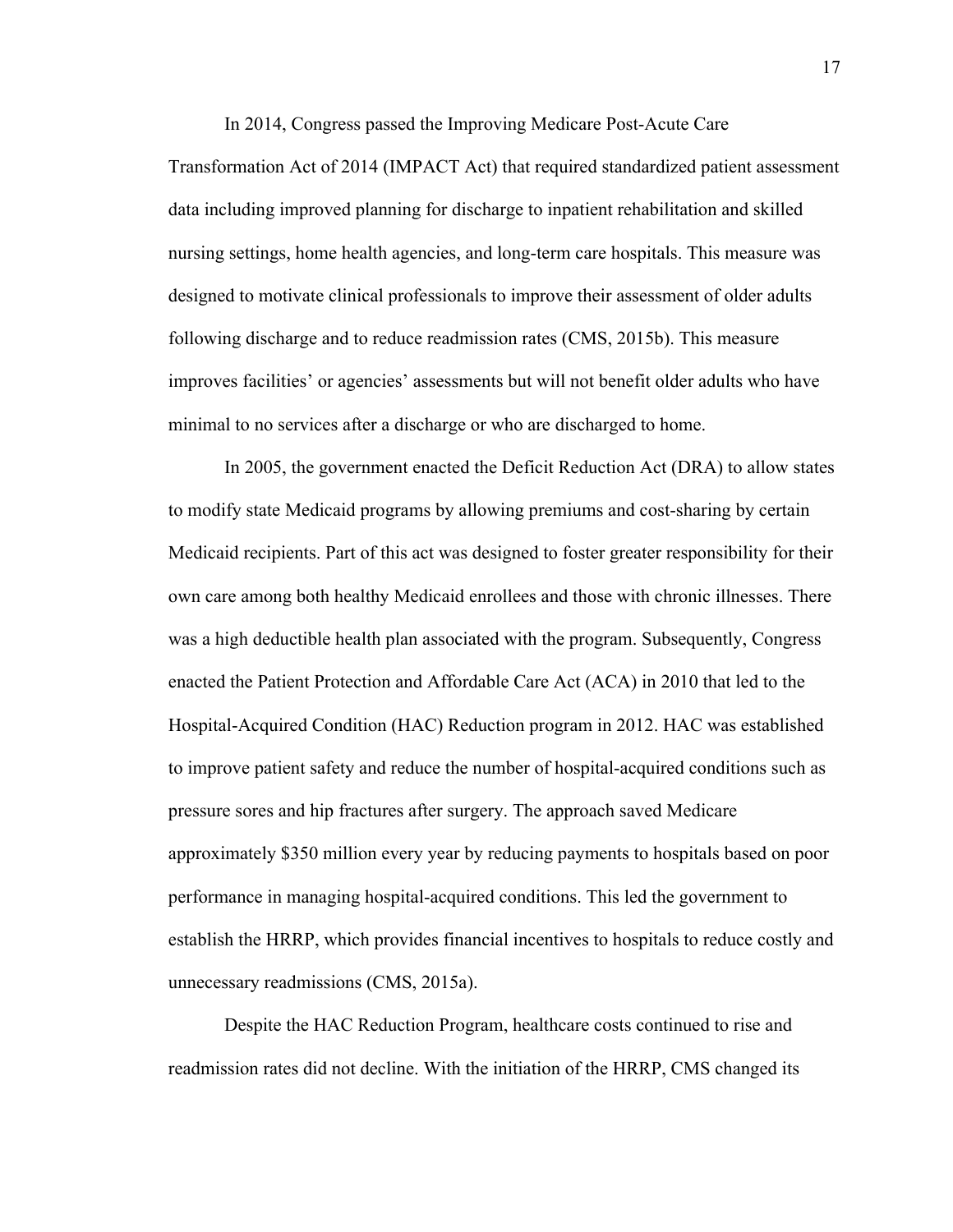focus from readmission within 24 hours to readmission for the same diagnosis within 30 days of discharge. The three initial diagnoses for which hospitals did not receive reimbursement for potentially preventable readmissions within 30 days were pneumonia, acute myocardial infarction (AMI), and heart failure (HF). Additional diagnoses have been added to this list, such as chronic obstructive pulmonary disease (COPD), total knee arthroplasty (THA/TKA), central line-associated bloodstream infection (CLABSI), and catheter-associated urinary tract infection (CAUTI) (CMS, 2015a; CMS 2015b).

Hospitals across the United States were impacted financially by reductions in reimbursement from CMS for preventable readmissions for these diagnoses. In 2013, slightly more than 2,000 hospitals nationwide incurred a cumulative total of more than \$300 million in penalties. Some of the hospitals incurred penalties of thousands of dollars but those that remained in violation and did not improve their readmission rates incurred millions of dollars in penalties (CMS, 2015a; Zhang et al., 2014).

#### **Contributors to Hospital Readmissions**

Among the top five health-related issues that contribute to a readmission and hospital penalties are heart failure (HF), pneumonia, COPD, psychoses, and gastrointestinal problems. Heart failure was one of the three initial diagnoses the HRRP identified to give hospitals incentives to reduce the readmission. Besides the diagnosis of HF, several other factors were found to contribute to readmission at the clinician or system level such as (a) premature discharge, (b) inadequate post-discharge support, (c) failed handoffs between clinicians, (d) hospital-acquired infections, pressure ulcers, and patient falls, and (e) therapeutic errors while hospitalized. In the U. S., 33–69% of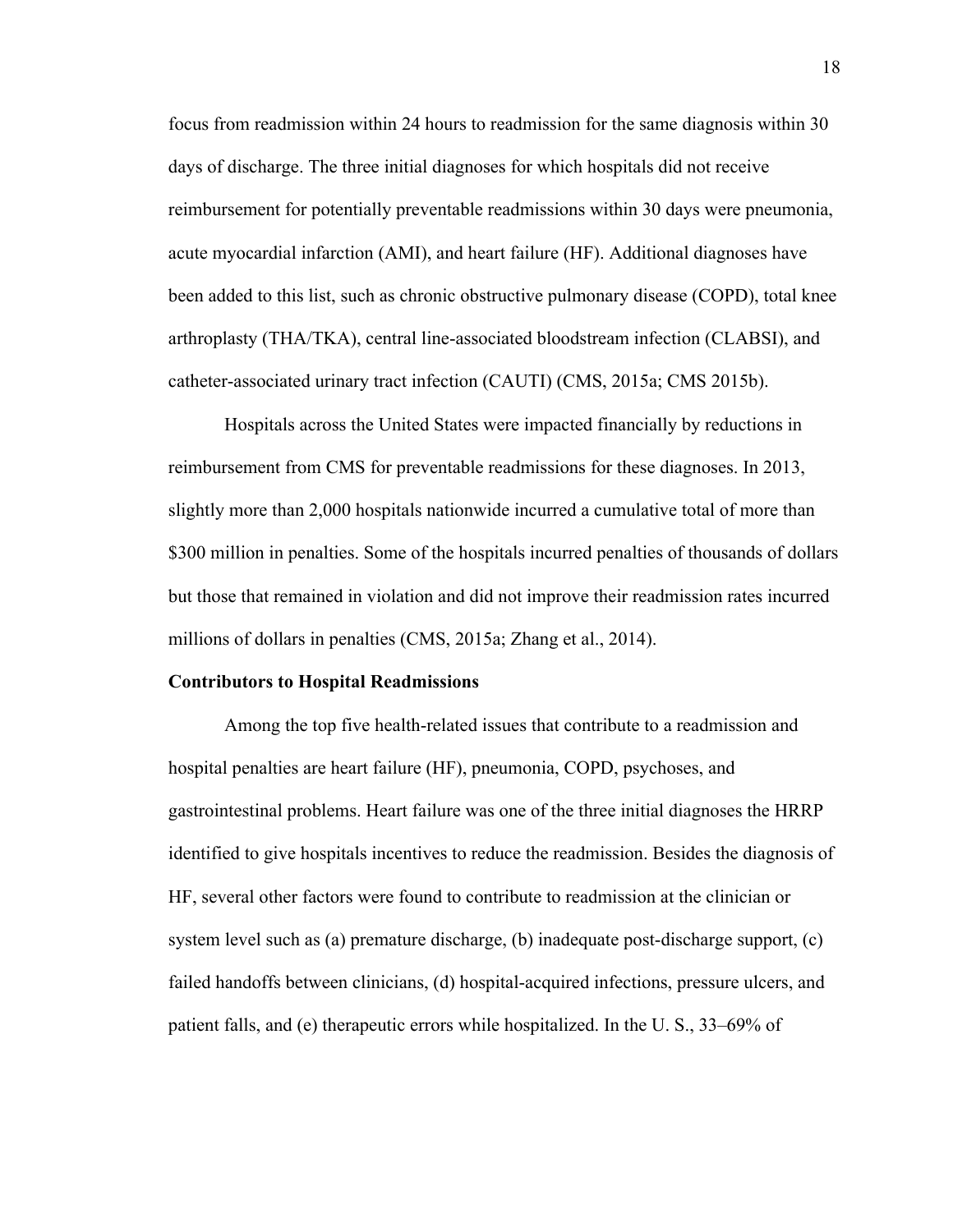medication nonadherence increases the rate of readmission (American Hospital Association [AHA] 2015; CMS, 2015a; Jencks, Williams, & Coleman, 2009).

Hospitalization of adults 65 years and older living with chronic illnesses often leads to new, changed, or discontinued medications. Taking two or more prescription (or nonprescription) medications increases the risk for drug interactions, discrepancies, and adverse consequences. A cross-sectional study by Bao, Shao, Bishop, Schackman, and Bruce (2012) evaluated the prevalence of potentially inappropriate medication among people 65 years of age and older who received home health or hospice services. Interviews were done in-person with designated home health staff members (*n*=3,124). Data were also collected by review of patients' medical records. On average, the participants were taking 11–15 medications. Thirty-eight percent of the older adults were taking at least one inappropriate medication and 26% had at least one inappropriate medication with a high potential for a serious adverse reaction. Prescribing of more than one medication was a predictor for potentially inappropriate medication use and increased the risk for adverse reactions. Another retrospective study by Cornu and colleagues (2012) found similar results. Among 189 discharged patients, the researchers found 172 discrepancies between the medication list sent to the physician and the list that was sent home with the patients at discharge. Almost 50% of the patients had at least one discrepancy.

Use of the wrong medication, dose inaccuracies, or incorrect frequency or route of administration can also lead to a hospital readmission before a patient is admitted to home health. Medications, including any changes from prior regimens, should be reviewed with both patients and their caregivers prior to hospital discharge to decrease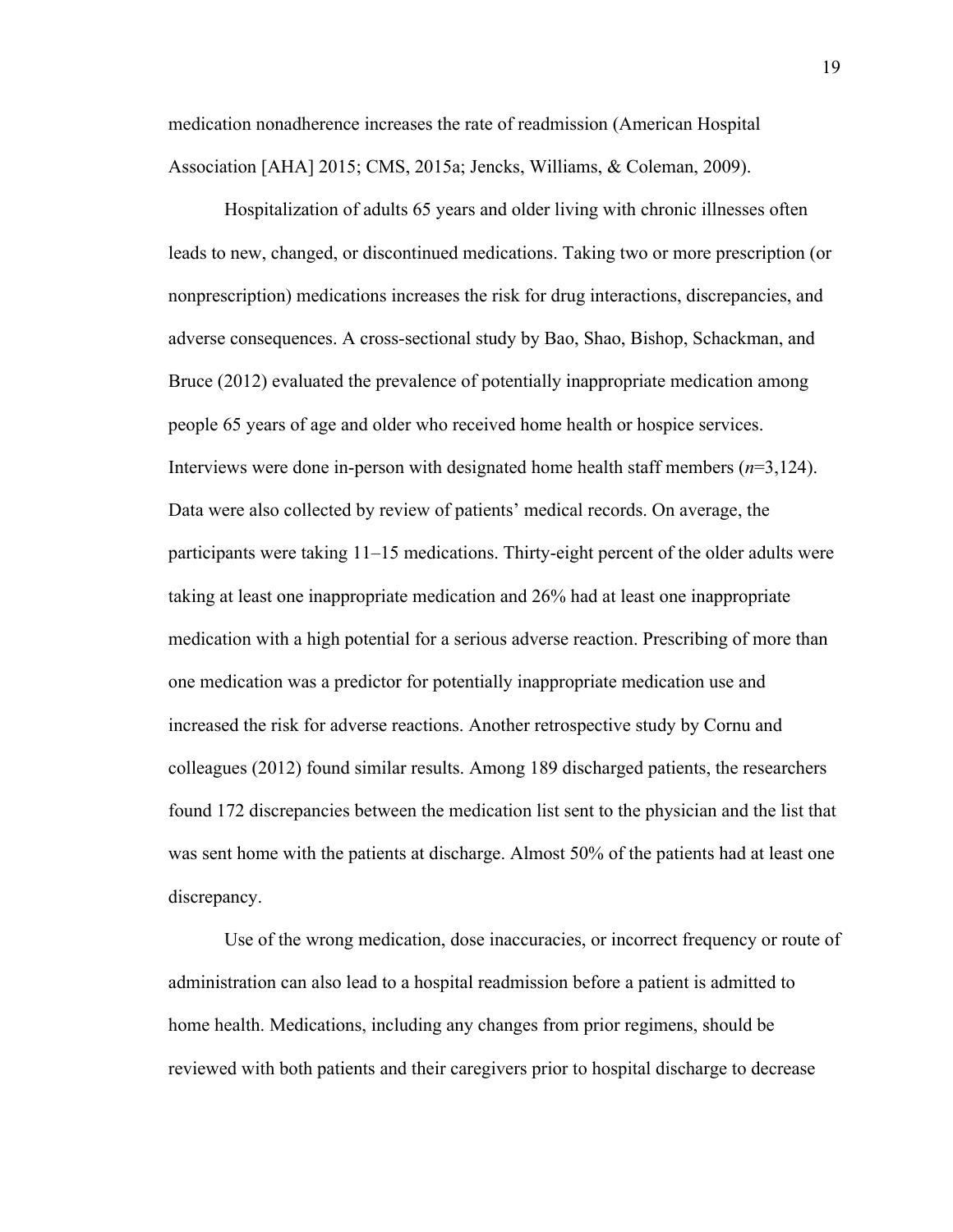risk for a readmission and lower the readmission rate of 33–69% due to medication errors.

# **Strategies to Reduce 30-day Readmission Rates**

With the rapidly growing older adult population, hospital readmissions are placing a financial strain on both the healthcare system and Medicare (Coleman et al., 2013). CMS has mandated healthcare systems reduce the 30-day readmission rate but has made no recommendations as to how these reductions will be accomplished. (CMS, 2015a). To lower the rate of readmission, hospitals are focusing on the following:

- Better coordination of care among providers, and patients and their caregivers through improved communication;
- Implementation of electronic medical records to share information internally and with external providers to improve continuity of care;
- Programs designed to facilitate the transition from hospital to home, including (a) palliative care, a holistic care approach for continuity of care, and (b) transitional care, an extended in-home care service (AHA, 2015; CMS, 2017; Enguidanos et al., 2015; Naylor et al., 2009b).

Another significant factor that can affect hospital readmissions rates is poor discharge planning. Specifically, this includes (a) poor care coordination, (b) lack of planning specific to the home environment, (c) failure to consider planned transitions, (d) failure to determine the need for a higher level of care before a discharge occurs from the hospital; and (e) the absence of supportive care in the home. These factors contribute to a higher risk for a 30-day readmission (Coleman et al., 2013; RWJF, 2013). Strategies that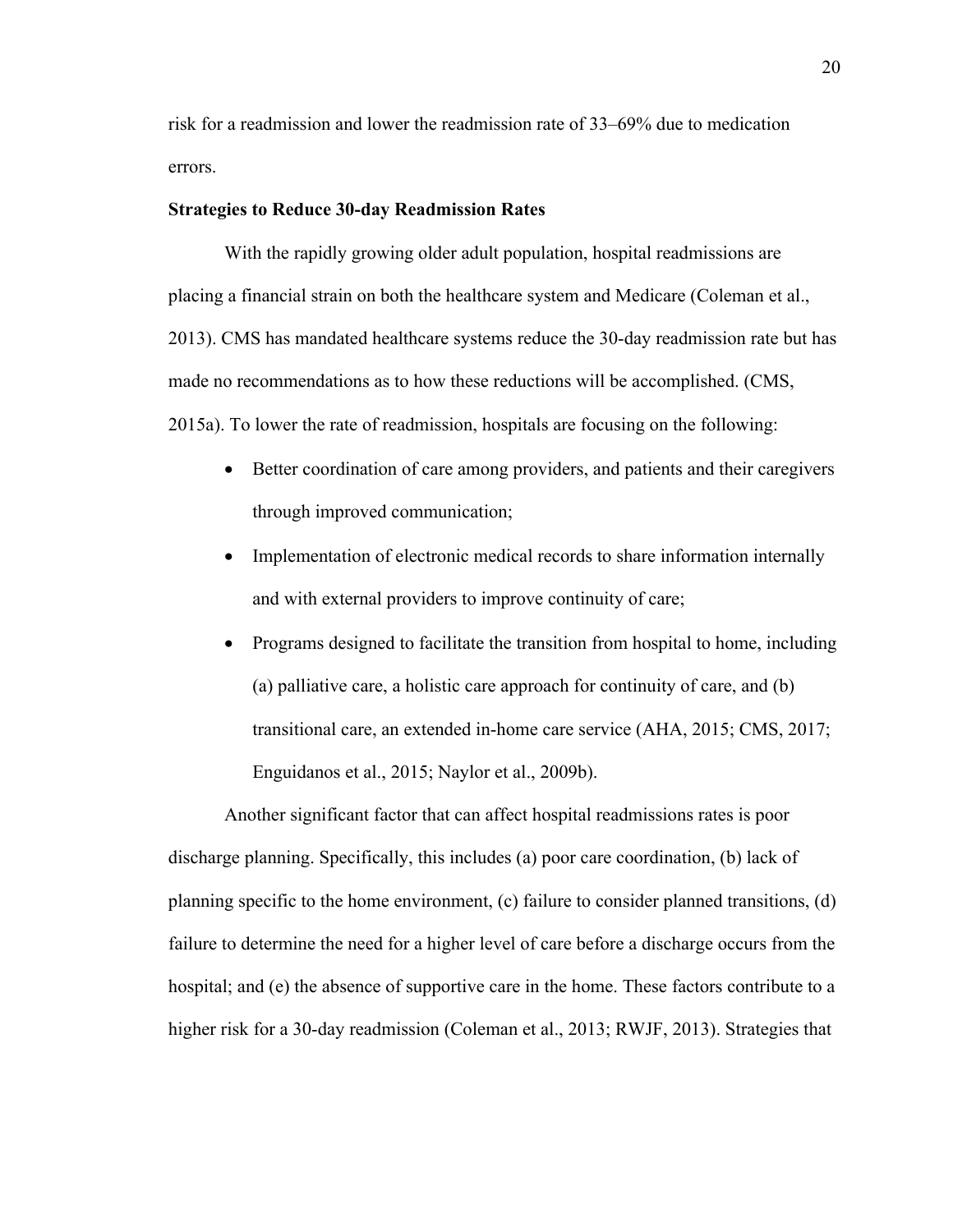have been used to reduce readmission rates have included risk assessment software, transitional care, and discharge instructions.

# **Risk Assessment Instrument**

In a quasi-experimental study, Bowles et al. (2015), introduced a Decision Support System (D2S2) software to analyze data on three identified hospitals computers. A risk assessment instrument was used to collect data to examine the effect on 30- and 60-day readmission. On an admission, information was collected on patients considered either high- or low-risk for a readmission. During the admission, the risk assessment instrument tool assisted case managers or discharge planners to identify patients in need of post-acute care, to assess the appropriate intermediate level of care, to improve the discharge process, and to increase education for patients or their caregiver before discharge. For patients identified as high-risk for 30-day readmissions, the readmission rate decreased in the experimental phase from 22.2% to 9.4% and the low-risk patient rate decreased from 13.1 to 8.8%. Similar reductions were seen in the 60-day readmission rates (Bowles et al., 2015).

## **Transitional Care Interventions**

Healthcare systems implemented transitional care for patients after a hospital discharge to improve continuity of care, connect with community support, and prevent readmission. Transitional care is teams-based care that involves interdisciplinary healthcare professionals to improve patients' outcome and care and reduce healthcare cost. Transitional care interventions range from telephone calls from a clinician, a pharmacist, or a patient's primary care clinic to other interventions such as home visits, telemonitoring, medication management, and identifying high-risk patients with chronic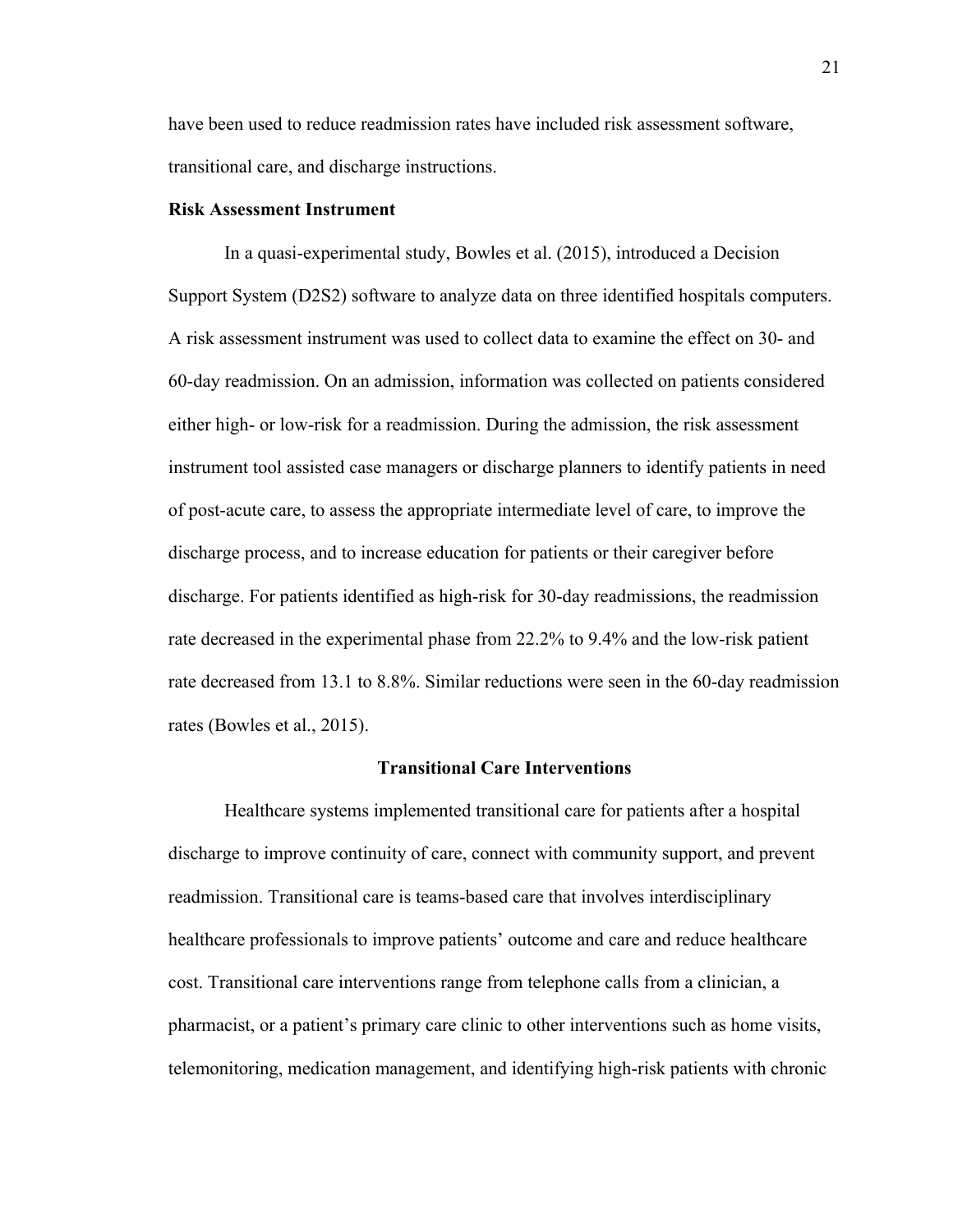conditions such as heart failure (HF) (Dudas, Bookwalter, Kerr, & Pantilat, 2001; Phatak et al., 2016).

While there is an increased implementation of transitional care, it is not a new concept. Brooten et al. (1995) conducted a randomized study focusing on the use of Advanced Practice Nurses (APNs) for home care as compared to care provided by family or friends. The study demonstrated effectiveness of the approach in terms of improved patient outcomes and reduced cost. However, use of ANPs in the home is costly.

Additional studies have employed APNs, primarily clinical nurse specialists CNS), to make telephone contact, arrange appointments with a patient's primary care provider, and provide education and counseling (Brooten et al., 1986; Kwok, Lee, Woo, Lee, & Griffith, 2008; Naylor et al., 1999; Naylor et al., 2004; Naylor et al., 2009a). These strategies demonstrated reduced readmissions, lengthened time between hospitalizations, and a financial benefit to hospital systems.

Despite the findings regarding the efficacy of transitional care, there are some disadvantages to this strategy. Under Medicare reimbursement requirements, when an agency sends nurses into the home, that agency must operate under strict regulations that limit nurses' visits. Medicare regulations have stringent guidelines called "Conditions of Participation." The conditions of participation closely monitor nursing visits to assure nurses are making visits to the home that are considered "skilled" visits and are not deemed custodial. These guidelines can markedly restrict nurses' visits (CMS, 2017).

The Balanced Budget Act of 1997 allowed APNs to function as primary healthcare providers in areas and states where there is a shortage of physicians and to receive payment for their services (American Nurses Association, n.d.). Home health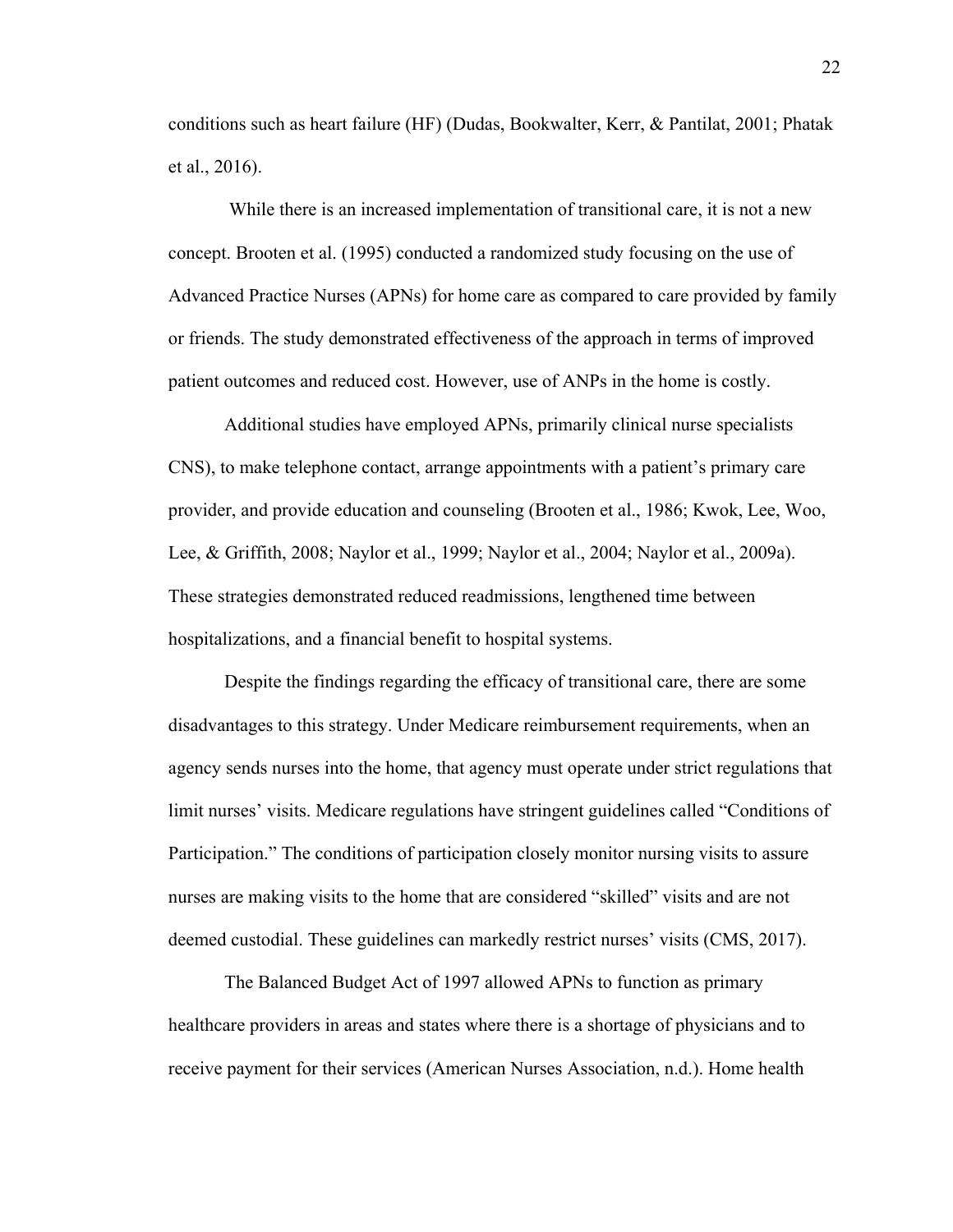nursing remains under the conditions of participation for Medicare and Medicaid services for payment for their services; however there are limitations on the number of visits these nurses can make to the home. Such limitations may not permit home health nurses to meet the needs of many older patients, forcing them to rely on self-care or care by family and friends.

## **Discharge Instructions**

The most commonly used strategy for reducing 30-day readmission rates is the provision of discharge instructions that enable patients and/or their caregivers to engage in effective self-care and management of their health needs. Hospitals have determined decreasing readmission rates might result from improving the process of discharge planning by initiating discharge planning for patients within 24 hours of an admission. Hospitals strive to ensure patients have a safe discharge from hospital to home by providing ongoing education during the hospital stay.

Discharge planning requires an interdisciplinary approach that includes healthcare professionals, patients, and caregivers. In recent years, more hospitals are mandating that caregivers/supportive person(s) must also be involved in the development of the plan and be part of the discharge process, all of which eventually affects the discharge instructions.

Discharge instructions are designed to be a communication process between a healthcare professional and the patient prior to leaving the hospital. The purpose of discharge instructions is to enable patients (and caregivers) to understand the treatment plan, the illness(es), and medication self-administration, to assume or resume self-care responsibility, and, ultimately, to resume or modify their pre-hospital lifestyles (RWJF, 2013).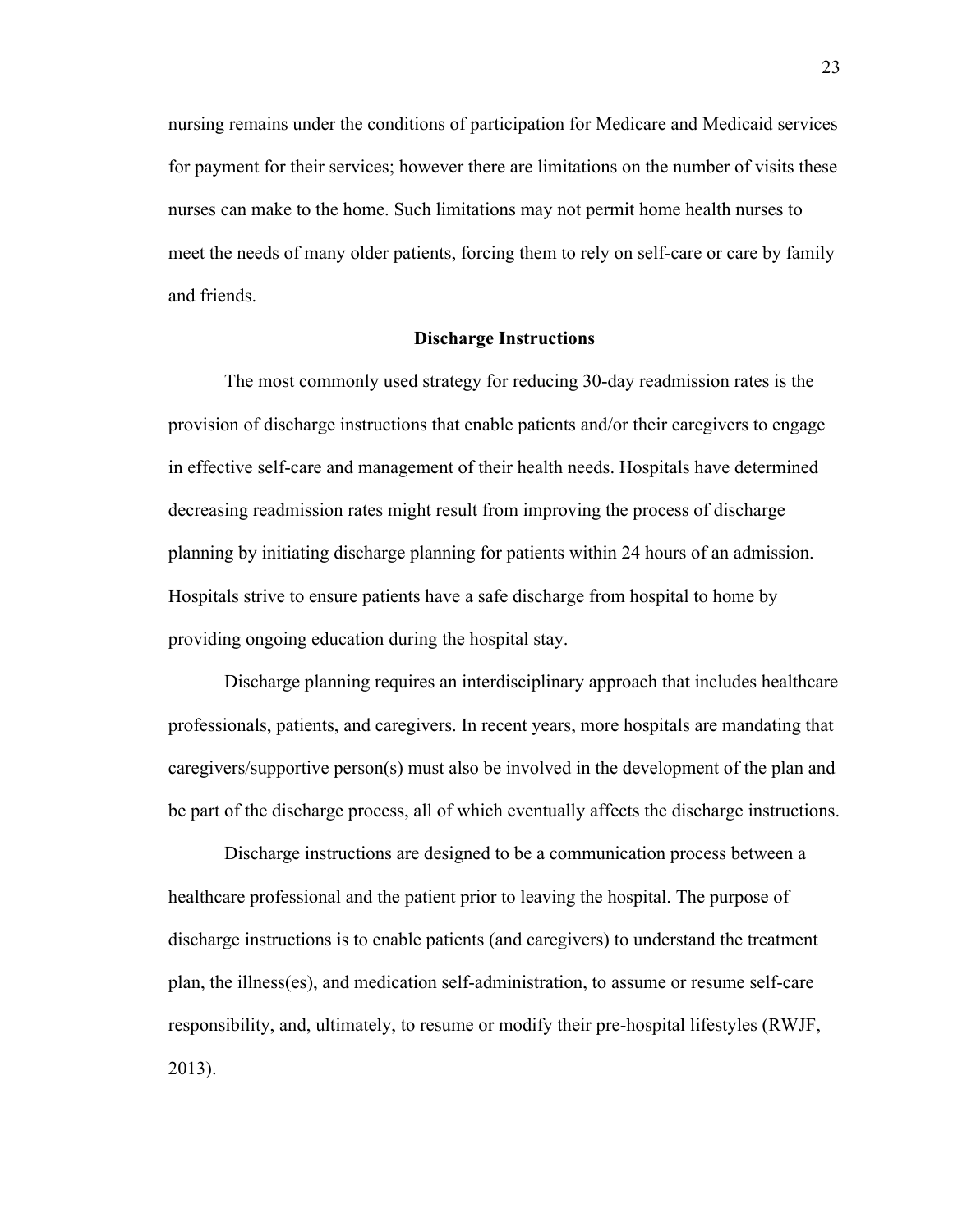Discharge instructions are typically provided prior to leaving an acute care hospital. One or multiple healthcare professionals can deliver discharge instructions. Discharge instructions are meant to be a comprehensive plan for self-care delivered through individualized educational interventions designed to prepare patients for recovery at home. Topics typically included in discharge instructions are self-care management, activity progression, diet modifications, medication management, and follow-up care with the primary care provider (PCP) and/or specialists (Coleman et at., 2013).

Several studies have examined the use of discharge instructions. One qualitative thematic analysis study by Cobley, Fisher, Chouliara, Kerr, & Walker (2013) compared two groups of patients: those discharged following a stroke with an early support discharge team and those receiving conventional services. The early supportive discharge group consisted of 19 patients and 9 caregivers. Patients' mean age was 69.8± 13.4 years, while the mean age of caregivers was  $72.8\pm 14.1$  years. The conventional services group comprised eight patients and seven caregivers. Interviews were conducted with a "high degree of control over the conversation" (Cobley et al., p. 752) in the patient's residence within one to six months after a hospital discharge. Common themes in both groups of interviews were (a) limited support for dealing with caregiver strain, (b) lack of patient and caregiver preparation for the discharge to home, (c) the abruptness of the discharge, (d) inadequate knowledge and understanding of stroke, its causes, and needed lifestyle changes, (e) lack of an easy to understand information format, and (f) failure to make patients and caregivers feel a part of the decision making and discharge planning processes. Findings confirmed the idea that more support was needed for caregivers and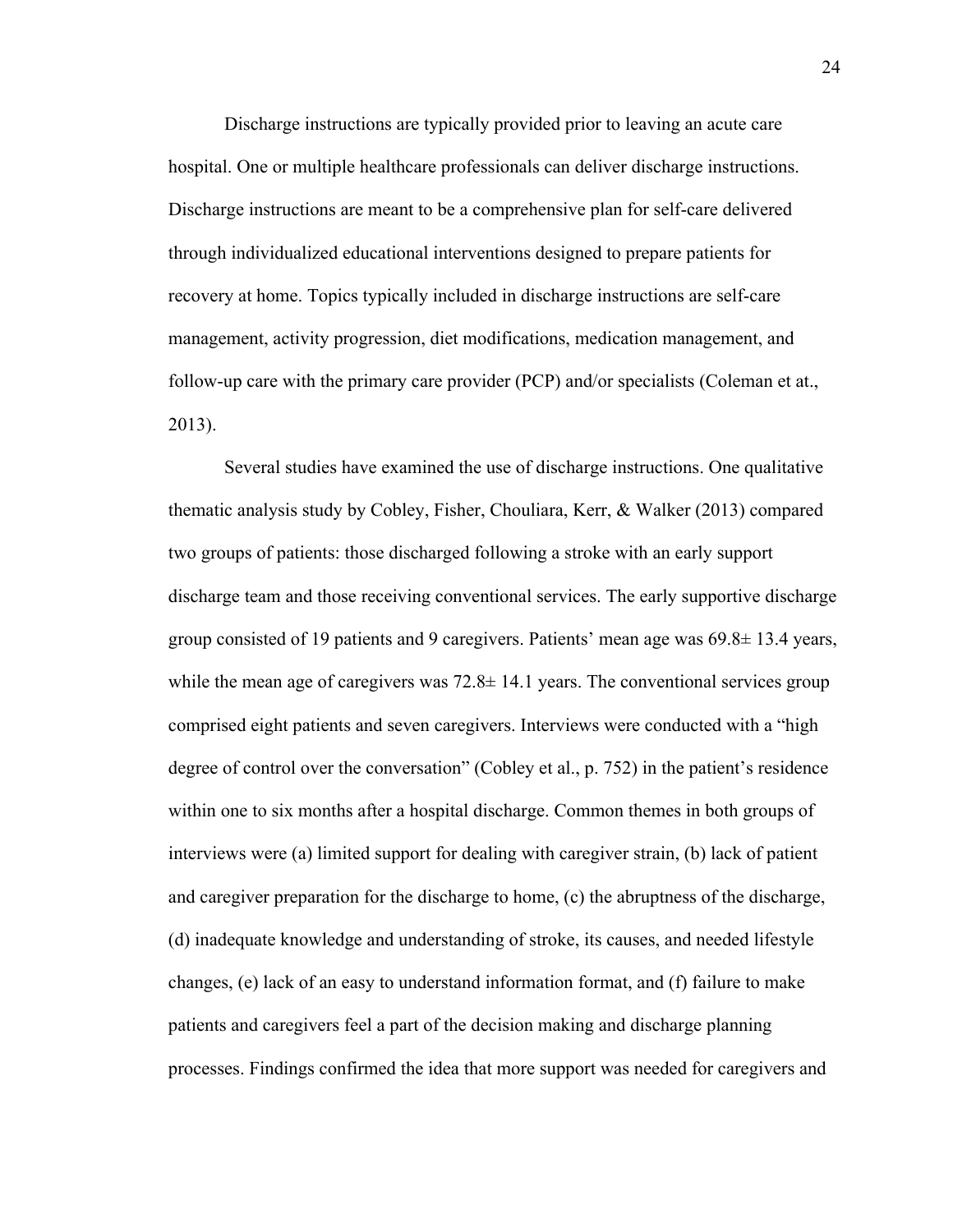that discharge planning and instruction needs to include both the patients and caregivers (Cobley et al., 2013).

An exploratory, qualitative grounded theory study by Enguidanos et al. (2015) obtained feedback from readmitted chronically ill patients (*n*=9). All were males, with a mean age of  $70.1 \pm 9.5$  years, lived alone, and had no identified caregivers. Some of the identified themes contributing to their subsequent readmission included (a) the lack of caregiver support, (b) patients' lack of motivation to provide self-care, (c) poor quality of self-care, (d) lack of desire to follow-up with PCPs, and (e) lack of internal desire to pursue aggressive care or accept their illness. In addition, 42% of these readmitted patients reported medication errors upon transition to home. Study authors suggested changes to discharge instructions that included (a) preparation for use of medical equipment and (b) scrupulous discharge teaching regarding home medication administration.

A quantitative study conducted by Coleman et al. (2013) explored 237 patients' understanding and execution of discharge instructions to meet self-care needs. A study nurse initiated the first contact in the hospital, and then followed patients to their homes within one week of discharge to administer the Short Test of Functional Health Literacy in Adults (STOFHLA) to assess literacy and the Clock Drawing Test to screen for cognitive ability. Two questions in the STOFHLA pertained to self-efficacy. Low scores indicated inadequate functional health literacy while high scores indicated adequate functional health literacy. Participants were 55 years of age or older living in private homes and scored 41% or less on the clock drawing assessments, which was an

25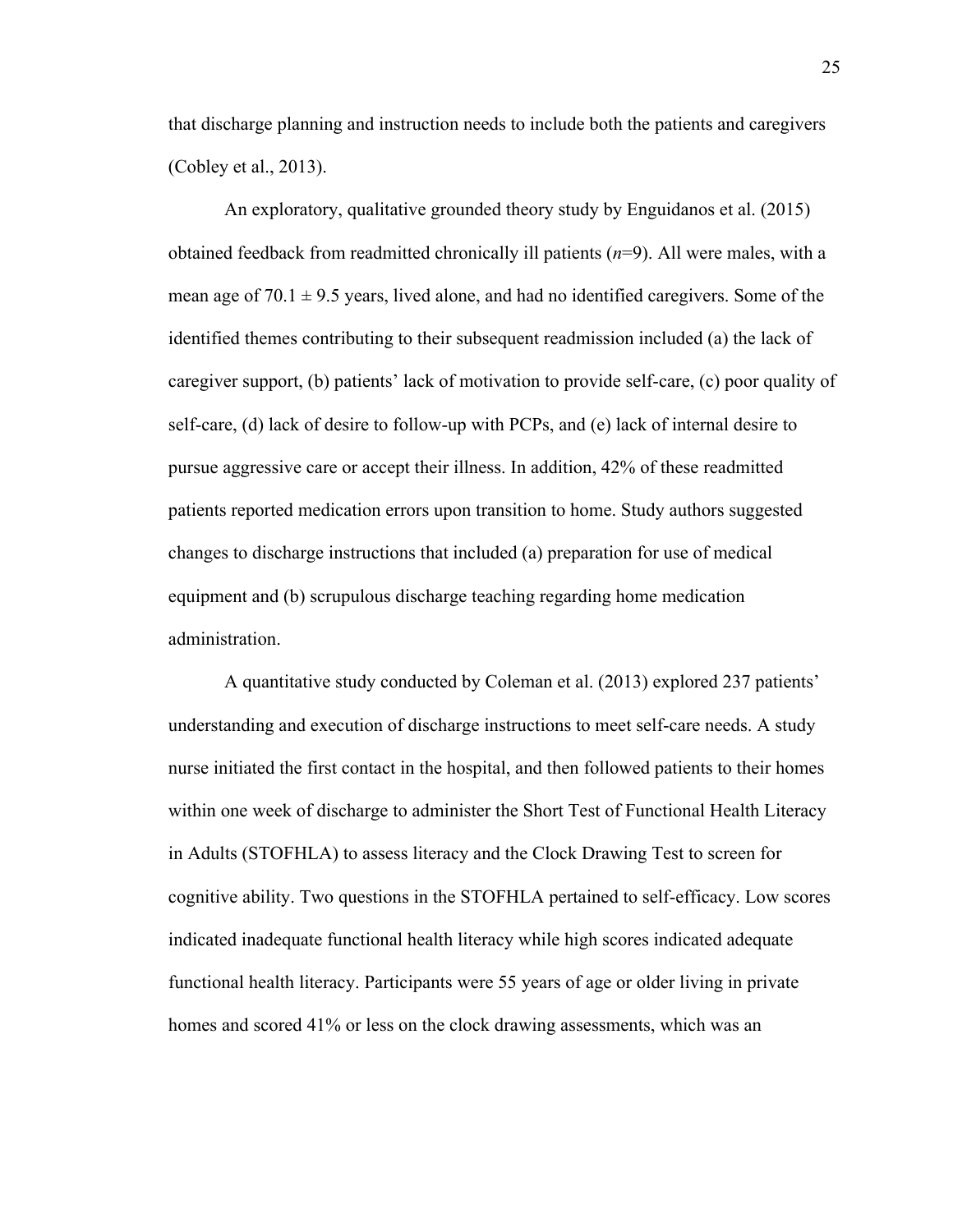indication of possible cognitive deficits, and 21% or less on the STOFHLA, which indicated inadequate or marginal functional health literacy.

Three significant variables predicted success in understanding and executing the discharge instructions: (a) health literacy as indicated by the STOFHLA score, (b) cognition (measured by scores on the clock drawing test), and (c) self-efficacy in understanding. This study may provide insight to healthcare professionals who label patients or caregivers as noncompliant that discharge instructions need to be customized to meet patients' and caregivers' level of cognition and health literacy.

Investigators have also begun to examine issues in the home that may interfere with implementation of discharge instructions. In a randomized trial by Biese et al. (2014), a total of 120 participant patients 65 years and older living in private homes who had been discharged from an academic emergency room were enrolled in either an intervention or comparison group. The mean age of all participants was 75 years (*SD* of  $\pm$ 7.6 years). Patients or their caregivers in the intervention group received post-discharge telephone calls 1 and 3 days after the patient's discharge. The intervention telephone calls were designed to improve discharge care by reviewing the discharge instructions, facilitating home services, scheduling follow-up appointments, and assisting with medication management. Additional telephone calls were made at 5 and 8 days and 30 and 35 days to assist with discharge instruction compliance. A placebo group only received a patient satisfaction survey telephone call. A third group, the control group, did not receive any telephone calls. The intervention group showed 1.8 times greater compliance in following up with their physician within five days (54% of participants versus 37% of the control group and 20% of the placebo group). There was no significant

26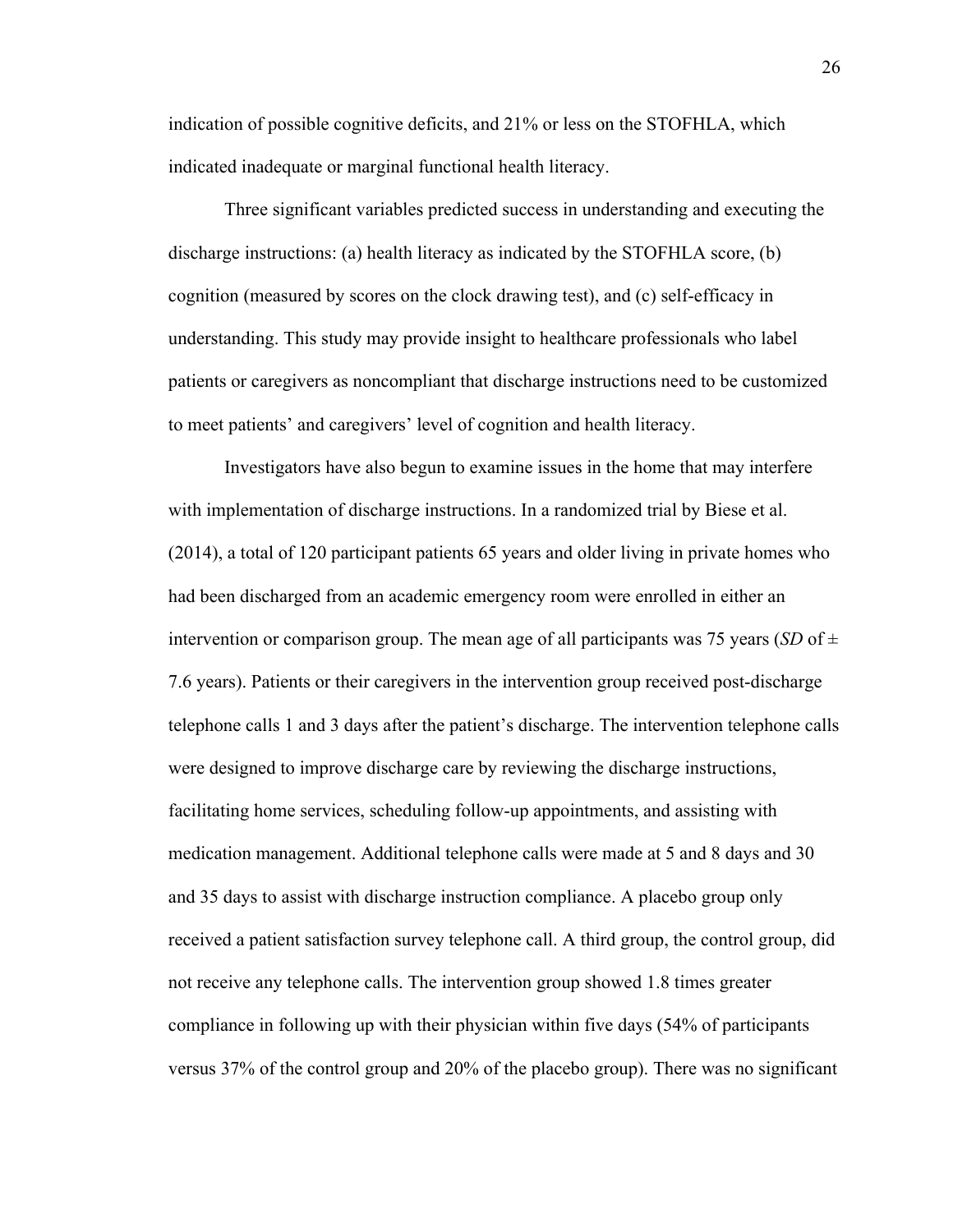difference among the groups regarding compliance with their prescribed medications. Additional study is warranted to better understand if these results are replicated across multiple sites or with more diverse patient populations and most importantly, if these types of telephone call interventions can reduce readmissions and increase cost-savings.

### **Summary**

Returning home after a hospital stay can be exciting and overwhelming for the older adult and his or her caregiver. The bridge to a successful discharge starts with admission to the hospital. Since the passage of the ACA in 2010, many new concepts have arisen to improve the care of patients after a discharge. Hospitals have been challenged to improve the discharge process. Discharge instruction was designed to assist the patient with a smooth transition from acute care to home. Many older adults have multiple health problems that contribute to readmissions. With multiple health problems and chronic conditions, understanding the discharge instructions can potentially be overwhelming. Implementation of discharge instructions at home was studied within this group.

Reducing 30-day readmission rates that result in decreased Medicare spending requires effective interventions for chronically ill patients. Hospitals continue to receive financial penalties that affect the hospital bottom line and potentially lead to financial disaster for hospitals, such as potential closures (CMS, 2015a). A shorter length of stay and earlier discharge of chronically ill patients necessitates alternative methods to support them in the home. For this reason, knowledge of patient and caregivers' perspectives regarding implementation of discharge instructions was needed.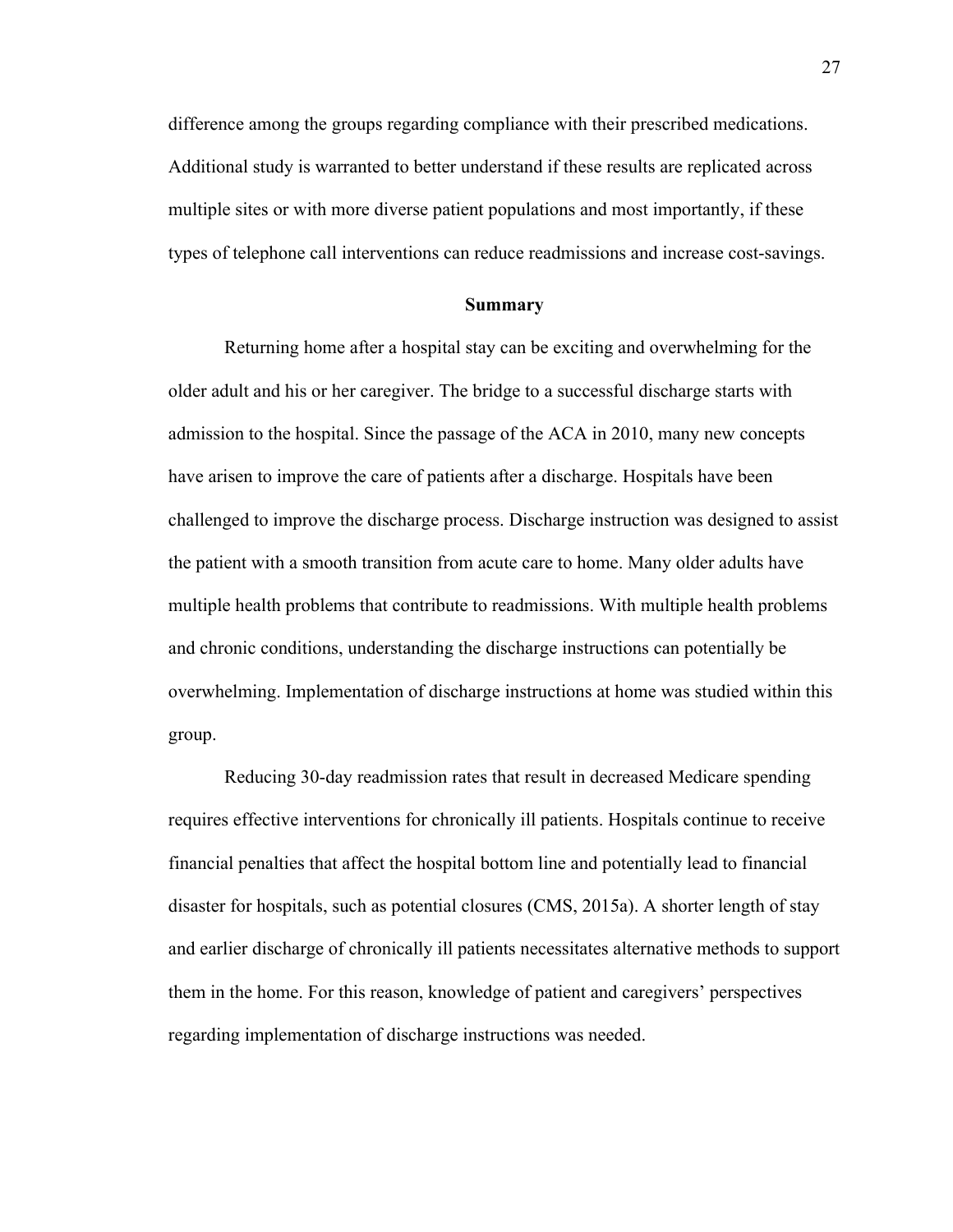Discharge instruction was designed to communicate continued care after a discharge to home including aspects such as medication management, continuity of care for recovery, follow-up with healthcare providers, and should include a caregiver when possible. Factors can interfere with the patient's ability to implement the instruction. Preventing readmission will be a continued challenge moving forward.

Chapter 3 addresses the methods used to collect, analyze, and report information on how patients and caregivers implemented discharge instructions in the home setting and their perceptions of facilitators and barriers to implementation.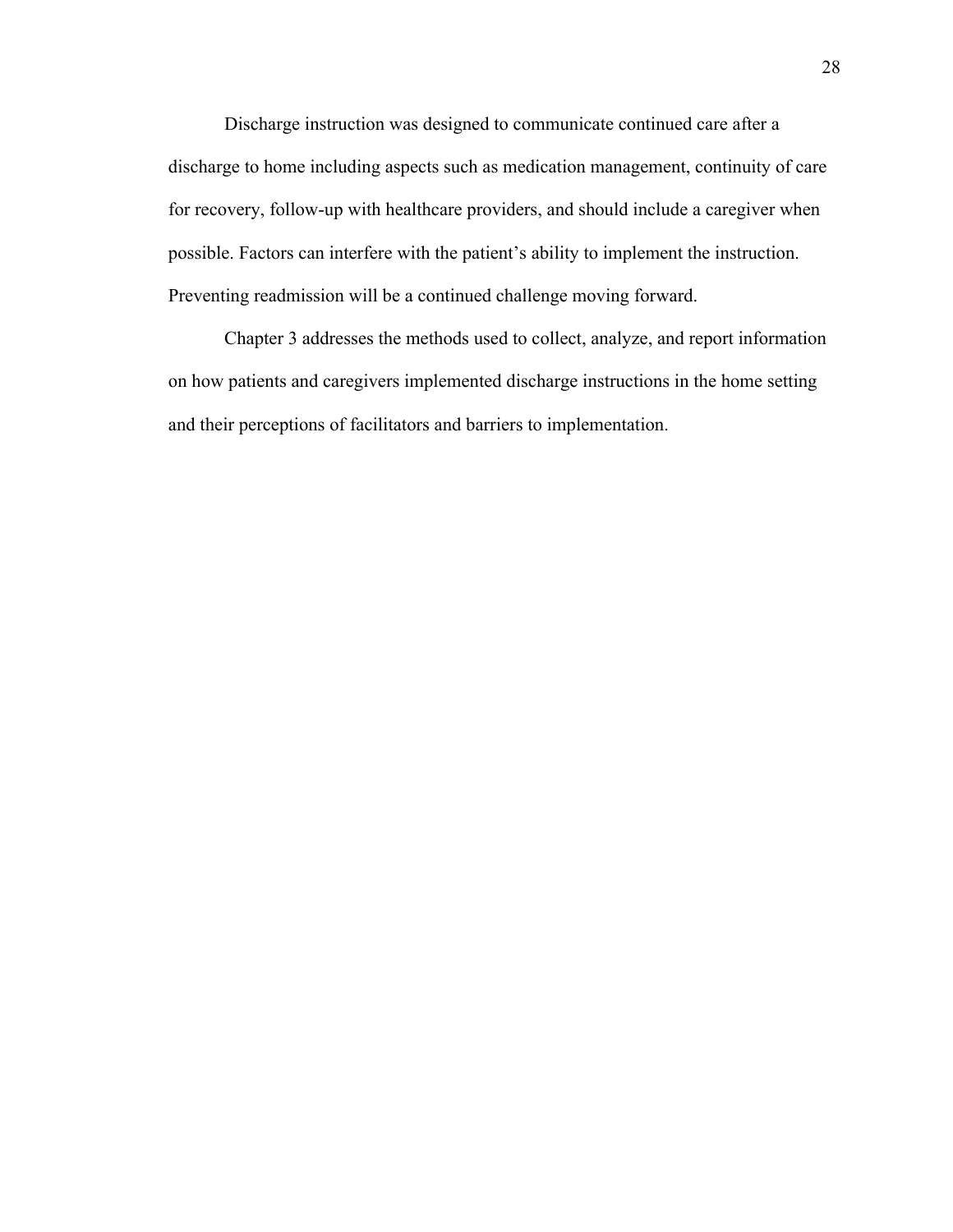## **Chapter 3**

### **Methodology**

Chapter 3 addresses the study purpose, specific aims, and research design used. Sample size, recruitment, ethical considerations, data collection, and data analysis processes are also addressed.

## **Study Purpose**

A qualitative, grounded theory approach was appropriate for this study because this method was a systematic and an interpretive approach to generating a theory from data. This study generated an explanation of a social issue and future implications to design interventions to promote effective discharge instruction, enhance patient recovery, and avoid rehospitalization during the precarious first 30 days following discharge.

### **Specific Aims**

The primary aims of this study were to accomplish the following:

- 1. Describe how discharge instructions were implemented in the home setting by adults 65 years of age and older and their caregivers following an acute care hospital discharge.
- 2. Identify perceived facilitators and barriers to implementation of discharge instructions among older patients and their informal caregivers.

## **Design**

This study used an emergent qualitative paradigm, specifically social constructivist grounded theory. The constructivist approach was chosen over other grounded theories because this qualitative research design allowed the investigator's past experiences to be acknowledged. It is acknowledged that the investigator in such a study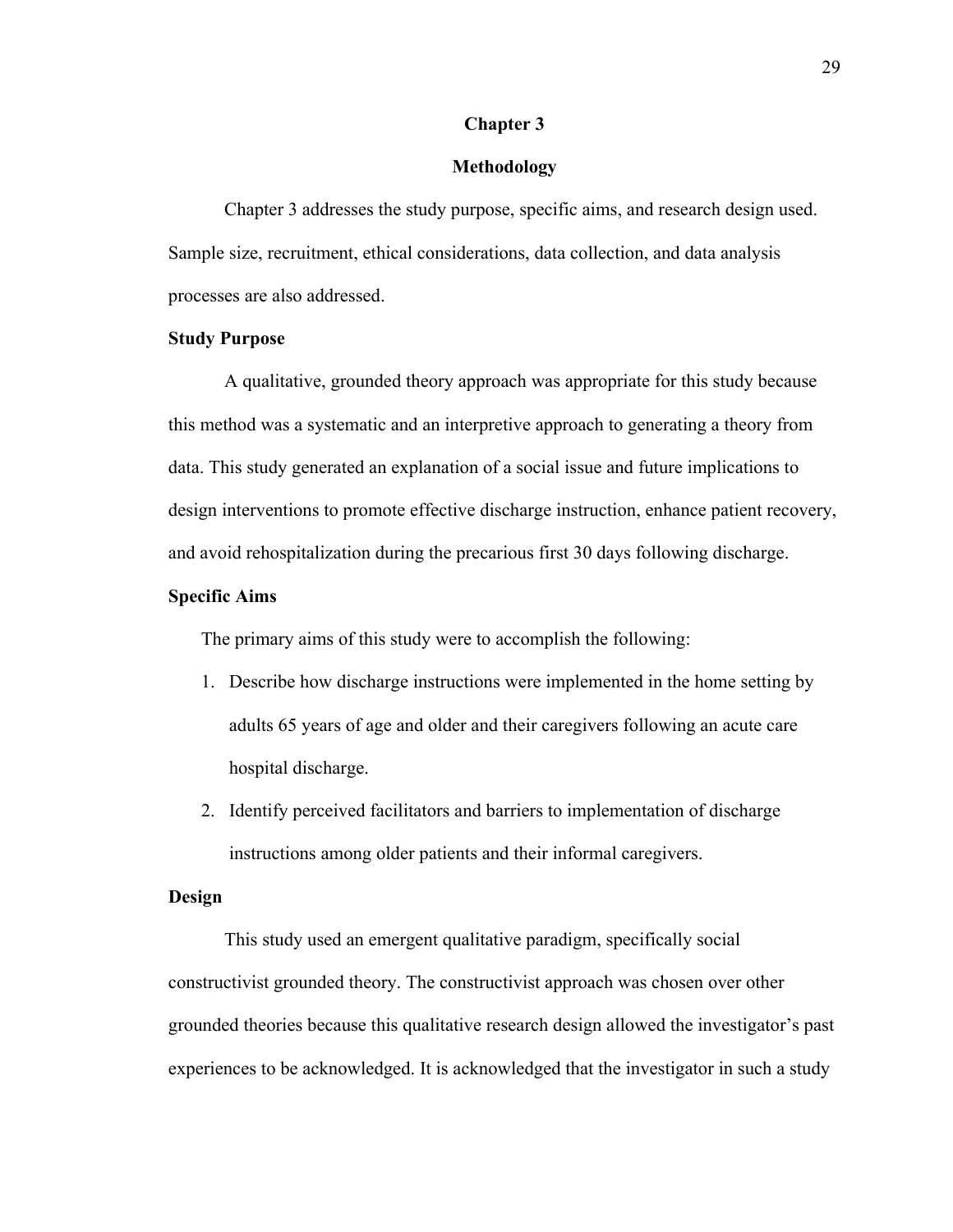is not an objective observer. From the social constructivist perspective, the investigator aimed to enter the participant's setting and situation to learn from the inside (Charmaz, 2014).

An emergent method is defined as an open-ended method that is inductive and indeterminate, that begins with the empirical world, and that builds inductively as the events unfold and knowledge emerges. Emergent methods are appropriate for an area that has been understudied to check emerging theoretical properties as they develop from focused data (Charmaz, 2006).

Grounded theory is a qualitative research design derived from symbolic interactionism, a branch of interpretivism. Symbolic interactionism uses symbols, words, interpretation, and languages between people and investigator (McCann & Clark, 2003). The outcome of grounded theory is to generate or discover a theory (Creswell, 2008). Theory development in this study was designed to generate or ground a process in data from participants who had experienced a discharge home from an acute care hospital after receiving discharge instructions.

**Setting and sample.** A 243-bed licensed hospital in Southern California was used to gain access to potential study participants. Data were collected in private homes in San Diego County. Participant referrals were received from a nursing director in the acute care setting of a Southern California hospital. Discharged patients and their informal caregivers comprised a study dyad.

**Participant inclusion criteria**. Discharged patient participants were 65 years of age or older and their caregivers were 21 years of age or older. The participants were discharged from an acute care hospital and had an informal caregiver residing in the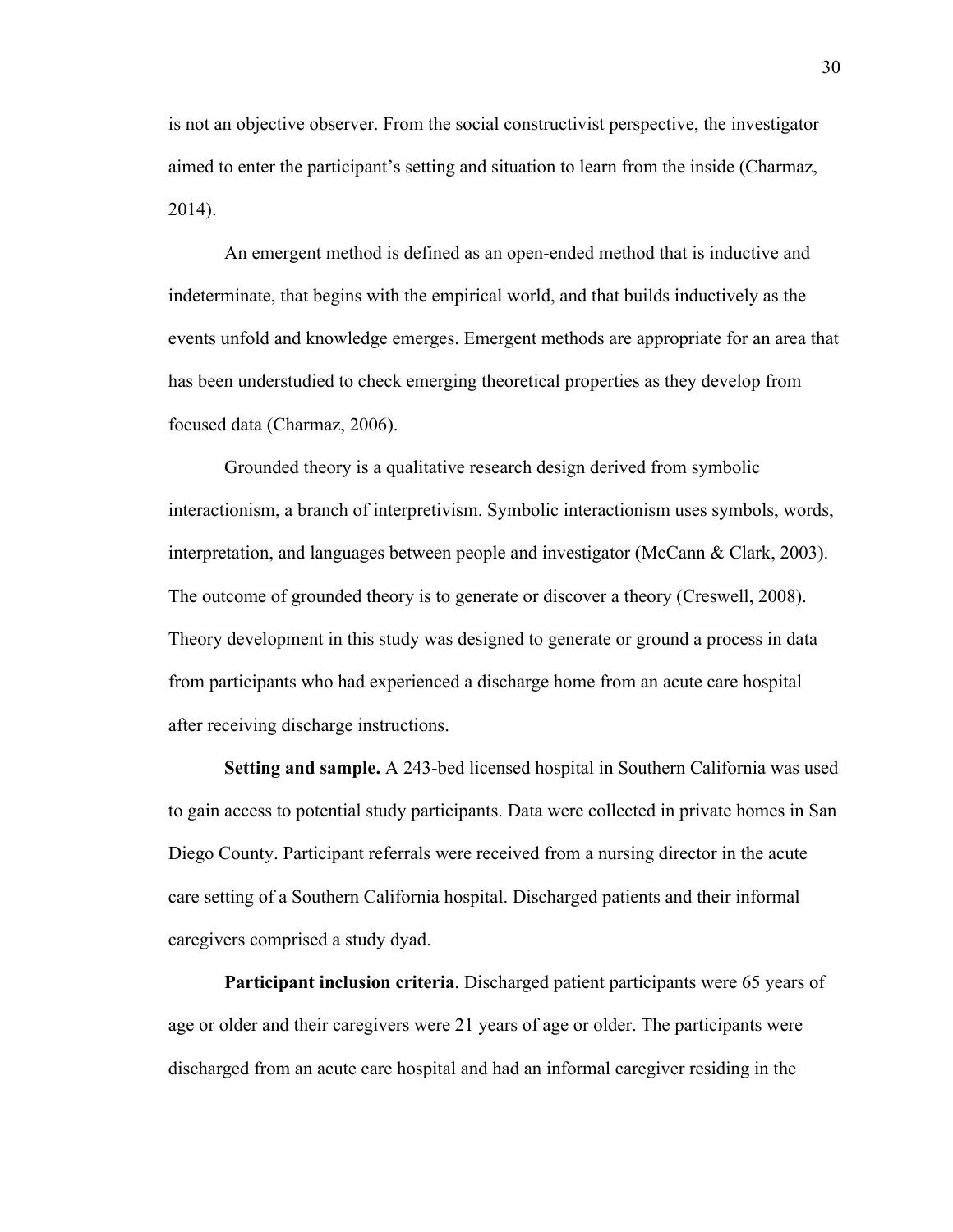home or visiting at least one time per week. Discharged participants resided within 25 miles of the discharging hospital and had a working telephone. All participants spoke English and demonstrated adequate hearing and vision, as judged by the PI, to complete the study consent forms. Both agreed to separate interviews. The participants that met inclusion criteria were initially evaluated based on age only. Further evaluation of other criteria occurred after the Stroke Rounds (see below). Walking rounds further delineated other inclusion and exclusion criteria.

**Participant exclusion criteria***.* Discharged participants or caregivers who had a mental health disorder left untreated, dementia, or patients with an active cancer diagnosis were not eligible to participate. Similarly, discharged participants or caregivers who were unable to hear or speak or who could not speak English were excluded from the study. Patients discharged to a long-term care facility or with plans to enter hospice or a palliative care program were ineligible. Finally, a patient who did not have informal caregivers willing to participate or who were unwilling to be interviewed separately were not eligible for inclusion.

**Sample size and sampling**. Data were collected until a rich lived experience was obtained from the participants. The sample size was expected to be 15 to 30 patientcaregiver dyads. The final number of participants was 10 participants and 10 caregivers that resulted in collection of sufficient data to potentially construct a grounded theory (Charmaz, 2012).

Two approaches to sampling were used during this grounded theory study: Purposive sampling initially identified potential participants for the study. Purposive sampling sets criteria for representation of key attributes identified in the inclusion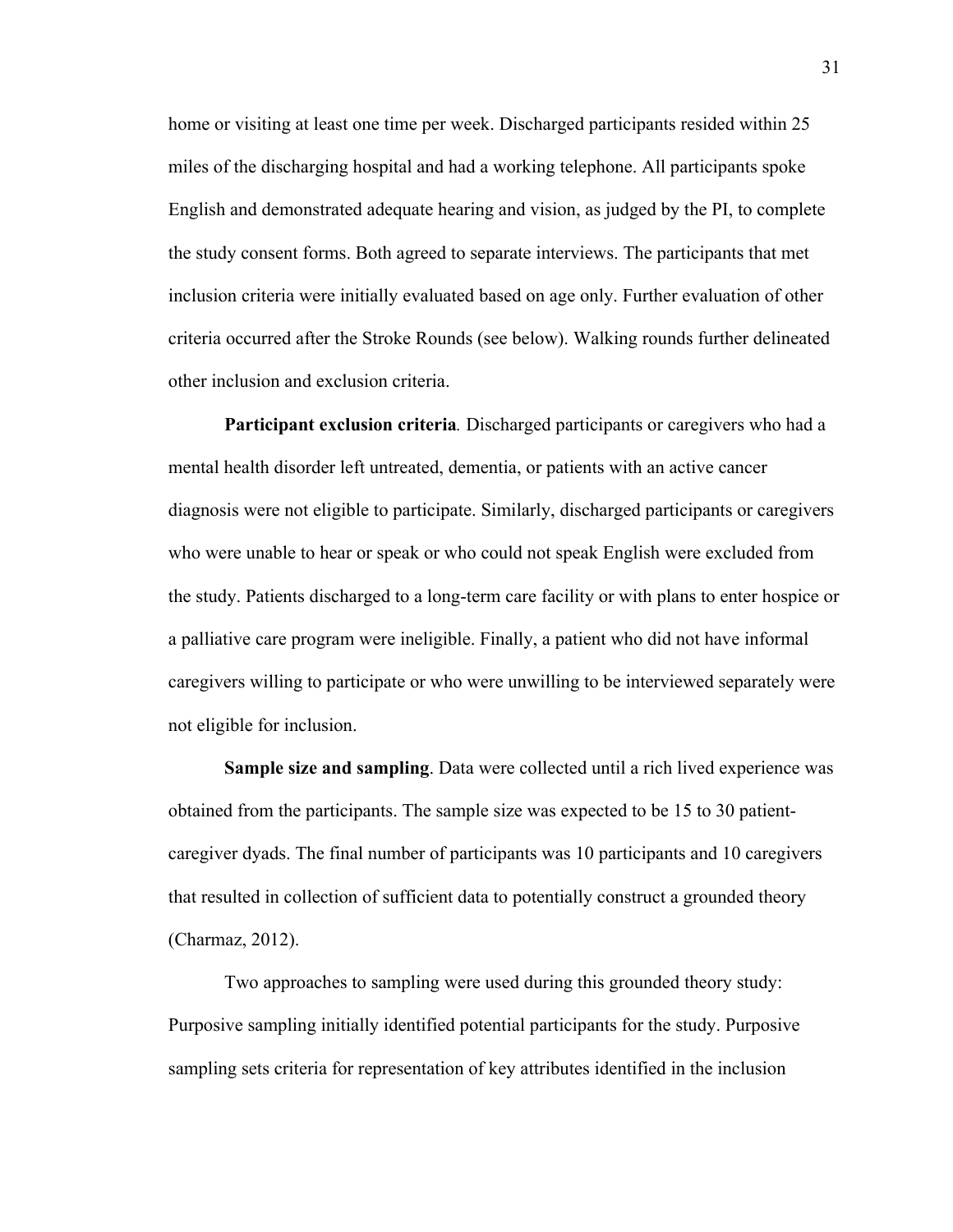criteria at the outset of data collection (Charmaz, 2014). The investigator set out to select research participants who were 65 years of age and older, discharged from a San Diego acute care hospital, who resided in San Diego County.

The initial target sample for the study was patients 65 years of age and older. However, the investigator found that potential participants 80 years of age or older were consistently ineligible to participate based on study exclusion criteria. This led to a purposive change to restrict recruitment to persons 65 to 80 years of age and to exclude those over 80, resulting in a potential loss of qualified participants.

Once data analysis began, theoretical sampling based on emerging data categories helped to identify additional potential participants to explore emerging categories (Charmaz, 2012). The original definition of theoretical sampling by Glaser and Strauss (1967) has been undisputed. It reads, "The process of data collection for generating theory whereby the analyst jointly collects, codes, and analyzes his data and decides what data to collect next and where to find them, to develop his theory as it emerges" (p. 45).

According to Charmaz (2012), the objective of theoretical sampling is theory construction through examining the empirical world and theoretical ideas. Charmaz highlighted this as an important step and stressed that theoretical sampling is to occur after the initial data collection and analysis, progressively focusing data collection to refine and integrate data that coalesce into a theory. The rationale for this was that grounded theory emerges differently from other qualitative inquiry because the properties of categories may not emerge until the investigator has pursued lines of inquiry that are based upon learning from earlier participants (Charmaz, 2014). The investigator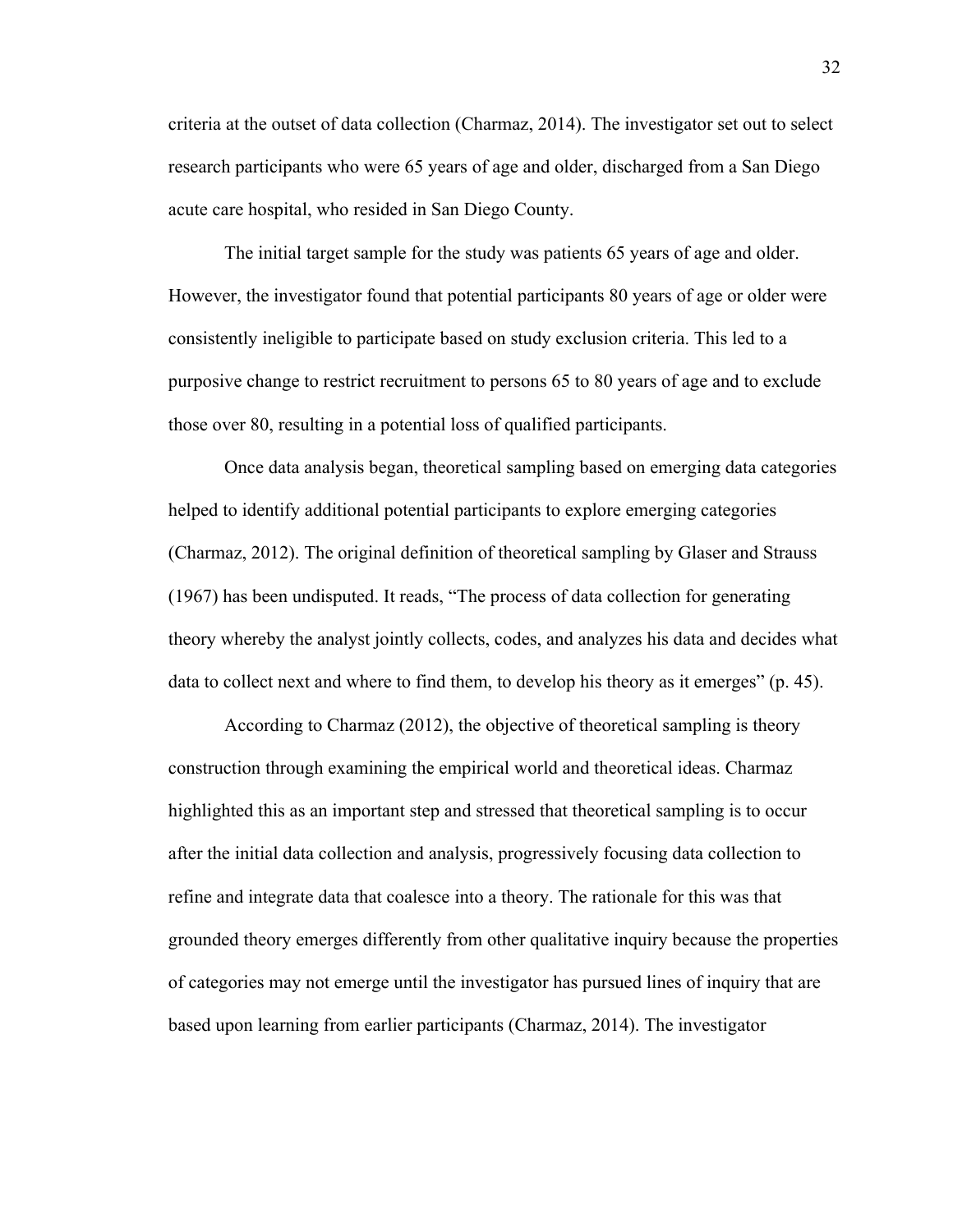conducted theoretical sampling as categories emerged during the ongoing data analysis process.

**Participant recruitment.** Participants were recruited from a hospital in San Diego. The research director in the hospital arranged for the investigator to meet with other nurse leaders and staff on the selected unit. A Microsoft PowerPoint presentation was presented to the nurse leaders and their staff. After the presentation, the investigator met with the director of research, manager of the unit, stroke CNS coordinator, and clinical lead coordinator. The meetings were held on the unit. Rounding on the unit occurred from November 29, 2016 to April 20, 2017. Initially the age inclusion criteria started the evaluation for participants. Further evaluation of the other criteria occurred after the stroke rounds or meeting with the manager on the unit every Thursday. The meetings were interdisciplinary. Occasionally, a team member would identify a potential participant.

After qualified participants were identified, each potential participant was visited that day and introduced to the study. The letter of invitation was given to all participants. The investigator met with the participant and caregiver, when available, in the hospital to explain study details, confirm that all inclusion criteria were met, answer any questions from participants and caregivers, review the written consent, and set a day and time within seven days to visit the participants at home. When the caregiver was not present, the same process used at the bedside with the patient was used for the caregiver in the home before the study was initiated. Identifiable, confidential information was stored safely. The investigator, director, or designee continued to identify additional participants, as needed, until the study was completed. The investigator telephoned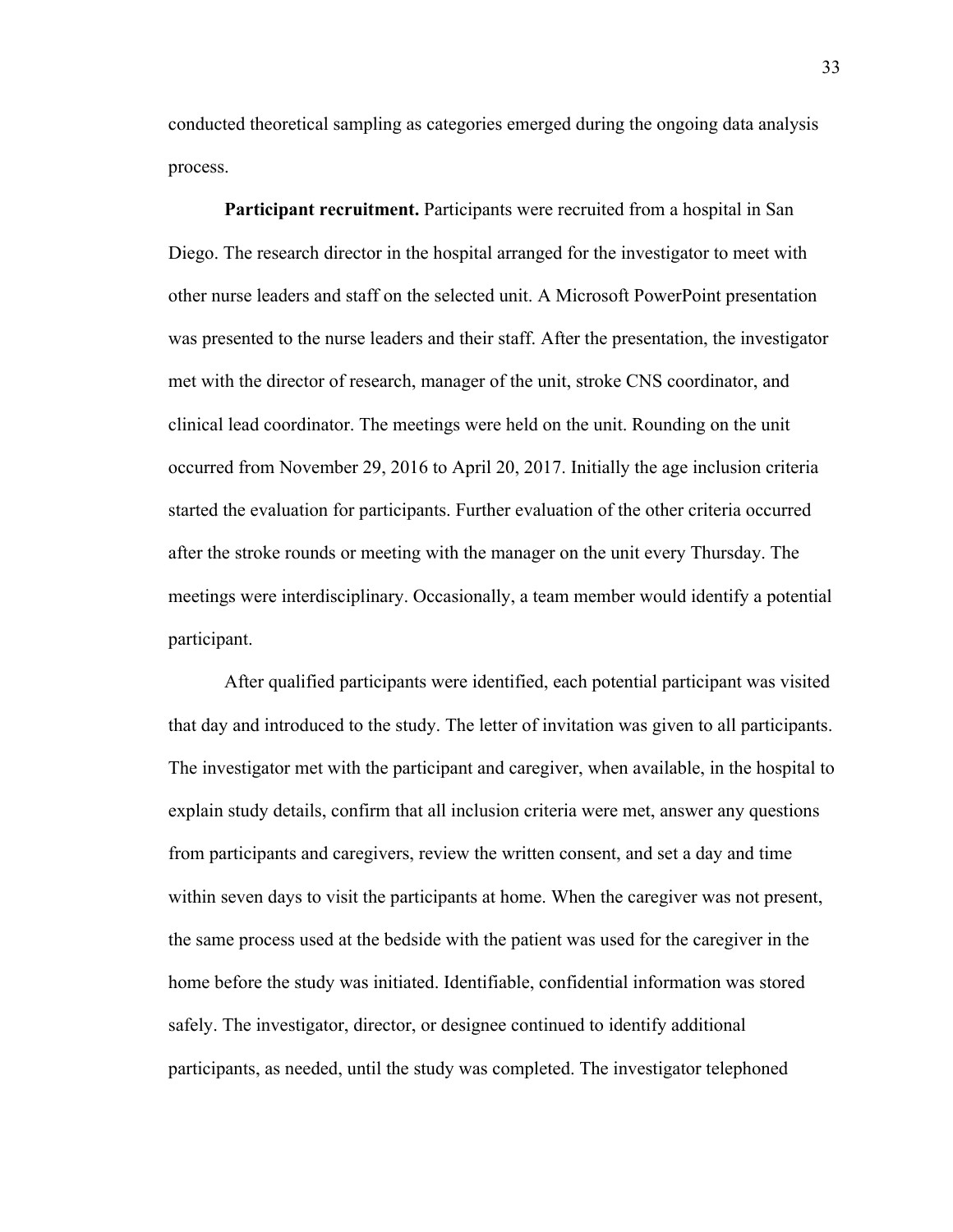participants to confirm the date and time of the home visit. Any participants who declined to participate in the study were accorded a polite expression of thanks. The screening process occurred at the beginning of the interview to ensure the older adult and informal caregiver met study criteria. If the participants were found to not meet all inclusion criteria, they were politely excluded from the study without continuing with signing consent or initiating interview questions.

After a slow recruitment process, the research director reached out to other unit managers. The investigator met with the new manager on another unit who helped to identify potential participants. To track the inclusion and exclusion participants, the investigator reached out to a staff person who would print the patient census list. The list provided information on potential participants such as room number, name, date of birth, sex/age, number of days hospitalized, and admission date.

The most frequently occurring exclusions included being non-English speaking, having had a stroke or mental instability, living alone or being homeless, living more than 25 miles from the hospital, having no caregiver, or declining to participate. Participants who qualified for the study had different reasons why the interview did not occur, such as not telephoning the investigator as agreed, declining when a phone call was made to setup a home interview, not answering the phone after their discharge, family dynamics (e.g. too many children in the home where privacy could not be assured), being undecided in the hospital, being discharged before they could be contacted, and being out of the room or sleeping when contact was attempted.

**Data collection procedures**. A semi-structured interview was used to guide the inductive logic, emergent strategies and explicit analytics for this study (Charmaz, 2012).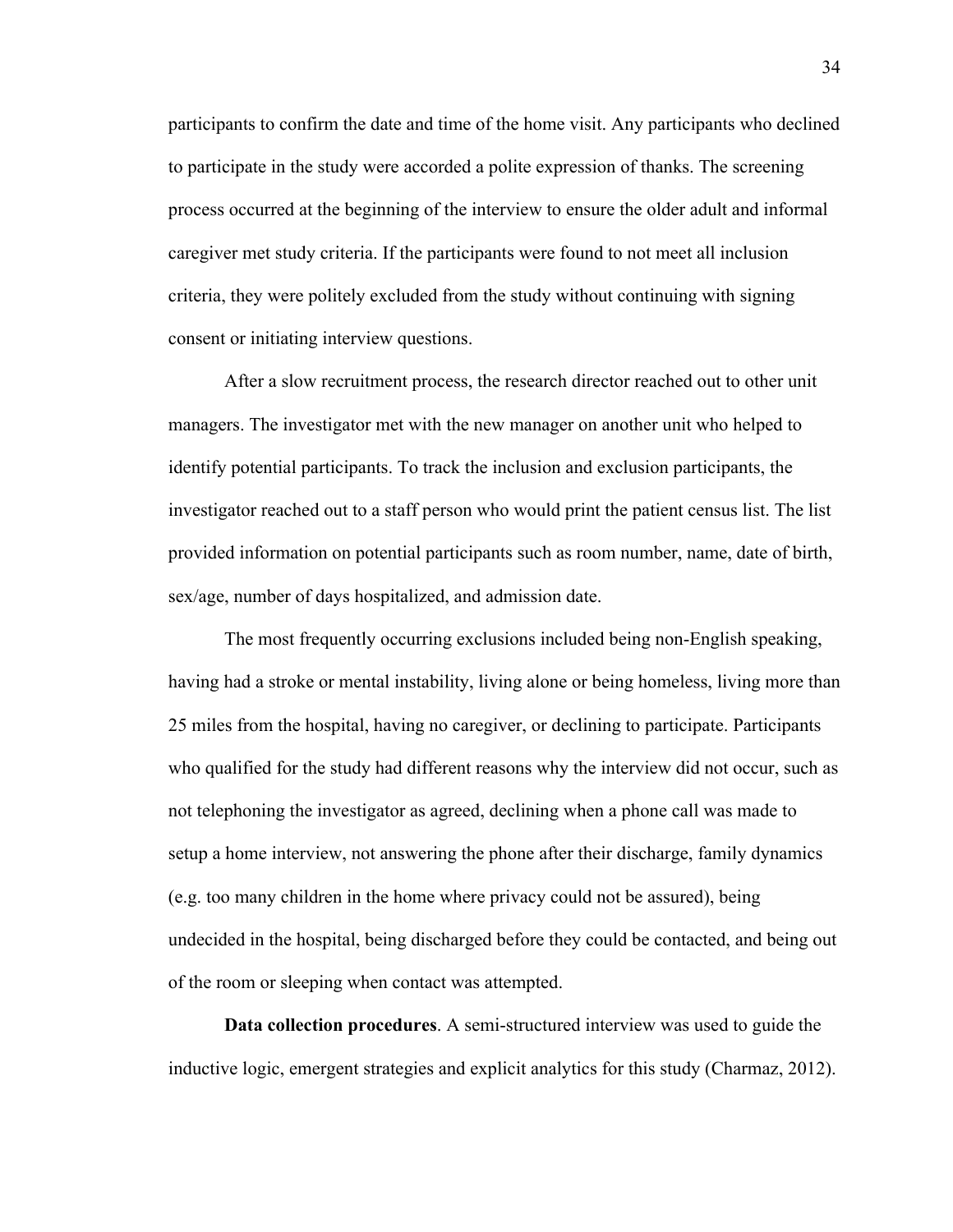The investigator gathered first-person narratives of participants' perspectives on discharge instructions provided while in the hospital and the implementation of the discharge instructions after returning home. The hospital discharge instructions provided a synopsis of the patient's history, treatment plan, reconciliation of new and current medication (s), self-care and connecting with healthcare professionals in the community. Informal caregivers were interviewed separately to minimize either participant from influencing the responses of the other. The discharge instructions were not obtained to maintain patient's confidentiality.

The interviews were conducted in the homes of the participants, face-to-face, using open-ended questions to allow discharged patient participants to readily provide information on their experience of the discharge instructions. The participants were informed the interview was going to be tape recorded and planned for 45-60 minutes. Participants were notified when there were 15 minutes remaining to avoid ending the conversation abruptly.

The investigator was sensitive to immersing herself into the discharged patient and caregiver participants' experiences by storytelling, respecting all participants' experiences (Holloway & Wheeler, 2010). The investigator's communication skills included listening, observing, asking open-ended questions, clarifying, paraphrasing, assessing non-verbal cues, using silence, and using closed-ended questions carefully (Grover, 2005; Holloway & Wheeler, 2010). The investigator wrote in-depth memos after each session. All interviews were digitally recorded and later transcribed. The investigator initiated coding and constant comparison that developed into categorizing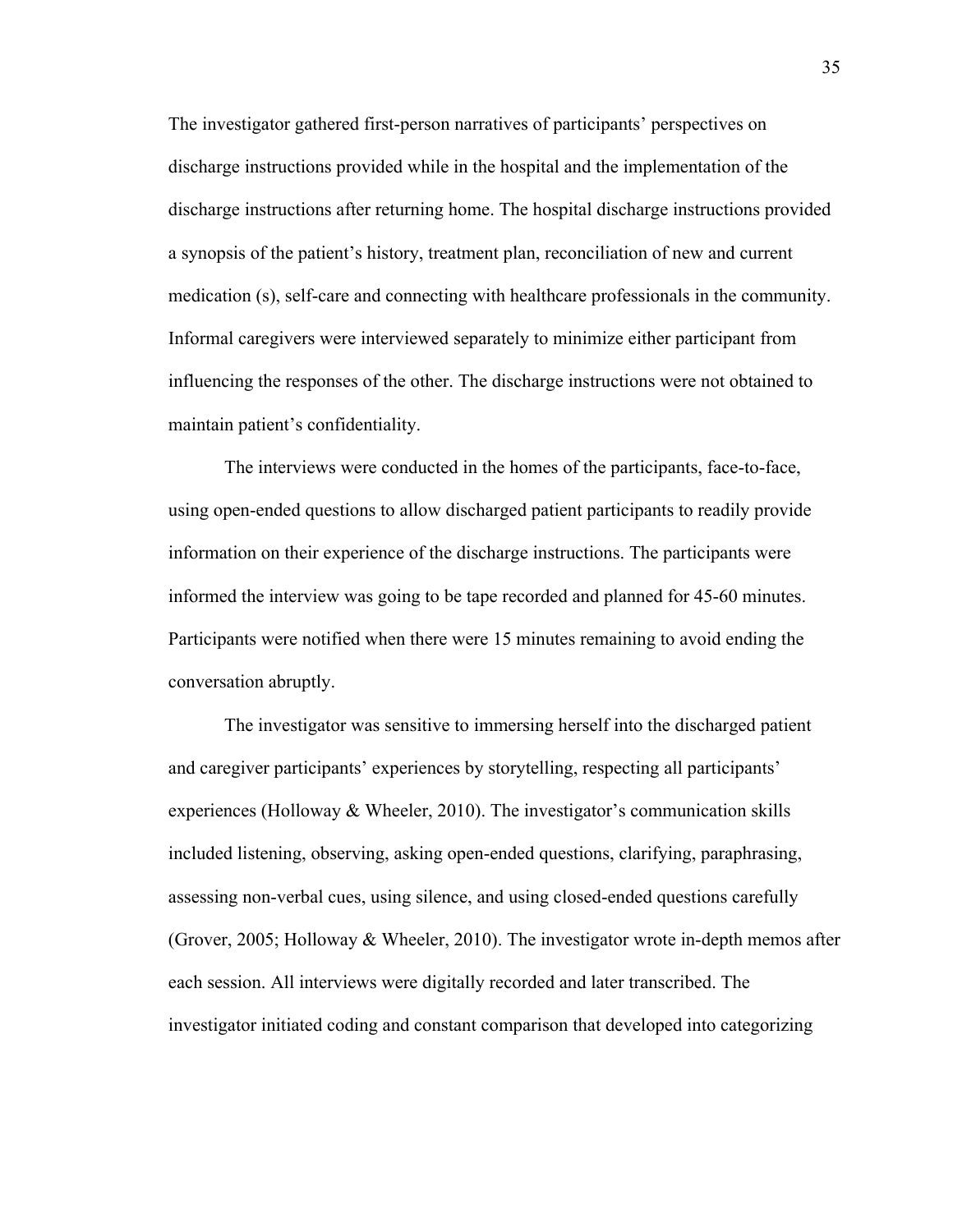codes. Ultimately, the goal was to generate themes that answer the research question and a theory developed (Charmaz, 2014).

The questions asked drew on intensive, informational, and investigative interviewing strategies. Using a grounded theorist approach, the interview approach may change as the study develops, taking into consideration that questions needed restructuring based on interactional style, cultural differences, and social economic conditions. The interview moved in unexpected directions, so the investigator remained fluid and open to responses (Charmaz, 2014).

Intensive interviewing generated data for the research study and explored research participants' perspectives on their personal experience with discharge instructions. In the face of any concerns, such as with patients' or caregivers' anxiety due to the interview process, the investigator stopped the interview immediately and explored if the interview should stop or if the intensive interviewing could continue (Charmaz, 2014). Intensive interviewing is important in grounded theory to elicit patients' and caregivers' experiences related to discharge instructions with skill, style, and sensitivity.

The investigator created the right climate for the interview, encouraging the participants to talk while she paid close attention to body language, gaze, and murmurs of "uh huh's from participants. Memo-writing documented non-verbal cues that could not be transcribed such as restlessness, fatigue, and side effects due to medication. The interview questions used (see below) were meaningful open-ended questions so patients and caregivers felt able to share their hospital experience. The investigator respected all participants' culture, traditions, and the situation of the participants by letting the patient and caregiver set the tone and pace. The investigator anticipated that questions could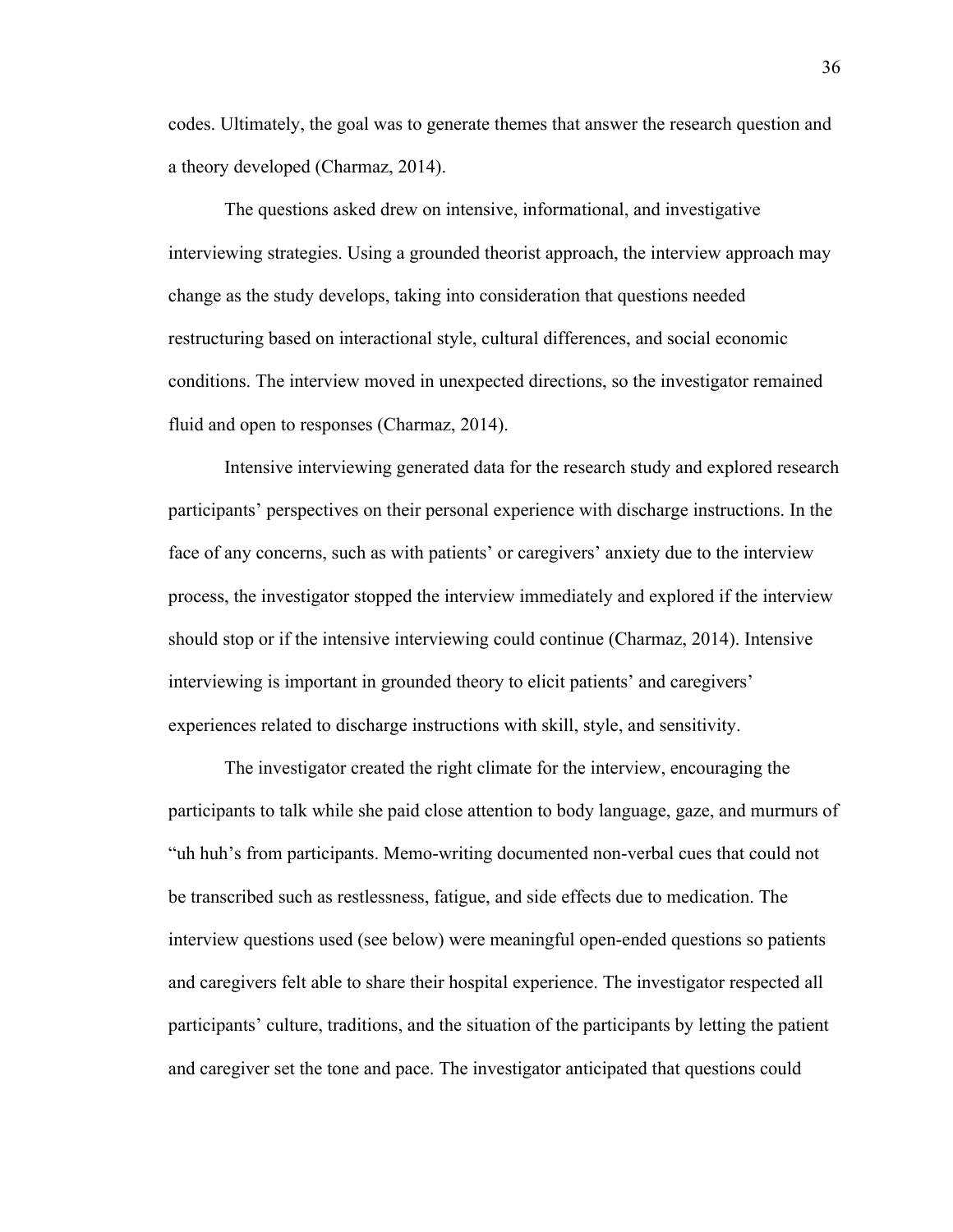Informational interviews sought to obtain the following information:

- 1. Participants' characteristics such as race, ethnicity, gender, age, education, profession, occupation, income level, and marital status.
- 2. Hospital discharge date.
- 3. The process by which both participants in the dyad obtained the discharge instructions.
- 4. Roles of health professionals who were involved with providing discharge instructions, such as nurse, pharmacist, physician, discharge planner, and others, if known. No names or personal identifying information about healthcare professionals were collected.
- 5. Whether the patient or caregiver had reviewed the electronic medical record while hospitalized.
- 6. How the participants in the dyad may have implemented discharge instructions.
- 7. A picture was taken of the location where the discharge instructions were placed when available and the patient was agreeable.
- 8. Perceived barriers and facilitators to implementation of discharge instructions.

The goal of the investigative interviewing was to uncover hidden actions or intentions of participants regarding discharge instructions during or after discharge from the hospital. Participants were asked these questions in separate interviews. To avoid yes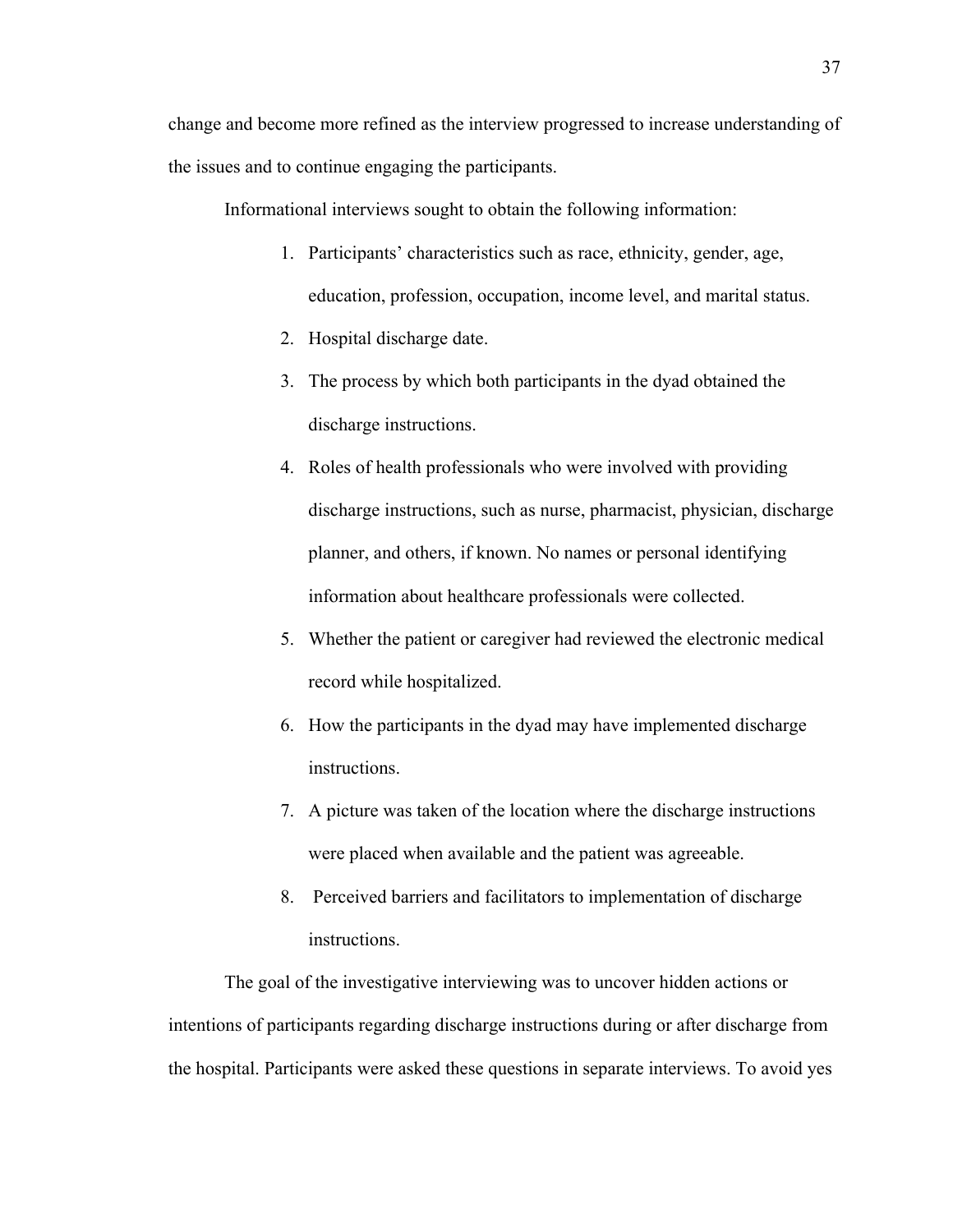Initial questions included:

- 1. At what point during your hospital stay did you feel you were being prepared to go home (be discharged)?
- 2. During the discharge process, what went well? Is there anything you can think of that did not go well?
- 3. Did a nurse come (or will come) to your home or did you receive a call from a nurse? What did the nurse tell you to do at home to take care of yourself?
- 4. Now that you are home, how do you feel that you have adjusted?
- 5. Have you had any change in your medications? Any change in your diet? How are you handling these things: this question will be patient specific based on the discharge instructions received [i.e.: wound, catheter, etc.]) (Patient and Caregiver)
- 6. Have the hospital discharge instructions been helpful? If so, how have the discharge instructions been helpful?
- 7. Are there parts of the hospital discharge instructions that you have done differently than was suggested or did not agree to? What have you done differently and why?
- 8. The hospital discharge instructions indicate you needed to follow up with the doctor. Have you scheduled an appointment yet? (ask specifically when is the appointment date and time, if patient stated an appointment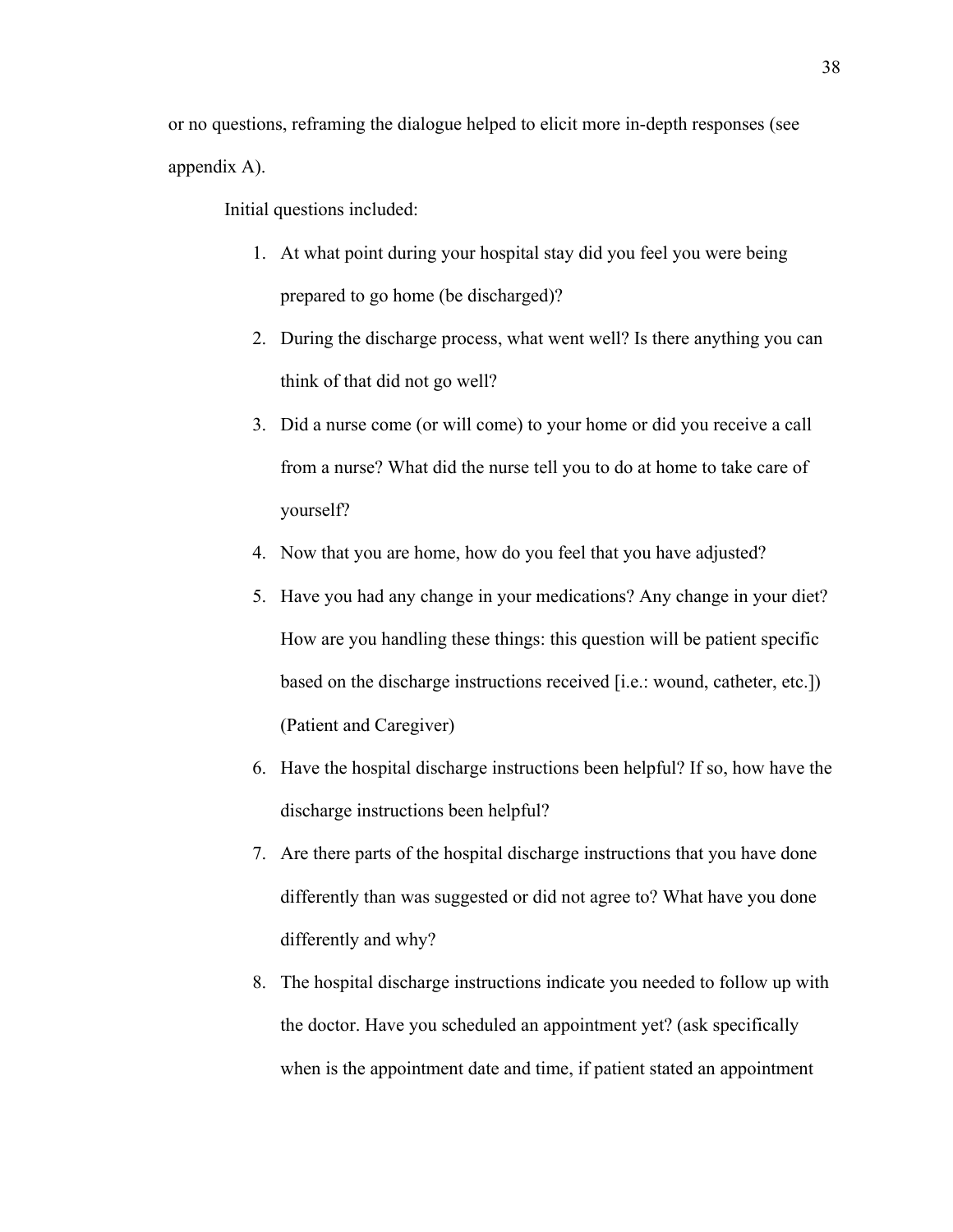was made to see PCP or a specialist) Do you foresee any problems related to transportation, financial issues, or other concerns/issues you would like to share that have not been brought up today?

- 9. Did you review your medical record while in the hospital?
- 10. May I take a picture where you stored your discharge instructions that you were given in the hospital and any that you have been given since you came home?

Based on subjective or unclear statements and non-verbal cues from patients or caregivers, the investigator refocused questions to promote clarity and meaning. Grounded theory guides the methods of data gathering to advance emerging ideas. This means reframing certain questions to reveal different responses or to disclose additional information. Therefore, follow-up questions were asked and were designed to elicit any underlying thoughts or behaviors that may contribute to developing a grounded theory specific to the study topic. When appropriate, the investigator stopped and explored a statement for in-depth description, redirected the participants, or asked about emotions that arose during data collection (Charmaz, 2014).

To end the interview, summary questions were asked to allow the participants to reflect or elaborate on previous information discussed (Charmaz, 2014). These questions included the following:

- 1. Is there anything else you can think of that would help me understand how you used or didn't use the discharge instructions?
- 2. Is there anything else you would like to share?
- 3. Do you have any questions you would like to ask me?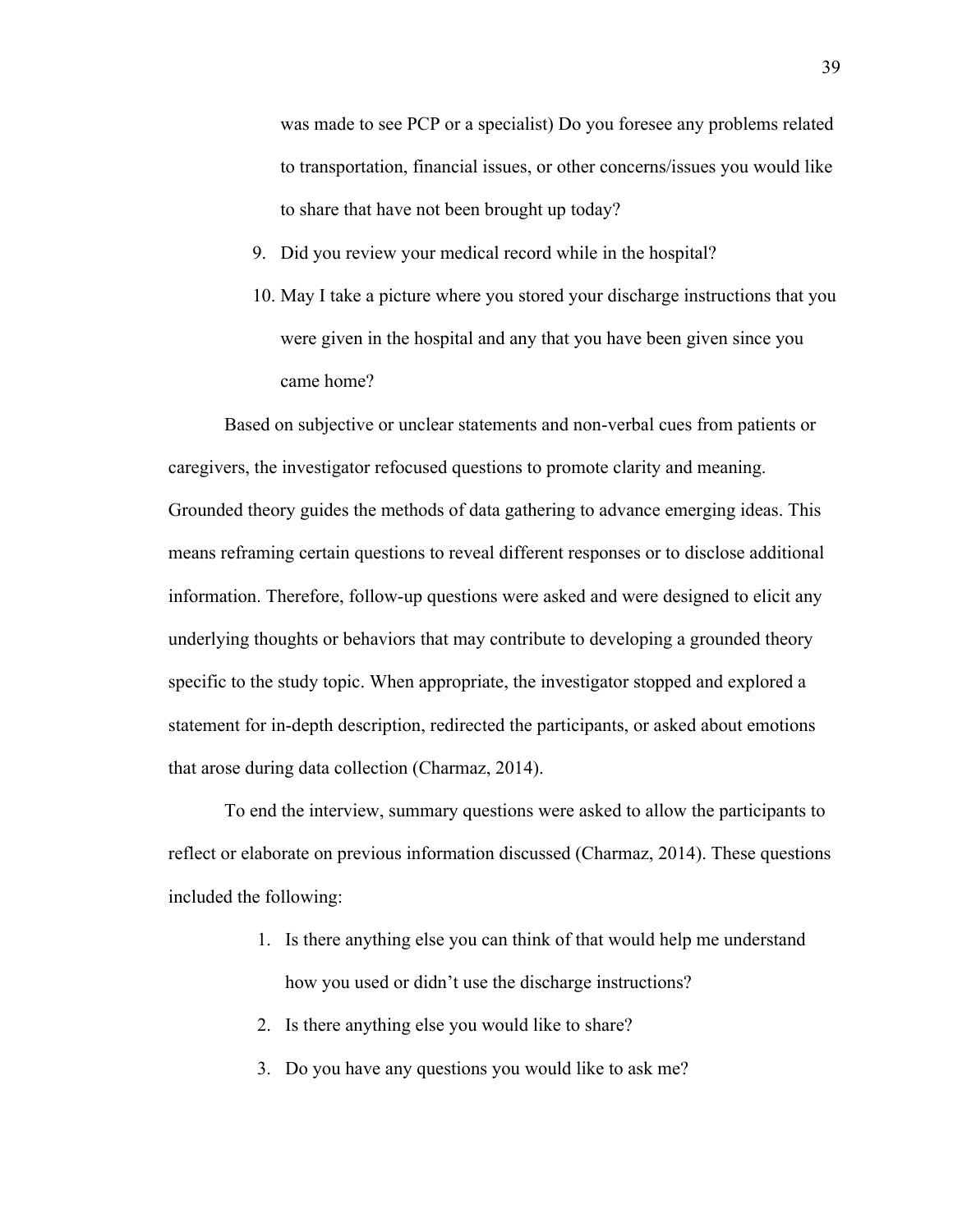Memo-writing, also known as informal analytic notes, serves to document analytic work and productivity when coding. After the interview, the investigator documented nonverbal actions and behaviors that were unable to be recorded by patients or caregivers during the interview.

To accomplish the aims of this study, the questions were reevaluated after each interview to assure rich data were obtained from the participants. In the first two interviews, the participants did not tell their own stories. The participants' answers lacked rich responses and the natural flow of information. They did not elaborate after answering the question only to wait for the next question despite the researcher asking probing questions. From this analysis, the questions were framed to increase a rich response from the participants, so a natural flow of rich data would occur.

#### **Data management**. A transcriptionist at

https://www.gmrtranscription.com/clientlogin.aspx transcribed the digitally recorded interviews. Once the transcripts were transcribed, the investigator manually coded the data in Microsoft Word and used Microsoft Excel to store the coding data.

#### **Data Analysis**

For the purpose of this dissertation study, only patient participant data were analyzed. The caregivers' data were not analyzed at this time. The goal of the proposed systematic data analysis was to generate codes, complete constant comparison after each interview, and develop categories coding that were processed and analyzed. The steps are outlined below and began immediately after the first interview. An integrated central theoretical framework, also known as an emergent theory, developed leading to a theory grounded in the data provided by the interviewees (Charmaz, 2012).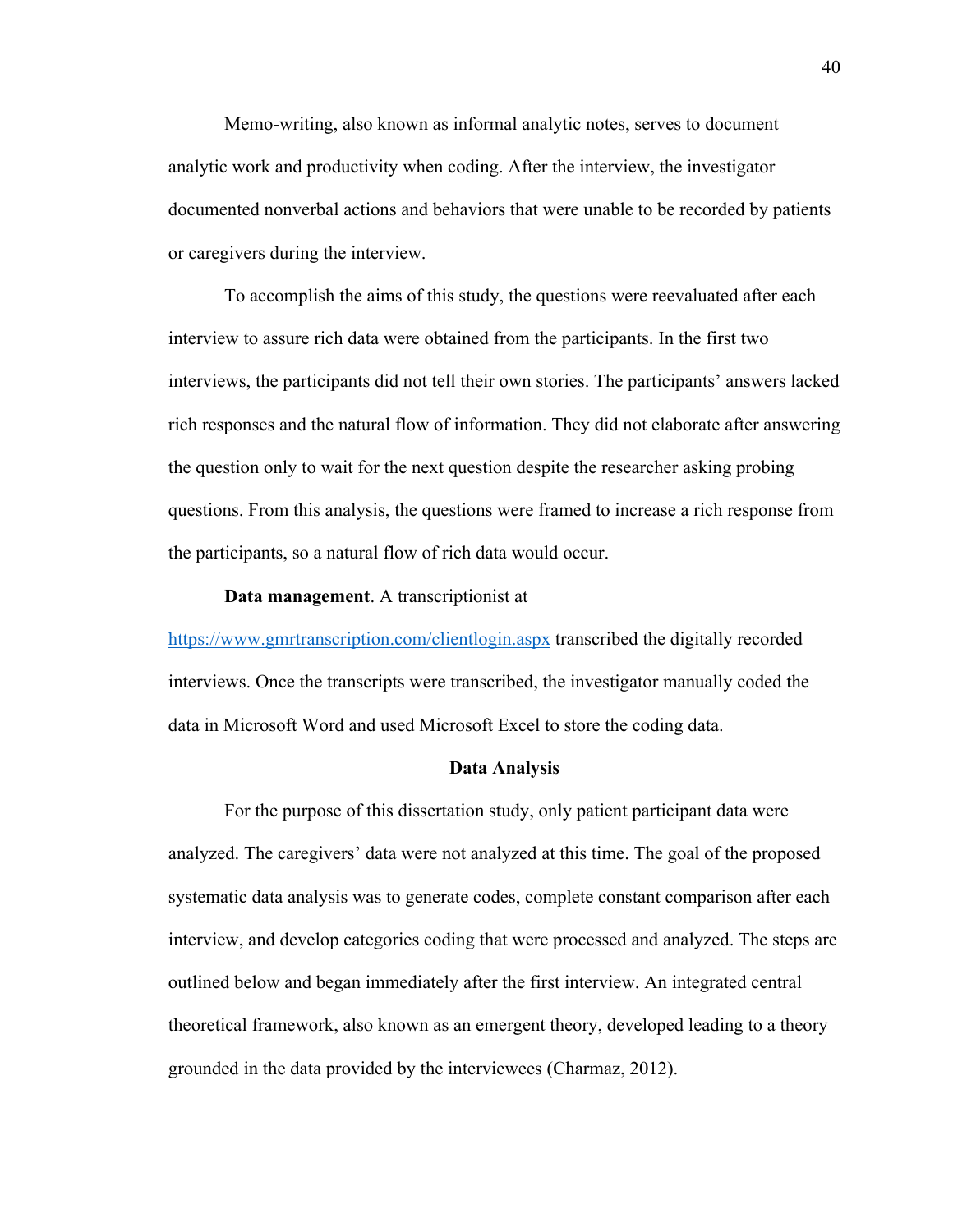After the first interview, the investigator began the analytic process through some reflective thoughts and questions. The following questions were considered by the investigator (but were not asked of the participants) to direct future interviews and to revise, broaden, and ask more open-end questions

- 1. How did the participants view the discharge instruction from the lens of educated verse uneducated participants and those newly diagnosed or with a long-term illness?
- 2. Did any financial concerns exist but were not explicitly discussed?
- 3. Were there any concerns about home environment needs such as cooking?
- 4. Were there any concerns related to family members, friends, caregivers?
- 5. How did the participants feel about returning home?
- 6. Were there any stressors, fears, and/or worries not expressed that can affect how a participant views and carries out the discharge instructions?
- 7. Who exhibited dominance if that is not expressed but observed: discharged patient participant or caregiver participant?

#### **Initial Data Coding**

Charmaz (2012) stated that coding begins with an inductive analytical process and moves toward deductive reasoning, asking the what, when, and how questions. The investigator asked analytical questions to explore statements to increase understanding and interpretation of the data. The comparative method was used at each stage when analyzing the data.

In coding the data, there were two initial phases: first and second cycle coding. In analyzing the data, the first cycle coding process was created (Saldana, 2016). The first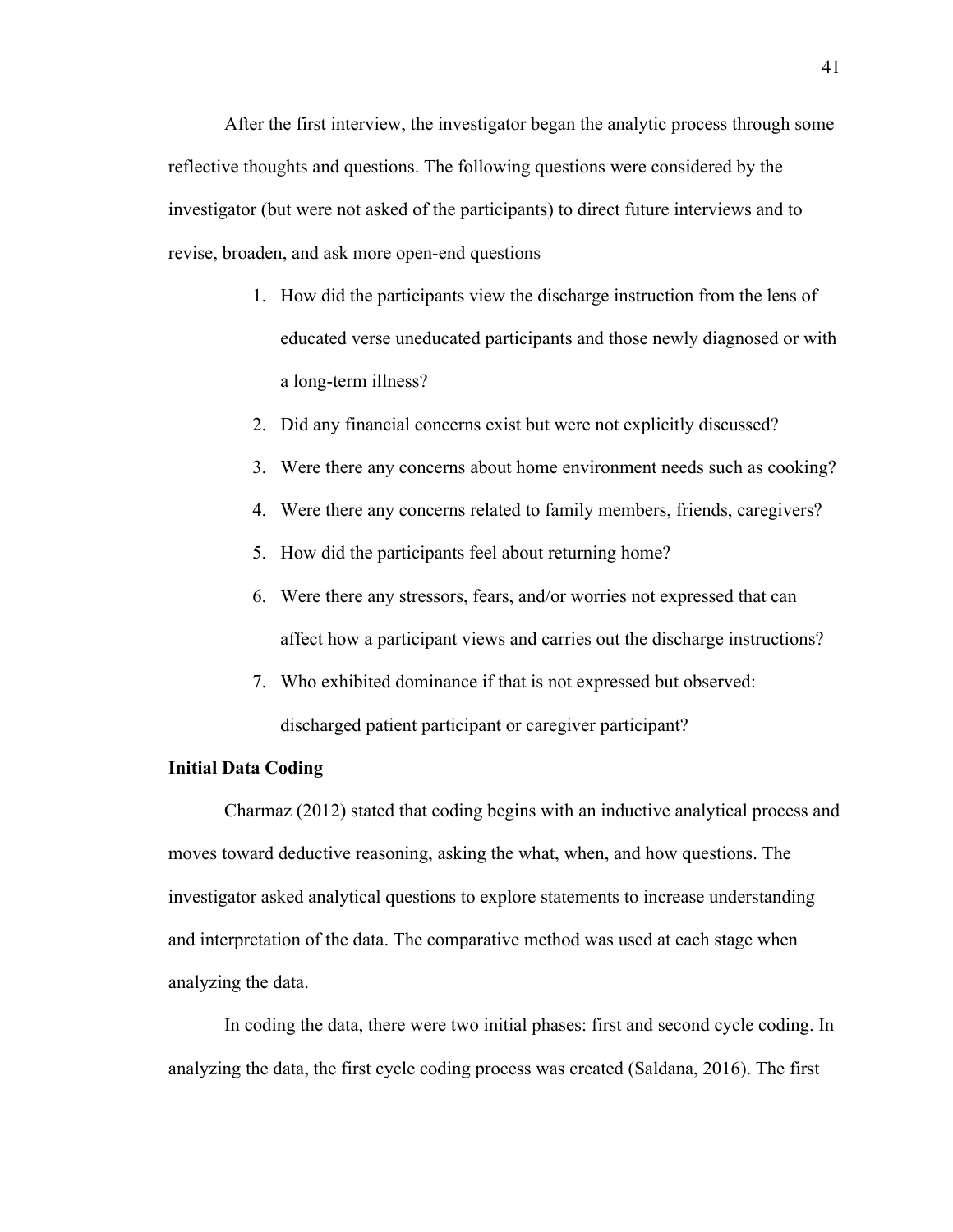cycle coding identified the most significant or frequently reoccurring codes. As this process continued, the first cycle coding was sorted, synthesized, organized, and integrated. The research data were studied in fragments: words, lines, segments, and incidents. The data for the first cycle that were coded came from field notes as well as interviews. Line-by-line coding and recoding was done and eventually, the investigator moved into second cycle coding. In the second cycle coding, the analytic data developed to formulate a sense of the participants' stories, statements, and observations (Charmaz, 2014, Saldana, 2016).

Charmaz (2012) recommended the use of gerunds to see processes not readily observable to the investigator. Gerunds are words ending in "ing". They are used in the process of grouping categories that brought the investigator into the data (Charmaz, 2014, p. 394). Gerunds give action to the data and identify processes that allowed the investigator to stick to the data, gave direction within the data, and improved comparisons between data. Use of gerunds brought the participants' meanings, actions, and world to life within the categories. Gerunds helped to forestall the investigator from interjecting her experience instead of that of the participants.

#### **Concurrent Data Generation and Analysis**

After each interview, the data were transcribed and coded before the next interview occurred. In concurrent data generation and analysis, the investigator collected data from an initially purposive sample. The initial coding was done before more data were collected or generated. This part of the process differentiates grounded theory from other types of research design.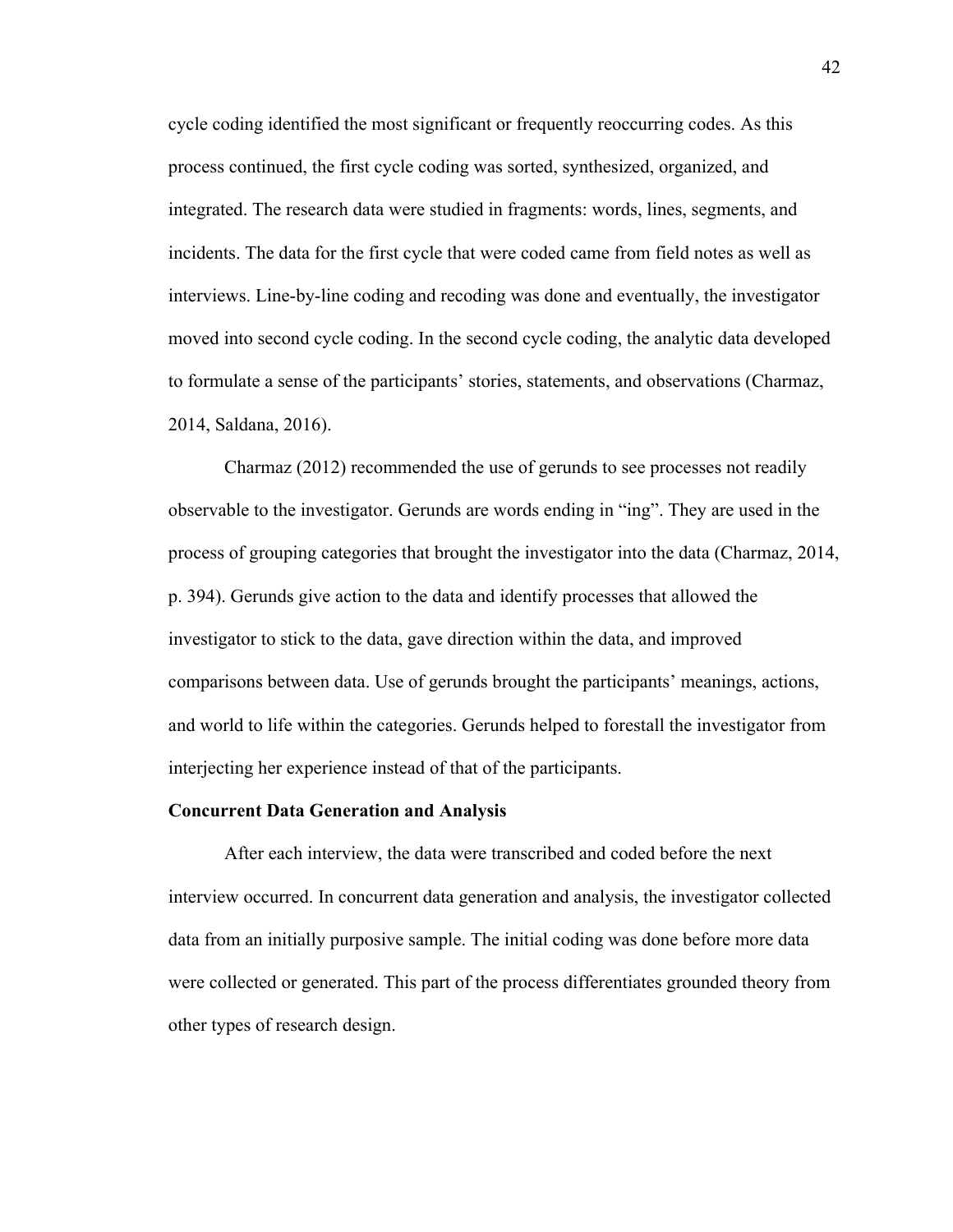The transition to the second cycle methods required classifying, prioritizing, integrating, synthesizing, abstracting, conceptualizing, and theory-building toward categorizing codes to generate themes that answer the research question until a theory developed.

### **Memo Writing**

Memo-writing began with the first interview. Memo-writing helped during the coding process and added richness to the analysis. Memo-writing is a crucial method in grounded theory. These notes reflected the investigator's thinking and were designed to document questions, clarify what to observe including nonverbal and paraverbal interactions, and move the analytic processes forward (Charmaz, 2012). Memo-writing was important data to analysis along with the interviews (Appendix B).

### **Theoretical Saturation**

The investigator committed to estimating the number of patients to be interviewed during the study. The number of patients was dependent on the conclusion of data collected after the data were saturated with no additional data leading to the identification of new categories. The investigator elected, with empirical confidence, to stop collecting data and determined that a core category of rich data had been obtained and that an analysis could be completed. This was the point at which the investigator began to formulate theoretical categories and developed a theory. Full theoretical saturation occurred that warranted the end of data collection (Charmaz, 2014).

### **Theoretical Codes and Categories**

As data collection progressed, theoretical categories did not emerge until after considerable analysis, puzzling, and nascent ideas (Charmaz, 2014). Puzzling information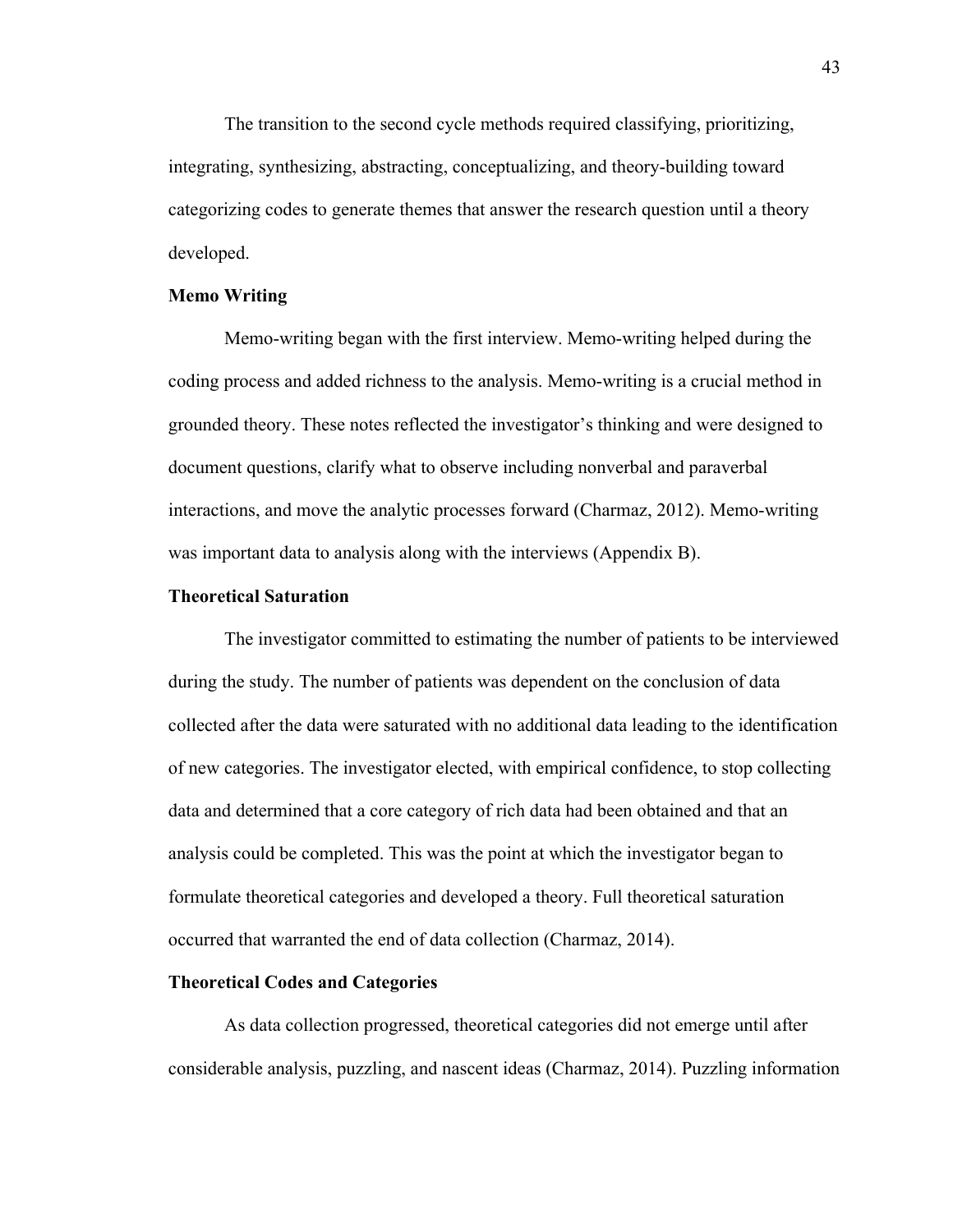or pieces of data or quotes that were unresolved led to follow-up interviews to learn more specific details from the participants. Bracketing is a method used to mitigate preconceptions regarding puzzling information that arises during the research. The investigator risked making self-assumptions that potentially could have tainted the research and decreased the rigor of the study. In this study, bracketing was necessary due to the investigator's extensive background in home healthcare.

#### **Theoretical Sensitivity**

As the investigator became immersed in the data, personal insight emerged in the area investigated. The investigator can enter the field of inquiry without concern for his/her own predetermined thoughts biasing the research. A theory emerges from the data. As the intellectual belief emerged from the participants' perception as to how they implemented the discharge instruction, the investigator did not lose sight of or commit exclusively to a preconceived theory, such as how a patient or caregiver responded to implementation of the discharge instructions (Charmaz, 2014).

## **Theoretical Sampling**

This process helped to retrace steps previously taken or helped to guide the investigator in new directions. This process was effective when the tentative categories and emerging categories had incomplete ideas. To gather additional information, the investigator collected more data that focused on the category and improved the analytical process by analyzing the interview before the next interview occurred. The benefit of theoretical sampling advanced the analysis and helped advanced the analysis process (Charmaz, 2014).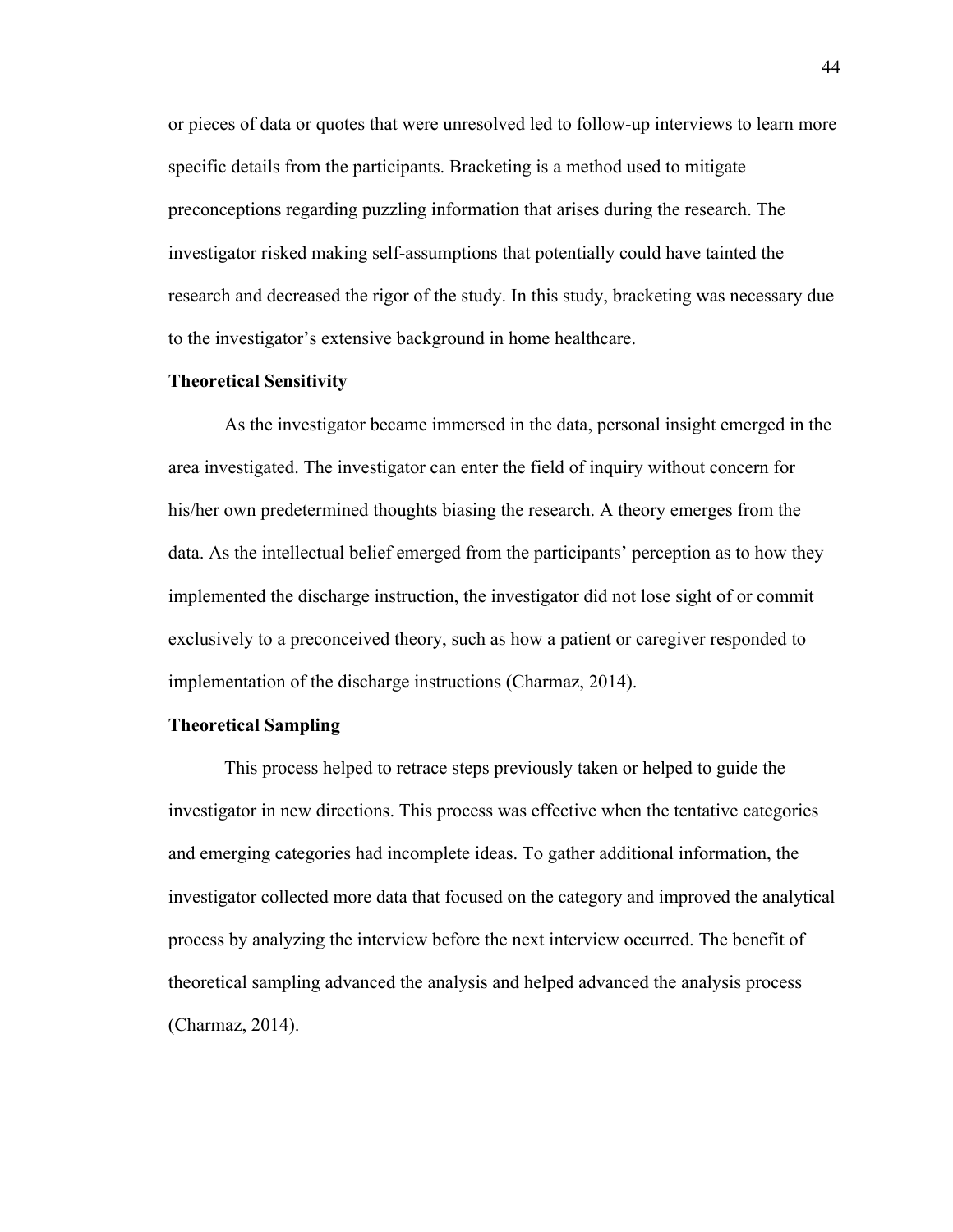#### **Theoretical Sorting, Diagramming, and Integrating**

In grounded theory, use of theoretical sorting, diagramming, and integrating guides the investigator toward theory development (Charmaz, 2014). In this study, diagramming, use of maps, charts, and figures helped create a visual image of the categories and their relationships and provided further direction for the analysis.

## **Protection of Human Subjects**

This research was conducted on human subjects and followed the fundamental rights of human dignity, protection, and safety and minimized any harm to the participants by respecting the participant in their home (Markham, & Buchanan, 2012). The principles of good ethical practices and protection of human subjects were followed from inception to completion and dissemination of this study (U. S. Food and Drug Administration [FDA], 2014). In adherence with ethical consideration for scientific research, permission to conduct research involving human subjects was obtained from a Hospital Internal Review Board (IRB) and the University of San Diego IRB that reviewed and approved the study (see Appendix C for University of San Diego Internal Review Board approval only. Per University protocol, the hospital IRB paperwork is not included in this dissertation. IRB oversight was obtained before starting this study).

### **Informed Consent**

The informed consent was used to ensure that all the research principles satisfied moral, ethical, and legal issues, and that the human subjects were protected through anonymity and confidentiality. All participants signed an informed consent to participate in the study after the investigator explained the study to patient/caregiver dyads, so both parties could make an informed decision about the nature and consequences of the study.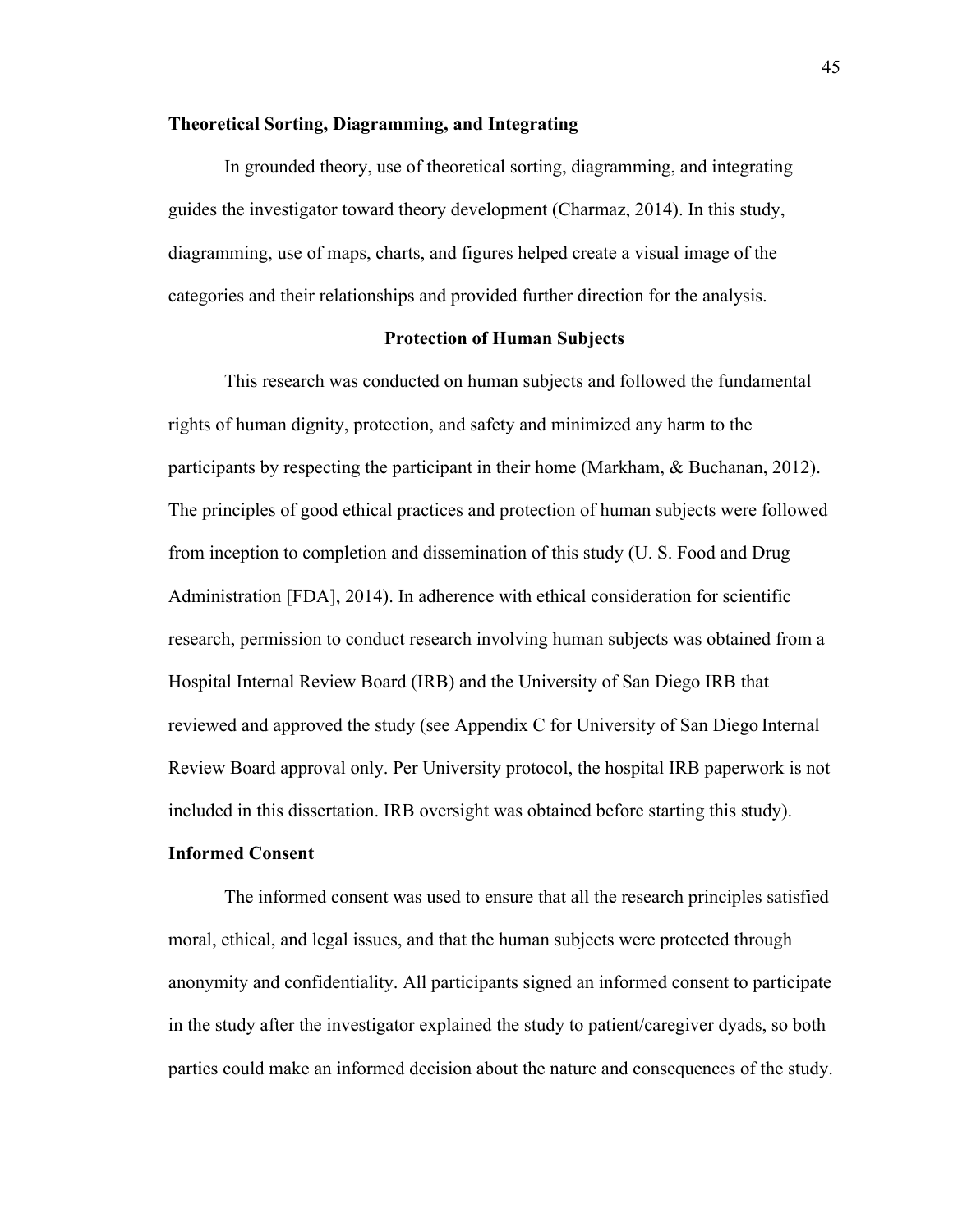The investigator assured the participants' privacy, and confidentiality. Participants were assured that anonymity of data would be respected and protected by coding instead of using their names and not sharing any participants' information. Participants had the opportunity to ask questions and the investigator gave the participants freedom of choice to participate in the study without coercion. Participants received in writing the purpose and aims of the study and made the choice to participate voluntarily. Data collection procedures complied with the United Nations Universal Declaration of Human Rights, the Nuremberg Code, the Belmont Report, and the Declaration of Helsinki, in which participants are required to be informed of the purpose, duration, methods, and risks of the study (Christians, 2011). The participants or caregivers did not experience or risk any discomfort sharing their discharge experience. The investigator showed respect and concern by asking participants if they would like to stop for a moment or end the interview. None of the participants elected to end the interview and there were no physical risks as a result of the interview. However, if the participant needed medical care during the interview, the investigator instructed the participants or caregivers to contact their primary caregiver or to call 911. All personal data obtained was de-identified to maintain confidentiality. The participants were informed that none of their de-identified information would be shared except with the investigator's committee members and editor. All data were secured on the investigator's personal password-protected computer to ensure confidentiality of the data.

## **Trustworthiness**

The investigator's intent was that data collection and theory development processes would be trustworthy. To accomplish such a level of rigor in this qualitative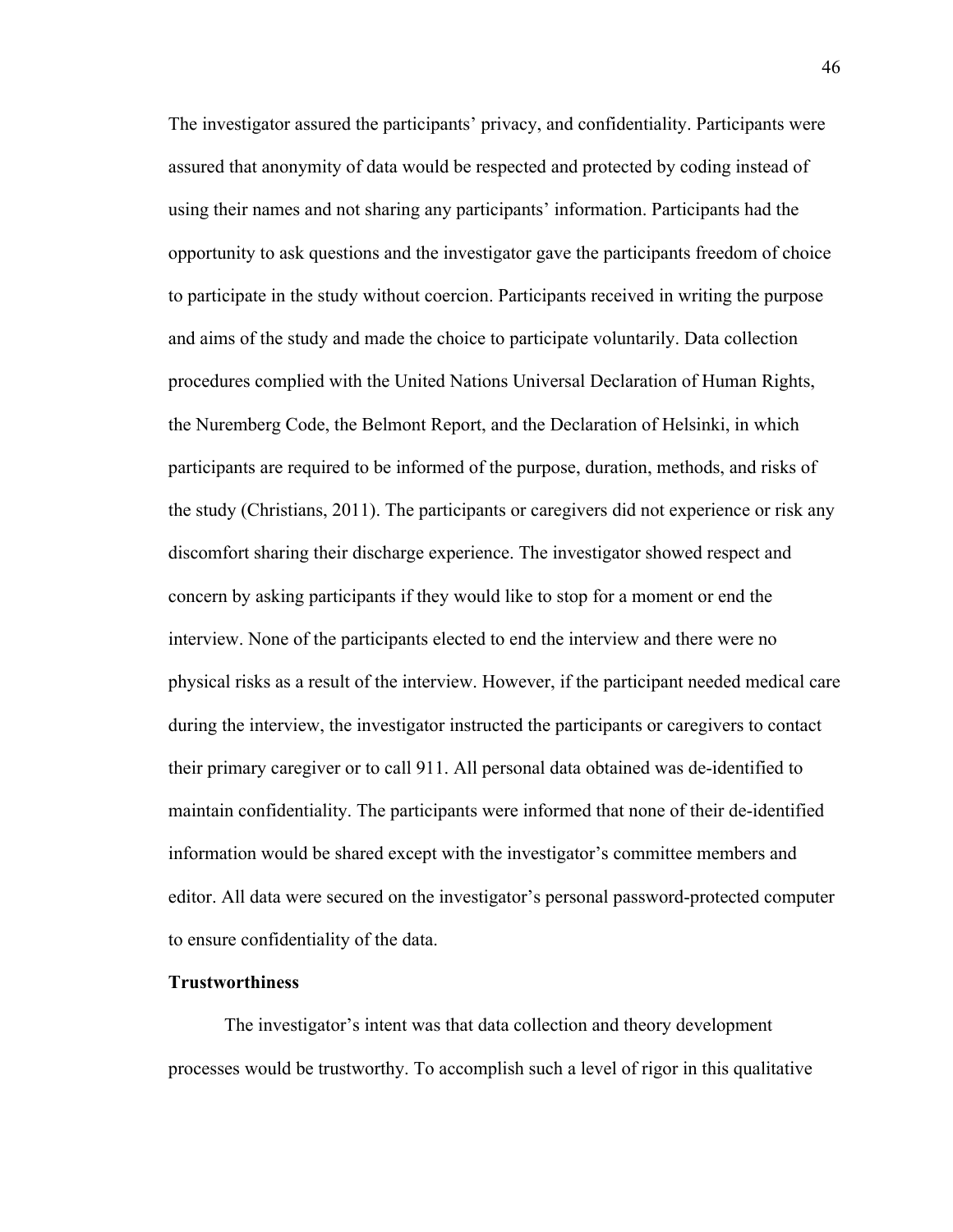research, the work was completed with a thoroughness and level of competency so that the findings had meaning from the stories of human experience (Holloway, & Wheeler, 2010). The researcher conferred with the dissertation chairperson throughout this process to ensure trustworthiness. There are four criteria in qualitative research that are used to evaluate trustworthiness: a) credibility; b) dependability; c) confirmability: and d) transferability (source).

**Credibility.** The investigator was intimately familiar with the topic, which contributed to the results being believable. The investigator interviewed participants and the digital recordings were transcribed verbatim as to what the participants' shared. Memo-writing was detailed and extensive. The investigator was careful to not interject her own thoughts and preconceptions during the study by use of questions during the interview, awareness of investigator background in home care admissions, and bracketing (Holloway, & Wheeler, 2010).

**Dependability.** The investigator accurately captured important information and there was no attempt to generate misinformation in this study. The investigator collected and analyzed the data using participants' words and written memos in the analysis. An audit trail was used to demonstrate how all thematic conclusions were achieved. The investigator was supervised by her dissertation chair during the data analysis (Holloway, & Wheeler, 2010).

**Confirmability.** The investigator acknowledged that past knowledge in home healthcare brought a distinctive perspective to the study. By acknowledging such experiences, the investigator's subjectivity increased constant awareness and selfreflexivity so that no prior beliefs substantially biased the results. The investigator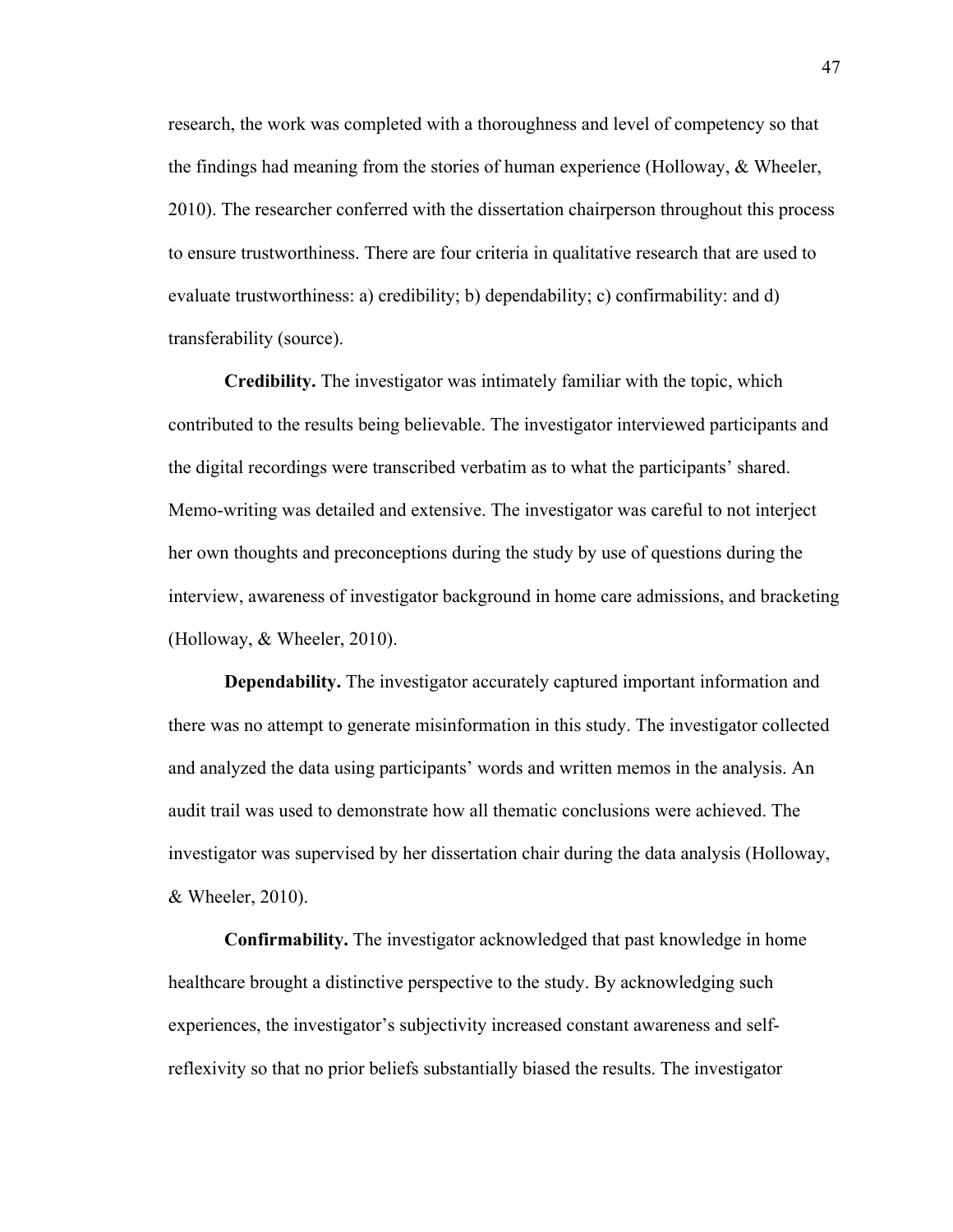maintained value neutrality during the study (Holloway,  $\&$  Wheeler, 2010). The goal of this study was to represent the participants' voices and not that of the investigator by capturing the participants' words, *in-vivo.*

**Transferability** is not as clear as in quantitative research where the sampling of subjects is purposeful. In qualitative research, such as grounded theory, the sampling is theoretical**.** Therefore, the knowledge obtained from this study provided a "greater body of knowledge" and can be transferred from this study to assist in the development of future studies and possibly to similar situations or individuals (Holloway, & Wheeler, 2010).

#### **Summary**

Chapter 3 discussed the grounded theory method as interpreted by Charmaz. Her approach is to interact with people to construct a grounded theory. The investigator and participants are part of the world where data are collected. Constructing grounded theory starts with gathering data from interviews and ends by reflecting and writing an interpretation resulting in theory formation. The process unfolded after an encounter with participants. Memo-writing initiated the process of integrating those notes later into a diagram as concepts developed toward a theory. Theoretical sampling elicited new data as the process ebbed and flowed. As new data were collected, this information enriched the collection process to support theoretical categories. Chapter 3 discussed grounded theory methods as a systematic way of collecting data, analyzing qualitative data, and moving toward constructing a theory.

Chapter 4 presents pertinent patient findings after interviewing patients and analyzing their data. Although both patients and caregivers were interviewed, only the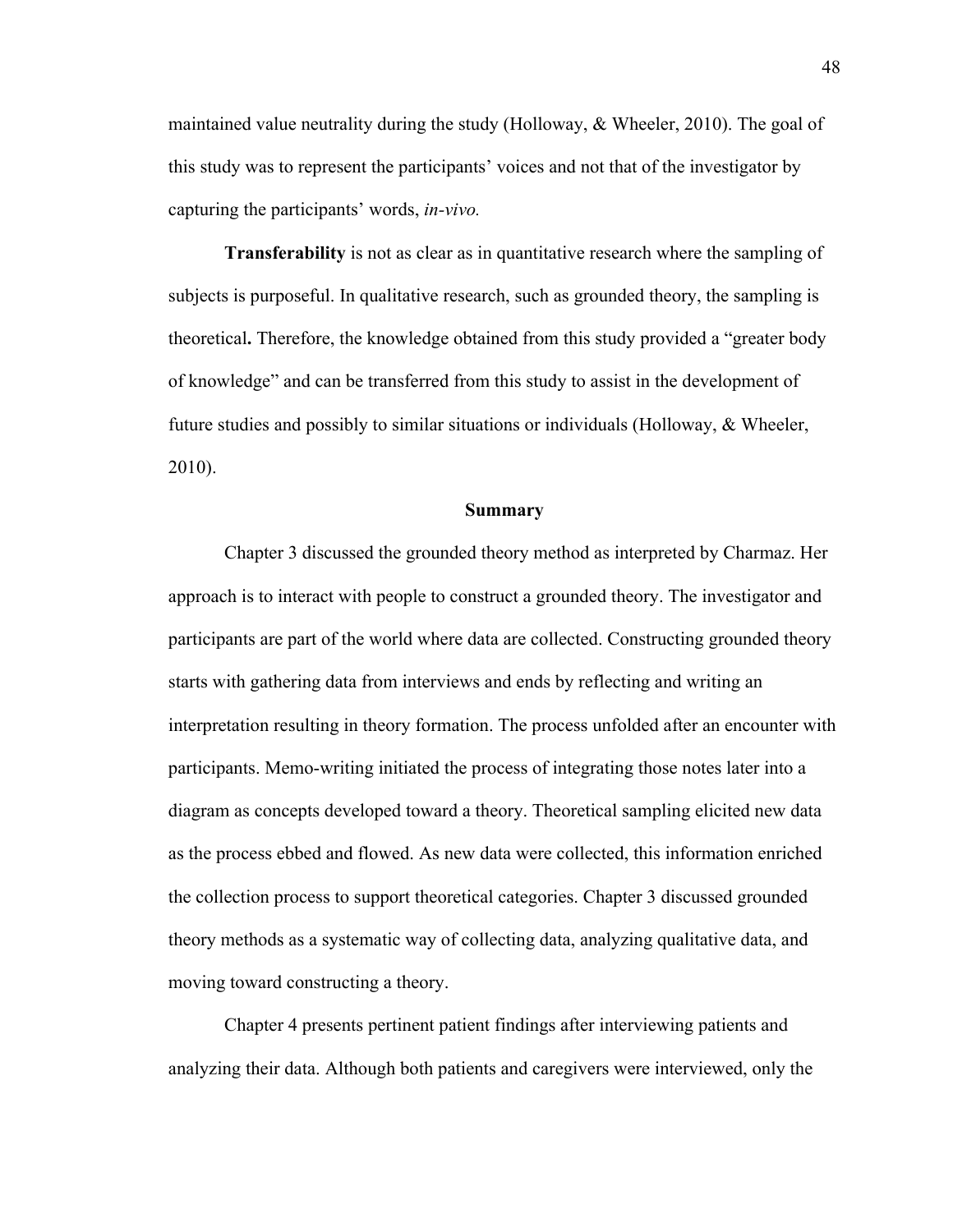patient findings are included in this final dissertation. Chapter 5 discusses the findings, study strengths and limitations, implications for practice, and future research.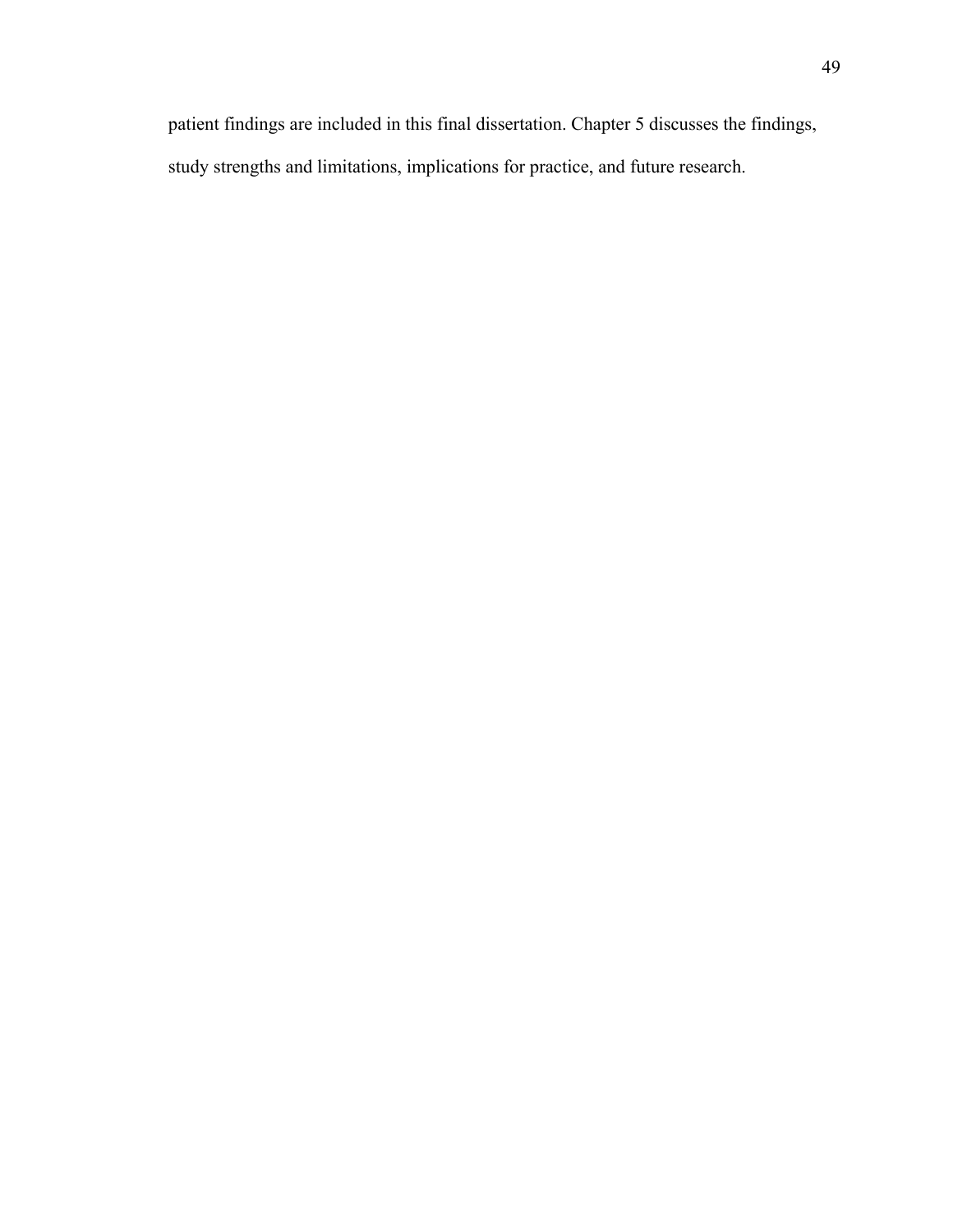## **Chapter 4**

# **Results**

This chapter presents the findings of in-depth, semi-structured interviews conducted with older adult patients. All participants were interviewed in their homes and had been discharged within the previous seven days.

The primary aims of this study were to:

- 1. Describe how discharge instructions were implemented in the home setting by adults 65 years of age and older and their caregivers following an acute care hospital discharge.
- 2. Identify perceived facilitators and barriers to implementation of discharge instructions among older patients and their informal caregivers.

### **Participant Characteristics**

Ten older patients participated in the study. Most of the participants lived near the hospital or in surrounding communities, all less than 25 miles from the hospital. The patients' mean age was 70 years old and 60% were female (*n*=6). On average, participants stayed in the hospital five days (Table 1).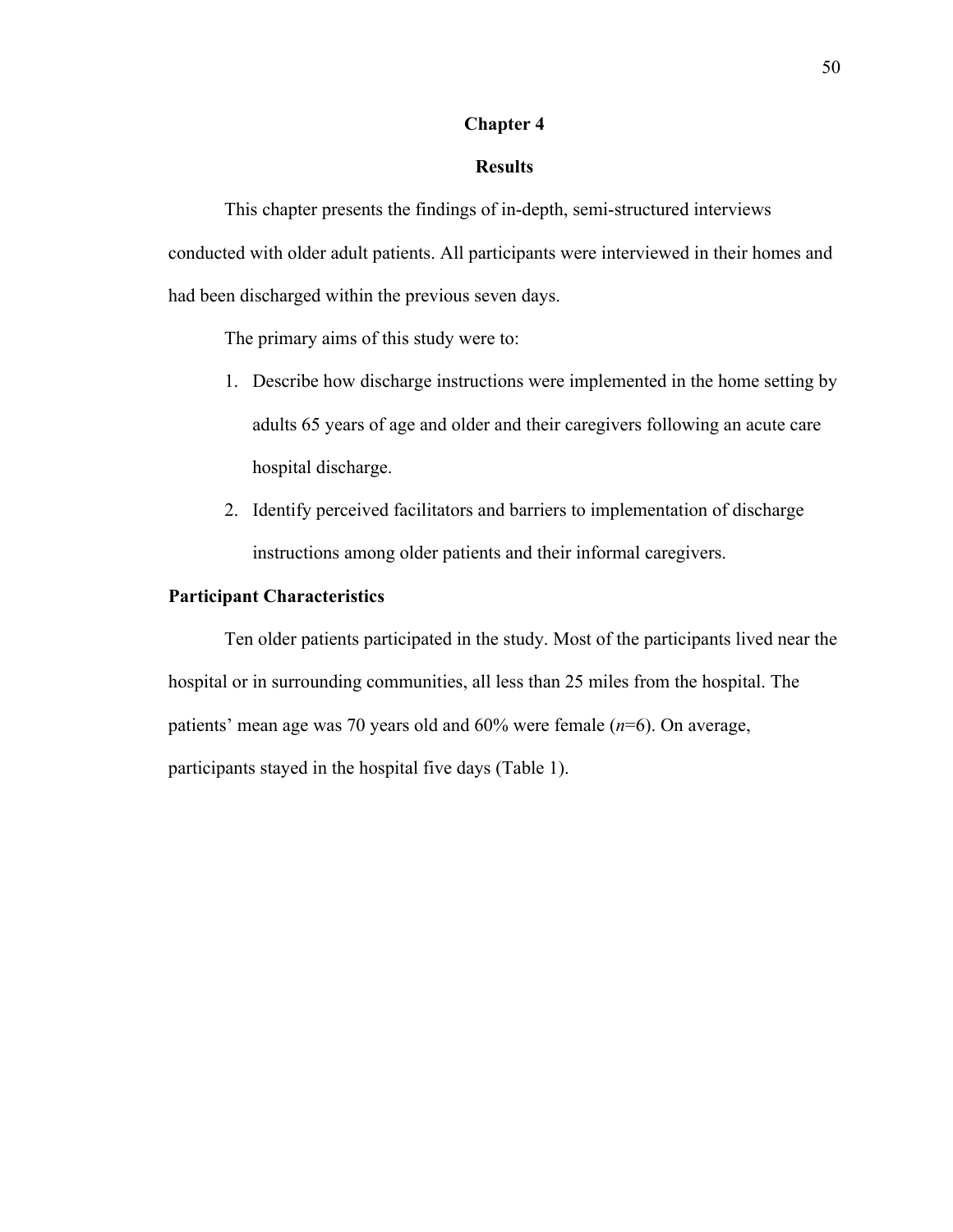## Table 1

| Patient<br>Code | $#$ of days<br>hospitalized | Age | Miles b/t<br>hospital<br>& home | Race/Ethnicity   | Gender           |
|-----------------|-----------------------------|-----|---------------------------------|------------------|------------------|
| P <sub>1</sub>  | 5                           | 78  | 10                              | African American | $\boldsymbol{F}$ |
| P <sub>2</sub>  | 6                           | 77  | $\mathbf{1}$                    | Caucasian        | $\boldsymbol{F}$ |
| P <sub>3</sub>  | $\overline{4}$              | 76  | 12                              | African American | F                |
| P <sub>4</sub>  | 3                           | 84  | 5                               | Hispanic         | M                |
| P <sub>5</sub>  | $\overline{4}$              | 69  | $\overline{4}$                  | Filipino         | M                |
| P <sub>6</sub>  | 3                           | 81  | 3                               | Caucasian        | M                |
| P7              | 10                          | 69  | 3                               | Filipino         | M                |
| P <sub>8</sub>  | 3                           | 80  | $\mathbf{1}$                    | Filipino         | $\boldsymbol{F}$ |
| P <sub>9</sub>  | $\overline{4}$              | 85  | 3                               | Caucasian        | $\boldsymbol{F}$ |
| P <sub>10</sub> | 3                           | 71  | 5                               | Filipino         | $\boldsymbol{F}$ |

### Patient Participant (P) Characteristics

#### **Discharge Instructions**

While the purpose of the study was to understand how discharged patients implemented their discharge instructions from the data analysis, it was quickly realized that discharge instructions were not a high priority in resuming participants' post discharge lives. All participants acknowledged they received written discharge instructions and said the discharging nurse discussed, at a minimum, medications to be taken at home. Returning to home life actually superseded most instructions provided at the time of discharge; therefore, returning to home life evolved as a primary focus of the study findings. The results of the study will be addressed in each of the study themes below. And, when relevant, discharge instructions are placed in context of the theme.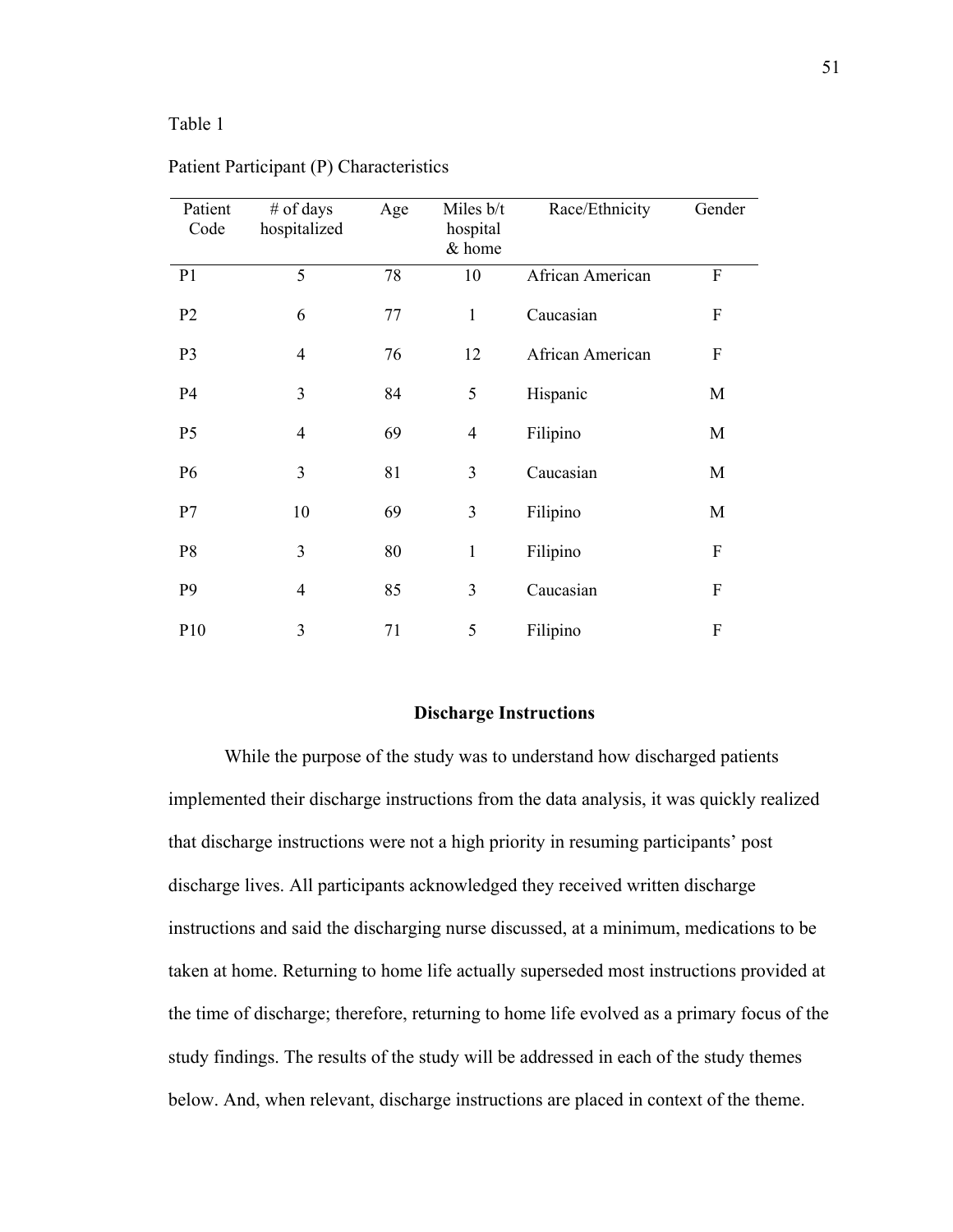# **Study Themes**

A number of themes emerged from the study data. The main themes that emerged from the participants' data included *Transitioning Hospital to Home Process, Knowing Their Life Was Resuming Again,* and *The New Normal*. Several subthemes were also identified that supported each of the main themes. See Figure 1.



*Figure 1*. Summary of Study Themes

## **Transitioning Hospital to Home Process**

The first main theme, Transitioning Hospital to Home Process, emerged from data that the discharged patients shared about their experience with the hospital discharge process. All participants reported the process began with a physician and finished with a nurse. Two additional subthemes that emerged were *initiation of the discharge process and attention-distraction.*

**Initiation of the discharge process.** Most participants recalled receiving the discharge instructions, verbal and written, but perceived the hospital physician as the catalyst to initiating the process. The process started with the hospital physician entering the participant's room and ended after the nurse visited. P7 stated that "When the doctor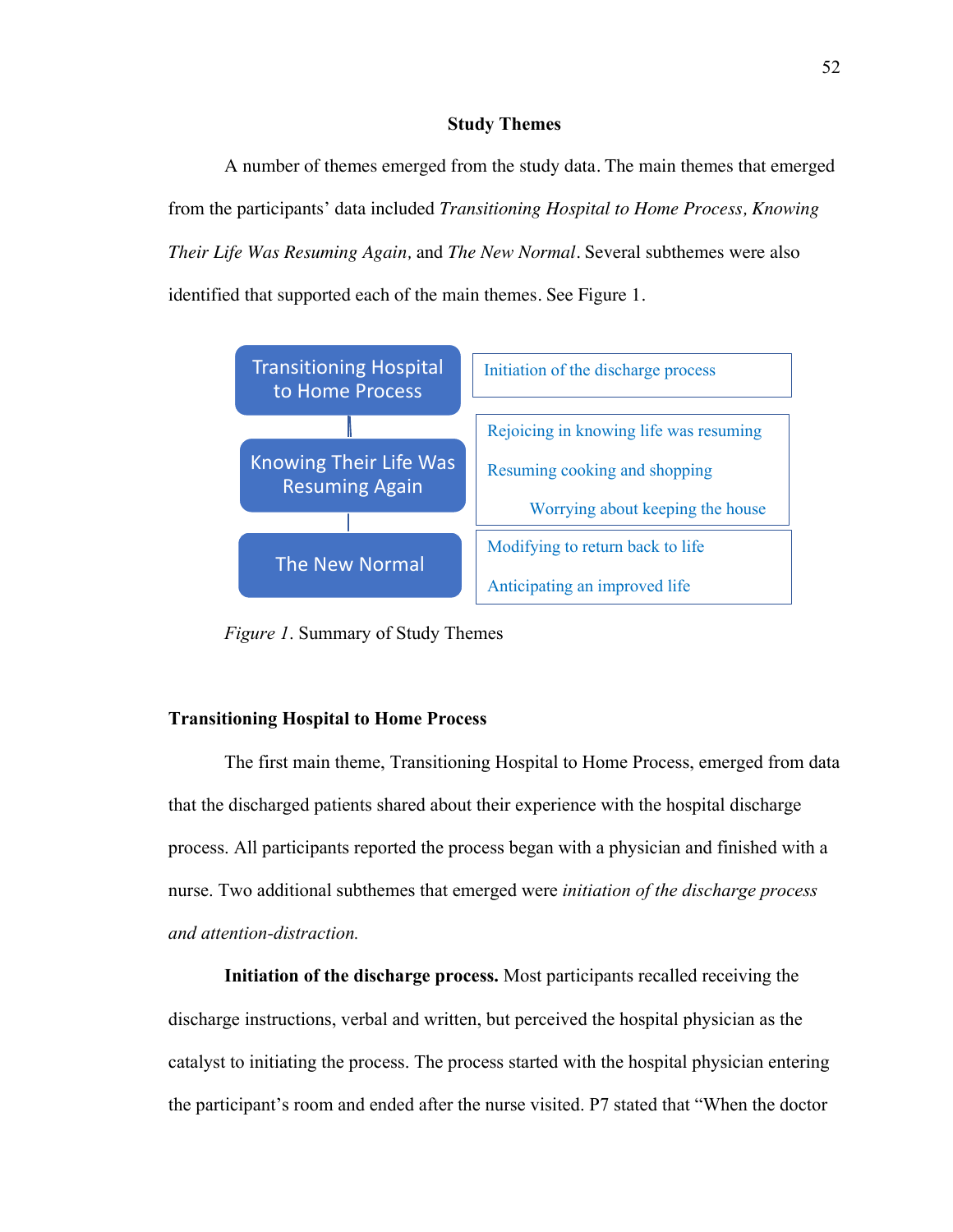came in one afternoon and told me that I can go home…not my primary…this is the hospitalist... I wait for my nurse, she got the paperwork." P2 reported

Um, I got the authorization from doctor that I could go. And then the – the lung doctor came in and she said I was fine to go, and then Dr. L. and then, you know, they turn it over to the – the nurses and whoever's in charge, and they do the paperwork and everything… I just had to sign my name pretty much.

Both P7 and P2 expressed a level of understanding of the discharge process and had anticipated the impending discharge from the hospital.

However, not all participants clearly understood the discharge process. Sharing thoughts that he had in the hospital, P6 said, "They did the surgery on one morning, and I spent that night there. And I sorta felt like I thought maybe I was ready to go when I woke up the next morning." After the physician stopped by to inform P6 that he could go home, he perceived leaving the hospital promptly by saying, "Before he came in, I had some questions in my mind, but he answered the questions and then said, Well, then I'm – as far as I'm ready to go." P6 expressed disillusion the discharge was delayed. He mimicked the moment of how impatient he was because he had to wait while "getting the word out to the staff that I would be departing" was part of the process by rolling his eyes in exasperation.

Participants shared there was a waiting period for the nurse or "someone" to complete the discharge. When questioned further, participants did share that following the physicians, the nurses brought in the written instructions. Some participants acknowledged they did not bother to ask questions or clarify information during this time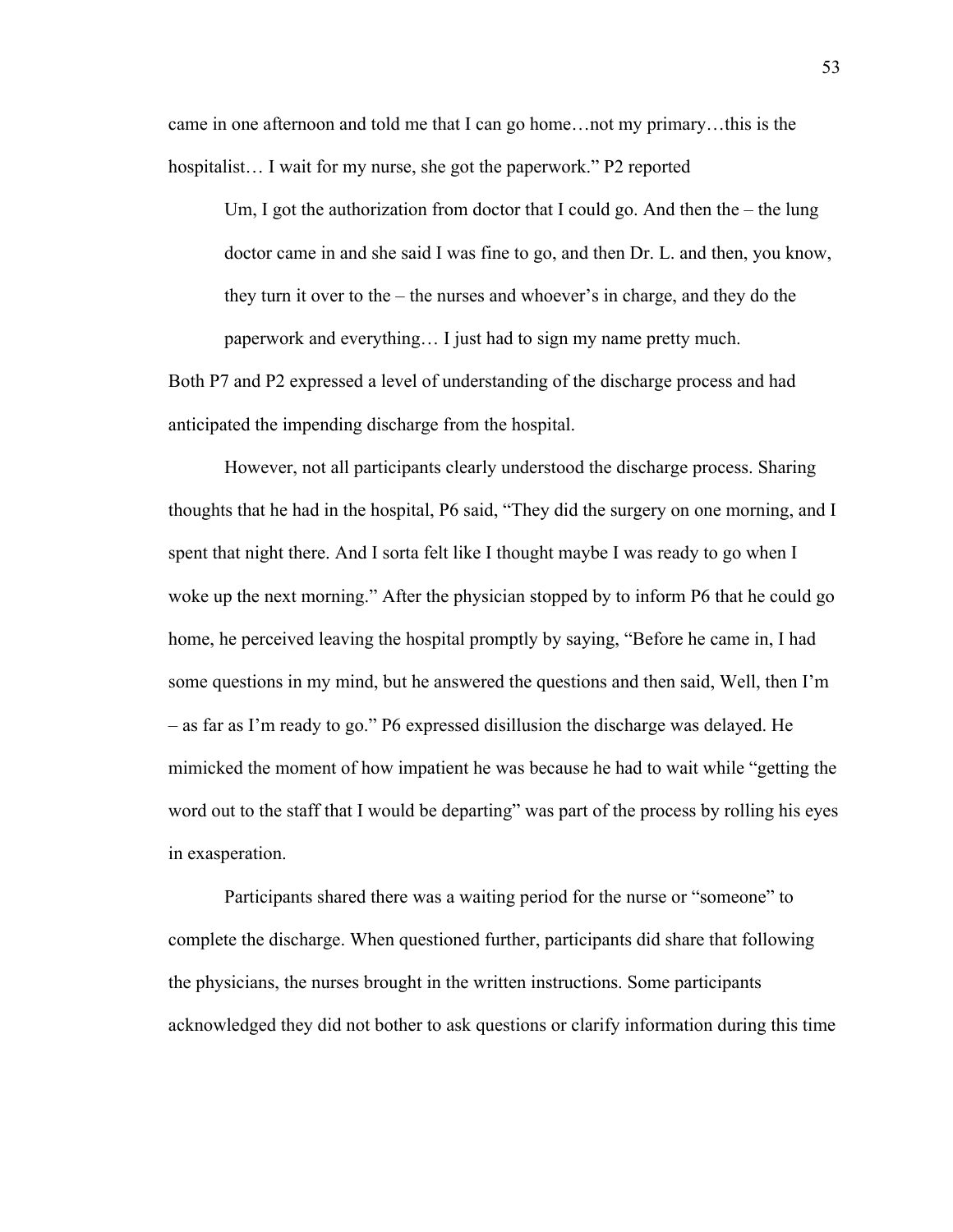when the nurse was present. This was a time that participants seemed to be distracted off and on, thinking of life outside of the hospital.

**Attention-distraction.** A hyphenated concept, attention-distraction was a study sub-theme that represented a state of consciousness experienced by participants that explained a time when they were seemingly attentive to the nurse but admitted they were also distracted by other impeding thoughts. Participants reported this was primarily the time to gather their belongings to leave the hospital and they focused on that process when discharge instructions were being given. Other distractions occurred and will be elaborated in another section.

During his in-home interview, P6 reported that he may not have fully comprehended the purpose of the discharge process or discharge instructions, sharing the following: "Sort of, uh, I don't know what's going on here? What are we waiting for?" He viewed the discharge process as "sort of getting the last-minute discharge instructions… just hand me this paper." He wanted a quick departure, sharing "I was able to walk out of the hospital, but I know it's hospital procedure to always take a patient out in the wheelchair."

P6 wanted to go home but once home was concerned about his medications. He said, "I didn't think to ask all the questions I should have...I have an awful lot of medications I take…I get back on my regular medications?" As an engineer, being organized with his medications was very important to him. Even when he asked the nurse a question about his medication, he admitted he did not listen to the answer. He recalled that the nurse instructed him to resume his medications "Soon – soon as you leave." However, 24 hours after discharge, P6 was still pondering what exactly the nurse said and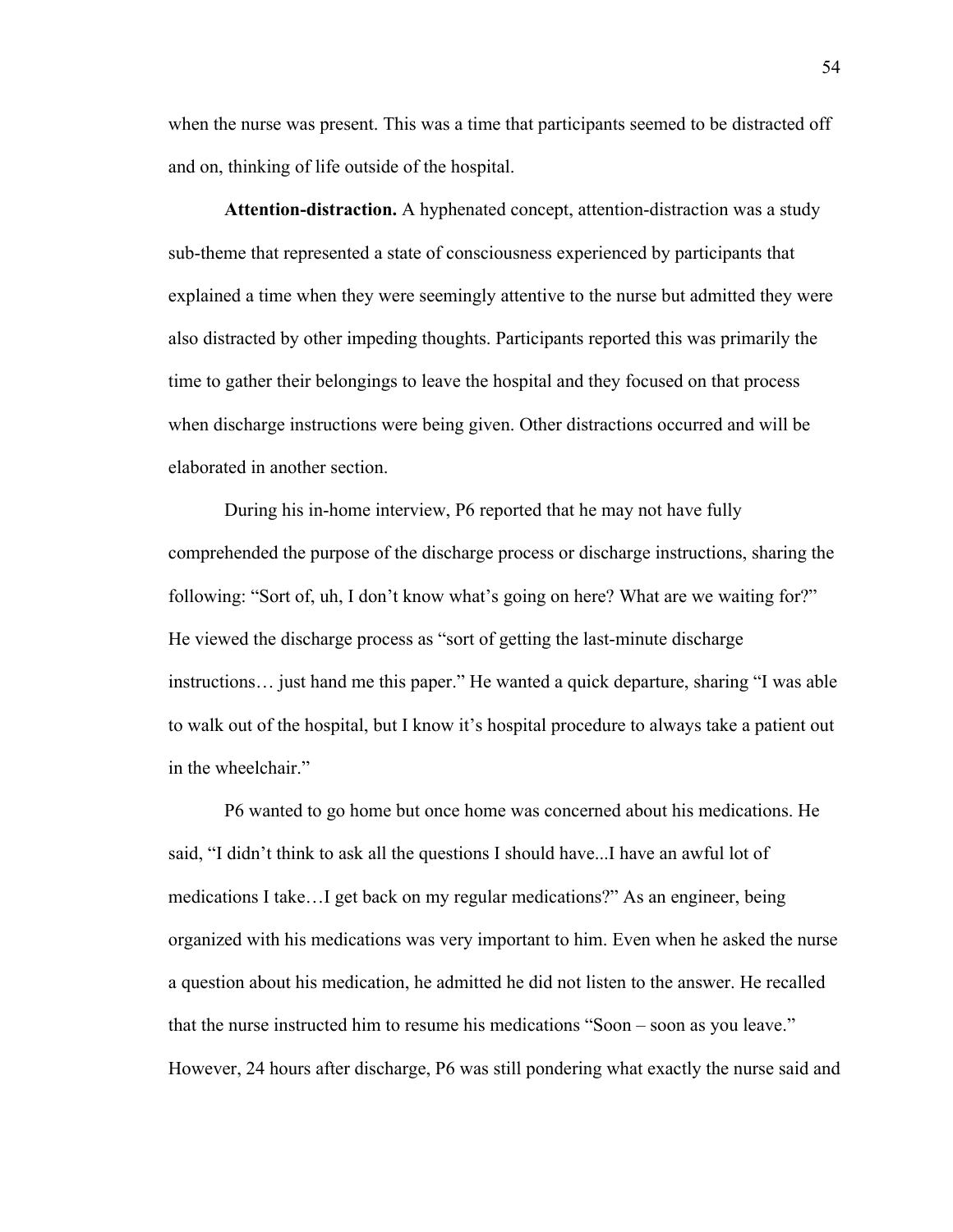when to resume his regular medications. He could not recall if the nurse said, "last night or this morning." He admitted grilling himself with no assurance of what was the right answer. He proceeded to quiz himself further on how to take a new over-the-counter medication. During the interview, he divulged his mind was on returning home and he was not paying close attention to what the nurse was saying. He also disclosed he had not reviewed the discharge instructions since arriving home. Instead, he spent time during the interview showing how systematically he had organized his medications. The participant read the instructions from the nurse to the interviewer. He was surprised to read he was supposed to take his next dose of medications last night. He further read the details of how to take the medication how to administer the over-the-counter medication. He added he should have read the instructions after arriving home.

Some patients were thinking about many things while the nurse was providing discharge instructions. P1 stated the nurse came in, "She came in and explained the whole… then, you know, gave me the chart and told me to review it myself when I get home, and if there were any questions, you know, feel free to give them a call." In her home, P1 had placed the discharge instructions in a recliner chair pocket but had not reviewed them since discharge. P1 expressed she was engrossed with thoughts about her home because of the holiday, resuming her medications, finances, and following up with her physician because she did not like the medication change made by the hospitalist.

Finally, some participants admitted they were preoccupied with a higher power during the review of the discharge instruction. Specifically, four of the 10 participants reported leaning on a spiritual strength or calling upon a higher spirit that was leading them home. For example, during the discharge process, P9 expressed a disengagement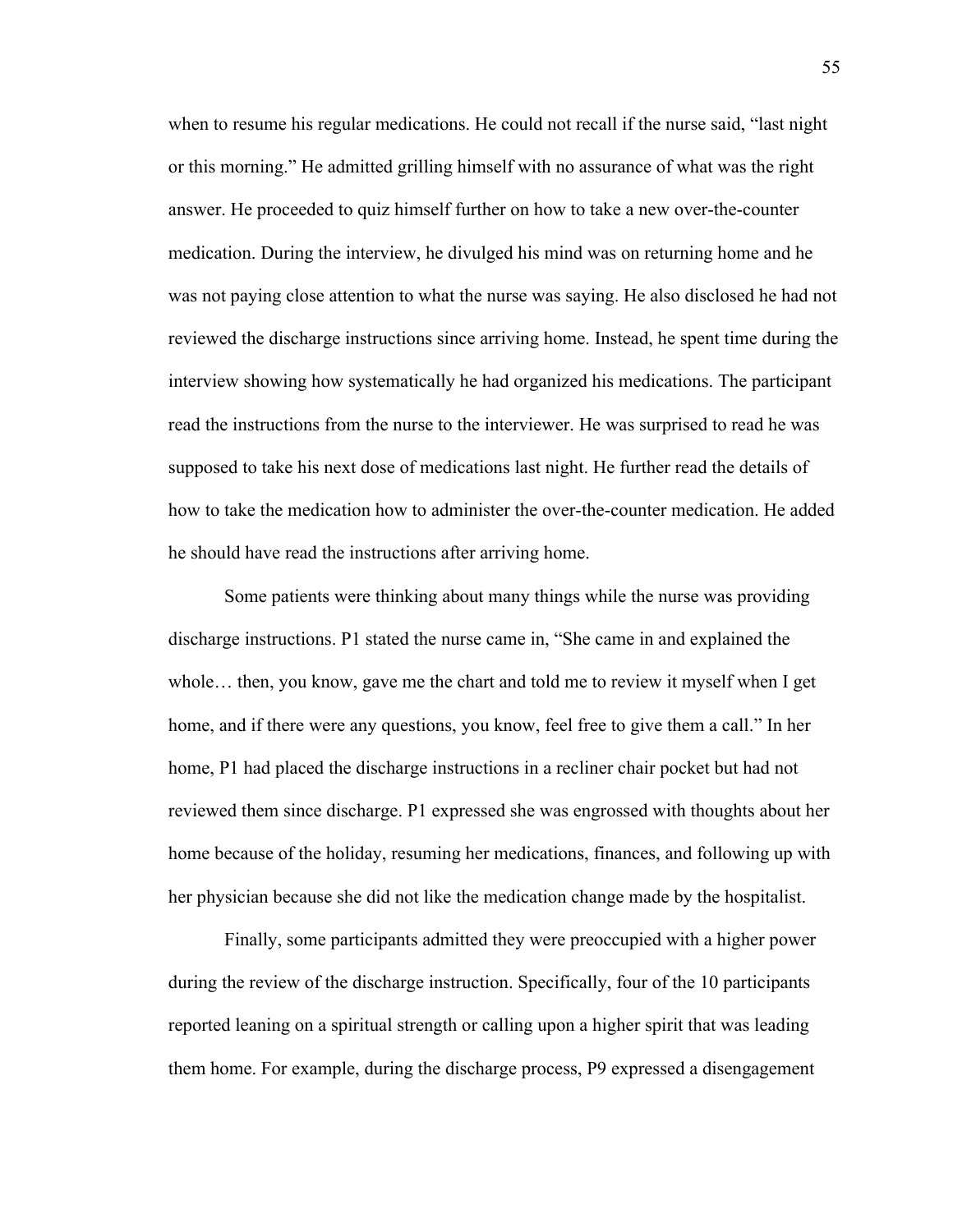because she had a belief a higher power would lead her home. P9 believed her prayers during hospitalization alleviated her fears and resulted in positive results. While hospitalized, she thanked Jesus for receiving positive feedback on her health, saying, "I did CAT scan and did the rest, but I'm not  $-$  I'm alive, so I was in that thing, and then, I was just praying to Jesus… it came from the Holy Spirit told me what to do." Even at discharge, P9 believed the discharge papers were not as important as reading her bible, reporting, "she (the nurse) didn't even discuss anything with me and she just told me read it because she saw me reading my bible, [chuckles] so she (nurse) said, 'Just take it home' and review…She just gave me all the papers." When questioned if she had read the discharge instructions since her discharge, P9's response was, "I'm going to – to my doc – family doctor... I'm kind of stubborn." She had not read the discharge instructions since being discharged.

In summary, all participants acknowledged the discharge process started with the physician and was completed by the nurse. Participants experienced a preoccupation at the time the discharge instructions were provided due to an attentive-distractive process in which, while being physically present, they had other thoughts on their mind. Once home, while some participants viewed the discharge instructions as informative, most indicated they would not have prolonged their hospital stay to concentrate on the discharge instructions. Participants were interested in discussing the discharge instructions but in the context of returning home, which was their priority.

### **Knowing Their Life Was Resuming Again**

Reviewing the discharge instructions after arriving home was also not a patient priority. Instead, most patient participants disclosed their desire to resume life and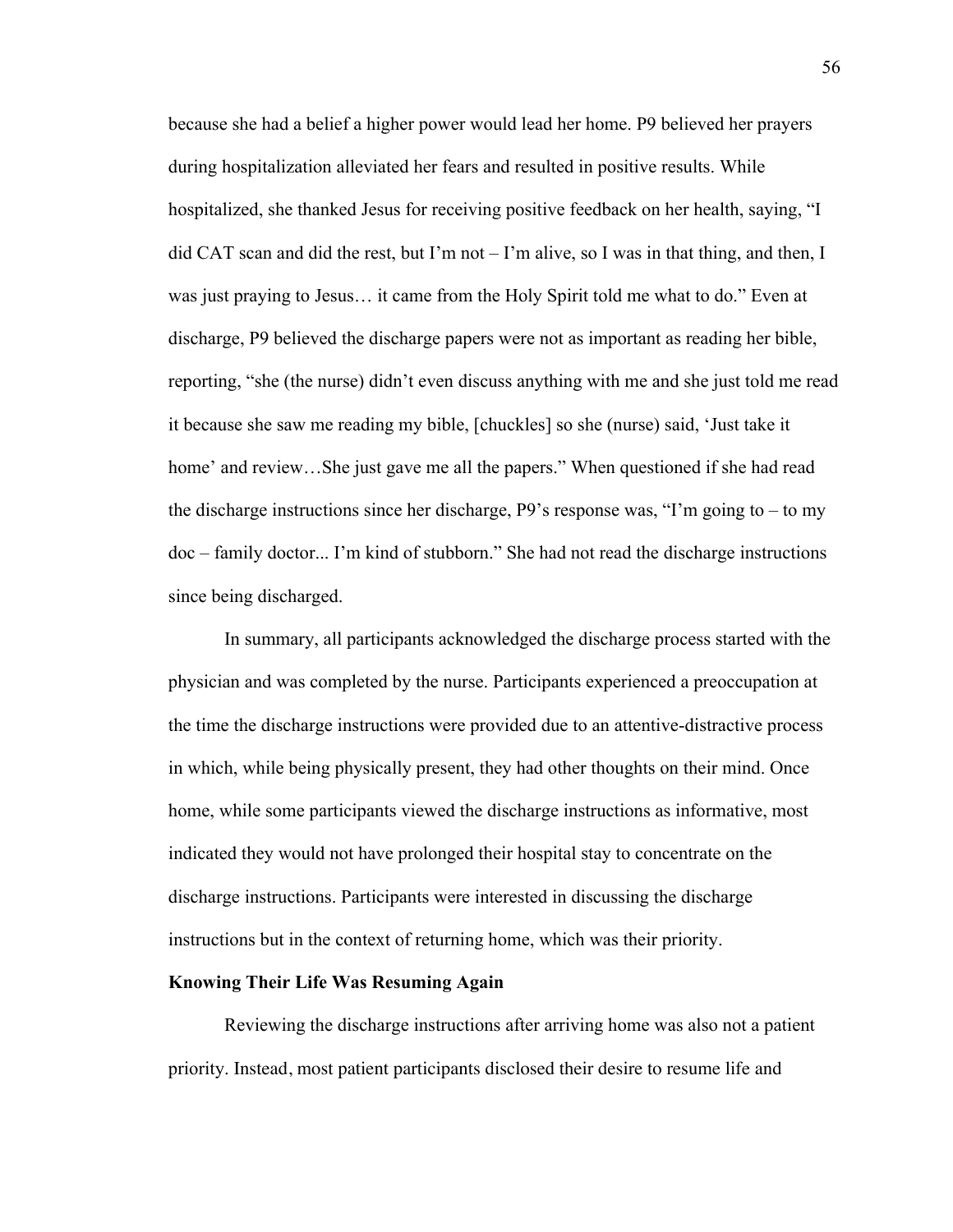"business as usual," never referring to their discharge instructions. Four subthemes reflected this focus and included *rejoicing in knowing life was resuming*, *resuming cooking and shopping, worrying about keeping the house clean, and resuming socializing*. Resuming their life meant the participants desired to restart daily activities, but for some it was only to the degree possible. Overall, the hospital admission had been perceived as necessary, but the desire to return home at a pre-hospital level of function was shared by all participants. Participants described departing the hospital as a positive step to picking up where they left off with their lifestyle.

**Rejoicing in knowing life was resuming***.* Interestingly, many participants expressed a spiritual component to resuming life after hospitalization. For example, returning home was a time to rejoice for P8. Her strength came from her grandchild and through prayers. She said, "The prayers all give, I'm dancing, dancing and …I have the grandson, oh, I can hear, I can hug her." Similarly, P10 said that having God in her life gave her strength and returned her home. She had lived with asthma since childhood, "since I was a teenager" and added "I'll be very lucky and so, God is good, even though I'm sickly." She reported that her life has been good with God. She did not believe she would live past age 50. Believing she was very compliant with her medication and activity regime, she stated that she did not need to review the discharge instructions to confirm if any medications had changed. She stated "if it wasn't for God" she would not be alive today. She expressed her belief in recovering and that restoring her life was better accomplished at home. She added, "I feel like I'm healthy, still my wheezing – light wheezing is still there" but expressed happiness she was home and with her family.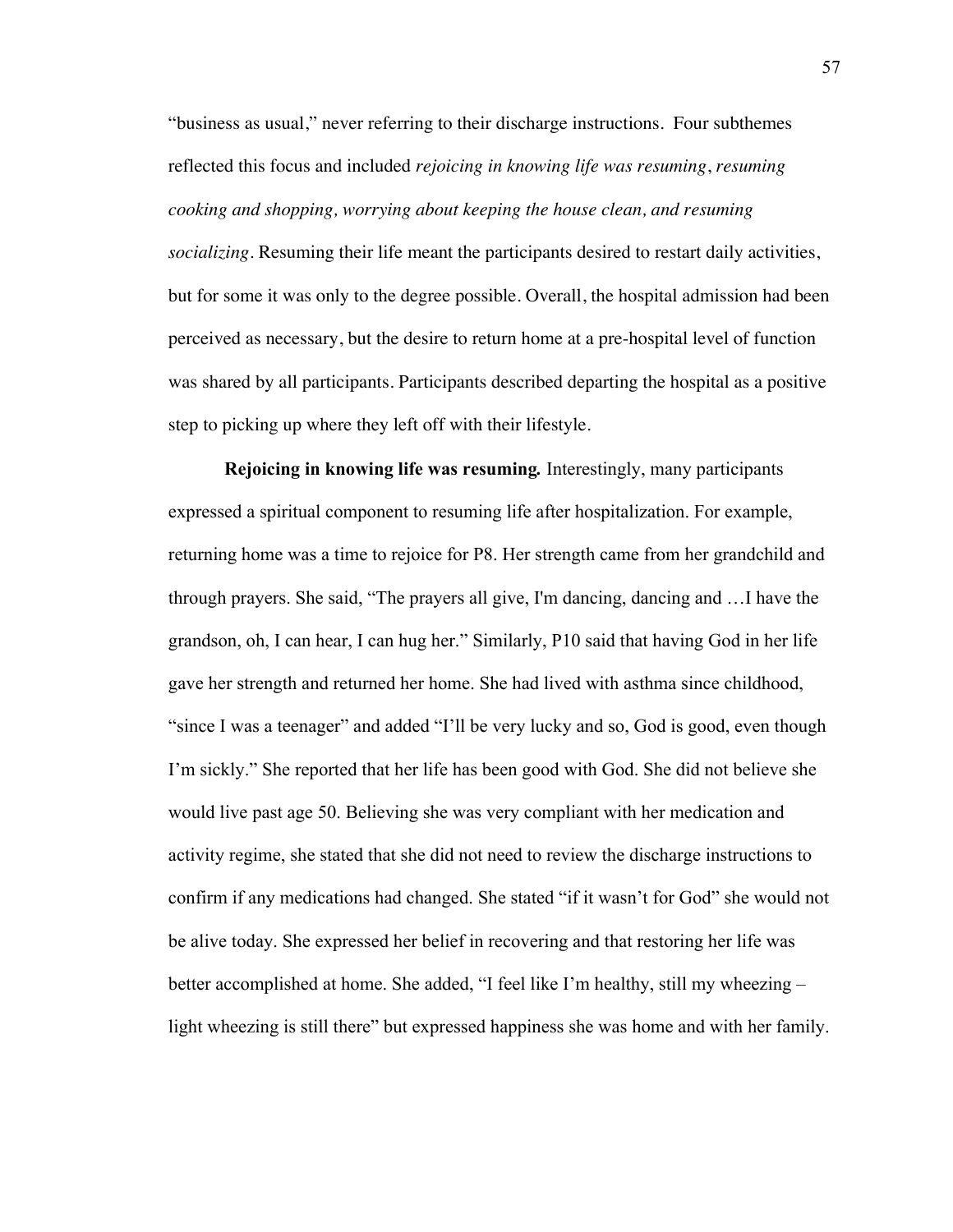**Resuming cooking and shopping**. Post hospitalization came with the need to recuperate despite participants' desires to resume a familiar life-style and some of their normal daily activities. As would be expected, some participants expressed a desire to eat food that they prepared over the hospital food. As an example, being discharged was an opportunity for P9 to resume eating her own food. Leaving the hospital was also her opportunity to go shopping for food supplies. She said, "after we were done picking my medicine uh, went grocery shopping."

Life at home was in the kitchen for P1. The hospitalization took her away from her normal pleasure in life cooking. However, after her discharge her spouse barred her from the kitchen. He instructed her not to resume cooking. During the interview, she shared, laughing, how the other day she waited for her husband and daughter to leave the house for an appointment. She described how she watched them drive off and headed into the kitchen. She said, "I put on a pot and started making soup." She expressed how her home life was interconnected with cooking and did not bring up the discharge instructions until the investigator specifically asked to view the papers. She had to think momentarily where she had even put them.

**Worrying about keeping the house clean.** Even with an expressed decrease in strength or greater physical limitations for participants, returning home involved resuming their role in keeping their homes clean. A number of participants recognized their chronic conditions were affected by the condition of their homes and so this was an important parting of resuming their life.

As an example, P10 expressed being fastidious about keeping her house clean. She expressed preoccupation with the condition of her home since dust had to be kept at a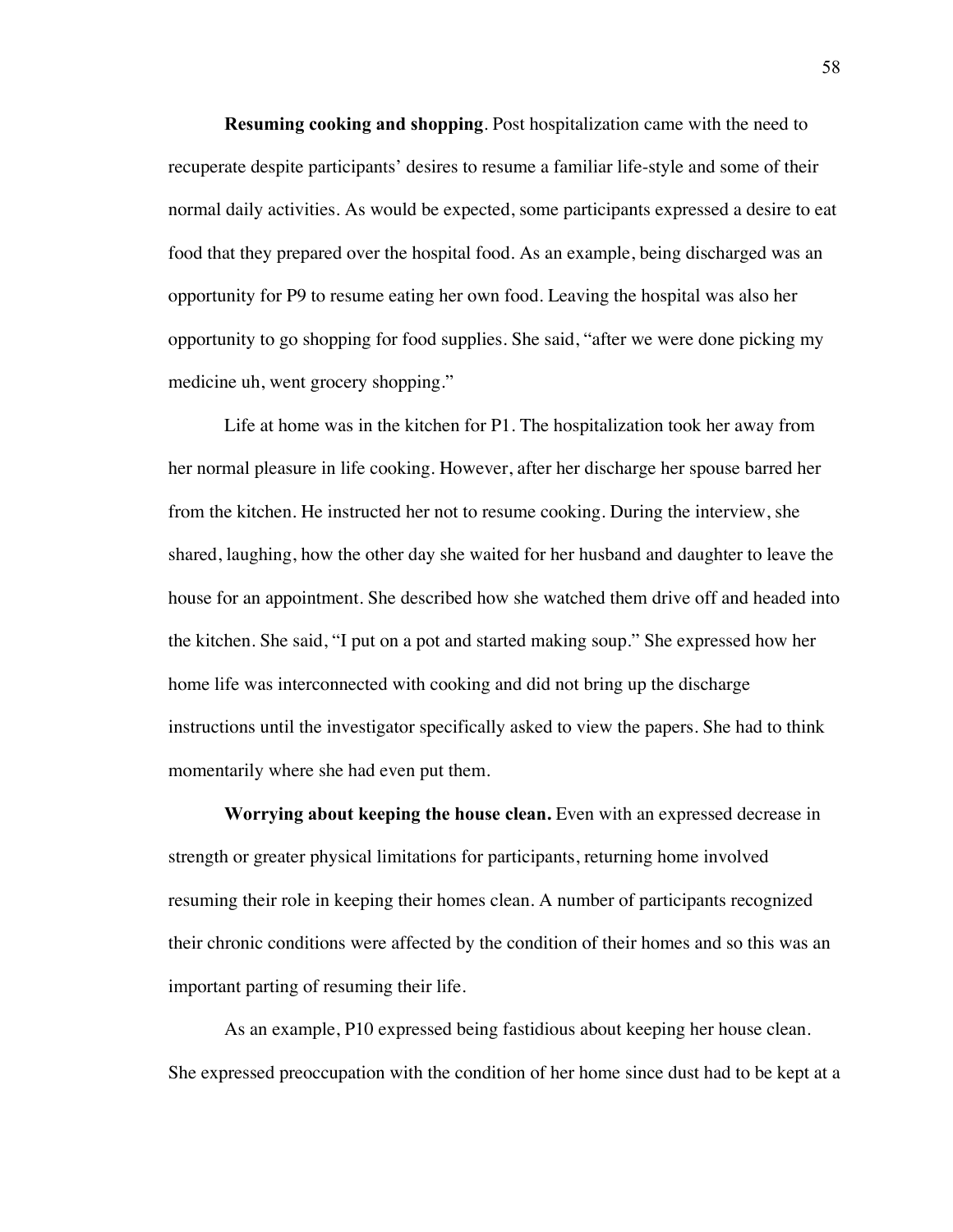minimum due to her chronic asthma. She shared that a dusty home would likely cause a respiratory exacerbation, disrupting her current goal of resuming her pre-hospitalization strength and physical status. At first, since she was too weak to resume housecleaning, she felt forced to delegate the housekeeping duties to her spouse and brother, "because I'm really, really a clean woman...because I don't really want dusty, so he (spouse) did for me." However, even though her husband dusted all the time, she could still "smell the dust." She struggled with a compulsory desire to do the dusting herself. While not completely satisfied with the dust situation, she described herself as having to maintain her role as an overseer to assure her house was cleaned properly.

**Resuming socializing.** Participants reflected on socializing as part of resuming their previous lives. Some were ready to jump back in to socializing while others realized this would take more time. For P8, family socialization was important. Life without her grandchildren and walking daily in her garden left her feeling her life was nonexistent. She was exuberant to renew her bond with her family. For the interviewer, she demonstrated walking in her garden and saying, "I can hug my doggie here, grandchildren, and I can walk around there in my garden in the morning. Oh, I can, I can see my flowers." She was enthusiastic during the interview.

Not every participant felt ready to resume full socialization. As an example, P10 reflected,

…be careful now in trying to avoid all this stuff that me and my husband used to do – used to go out more often, and yeah, because I notice it myself, because yesterday, because I don't want to stay in the house the whole day, and I said, oh, I think I feel a little bit better today, so can we go somewhere? We just went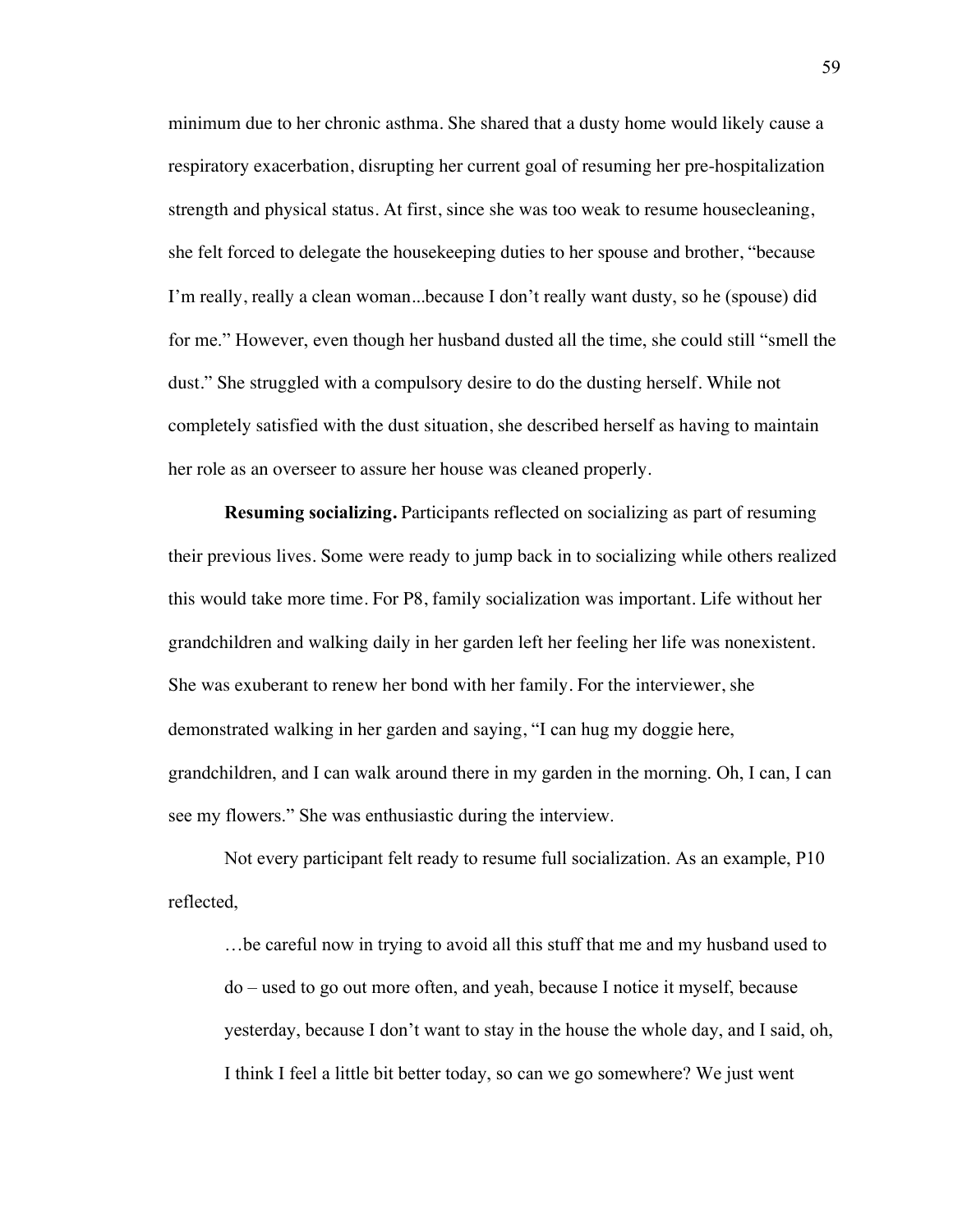somewhere for a little bit, eat my lunch, and when we come back, honey, I don't feel good again.

She found attempting to resume socializing outside of the home with her spouse was too taxing.

To summarize, for participants, leaving the hospital meant resuming their previous life in the home that included their routines with family connections. Participants expressed pleasurable activities such as cooking, going shopping, and socializing were most meaningful to them. Many voiced that a recovery period was needed but were thankful to be back in their home environments. Discharge instructions were not a focus of the participants and in fact, some could not even locate the instructions.

# **The New Normal**

Finally, a third main theme, the New Normal, emerged with two subthemes that included *modifying to return back to life* and *anticipating an improved life.* Each of the participants shared they returned home with an existing or new chronic condition and acknowledged a bodily physical awareness (e. g., physical weakness and loss of strength) as part of their developing a new normal. Discharge instructions were not referenced as part of these discussions.

A number of participants viewed their post-hospitalization life as a new normal after an exacerbation of a previous condition. Participants viewed the hospital as a place to correct their acute physical symptoms so that life could continue, even if it meant living to their full potential with a chronic condition.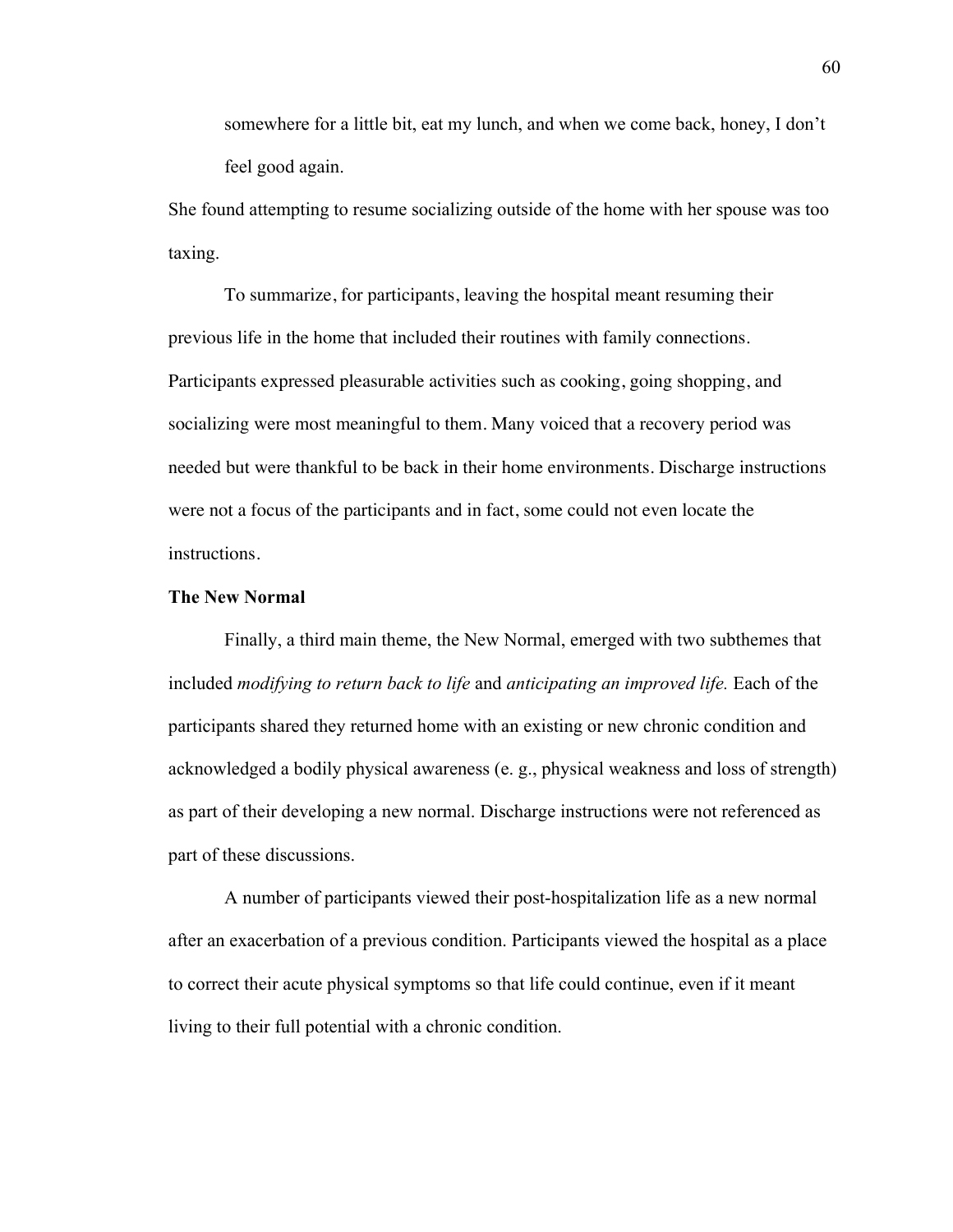Other participants reported that returning back to their former life would likely take time because living with their new condition would need to be viewed as part of living their daily life.

**Modifying to return back to life***.* This theme reflected making adaptations to return back to their home life. Some participants realized that an acute condition had required a hospitalization and would also affect their ability to resume full functioning quickly. As an example, before hospitalization, P2 delayed seeking care after experiencing significant symptoms related to a new diagnosis of congestive heart failure (CHF). She down-played her symptoms hoping they would subside. However, now she shared that she did indeed know something was wrong, saying "I woke up one day and I just – I couldn't barely function, I could barely function. My husband had to sort of take me, you know, to the bathroom, and walk me around, and he got really concerned. So then, he just took me up to the hospital."

Following hospitalization, P2 stated that returning back to her former life was possible because of her husband's current support and help. "The cardiologist told me I could get back to my normal activity, just, you know, not jumping around so much, but… I plan on going out and start walking. I'm not going back to my aerobics class yet." Now at home to recuperate, she expressed she must modify how she will be living at first in order to resume her life.

**Anticipating an improved life.** For a number of participants, the hospitalization brought awareness of their physical condition with anticipation of improved outcomes afterwards. P9 described her new normal as living with her chronic conditions, hypertension and diabetes, by expressing an increased awareness of her body. As she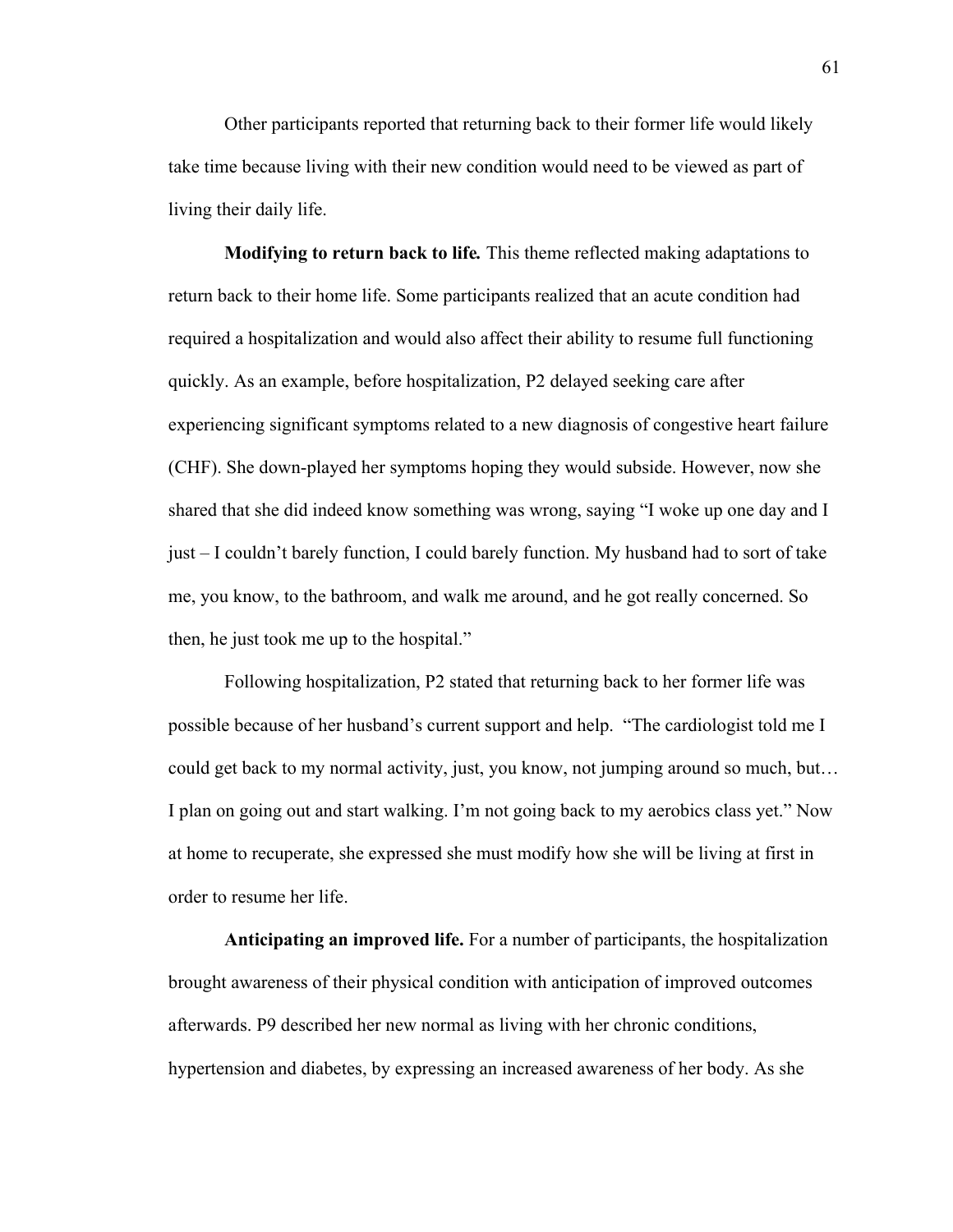strove to improve her life she said, "I'm aware of myself, now, every time I feel something in my body that's not normal." She now felt knowledgeable about her symptoms even though she had delayed seeking medical attention initially. Her new normal will be to "do little errands here and there." Whether newly diagnosed or living with chronic health problems, participants expressed increased consciousness about current restrictions to their lives and sounded accepting of delays that could possibly limit a quick return to an improved life.

In summary, participants returned home with residual symptoms that limited a quick resumption of their pre-hospitalization life. Participants reported they had to limit activities and now had increased awareness of symptoms to live with, with no mention of discharge instructions informing their thoughts.

#### **Summary**

The purpose of this qualitative grounded theory study was to gain knowledge about the implementation of the discharge instructions and any perceived facilitators and barriers. While infrequently used, the primary use of the discharge instructions was as a reference for medication administration. Most participants indicated that they did not attend to discharge instructions or even read them on returning home. Rather than discuss what they did or did not do with regard to discharge instructions, they described the discharge process and the areas of concern that they had on returning home.

Interestingly, patients did not perceive discharge instructions as highly important. As a result, they spoke very little about their discharge instructions. Some participants even had difficulty locating the instructions while being interviewed in their homes. Therefore, little was shared by participants about implementation of discharge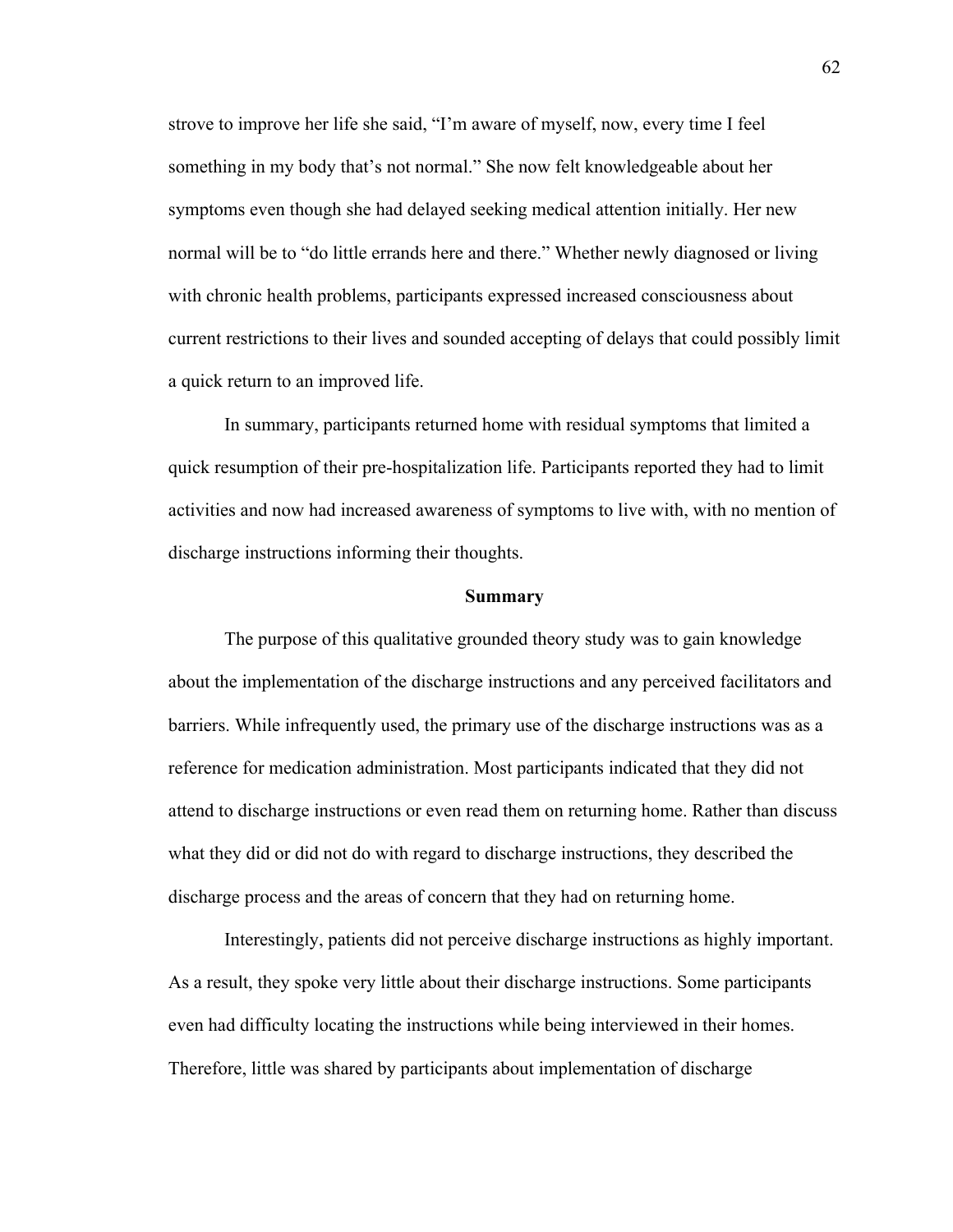instructions, including perceived facilitators of and barriers to implementation. The one study subtheme most associated with being a barrier to implementing discharge instructions would be *attention-distraction*, illustrating a time while still in the hospital that patients were seemingly attentive to the nurse but admitted that they were also distracted by other impeding thoughts. Overall, the discharge instructions were not viewed as a high priority during the interviews. Returning to home life superseded paying attention to the instructions given at the time of discharge and utilizing them at home.

Three main study themes did emerge and included *Transitioning Hospital to Home Process, Knowing Their Life Was Resuming Again, and the New Normal*. The first theme, *Transitioning Hospital to Home Process* was *the initiation of the discharge process* and an attention-distraction patient state described of the discharge process. All participants recounted the process was initiated by a physician and completed by a nurse. The second theme, *Knowing Their Life Was Resuming Again*, involved the developing awareness that, after discharge and returning home, their life was resuming again, and they needed to resolve concerns about resuming lifestyle activities that were important to them. The third theme, *The New Normal*, refers to another awareness, specifically, that physical adjustment after the hospitalization would not only take time but meant a new normal for them. It is anticipated the planned analysis of the caregiver data is required to generate a grounded theory.

Chapter 5 will summarize and discuss the study findings and its implications for practice and for future research.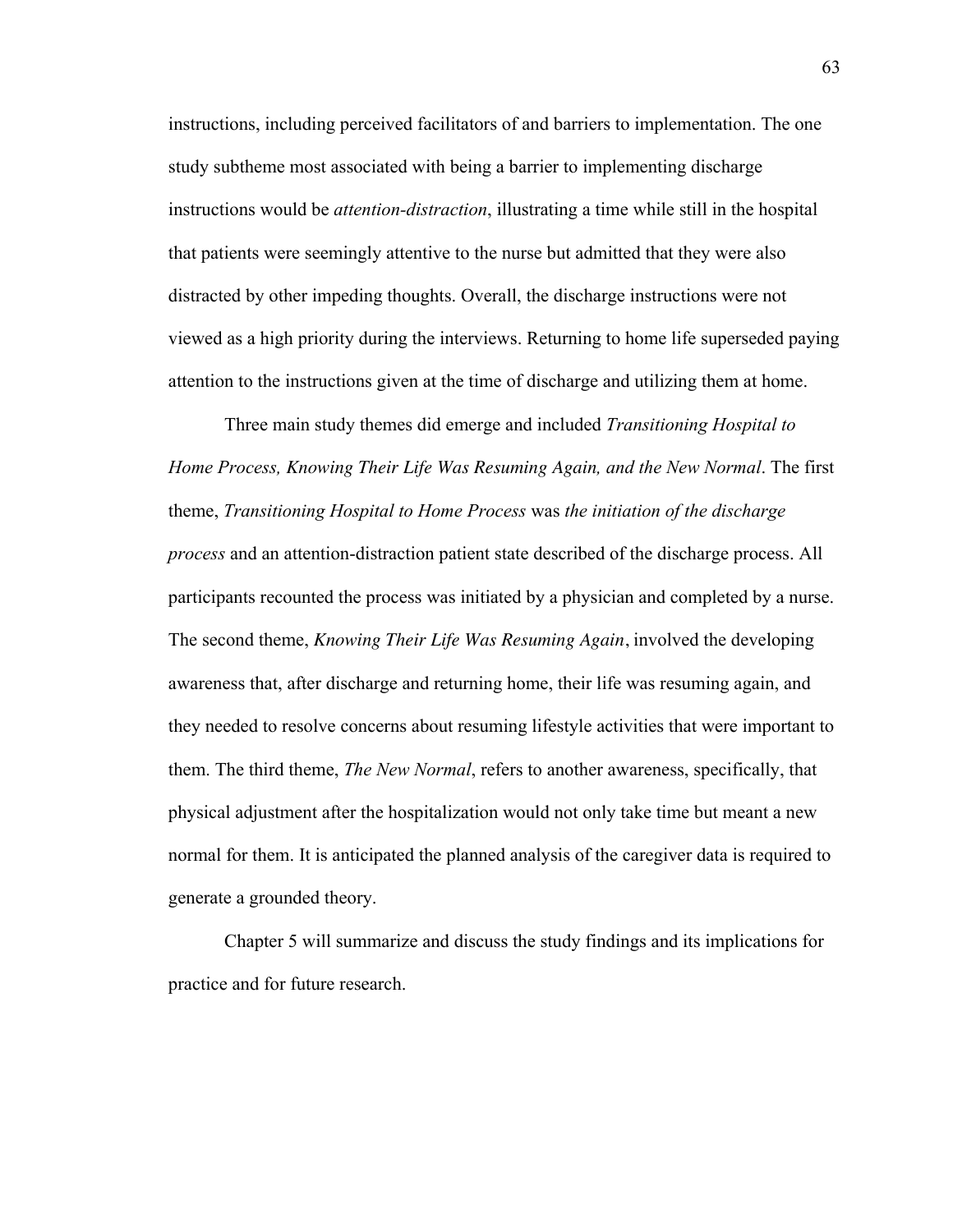### **Chapter 5**

# **Discussion**

The findings of this study are consistent with the challenges many hospitals have encountered with the transfer of information during discharge instruction, implementation of the instructions in the home, and rehospitalization; simply, that discharge instructions are not fully implemented or never implemented at all. The study by Coleman et al. (2013) indicated the need for hospitals to identify patients at risk of poor understanding and implementation of the instructions. They suggested that instructions should be tailored according to patient's needs.

The primary results of this study represent the process of patients reintegrating back into routines at home. Three primary themes emerged and include *Transitioning Hospital to Home Process, Knowing Their Life Was Resuming Again, and The New Normal*. The first theme, *Transitioning Hospital to Home Process,* represents an awareness by patients that a discharge process did exist and that process was initiated by a physician and completed by a nurse. The second theme, *Knowing Their Life Was Resuming Again*, represents a developing awareness their life was resuming again now that they were back home. The third theme, *The New Normal*, specifically brings into focus that discharged patients were developing an awareness of their physical body and, as such, were adjusting back to life after the hospitalization but coping with restrictions that meant a new normal for them.

The discussion of study findings will include the salient points regarding the study themes and how these findings are related to other literature on the topic of transitions to home after discharge from a hospital. Specifically, the topics covered will be a) the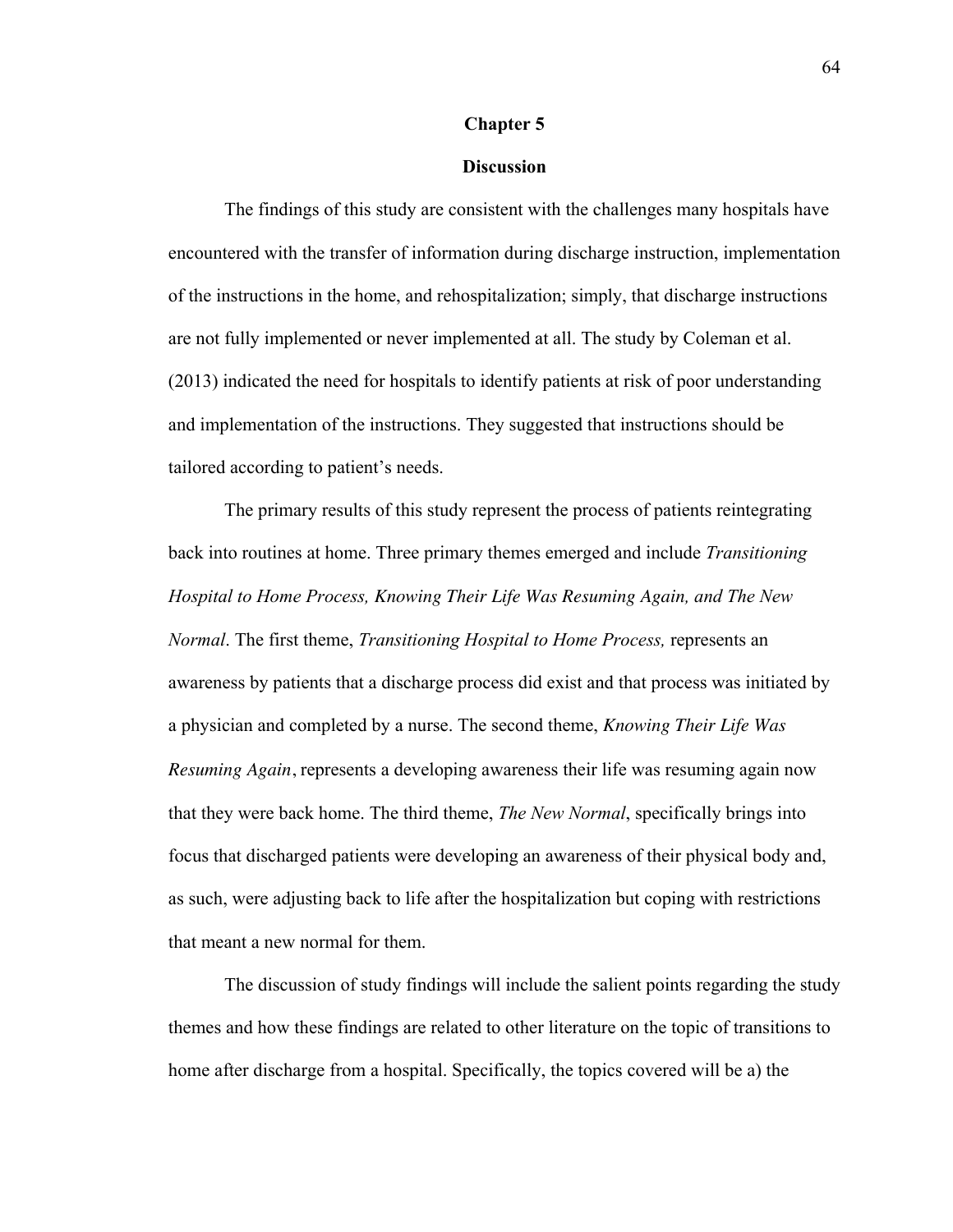delivery of discharge instructions, b) once discharged, the resumption of former lives, and c) the meaning of a new normal to discharged patients.

#### **Delivery of Discharge Instructions**

Being discharged from hospital to home requires the delivery of discharge instructions by healthcare professionals. The National Patient Safety Goals (NPSG) have a set standard that discharge instructions be provided to every patient. The NPSG 03.06.01.4 states that instructions should be in writing and a signature obtained from patients acknowledging the instructions were received before the discharge (The Joint Commission [TJC], 2019; Holland & Hemann, 2011). NPSG.03.06.01 and NPSG.02.03.01 further state that health professionals are to maintain and communicate accurate patient information, including that health professionals are to report tests and laboratory results, the care for any treatments, and to assure the education is received timely (TJC, 2012; TJC, 2019). It is the role of the hospital nurse in the discharge process to communicate, reinforce, and connect hospital care in such a way as to bridge to an appropriate level of care in the home (Eaton, 2018; Falvey et al., 2016).

All participants in this study shared that they were provided with written discharge instructions. In fact, the hospital process utilized to inform the patient participants of the discharge was consistent and delivered according to the NPSG standards. Additionally, both physicians and nurses were involved in the process. From the participants' perspective, physicians began the discharge process. The patient participants in the study spoke clearly about the procedures that occurred at the time of discharge. This is similar to what has been found in other studies (Eaton, 2018; Falvey et al., 2016).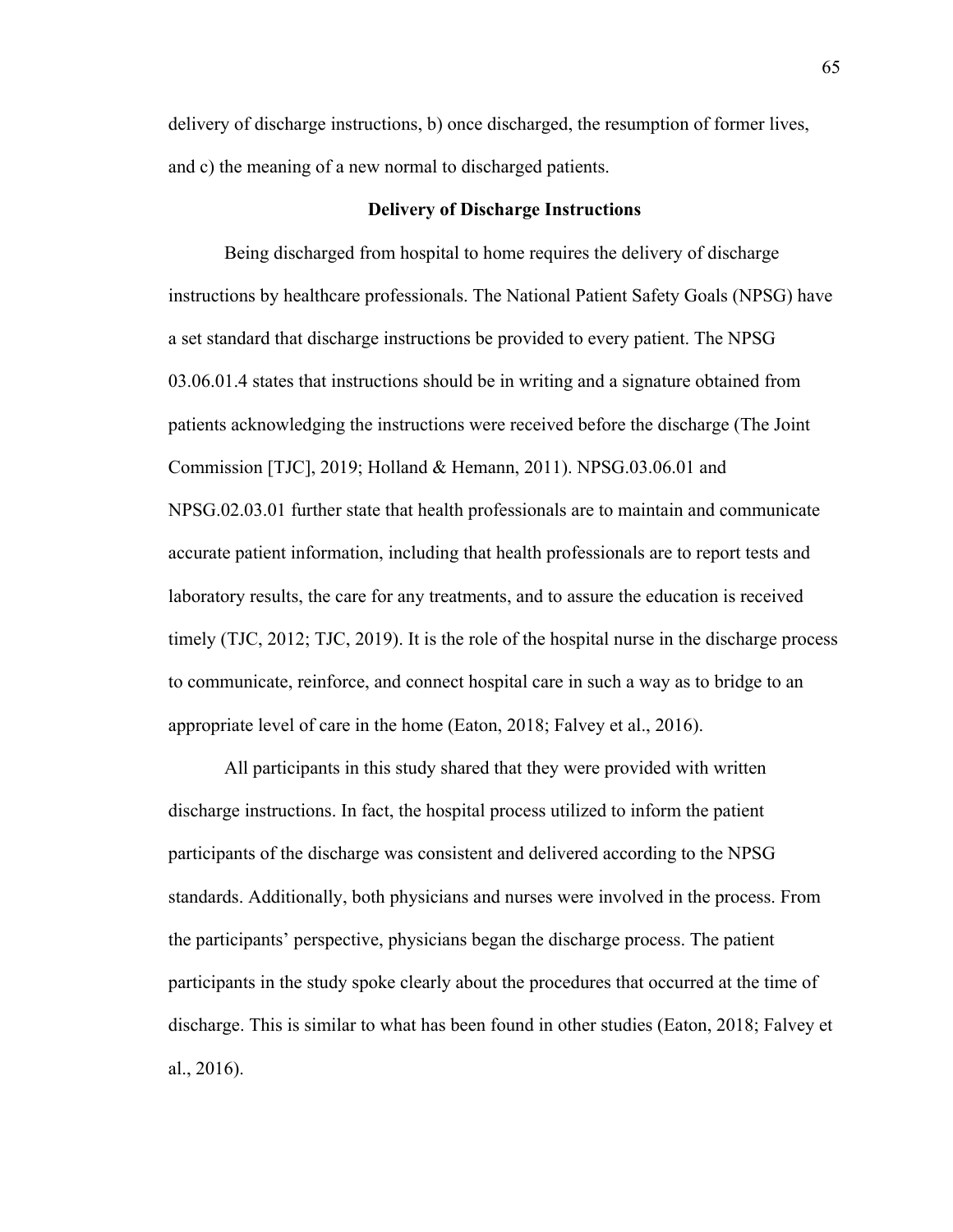### **A Novel Sub-Theme: Attention-distraction**

Published literature, including research studies, has identified that communication breakdown can occur during the discharge instruction process (Peter et al., 2015). While reasons for this breakdown may differ, a novel explanation emerged from this current study. During questioning and subsequent data analysis regarding participants' understanding of the discharge instructions, the subtheme of attention-distraction emerged. This emerged as the result of a number of participants sharing an experience of drifting thoughts while the nurse explained the discharge instructions. They explained they were being attentive to the nurse; however, they drifted in and out of that attentiveness due to other intrusive thoughts. They were not engaged in the transaction.

Many of these distracting thoughts involved thinking about how they would be resuming their life at home or that they were grateful to a higher power for their situation. As a result of these distractions, participants were challenged to recall many aspects of their care such as diet restrictions or when to resume activities or medications. While other studies have reported such lack of recall surrounding these topics, none have provided an explanation such as the attention-distraction subtheme that emerged from this study (Albrecht et al., 2014).

It is important to note that even with the hospital following national regulations, communication started to breakdown as the attention-distraction evolved, most likely unbeknownst to the health professionals. In addition, participants reported they did not read the discharge instructions at home, had poor follow-through with healthcare providers, and did not completely understand their medication regimens. Again, similar ideas were found in prior studies but with no link to possible underlying causes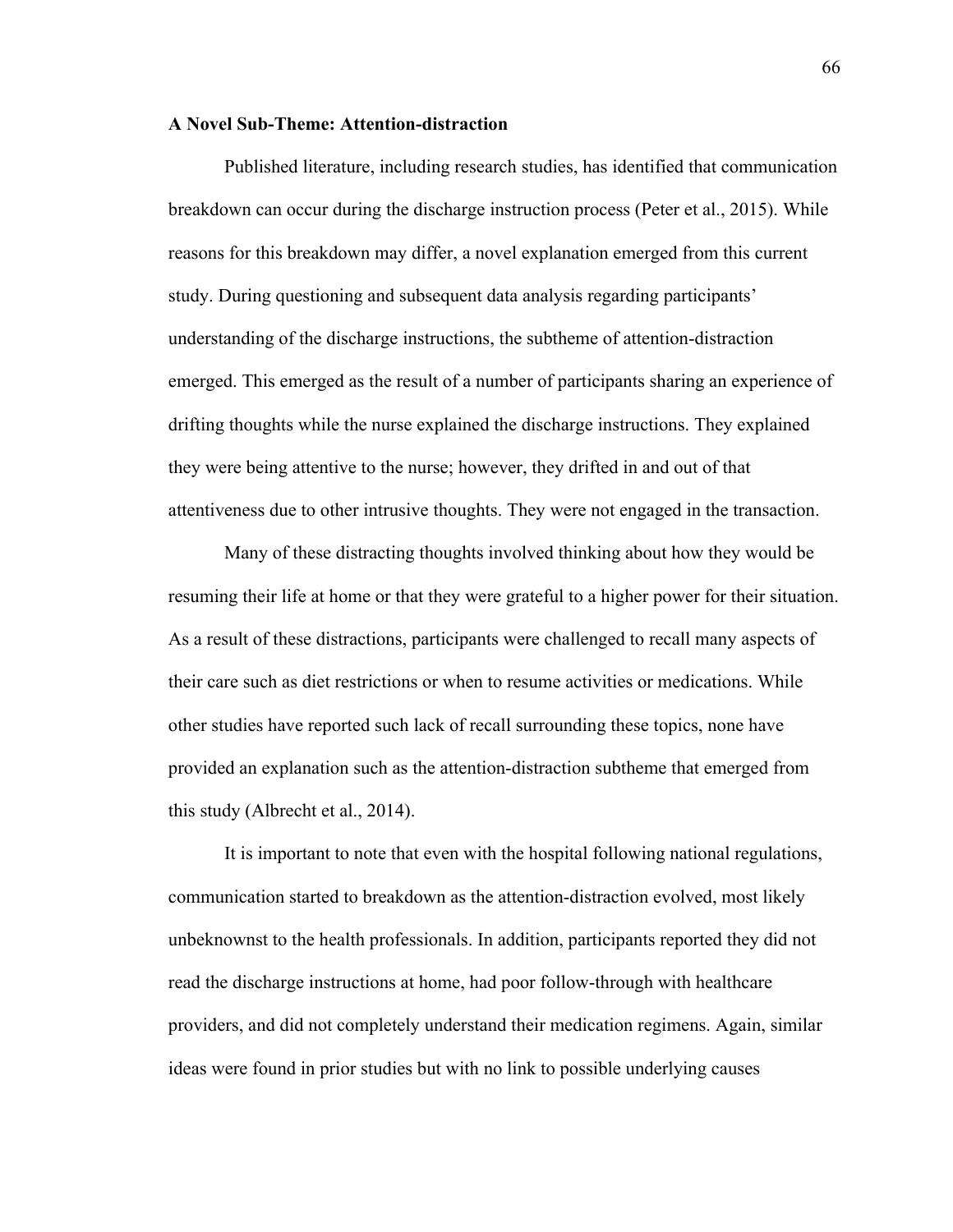(Costantino, Frey, Hall, & Painter, 2013; Eaton, 2018; Franklin, & McCoy, 2017). Therefore, more research is needed to investigate the diminished understanding and lack of follow-through in discharge information with patients in the context of a possible attention-distraction phenomenon.

#### **Resumption of Former Lives**

There is evidence that some older adults can be successful in resuming their former lives after discharge. Published research documents that this happens when discharged patients a) do the right thing to avoid complications after discharge, b) move from a more dependent state to a more independent state when able, and c) become reinvigorated in life through personal experience and the contribution to others in their life (Berg, Zwisler, Pedersen, Haase, & Sibilitz, 2013; Bontje, Asaba, Tamura, & Josephsson, 2012; Neiterman, Wodchis, & Bourgeault, 2015).

While all study participants understood their hospitalization was necessary; not unexpectedly, they were interested in resuming their lives once they were home. So, after receiving the news of their discharge, all the participants shared they were ready to go home and to resume their lives. Once home, resuming their lives primarily focused on resuming activities around the house and beginning to socialize again. Bontje et al. (2012) reported that patients returning to independence and regaining their energy as they recovered resulted in the ability to resume daily activities.

In this current study, a number of participants shared a reluctance on the part of their caregivers to allow them to resume activities once home. Other studies report a similar concern explaining the caregivers' rationale was related to patients' weakness and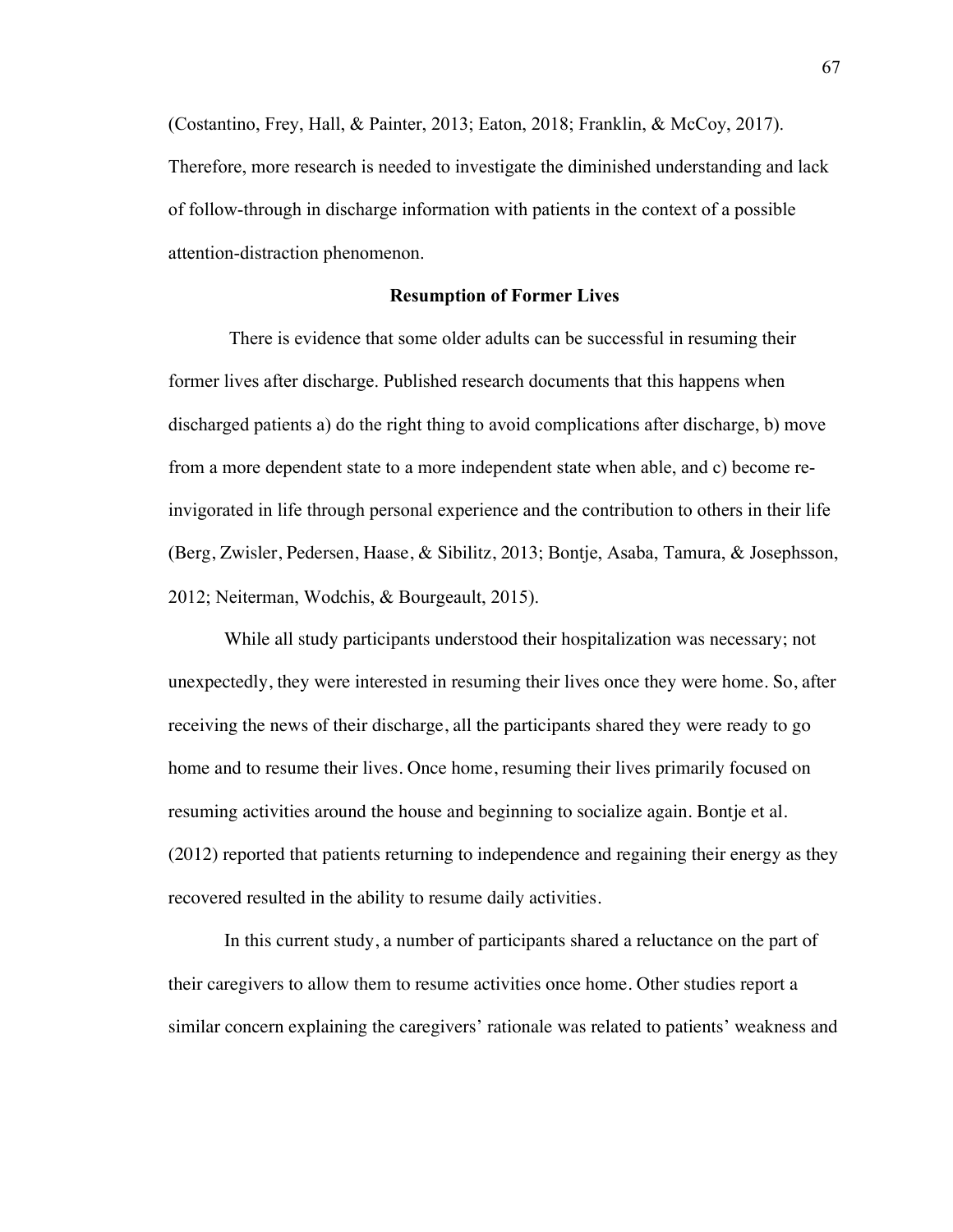slow recovery following discharge (Berg et al., 2013). This line of inquiry will be followed when the caregiver data from this study is analyzed in the future.

Socialization is deemed equally important in resuming one's life post discharge (Neiterman et al., 2015). Patient participants' social needs were just as important as their medical needs. There may be numerous opportunities to assess socialization needs while patients are in the hospital that may lend to incorporating strategies to assist them in resuming their socialization.

## **A New Normal**

Most shared their need to resume life as it was before the hospitalization. Evidence supports that discharged patients will focus on basic needs such as sleeping and eating in order to recuperate and even to avoid a readmission (Karlsson, Bergbom, Ringdal, & Jonsson, 2015). This current study was helpful in elucidating beyond this short-term outcome (readmission) and revealed thoughts about a more transformative process a new normal. While one study supported this more patient-centered finding (Taule, Strand, Skouen, and Målfrid Råheim, 2015), additional evidence may be lacking due to the strong research focus on preventing hospital readmissions.

While being home was perceived to be a time to recuperate, a number of discharged patient participants reported a heightened awareness that their body would need to slowly adapt to a new normal. They had the desire to evaluate their ability to complete a task. Most had already been living with one or more chronic diseases and now they were entering into a new phase of their illness their new normal. They spoke openly about their loss of strength.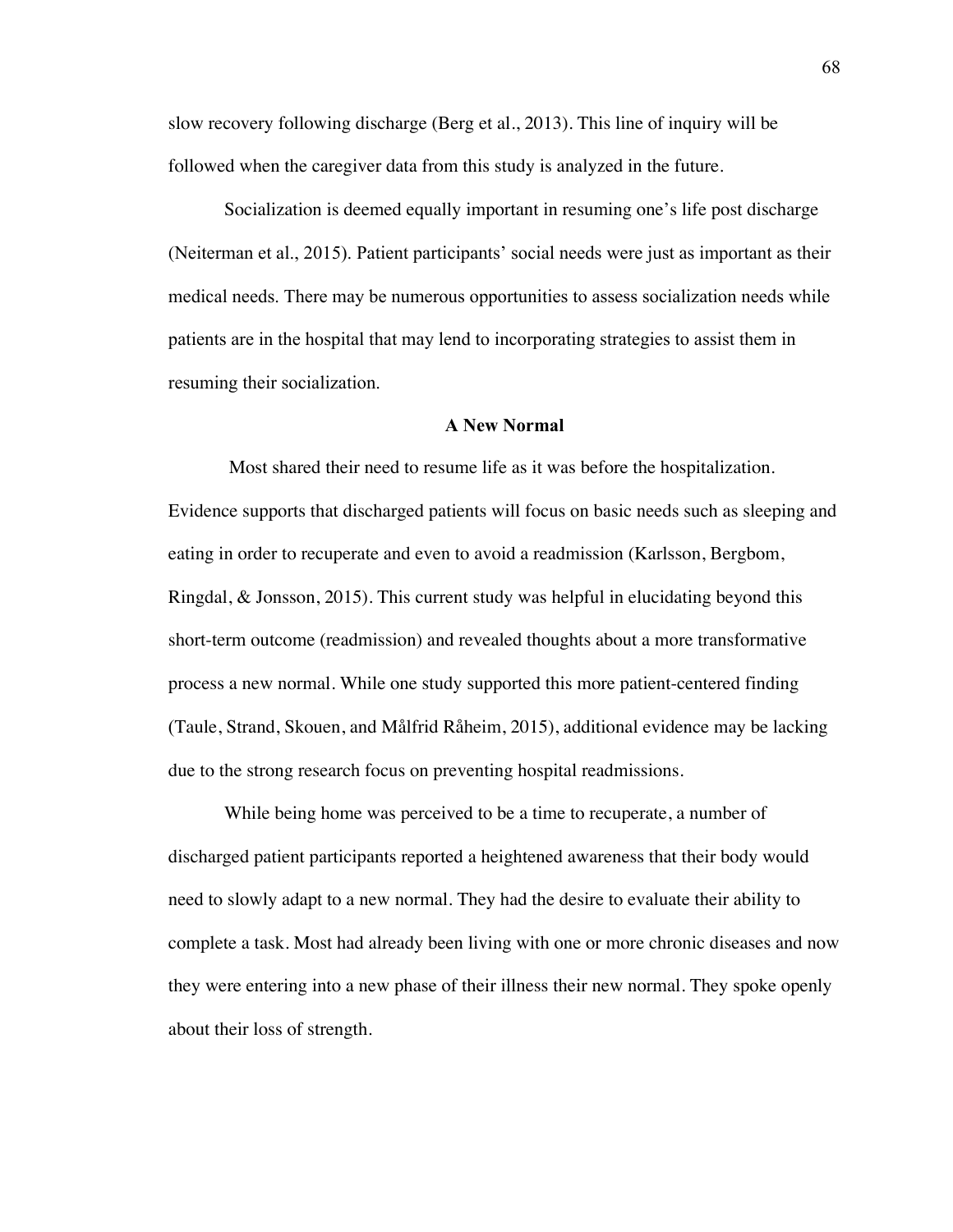Returning home meant a need to modify their lifestyles to successfully remain at home. They did not lose the sense of hope in adapting to their new normal and regaining control over their bodies. Many stated they had been living with their medical problems and now that the symptoms that caused the hospitalization were eliminated, they were positive life would resume for them, even if it meant a new normal.

## **Study Limitations and Strengths**

Several limitations in this study surfaced and are acknowledged. First, recruitment of participants in the hospital was restricted by the severity of illness and frailty of certain patients. Second, as with all qualitative study results, the primary limitation is lack of generalizability of the findings (Charmaz, 2012). Finally, while data were collected from both patients and their caregivers in the home, for the purposes of this phase of the study, only the patient data were analyzed. Future plans are to analyze the caregiver data, triangulate patient and caregiver data, and if empirically supported, generate a grounded theory.

The major strengths of this qualitative grounded theory study included having access to a number of nursing units and attending stroke rounds for the recruitment process. In addition, listening to participants tell their stories about their discharge experience comfortably in their home environments resulted in rich data being collected and interpreted "*in vivo,*" thereby decreasing bias in the study results.

# **Implications for Practice**

It is critical that patients engage in self-care following a hospital discharge to prevent rehospitalization as well as return to a comfortable and self-satisfying state once home. The implementation of discharge instructions, especially for those living with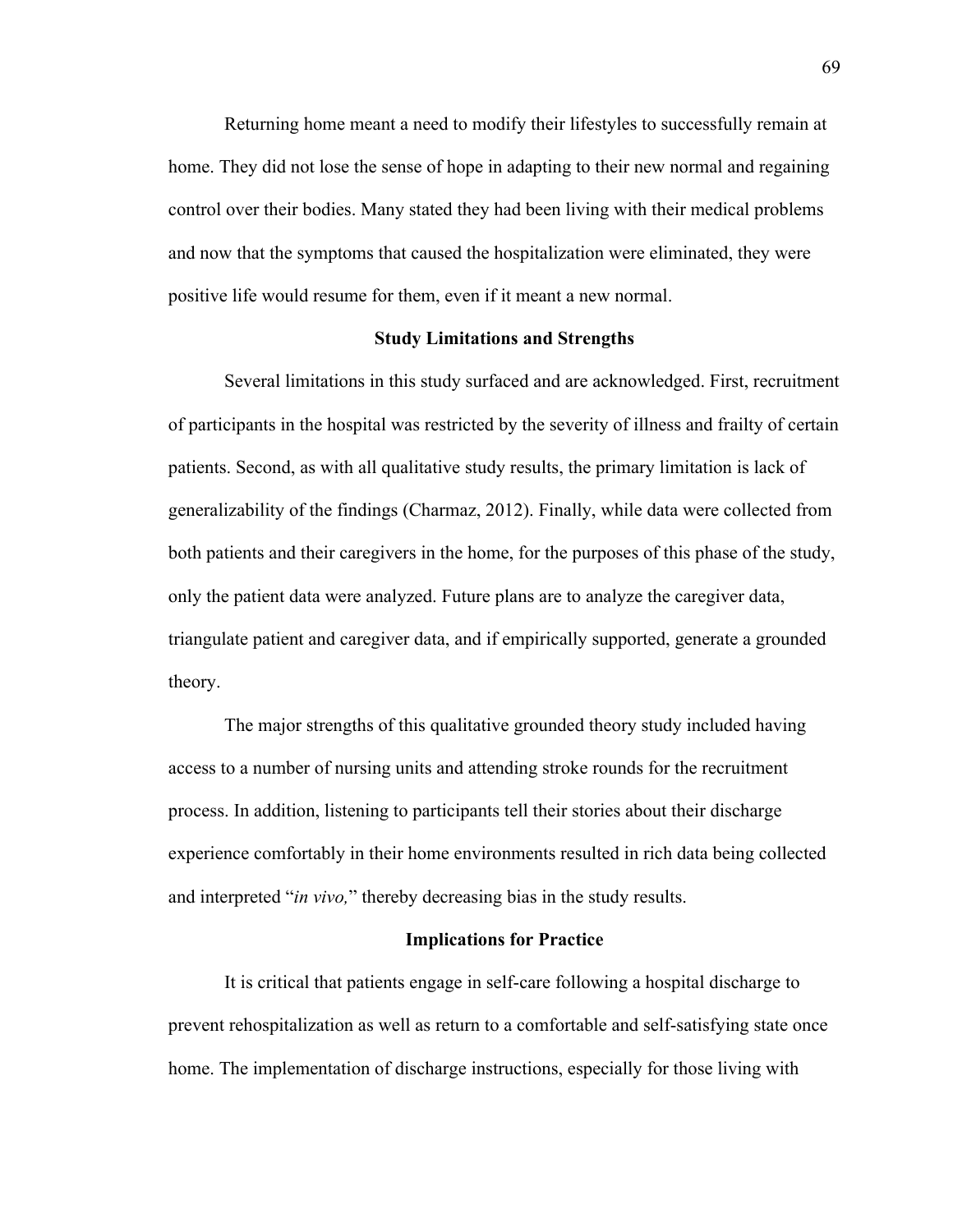chronic conditions, is documented in the literature as imperative (Cohen, 2015; Flynn & Stevenson, 2018; Wilson, 2018). However, the written discharge instructions provided to patients in this study were not a priority for them. One strategy to improve the utilization of discharge instructions by patients may be by way of new technology. Moving discharged patients to electronic platforms outside of the hospital for personal home use through telehealth, wearable devices, smartphones devices, online portals, and applications may be a solution. There is enough evidence that older adults are now embracing technology (Wilson, 2018).

The importance of good communication cannot be underestimated and the novel subtheme of attention-distraction that was discovered during this study illustrates the breakdown of communication in the hospital setting. It is imperative that physicians and nurses communicate the discharge instructions to the patients. Distractions, either those in the environment or patient-generated self-distractions, should be assessed during the discharge instructions process before discharge occurs. A teach-back technique may be helpful for the discharging nurses in assessing if the patient has understood and retained the information. Teach-back technique has been used successfully in patients with heart disease (Peter et al., 2015). The same approach could be followed by home care nurses and case managers in the patients' homes.

Finally, chronic care managers are needed to support patients who are advanced in their chronic disease. The discharge instructions become more complicated and technical to comprehend as the disease progresses. Chronic care managers' knowledge and skills will be advantageous in helping patients adapt (Holland, Mistiaen, & Bowles, 2011).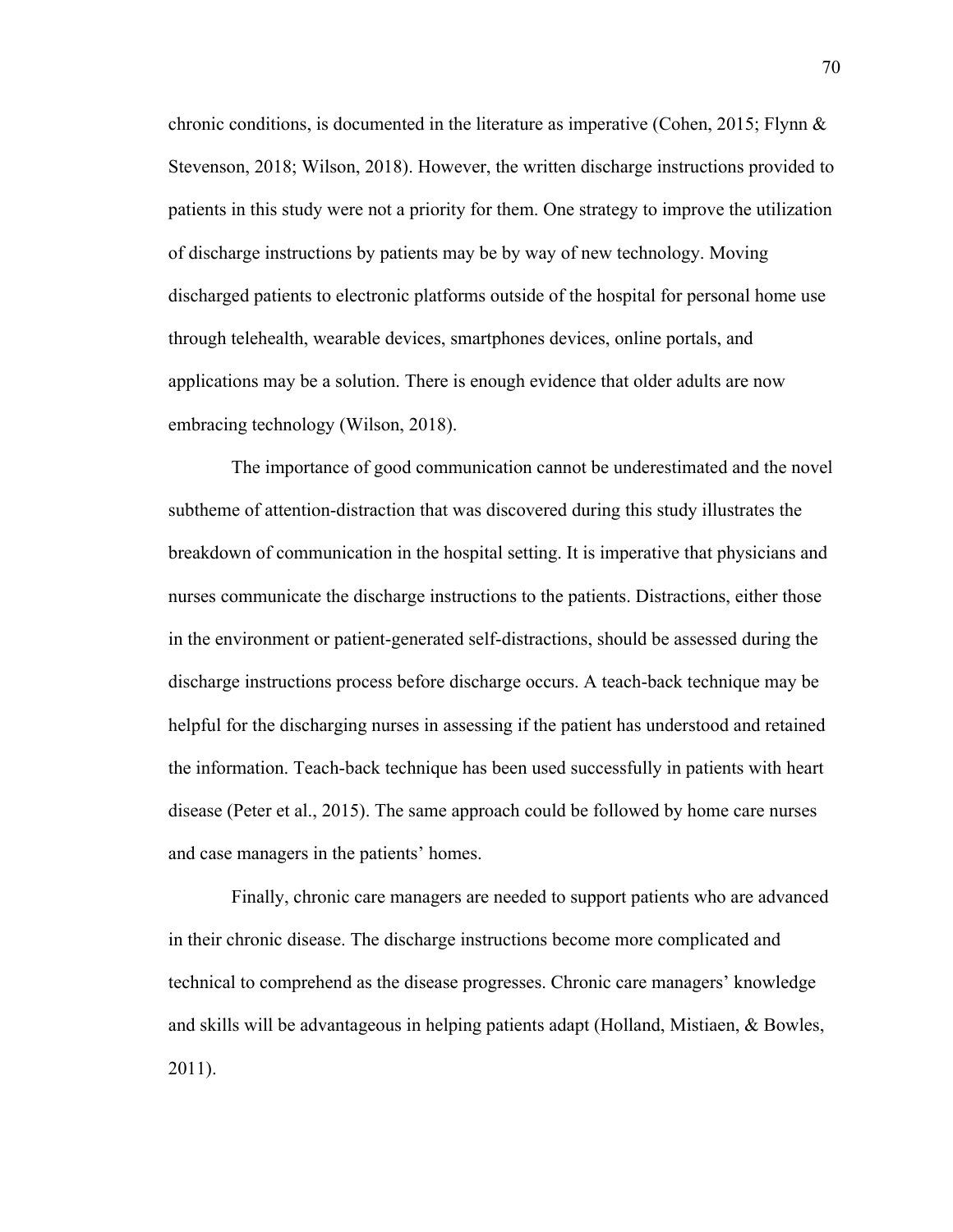#### **Implications for Research**

The reasons for participants' lack of understanding and non-adherence to the discharge instruction are likely complex. Future qualitative studies exploring the attention-distraction subtheme discovered in this study may be warranted. At some point in the future, the development of an instrument to measure patient attention-distraction may be warranted.

Both qualitative and quantitative studies conducted in the home setting should add to understanding the processes involved in patients transitioning from hospital to home. The home setting offers a "gold standard" for understanding the degree of implementation of discharge instructions as well as for the testing of interventions. Finally, studies utilizing technology at all points of the care continuum that might help to customize discharge instructions and reinforce the instruction should be pursued by the investigator.

## **Conclusion**

It is the desire of every healthcare professional to actively engage their patients in the discharge process. The goal of this engagement is that patients will utilize their discharge instructions, reduce their chances of rehospitalization, and maintain an optimal quality of life. However, in this study it was determined that most patients did not utilize their discharge instructions; in fact, a number of participants could not even locate their discharge instructions in their homes. While there may be many reasons for this, one explanation discovered in this study involved a sub-theme whereby participants shared that while they would be initially attentive to the discharge instructions delivered by the physician and nurse, they would also find themselves distracted with other thoughts.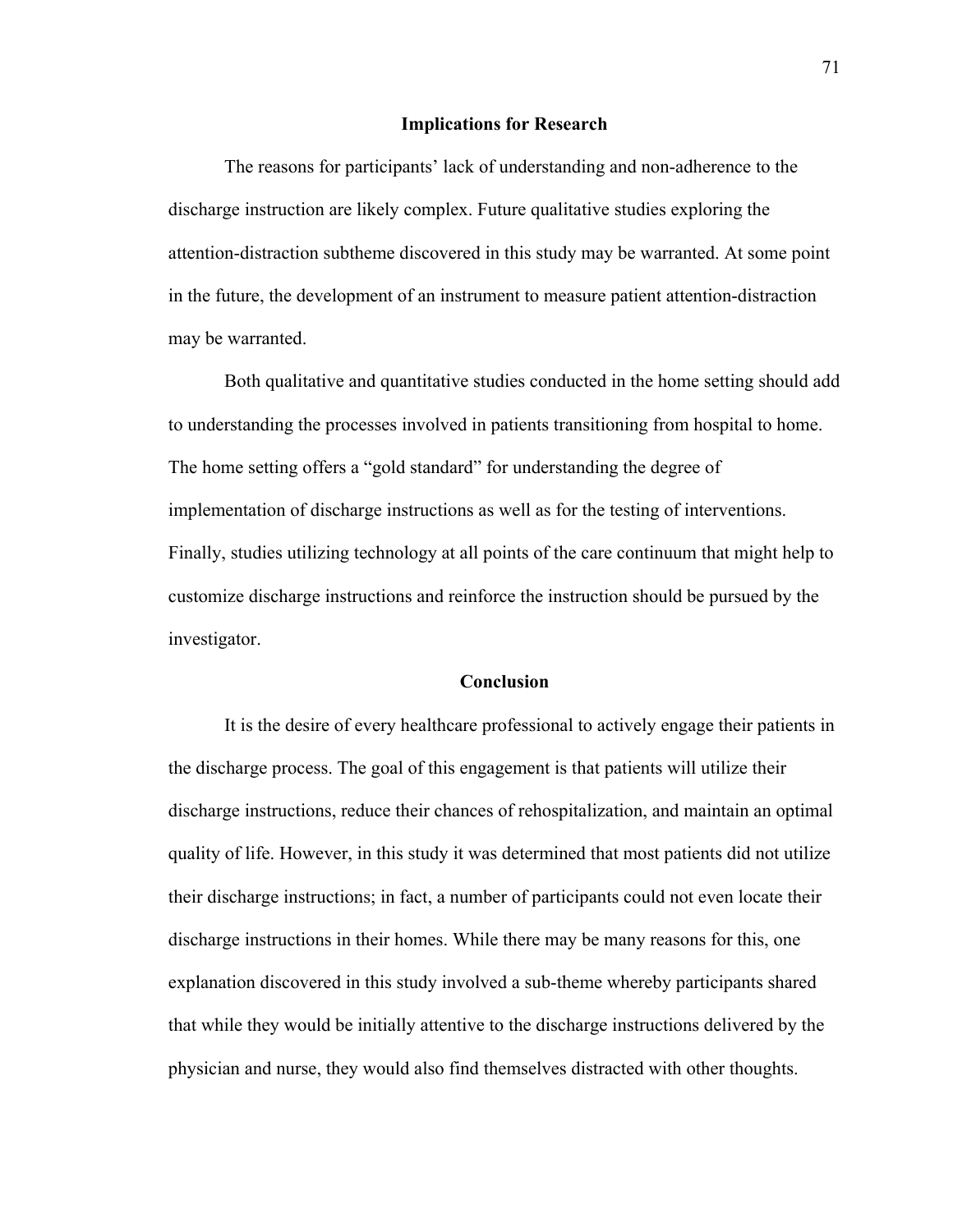When the healthcare professional attempts to deliver the discharge instructions, close attention to the patient's understanding is needed. This qualitative study points to the fact that more research with larger sample sizes is needed in order to understand how communication is perceived and what the effect patient perception has on the implementation of discharge instructions in the home setting. At least one other study concurs that more research is needed around communication during the discharge process (Eaton, 2018.) Patients who do not fully understand their discharge instructions will be left to their own interpretation of what to do following hospitalization.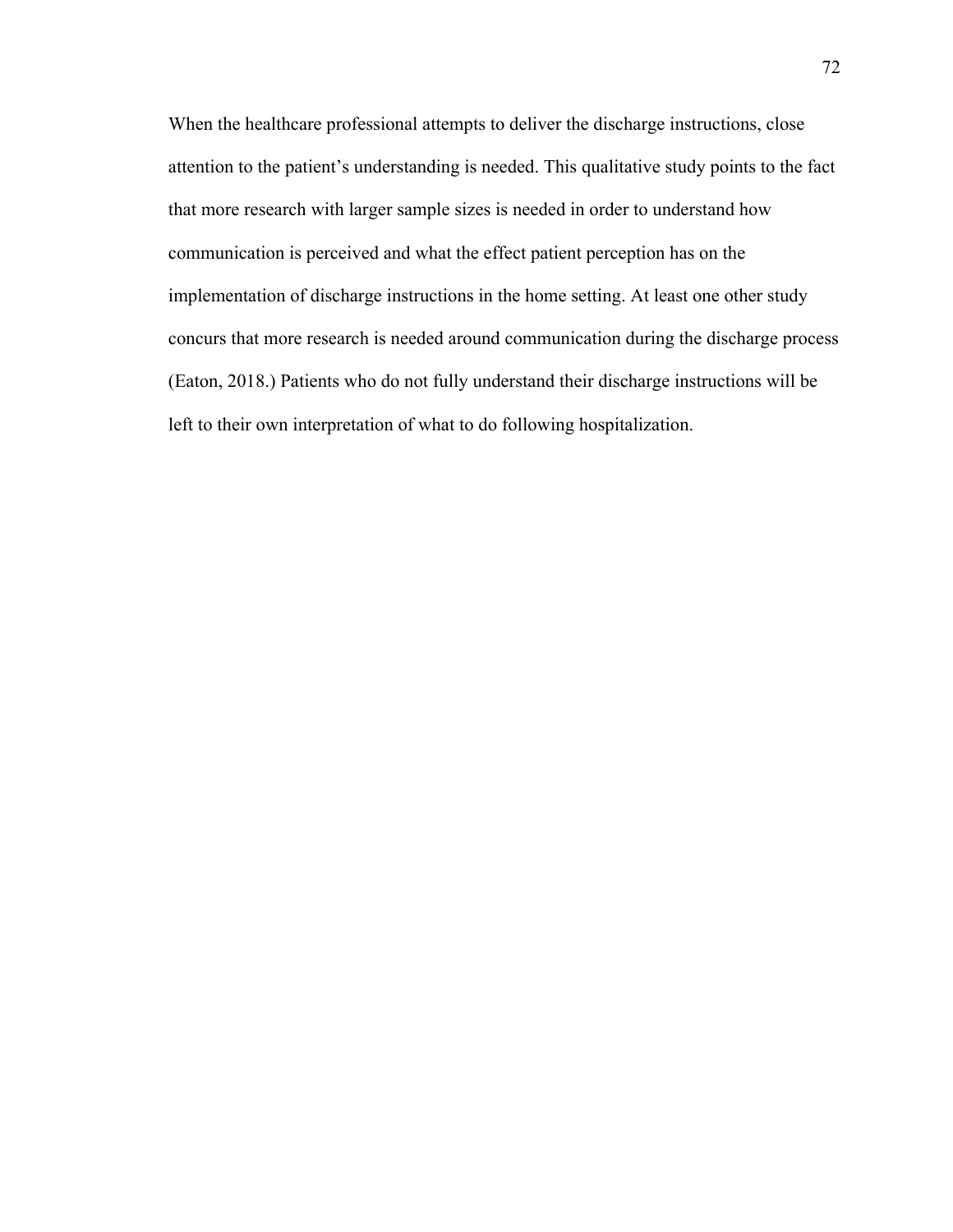## **References**

Abrashkin, K. A., Cho, H. J., Torgalkar, S., & Markoff, B. (2012). Improving transitions of care from hospital to home: What works? *Mount Sinai Journal of Medicine*, *79*, 535-544. doi.org: 10.1002/msj.21332

Albrecht, J. S., Gruber-Baldini, A. L., Hirshon, J. M., Brown, C. H., Goldberg, R., Rosenberg, J. H., … Furuno, J. P. (2014). Hospital discharge instructions: comprehension and compliance among older adults. JGIM: Journal of General Internal Medicine, 29(11), 1491–1498. https://doiorg.sandiego.idm.oclc.org/10.1007/s11606-014-2956-0

- Alberti, T. L., & Nannini, A. (2013). Patient comprehension of discharge instructions from the emergency department: A literature review*. Journal of the American Association of Nurse Practitioners*, *25*, 186-194. doi: 10.1111/j.1745- 7599.2012.00767.x. Epub 2012 Aug 16.
- Alper, E., O'Malley, T. A., & Greenwald, J. (2019). Hospital discharge and readmission. Retrieved from https://www.uptodate.com/contents/hospital-discharge-andreadmission
- American Hospital Association. (2015). *CMS proposed rule: Revising the requirements for discharge planning*. Retrieved from

www.aha.org/content/15/pshychall15dec04-callslides.pdf

American Nurses Association. (n.d.). *Medicaid coverage of advanced practice nursing*. Retrieved from

http://www.nursingworld.org/documentVault/GOVA/Federal/Federal-

Issues?MedicaidReimbursement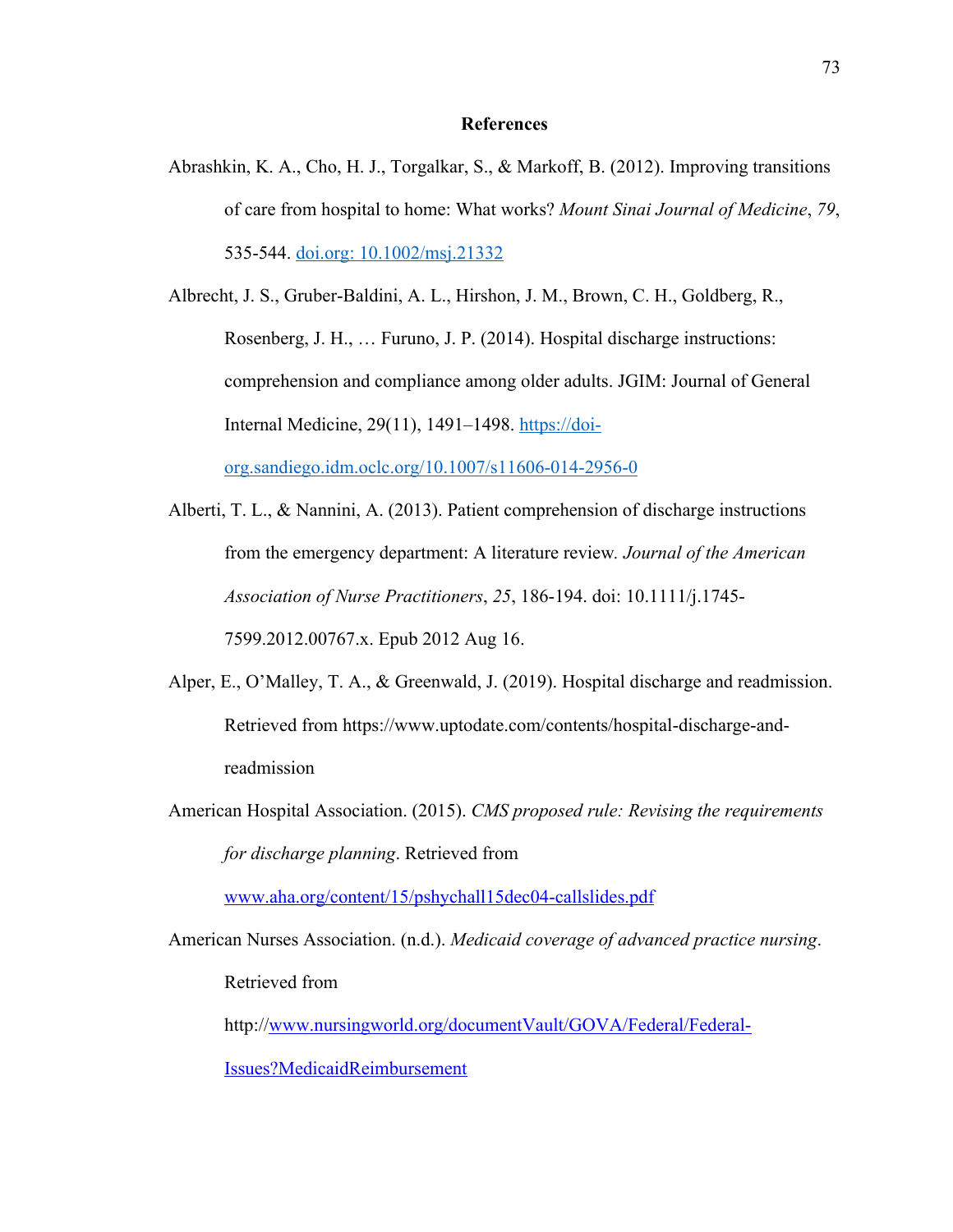- Bao, Y., Shao, H., Bishop, T. F., Schackman, B. R., & Bruce, M. L. (2012). Inappropriate medication in a national sample of US elderly patients receiving home health care. *Journal of General Internal Medicine*, *27*, 304-310. doi:10.1007/s11606- 011-1905-4
- Barr, P. (2014). For baby boomers, health care where and when they want it. *H&HN: Hospitals & Health Networks*, *88*(12), 36-40.
- Berg, S. K., Zwisler, A. D., Pedersen, B. D., Haase, K., & Sibilitz, K. L. (2013). Patient experiences of recovery after heart valve replacement: Suffering weakness, struggling to resume normality. *Biomedical Central, 12*(23), 1-8. doi: 10.1186/1472-6955-12-23. Doi.org/10.1186/1472-6955-12-23
- Biese, K., LaMantia, M., Shofer, F., McCall, B., Roberts, E., Stearns, S. C., . . . . Busby-Whitehead, J. (2014). A randomized trial exploring the effect of a telephone call follow-up on care plan compliance among older adults discharged home from the emergency department. *Academic Emergency Medicine, 21,* 188-195. http://doi.org/10.1111/aem.12308
- Bontje, P., Asaba, E., Tamura, Y., & Josephsson, S. (2012). Japanese older adults' perspectives on resuming daily life during hospitalization and after returning home. *Occupational Therapy International, 19*(2), 98–107. https://doiorg.sandiego.idm.oclc.org/10.1002/oti.329
- Bowles, K. H., Chittams, J., Heil, E., Topaz, M., Rickard, K., Bhasker, M… & Hanlon, A. L. (2015), Successful electronic implementation of discharge referral decision support has a positive impact on 30- and 60-day readmissions. *Research in Nursing & Health, 38*, 102-114. doi:10.1002/nur.21643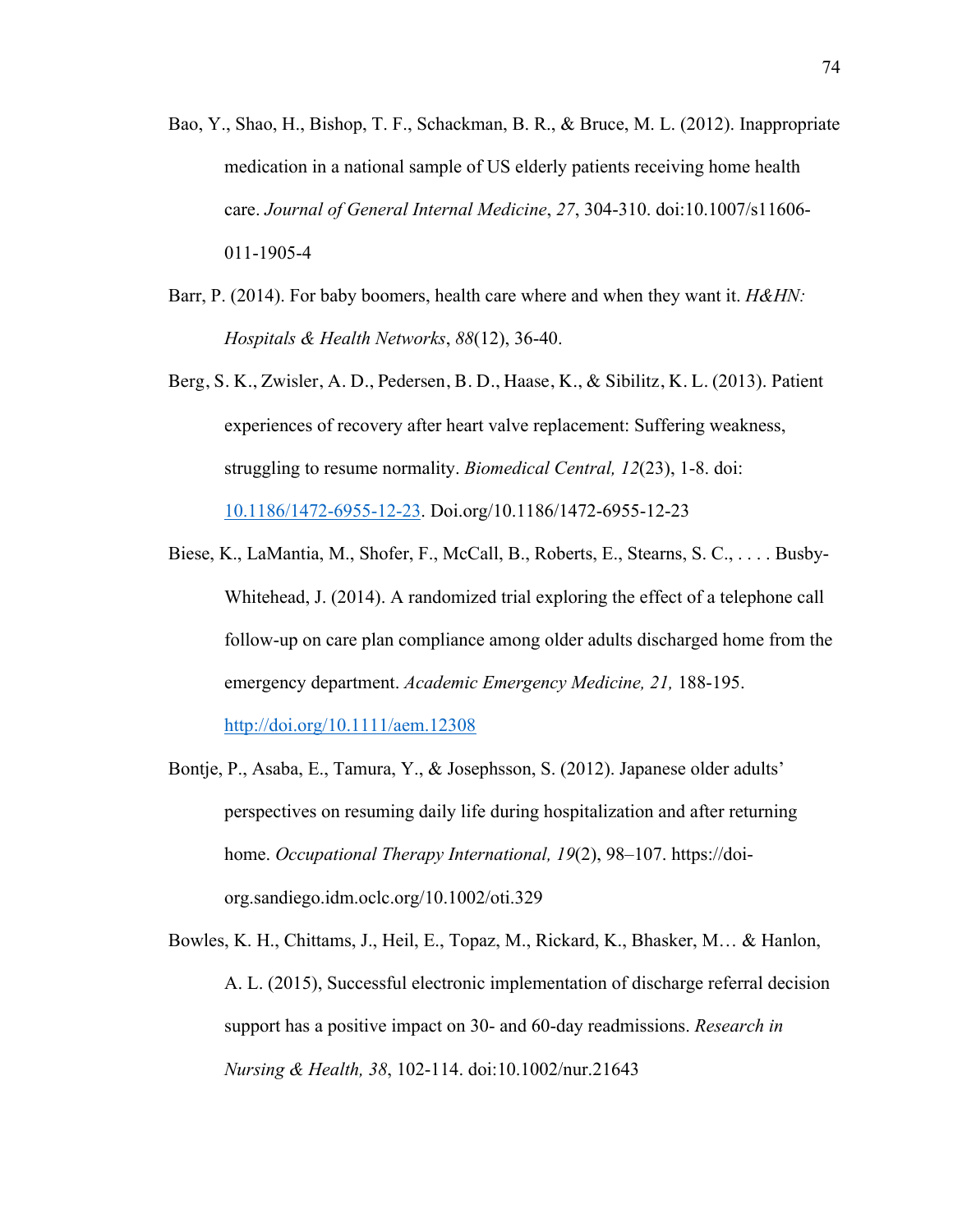Brooten, G., Kumar, S., Brown, L., Butts, R., Finkler, S., Bakewell-Sachs, S. . . Deliviria-Papadopoulos, M. (1986). A randomized clinical trial of early hospital discharge and home follow-up of very-low birth-weight infants. *New England Journal of Medicine*. *315*, 934-939. doi: 10.1056/NEJM19861009151505

- Brooten, D., Naylor, M. D., York, R., Brown, L., Roncoli, M., Hollingsworth, A. . . Jacobson, B. (1995). Effects of nurse specialist transitional care on patient outcomes and cost: Results of five randomized trials. *American Journal of Managed Care, 1*(1) 45-51.
- Bryant, A., & Charmaz, K. (2007). *The Sage handbook of grounded theory*. Thousand Oaks, CA: Sage.

Center for Disease Control and Prevention. (2015). *At a glance 2015, healthy aging. Helping older Americans achieve healthy and high-quality lives.* Retrieved from https://www.cdc.gov/chronicdisease/resources/publications/aag/healthy-aging.htm

Centers for Medicare and Medicaid Services. (n.d.a). *30-day unplanned readmission and death measures.* Retrieved from

http://www.medicare.gov/hospitalcompare/data/30-day-measures.html

Centers for Medicare and Medicaid Services. (n.d.b). *Measures and current data collection periods.* Retrieved from

https://www.medicare.gov/hospitalcompare/Data/Data-Updated.html#

Centers for Medicare and Medicaid Services. (2015a). *Hospital inpatient prospective payments system for acute care hospitals and the long-term care hospital prospective payment system policy changes and fiscal year 2016 rates. Federal Register.* Retrieved from https://federalregister.gov/a/2015-19049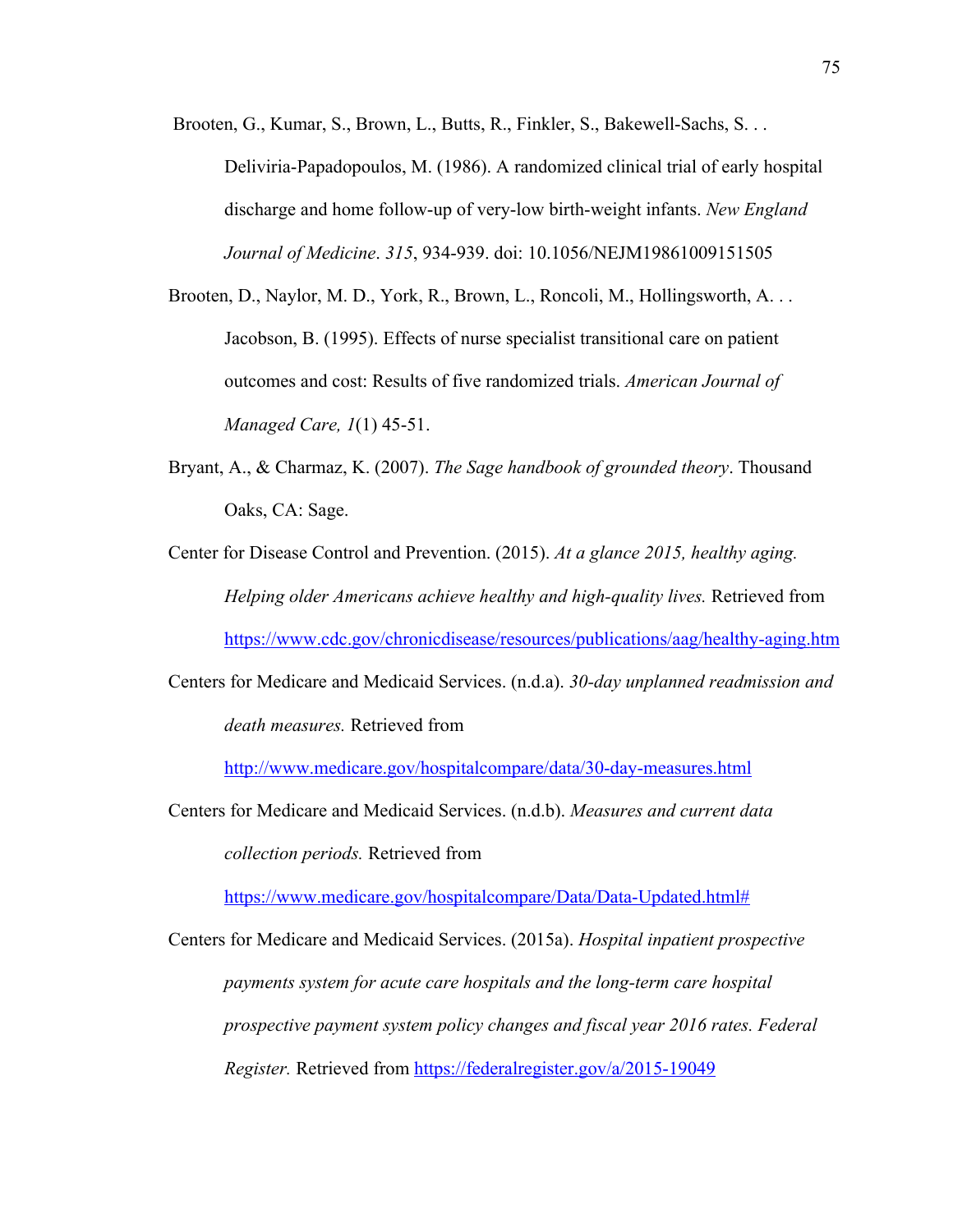- Centers for Medicare and Medicaid Services. (2015b). *IMPACT Act of 2014 & cross settling measures*. Retrieved from www.cms.gov/Medicare/Quality-Initatives-Patient-Assessment-Instruments/Post-Acute-Care0Qualtiy-Initiatives?IMPACT-Act-0f-2014
- Centers for Medicare and Medicaid Services. (2017). *Medicare and Medicaid program: Conditions of participation for home health agencies.* Retrieved from https://www.federalregister.gov/documents/2017/01/13/2017-00283/medicareand-medicaid-program-conditions-of-participation-for-home-health-agencies
- Centers for Medicare and Medicaid Services. (2019a) *Condition Categories.* Retrieved from https://www.ccwdata.org/web/guest/condition-categories
- Centers for Medicare and Medicaid Services. (2019**b**). Hospital Readmissions Reduction Program (HRRP). Available at https://www.cms.gov/medicare/medicare-fee-forservice-payment/acuteinpatientpps/readmissions-reduction-program.html
- Charmaz, K. (2001). *Grounded theory*. In: R. M. Emerson (Ed.). *Contemporary field research: Perspectives and formulations* (2nd ed., pp.242-243). Prospect Heights, IL: Waveland Press.
- Charmaz, K. (2006). *Constructing grounded theory: A practical guide through qualitative analysis* (4th ed.). Thousand Oaks, CA: Sage.
- Charmaz, K. (2012). The power and potential of grounded theory. *Medical Sociology Online*, *6(3*), 2-15. Retrieved from

http://www.medicalsociologyonline.org/resources/MSo-&-MSN-

Archive/MSo\_v.6/MSo-Volume-6-Issue-3.pdf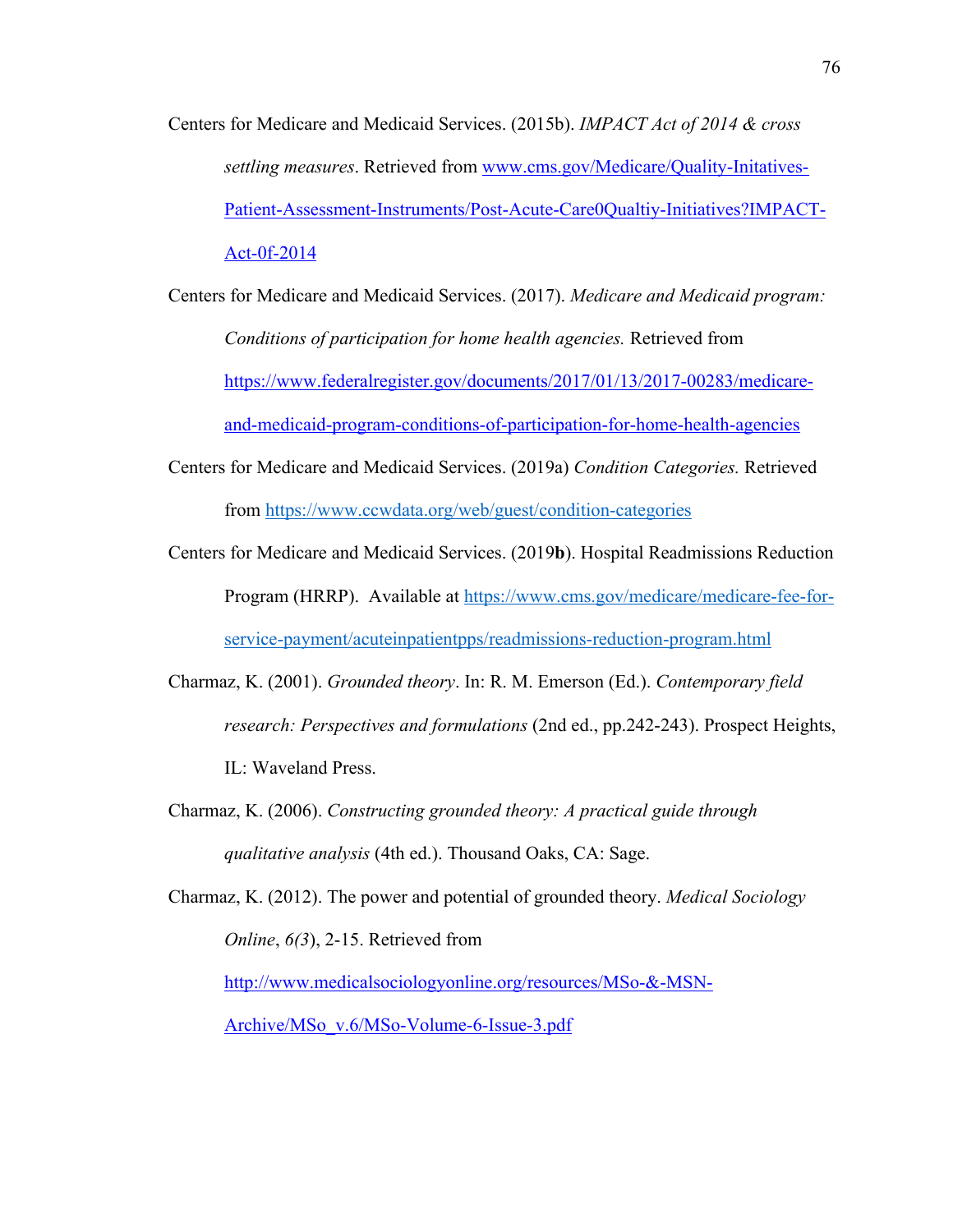- Charmaz, K. (2014). *Constructing grounded theory* (2 ed., pp. 1-4). Thousand Oaks, CA: Sage
- Christians, C. G. (2011). Ethics and politics in qualitative research. In N. K. Denzin, & Y. S. Lincoln (Eds.). *The Sage handbook of qualitative research* (pp. 61-80). Thousand Oaks, CA: Sage.
- Cienki, J. J., Guerrera, A. D., Rose-Steed, N., Kubo, E. N., & Baumann, B. M. (2013). Impact of an electronic medical record system on emergency department discharge instructions for patients with hypertension. *Postgraduate Medicine*, *125*(5), 59-66. doi:10.3810/pgm.2013.09.2702
- Cobley, C. S., Fisher, R. J., Chouliara, N., Kerr, M., & Walker, M. F. (2013). A qualitative study exploring patients' and carers' experience of early supported discharge services after stroke. *Clinical Rehabilitation, 27*, 750-757. doi:10.1177/0269215512474030
- Coleman, E., Chugh, A., Williams, M., Grigsby, J., Glasheen, J., McKenzie, M., & Min, S. J. (2013). Understanding and execution of discharge instructions. *Sage Journals*, *28*, 383-391.
- Cohen, D. (2015). Effect of the exclusion of behavioral health from health information technology (HIT) legislation on the future of integrated health care. *Journal of Behavioral Health Services & Research, 42*, 534-539. https://doiorg.sandiego.idm.oclc.org/10.1007/s11414-014-9407-x
- Cornu, P., Steurbaut, S., Leysen, T., De Baere, E., Ligneel, C., Mets, T., & Dupont, A. G. (2012). Discrepancies in medication information for the primary care physician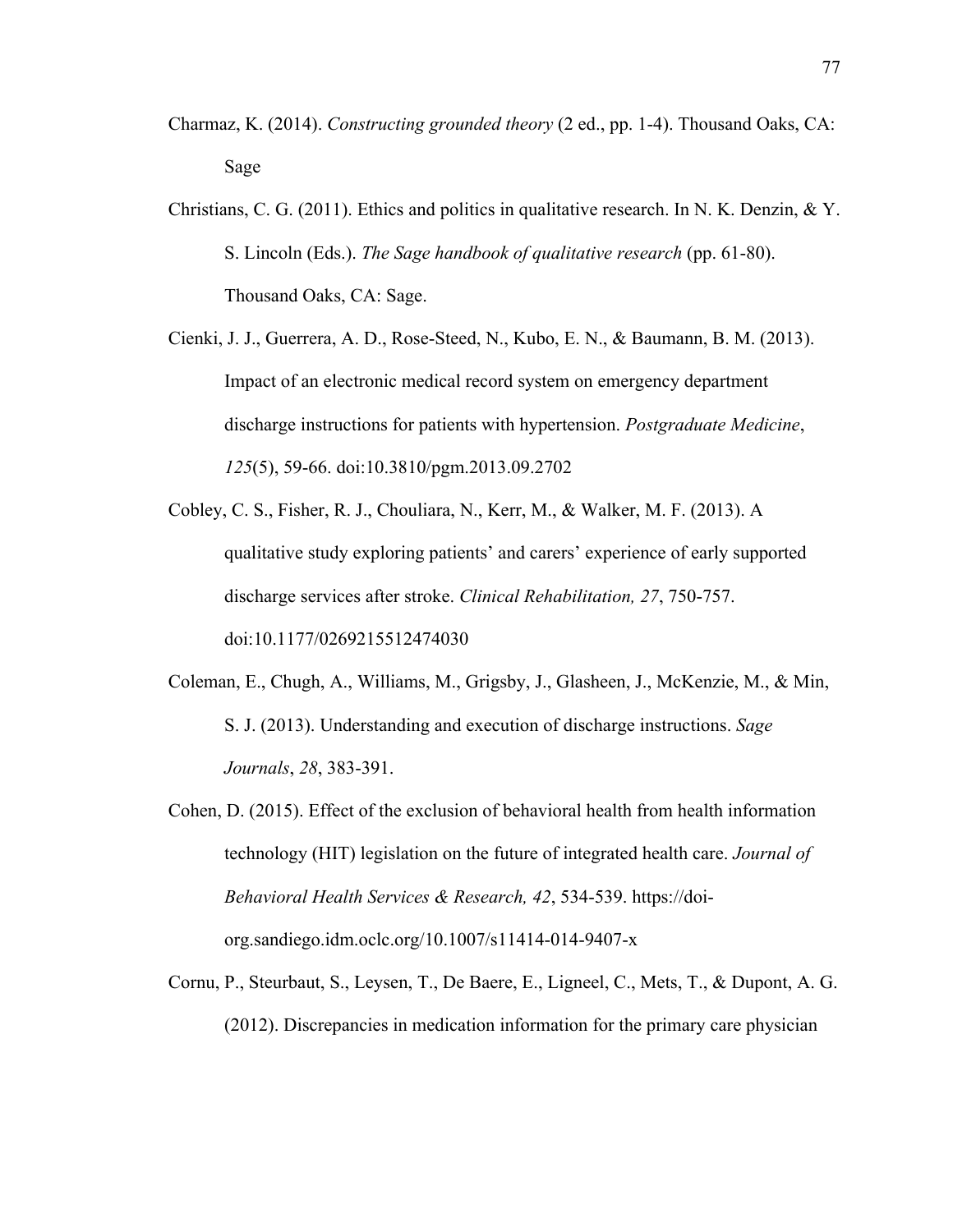and the geriatric patient at discharge. *Annals of Pharmacotherapy*, *46*, 983-991. doi.org/10.1345/aph.1r022

- Costantino, M. E., Frey, B., Hall, B., & Painter, P. (2013). The influence of a postdischarge intervention on reducing hospital readmissions in a Medicare population. *Population Health Management*, *16*, 310-316.
- Creswell, J. W. (2008). *Educational research: Planning, conducting, and evaluating quantitative and qualitative research* (3rd ed.). Upper Saddle River, NJ: Pearson Education.
- Creswell, J. W. (2013). *Philosophical assumptions and interpretive frameworks.* (3rd ed., pp. 15-41). Thousand Oaks, CA: Sage.
- Denzin, N. K., & Lincoln, Y. S. (2011). *The Sage handbook of qualitative research* (4th ed.). Thousand Oaks, CA: Sage.
- Dudas, V., Bookwalter, T., Kerr, K. M., & Pantilat, S. Z. (2001). The impact of follow-up telephone calls to patients after hospitalization. *American Journal Medicine, 111*(9B), 26S.
- Eaton, C K. (2018). Social workers, nurses, or both: Who is primarily responsible for hospital discharge planning with older adults? *Social Work in Health Care, 51*, 851-863.

Enguidanos, S., Coulourides Kogan, A. M., Schreibeis-Baum, H., Lendon, J., & Lorenz, K. (2015). "Because I was sick': Seriously ill veterans' perspectives on reason for 30-day readmissions. *Journal of the American Geriatrics Society*, *63*, 537-542. doi:10.1111/jgs.13238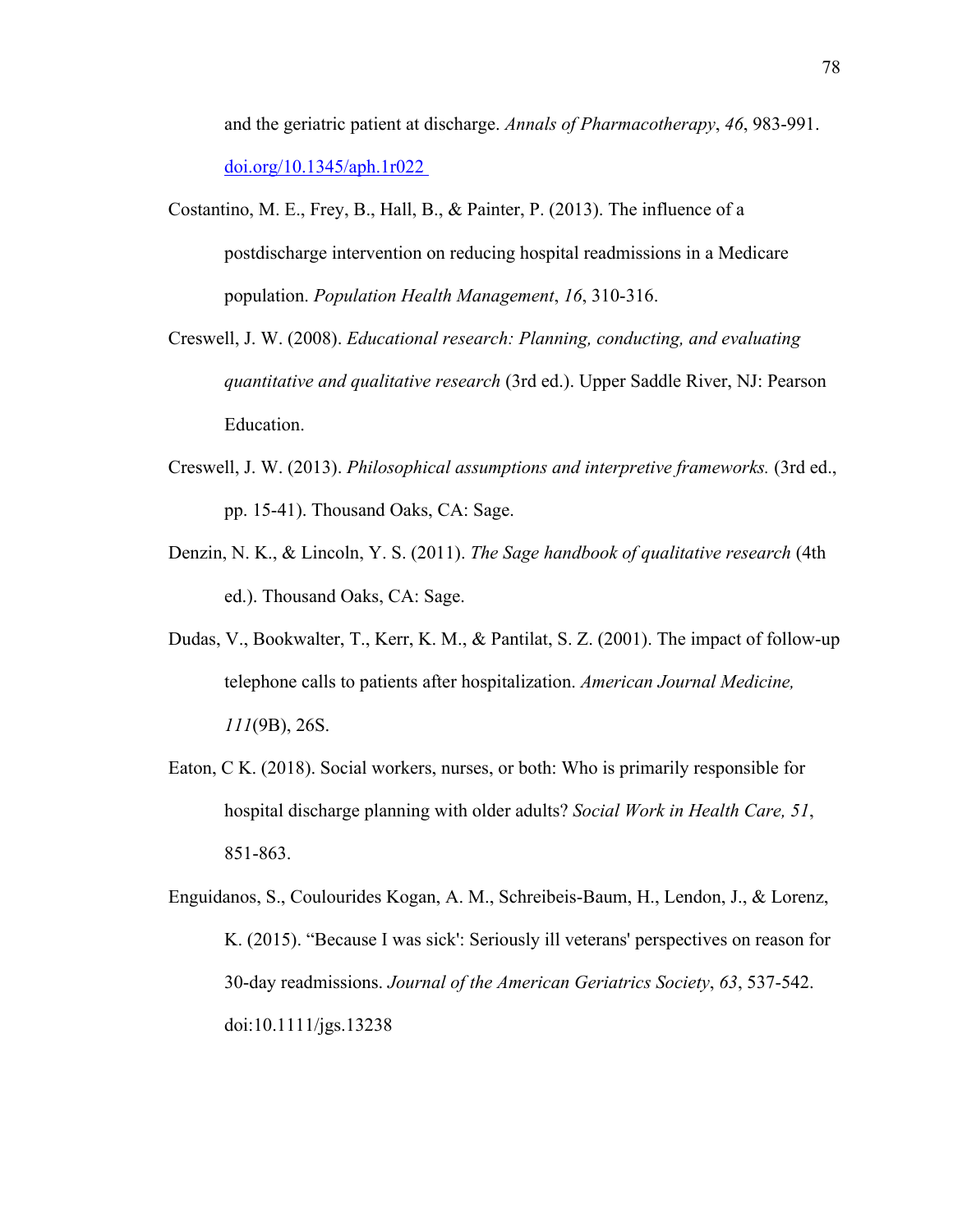Erdem, E., Prada, S. I., & Haffe, S. C. (2013) Medicare payments: How much do chronic conditions matter? *Medicare & Medicaid Research Review, 3*(2), 3-15. doi: http://dx.doi.org/10.5600/mmrr.003.02.b02

Falvey, J., Burke, R., Malone, D., Ridgeway, K. J., McManus, B., & Stevens-Lapsley, J. E. (2016). Role of physical therapists in reducing hospital readmission: Optimizing outcomes for older adults during care transitions from hospital to community. *Physical Therapy, 96*(8), 1125 – 1134. Doi.org/10.2522/ptj.20150526.

- Flynn, A. J., & Stevenson, J. G. (2018). The future of data, analytics, and information technology. *American Journal of Health-System Pharmacy, 75*(2), 31-34.
- Franklin, M. M., & McCoy, M. A. (2017). The transition of care from hospital to home for patients with hypertension. *The Nurse Practitioner, 42*(2), 12-18. http:// doi.org/10.1097/01.NPR.0000511701.94615.4f
- Glaser, B. G., & Strauss, A. L. (1967). *The discovery of grounded theory: Strategies for qualitative research*. New Brunswick, NJ: Rutgers University Press.
- Gorina, Y., Pratt, L., Kramarow, E. A., & Elgaddal, N. (2015). Hospitalization, readmission, and death experience of noninstitutionalized Medicare fee-forservice beneficiaries aged 65 and over. *National Health Statistics Reports*. (Report No. 84.) Retrieved from www.cdc.gov/nchs/data/nhsr/nhsr084
- Grover, S. (2005). Shaping effective communication skills and therapeutic relationships at work. *AAOHN Journal*, *53*, 177-182.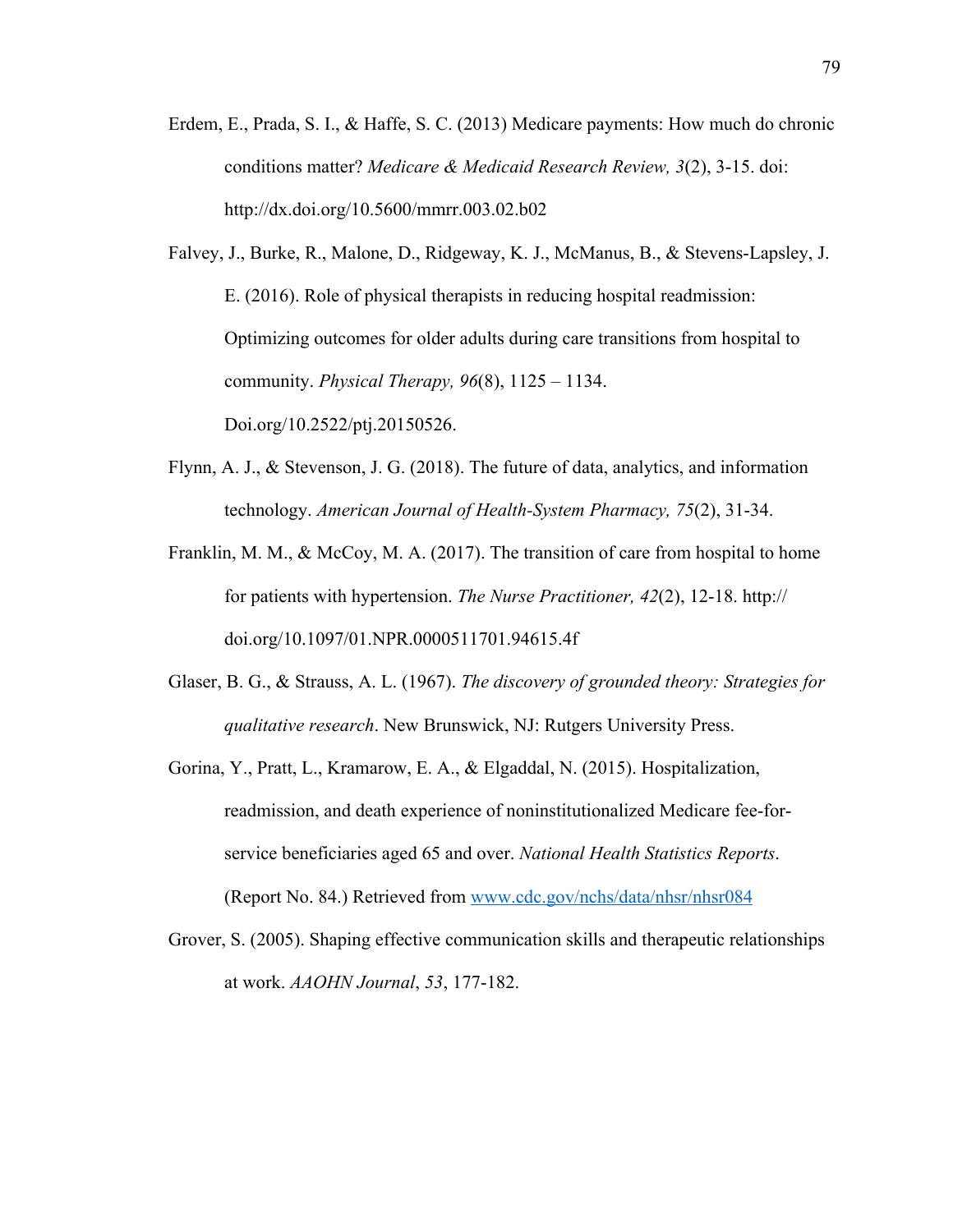- Harris, J. R., & Wallace, R. B. (2012). The Institute of Medicine's new report on living well with chronic illness. *Preventing Chronic Disease. 9,*120-126. doi: http://dx.doi.org/10.5888/pcd9.120126
- He, W., Goodkind, D., & Kowal P. (2016). *An aging world: 2015.* (Report No. P95/16- 1). Retrieved from https://www.census.gov/content/dam/Census/library/publications/2016/demo/p95- 16-1.pdf
- Healthcare Cost and Utilization Project. (2009). *Facts and figures: Statistics on hospitalbased care in the United States*. Rockville, MD: Agency for Healthcare Research and Quality. Retrieved from http:// www.hcup-

us.ahrq.gov/reports/factsandfigures/2009/pdfs/FF\_report\_2009.pdf

- Higginbottom, L. G. (2013). The roots and development of constructivist grounded theory. *Nurse Researcher*, *21*(5), 8-13.
- Hines, A. L., Barrett, M. L., Jiang, H. J., & Steiner, C. A. (2014). *Conditions with the largest number of adult hospital readmissions by payer, 2011*. (HCUP Statistical Brief 172). Rockville, MD: Agency for Healthcare Research and Quality. Retrieved from http:// www.hcup-us.ahrq.gov/reports/statbriefs/sb172- Conditions-Readmissions-Payer.pdf
- Holland, D., & Hemann, M. A. (2011). Standardizing hospital discharge planning at the Mayo Clinic. *The Joint Commission Journal on Quality and Patient Safety, 37*(1), 29-30. http:// doi.org/10.1016/S1553-7250(11)37004-3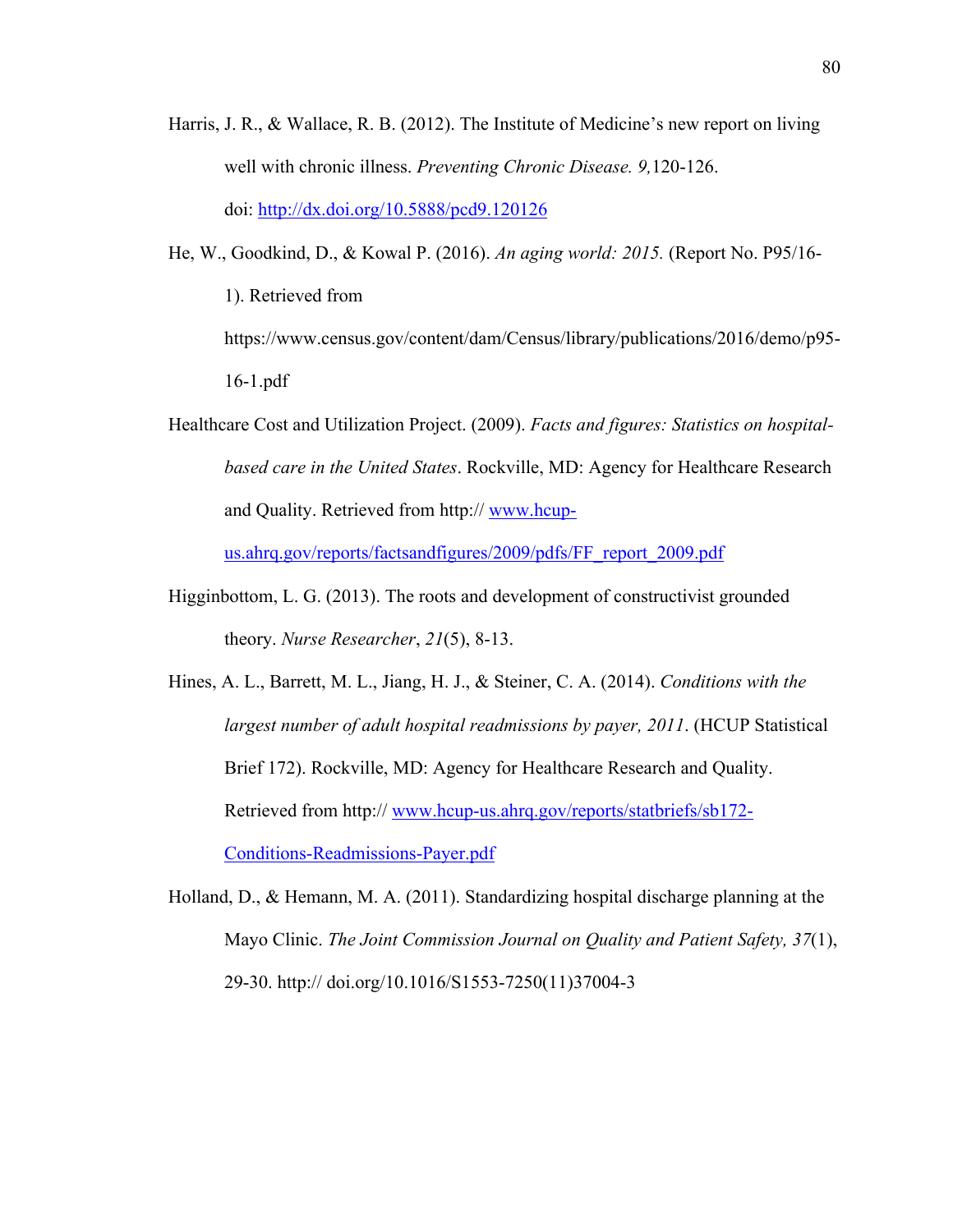- Holland, D. E., Mistiaen, D. E., & Bowles, K. H. (2011). Problems and unmet needs of patients discharged "home to self-care." *Professional Case Management, 16*, 249- 252.
- Holloway, I., & Wheeler, S. (2010). *Qualitative research in nursing and healthcare* (3rd ed.). Hoboken, NJ: John Wiley & Sons.
- Jencks, S. F., Williams, M. V., & Coleman, E. (2009). Rehospitalizations among patients in the Medicare fee-for-service program. *New England Journal of Medicine, 360*, 1418-1428. doi: 10.1056/NEJMsa0803563
- Jeungok C. (2017). Effect of pictograph-based discharge instructions on older adults' comprehension and recall. *Research in Gerontological Nursing, 10*(2), 66-71. https://doi-org.sandiego.idm.oclc.org/10.3928/19404921-20150513-05
- Karlsson, V., Bergbom, I., Ringdal, M., & Jonsson, A. (2015). After discharge home: a qualitative analysis of older ICU patients' experience and care needs. *Caring Sciences, 30*(4), 749-756. Doi.org/10.1111/scs.12301
- Keenan, P. S., Normand, S. L. T., Lin, Z., Drye, E. E., Bhat, K. R., Ross, J. S, . . .. Krumholz, H. M. (2008). An administrative claim measure suitable for profiling hospital performance on the basis of 30-day all-cause readmission rates among patients with heart failure*. Circulation: Cardiovascular Quality and Outcomes, 1*(1). doi:10.1161/circoutcomes.108.802686
- Kirkman, S. M., Briscoe, V. J., Clark, N., Florez, H., Haas, L. B., Halter, J. B., …Swift, C. S. (2019). Access the 2019 standard of care guidelines: Diabetes in the older adult. *Diabetes Care, 35,* 2650-2664*.*Retrieved from http://care.diabetesjournals.org/content/35/12/2650.full-text.pdf.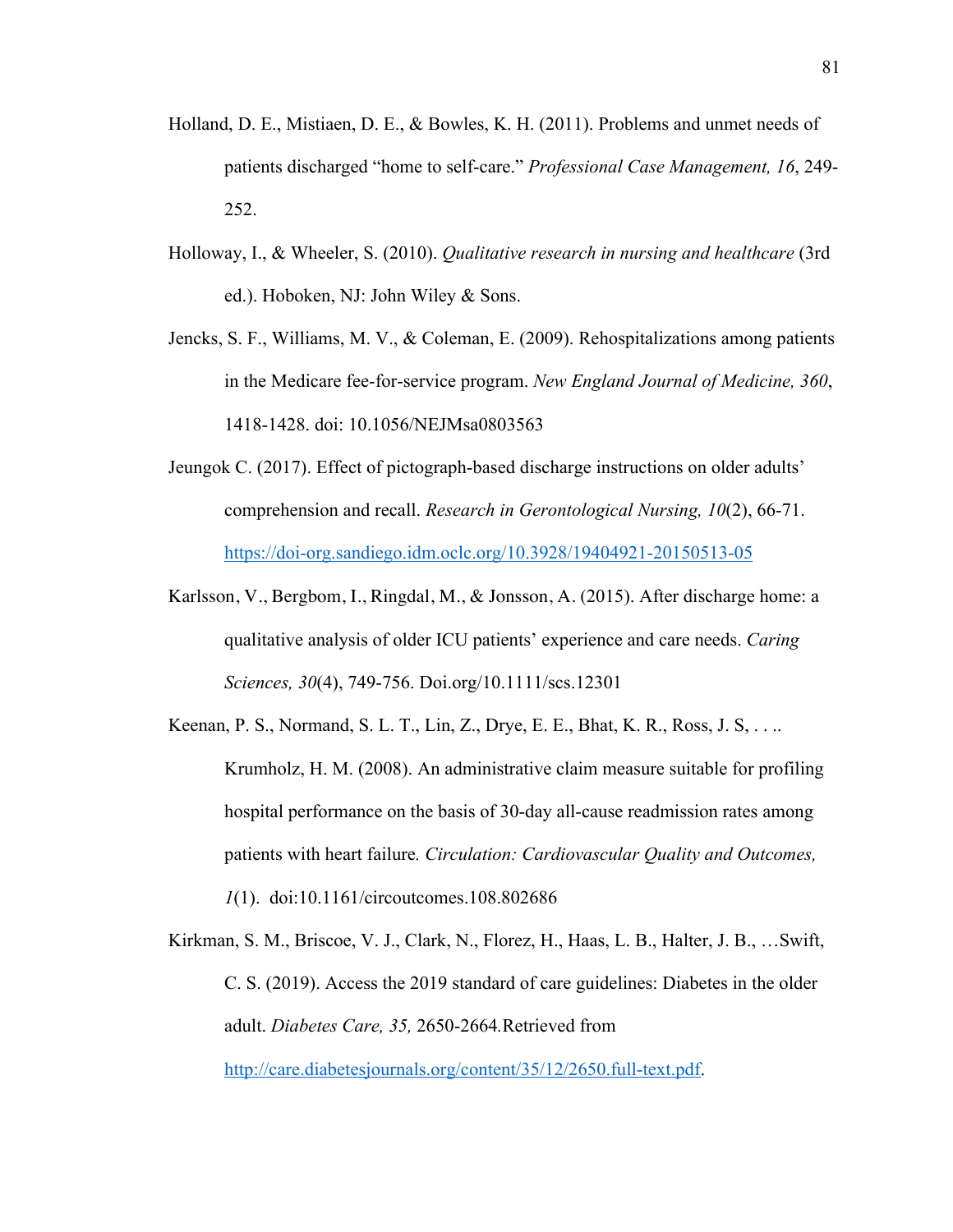- Kwok, T., Lee, J., Woo, J., Lee, D., & Griffith, S. (2008). A randomized controlled trial of a community nurse-supported hospital discharge programme in older patients with chronic heart failure. *Journal of Clinical Nursing*, *17*(1), 109-117. doi:10.1111/j.1365-2702.2007.01978.x
- Logan, H., Guo, Y., Dodd, V. J., Muller, K., & Riley, J., III. (2013). The burden of chronic diseases in a rural North Florida sample. *BMC Public Health, 13*, 906- 915. doi:10.1186/1471-2458-13-906
- Markham, A., & Buchanan, E. (2012). *Ethical decisions-making and internet research*. Retrieved from http://www.aoir.org/reports/ethics2.pdf
- McCann, T., & Clark, E. (2003). Grounded theory in nursing research: Part 2 -- critique. *Nurse Researcher*, *11*(2), 19-28.
- National Center for Health Statistics. (2014). *Publications and information products, health, United States, special feature on adults aged 55–64.* Retrieved from https://www.cdc.gov/nchs/data/hus/hus14.pdf
- National Center for Health Statistics. (2016). *National health interview survey.* Retrieved from http://www.cdc.gov/nchs/nhis/2018\_quest\_redesign.htm
- Naylor, M. D., Brooten, D., Campbell, R., Jacobsen, B. S., Mezey, M. D., Pauly, M. V., J. & Schwartz, S. (1999). Comprehensive discharge planning and home follow-up of hospitalized elders. A randomized clinical trial. *JAMA, 281*, 613-620. doi:10.1001/jama.281.7.613
- Naylor, M. D., Brooten, D., Campbell, R., Maislin, G., McCauley, K. M., & Schwartz, S. (2004). Transitional care of older adults hospitalized with heart failure: A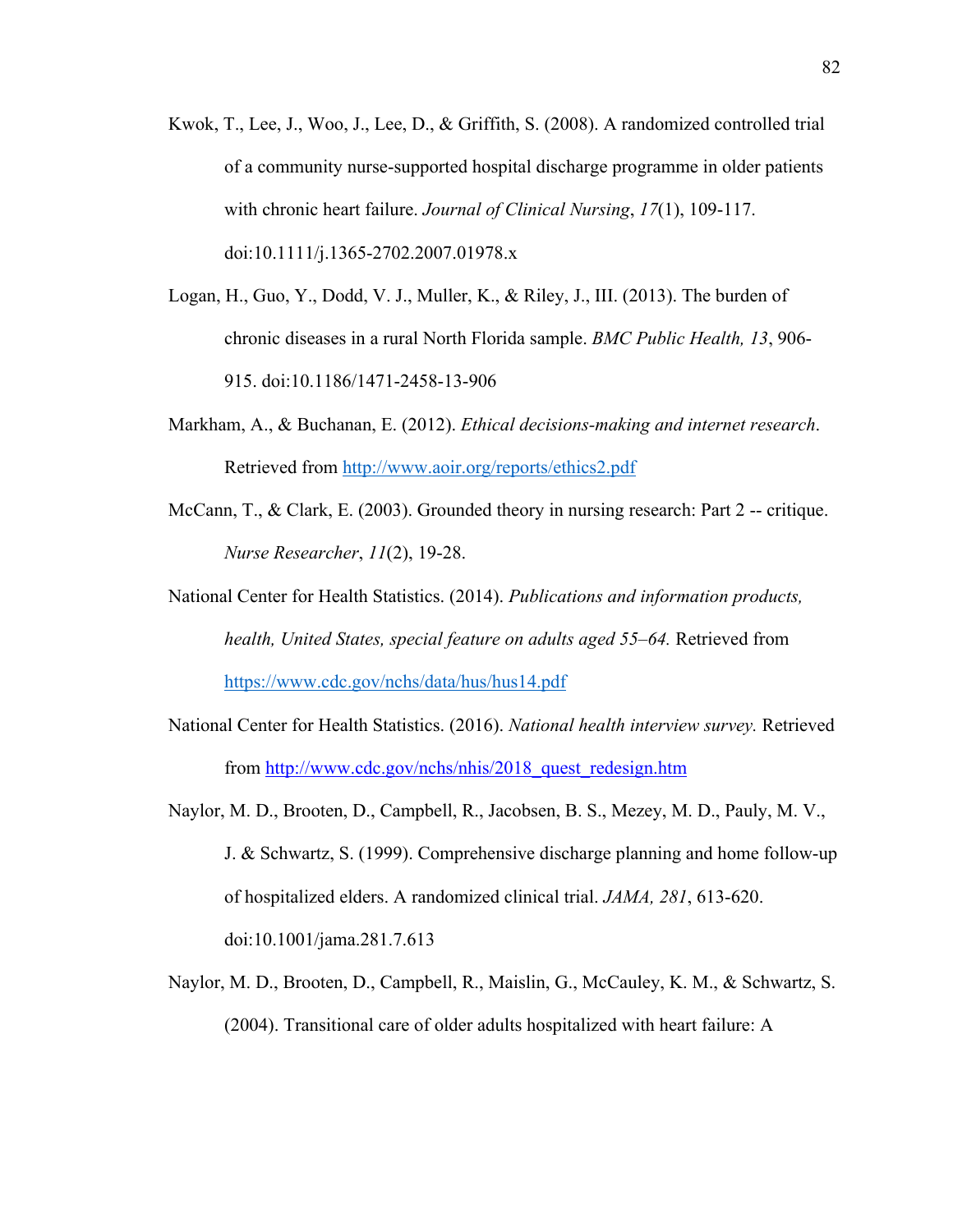randomized, controlled trial. *Journal of the American Geriatrics Society, 52*, 675- 684. doi: 10.1111/j.1532-5415.2004.52202.x

- Naylor, M., Kurtzman, E., & Pauly, M. (2009a). Managing the transition from the hospital. *Managed Care*, *23*(6), 27-30.
- Naylor, M., Kurtzman, E., & Pauly, M. (2009b). Transitions of elders between long-term care and hospitals. *Policy, Politics, & Nursing, 10*(3), 187-194.
- Neiterman, E., Wodchis, W., & Bourgeault, I. L. (2015). Experiences of older adults in transition from hospital to community. *Canadian Journal on Aging, 34*(1), 90-99. Doi.org/10.1017/S)714980814000518.
- Newman, B. (2007). Challenging convention: Symbolic interaction and grounded theory. *Collegian. 15*, 103-107.
- Office of Disease Prevention and Health Promotion. (2017). *Older adults*, Retrieved from https://www.healthypeople.gov/2020/topics-objectives/topic/older-adults
- Oliver, T. R., Lee, P. R., & Lipton, H. (2004). A political history of Medicare and prescription drug coverage. *Journal of the American Society on Aging*, *82*(2), 283- 354. doi: 10.1111/j.0887-378X.2004.00311.x
- Ormston, R., Spencer, L., Barnard, M., & Snape, D. (2013). The foundations of qualitative research. In J. Ritchie, J. Lewis, C. McNaughton-Nicholls, & R. Ormston (Eds.). *Qualitative research practice: A guide for social science students and researcher.* (pp. 1-25). Thousand Oaks, CA: Sage.
- Oxford Academy. (2015). Living well with chronic illness: A call for public health action. *Military Medicine, 180(5)*, 485-487, https://doi.org/10.7205/MILMED-D-15-00034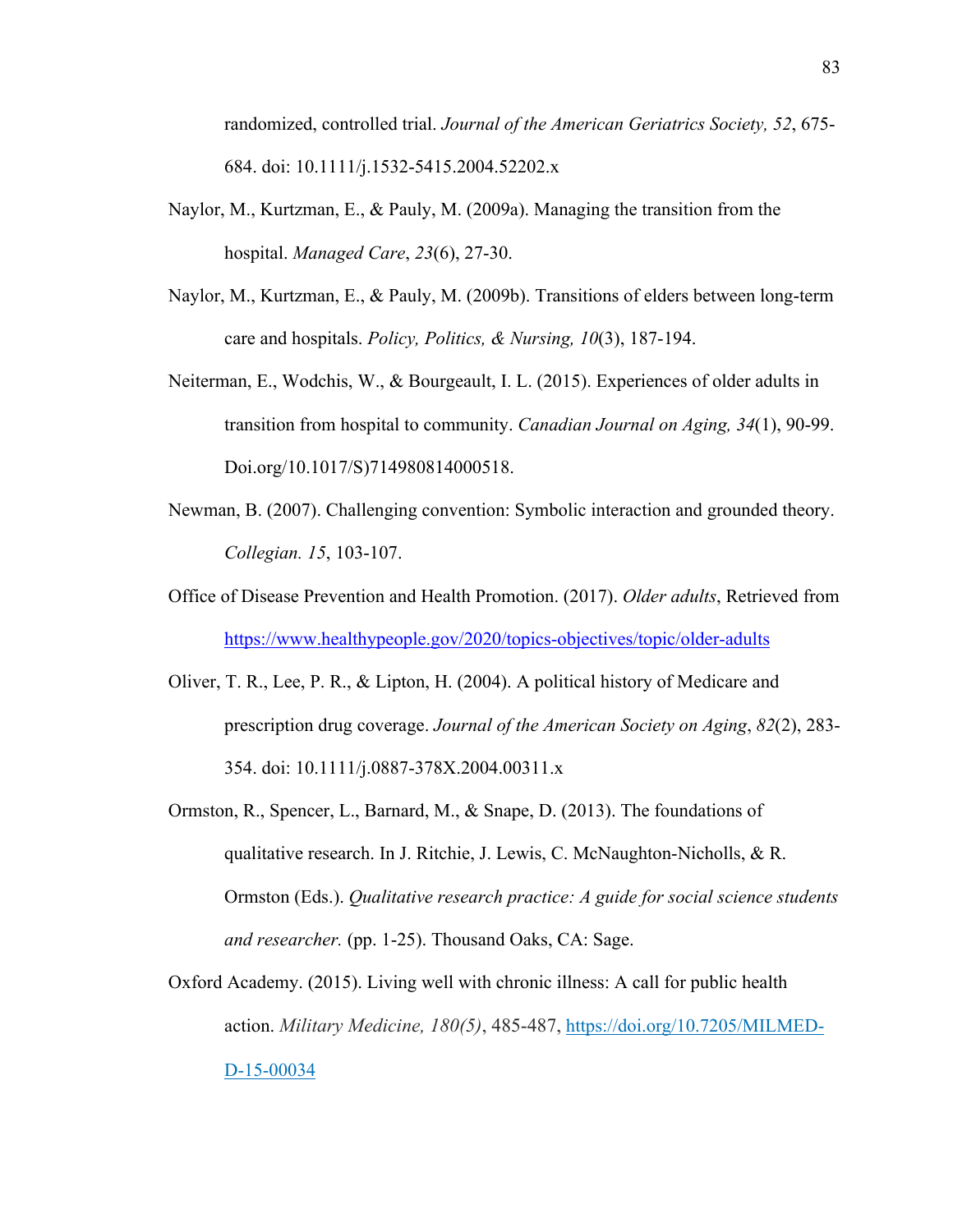- Patient Protection and Affordable Care Act. 42 U.S.C. § 18001 et seq. (2010). Retrieved from http:// https://www.gpo.gov/fdsys/pkg/PLAW-111publ148/pdf/PLAW-111publ148.pdf
- Peter, D., Robinson, P., Jordan, M., Lawrence, S., Casey, K., & Salas-Lopez, D. (2015). Reducing readmissions using teach-back. *Journal of Nursing Administration, 45*(1), 35–42. doi.org/10.1097/NNA.0000000000000155
- Phatak, A., Prusi, R., Ward, B., Hansen, L. O., Williams, M. V., Vetter, E., Chapman, N., Postelnick, M. (2016). Impact of pharmacist involvement in the transitional care of high-risk patients through medication reconciliation, medication education, and post discharge call-backs (IPITCH Study). *Journal Hospital Medicine, 11*(1), 39- 44.
- Robert Wood Johnson Foundation. (2013). *The revolving door: A report on U.S. hospital readmissions.* Retrieved from

http://www.rwjf.org/content/dam/farm/reports/reports/2013/rwjf404178

- Saldana, J. (2016). The coding manual for qualitative researcher. (3rd ed.). Thousand Oaks, CA: Sage.
- Shinkman, R. (2014, April 20). Readmissions lead to \$41.3B in additional hospital costs. Retrieved from www.fiercehealthcare.com/finance/readmissions-lead-to-41-3badditional-hospital-costs
- Taule, T., Strand, Skouen, L. I., and Raheim, J. S., & Målfrid Råheim, P. (2015). Striving for a life worth living: Stroke survivors' experiences of home rehabilitation. *Caring Sciences*, *29*, 651-661. doi: 10.1111/scs.12193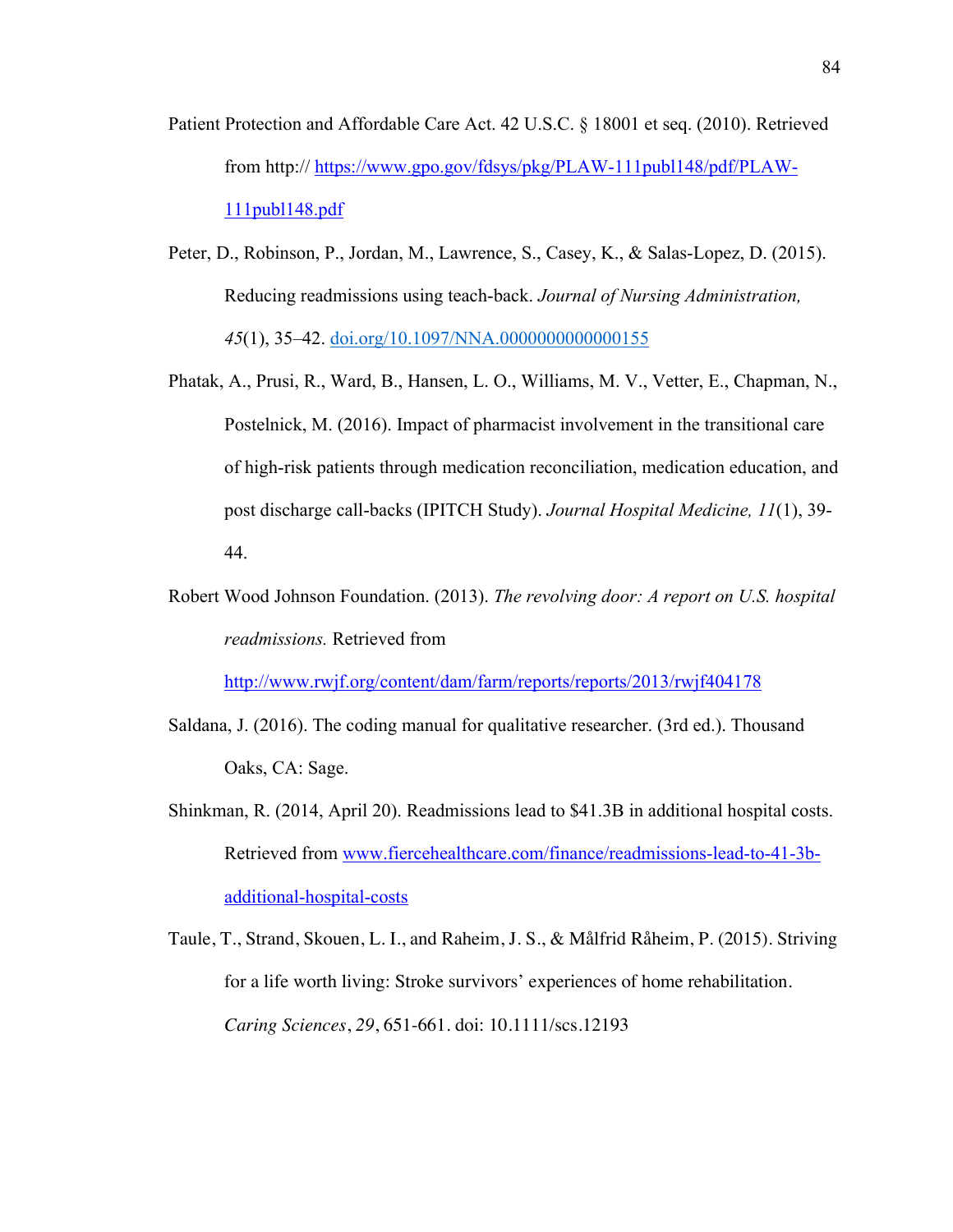Tavares, M. M, Gomes, A. M. T, Barbosa, D. J., Cruz da Rocha, J. C., Rocha Bernardes, M. M. R. & Thiengo, P. C. S. D. (2018). Spirituality and religiosity in the daily routine of hospital nursing*. Journal of Nursing UFPE / Revista de Enfermagem UFPE, 12*(4), 1097-1102. https://doi-org.sandiego.idm.oclc.org/10.5205/1981- 8963-v12i4a235018p1097-1102-2018

The Joint Commission. (2012). *Transitions of care: The need for a more effective approach to continuing patient care*. Retrieved from https://www.jointcommission.org/assets/1/18/Hot\_Topics\_Transitions\_of\_Care.p df

The Joint Commission. (2018). *About the joint commission*. Retrieved from https://www.jointcommission.org/about\_us/about\_the\_joint\_commission\_main.as px

The Joint Commission. (2019). *National patient safety goals effective january 2019*. Retrieved from

https://www.jointcommission.org/assets/1/6/NPSG\_Chapter\_HAP\_Jan2019.pdf

The Joint Commission Center for of Transforming care. (2018). *Hand-off communications targeted solutions tool.* Retrieved from https://www.centerfortransforminghealthcare.org/tst\_hoc.aspx

Urquhart, C., & Walter, F. (2006). Grounded theory method: The researcher as a blank slate and other myths. *International Conference on Information System 2006 Proceedings*, *31*. Retrieved from

http://aisel.aisnet.org/cgi/viewcontent.cgi?article=1152&context=icis2006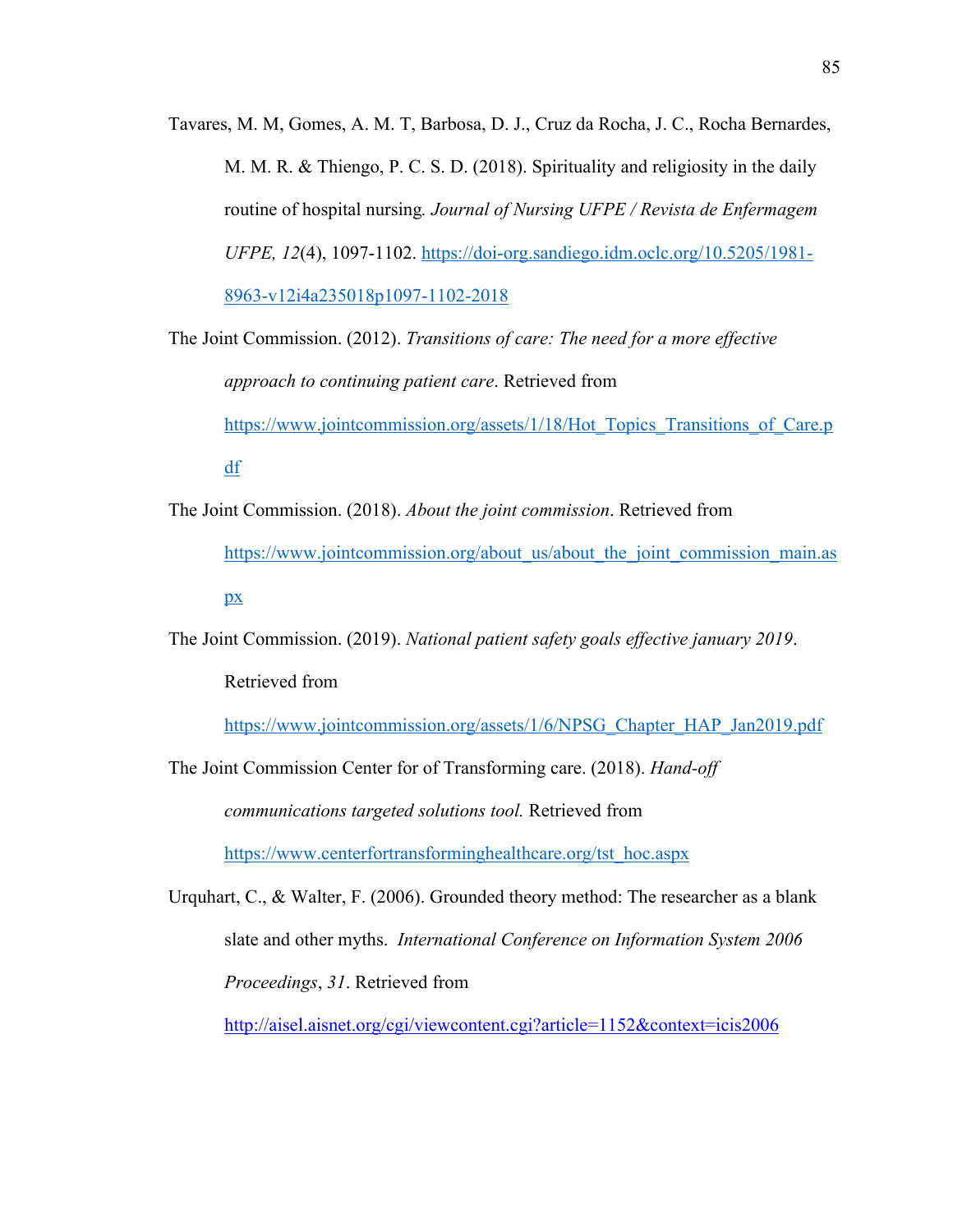- U. S. Census Bureau. (2011). *The older population: 2010. 2010 Census brief.* Retrieved from https://www.census.gov/prod/cen2010/briefs/c2010br-09.pdf
- U. S. Census Bureau. (2014). *The baby boom cohort in the United States: 2010 to 2060*. Retrieved from https://www.census.gov/prod/2014pubs/p25-1141.pdf
- U. S. Census Bureau. (2016). *QuickFacts United States*. Retrieved from http://www.census.gov/quickfacts/table
- U. S. Department of Health and Human Services. (2010). *Multiple chronic conditions: A strategic framework. Optimum health and quality of life for individuals with multiple chronic conditions.* Retrieved from

https://www.hhs.gov/ash/initiatives/mcc/mcc\_framework.pdf

- U. S. Department of Health and Human Services & U. S. Department of Justice. (2016). *The Affordable Care Act and fighting fraud.* Retrieved from https://www.stopmedicarefraud.gov/aboutfraud/aca-fraud/index.html
- U. S. Food and Drug Administration. (2014). *Clinical trials and human subject protection*. Retrieved from

http://www.fda.gov/scienceresearch/specialtopics/runningclinicaltrials/default.ht m

- Werner, C. (2011). *The older population: 2010. 2010 census briefs*. Retrieved from https://www.census.gov/prod/cen2010/briefs/c2010br-09.pdf
- Wetz, F. J., Charmaz, K., McMullen, L. M., Josselson, R., Anderson, R., & McSpadden, E. (2011). *Five ways of doing qualitative analysis: Phenomenological psychology, grounded theory, discourse analysis, narrative research, and intuitive inquiry*. New York, NY: Guilford Press.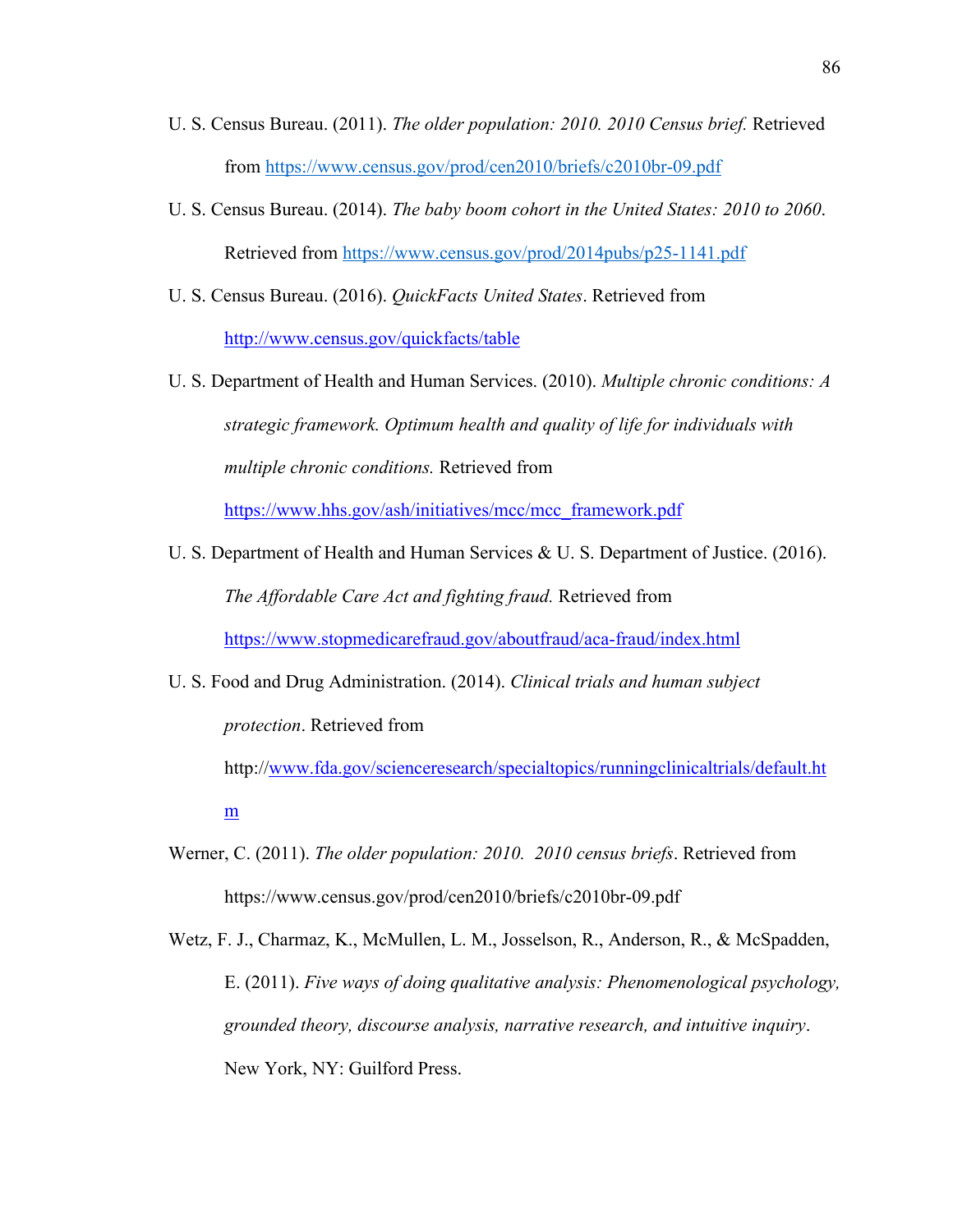Wilson, K. (2018). Mobile cell phone technology puts the future of health care in our hands. *CMAJ: Canadian Medical Association Journal, 190*, E378-E379. doi.org/10.1503/cmaj.180269

Zhang, D. J., Gurvich, I., Van Mieghem, J. A., Park, E., Young, R. S., & Williams, M. V. (2014). Hospital readmissions reduction programs: An economic and operational analysis. *Management Science, 62*(11), 3085-3391.

doi.org/10.1287/mnsc.2015.2280

## Appendix A

# Interviewing questions reframed

Patient in the dyad will be asked these questions in separate interviews. Initial questions will include:

1. At what point during your hospital stay did you feel you were being prepared to go home (be discharged)? **how did you know you were going home?**

2. During the discharge process, what went well? Is there anything you can think of that did not go well? **Did you experience any problems planning to leave the hospital?**

- **3. What did the nurse tell you to do at? Is a nurse coming to your home?**
- **4. Now that you are home, how is everything going?**
- 5. **Any new or changed medications? Did your diet change? Any problems?** How are you handling these things: this question will be patient specific based on the discharge instructions received [i.e.: wound, catheter, etc.])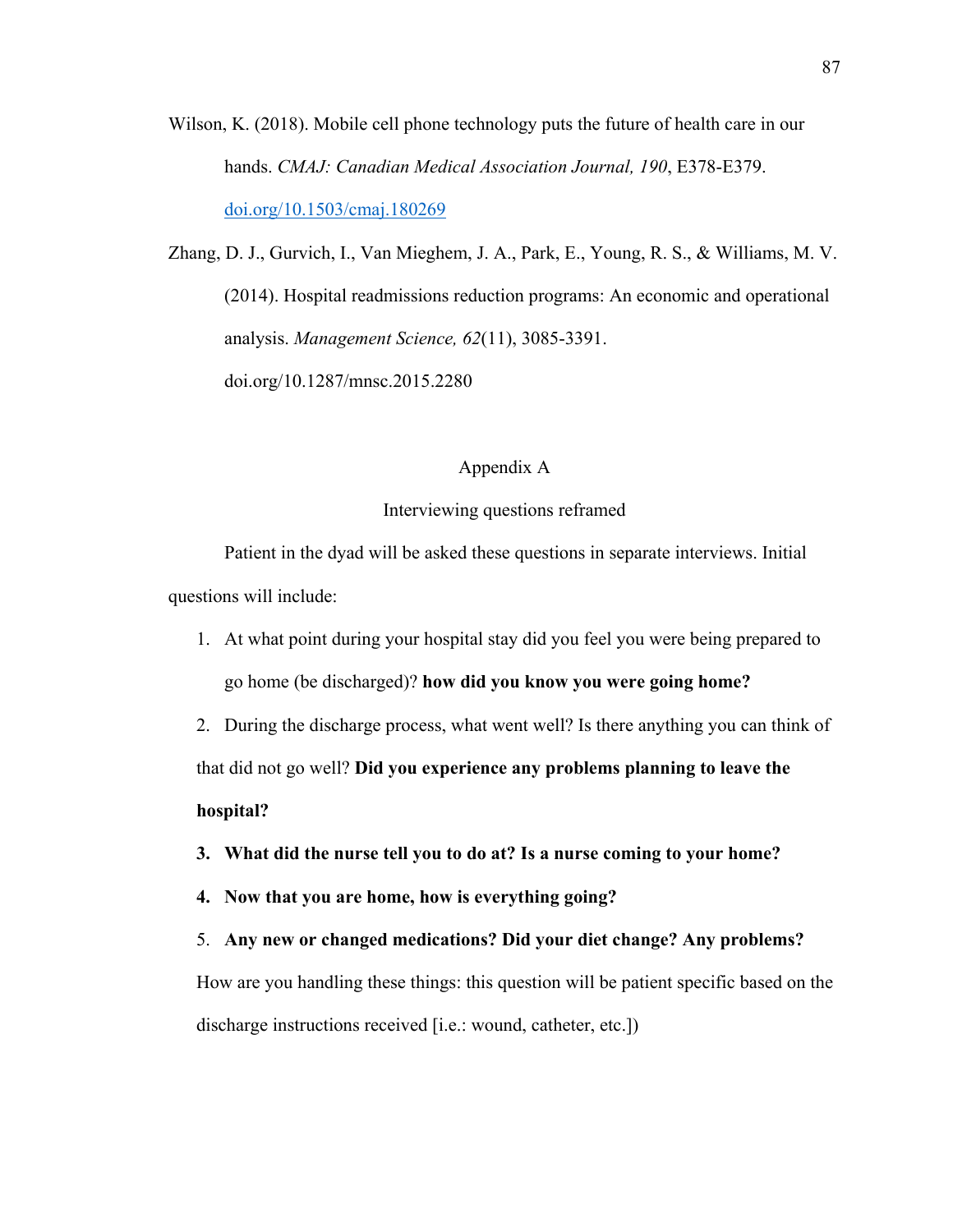6. **Have you read the discharge instructions since arriving home? May I take a look at the discharge instructions.** If so, how have the discharge instructions been helpful?

- 7. **Now that you are home, have the discharge instructions been helpful, anything you disagree with or will do differently?** What have you done differently and why? (Patient and Caregiver)
- 8. The hospital discharge instructions indicate you should follow up with the doctor. Have you scheduled an appointment yet? (confirmed the appointment was made**) Do you have any concerns** with transportation, financial issues, or other concerns/issues you would like to share that have not been brought up today?
- 9. **Did you see your** medical record while in the hospital?

10. May I take a picture where you stored your discharge instructions that you were given in the hospital and any that you have been given since you came home? **The investigator elected not to take a picture since confidentiality could not be assured.** 

To end the interview, summary questions will be asked to allow the participants to reflect or elaborate on previous information discussed (Charmaz, 2014). These questions will include:

- 4. Is there anything else you can think of that will help me understand how you used or didn't use the discharge instructions?
- 5. Is there anything else you would like to share?
- 6. Do you have any questions you would like to ask me?

Informational interviews seek to obtain the following information: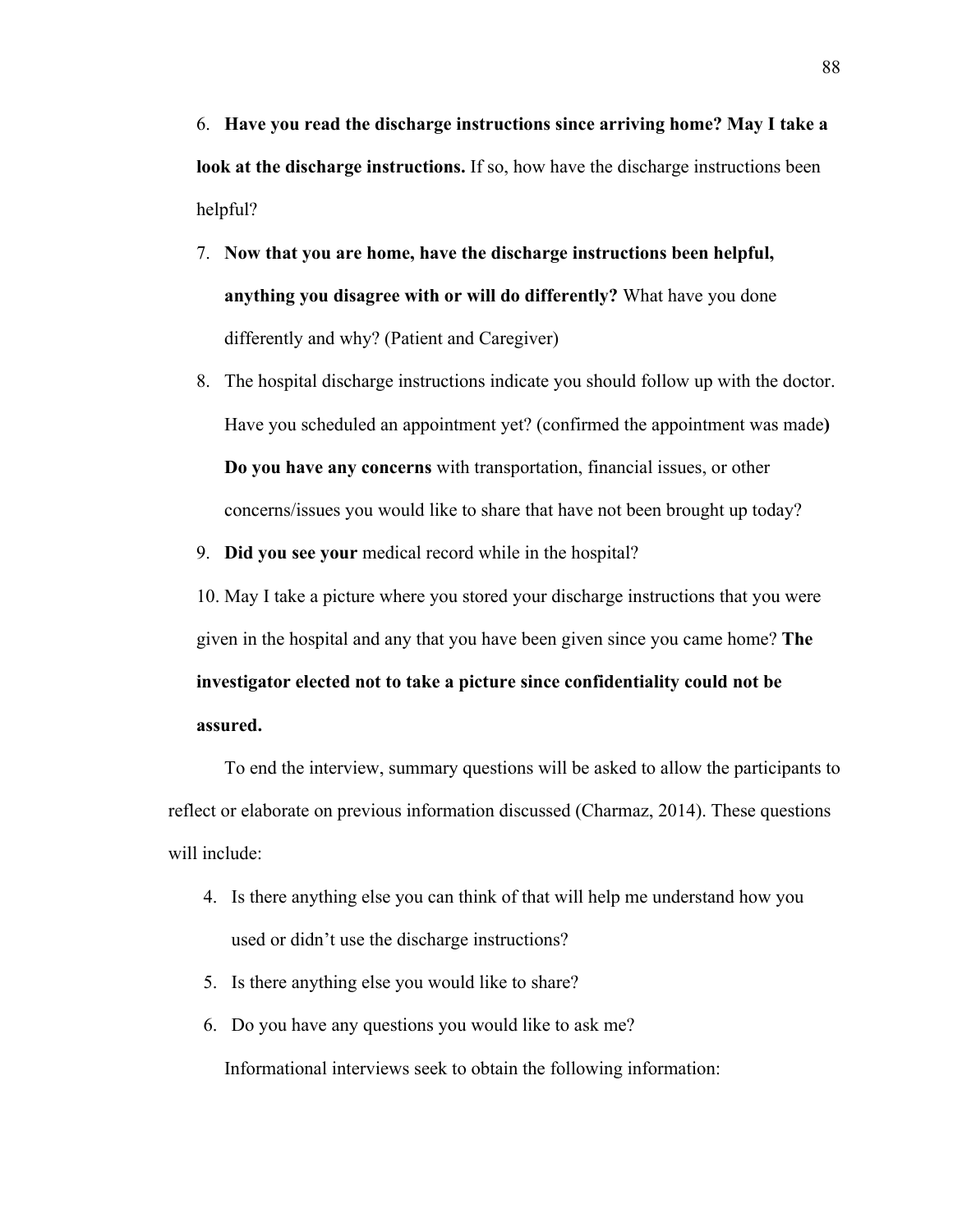- 1. Participants characteristics such as race, ethnicity, gender, age, education, profession, occupation, income level, and marital status were collected.
- 2. Hospital discharge date.
- 3. The process by which both participants in the dyad obtained the discharge instructions.
- 4. Roles of health professionals who were involved with providing discharge instructions, such as nurse, pharmacist, physician, discharge planner, and others, if known. No names or personal identifying information about health care professionals were collected.
- 5. Whether the patient or caregiver had reviewed the electronic medical record while hospitalized.
- 6. **General questions such as how things are going now that you are home instead of:** Perceived barriers and facilitators to implementation of discharge instructions.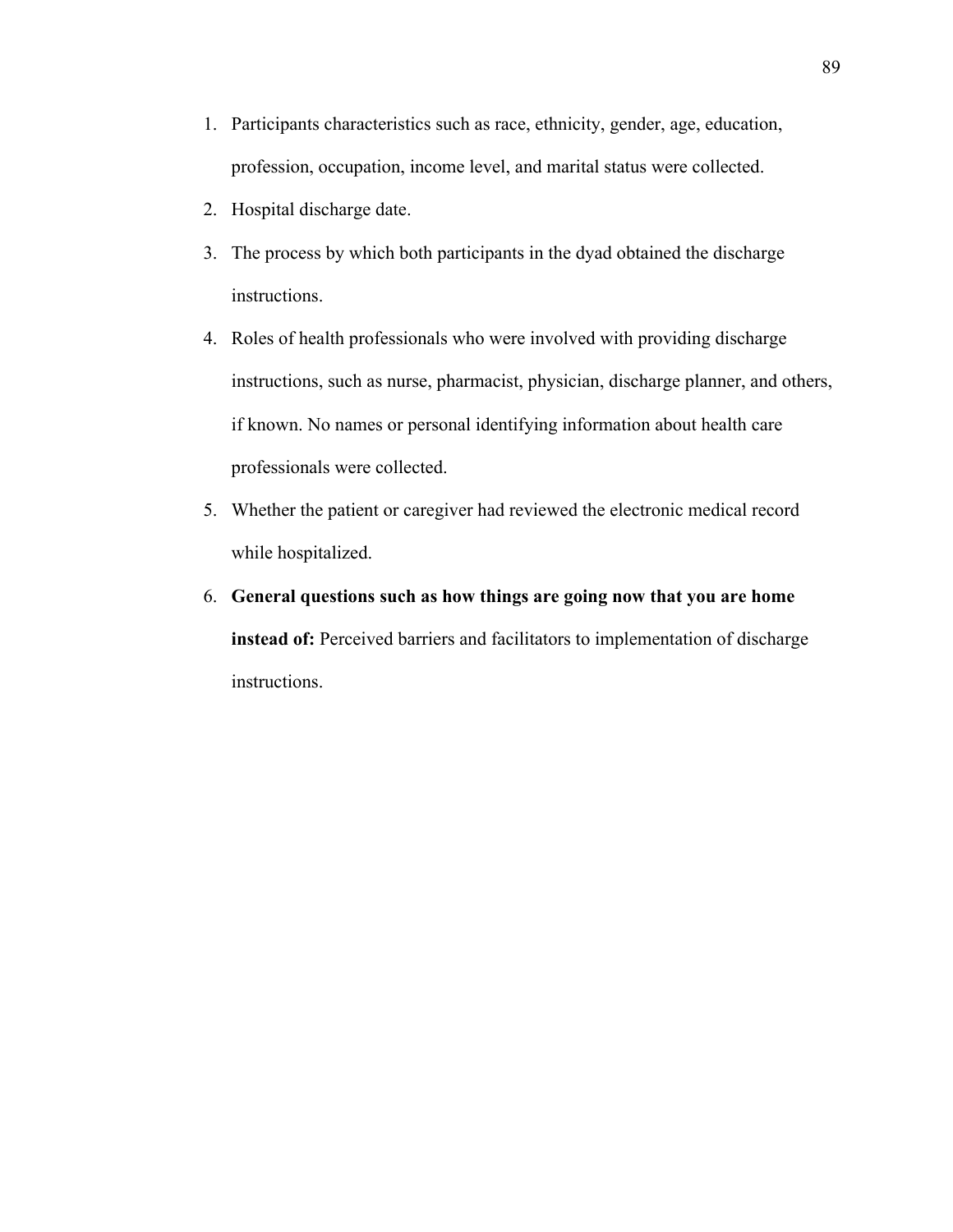# Appendix B

## Memo writing

Field notes

Filipino family-extended 3 generation

While sitting outside the home I watched people coming and going from the home.

The home seems very strange-she informed me she takes in homeless people.

She went around introducing me the anyone that came into the dining room/kitchen.

She was very friendly, very talkative

People continued to walk through the house back and forth either to exit the home or to go in the back of the house. One man, skinny, pale, (she told me he has cancer) would come into the area, stand around and then leave. Then he would return, stand around, pouring himself some juice and then leave. The participants would look toward him with her peripheral vision while continuing her conversation. She talks a lot about her life volunteering with gleam. I had to keep my back against the wall, there were strange people coming and going. She described herself as the matriarch of the house. People coming around shows her respect. Her son has passed, and her daughter-in-law lives with her… like a daughter. The DTI shows her a lot of love. The DIL is tearful sharing how much she missed the patient while she was in the hospital.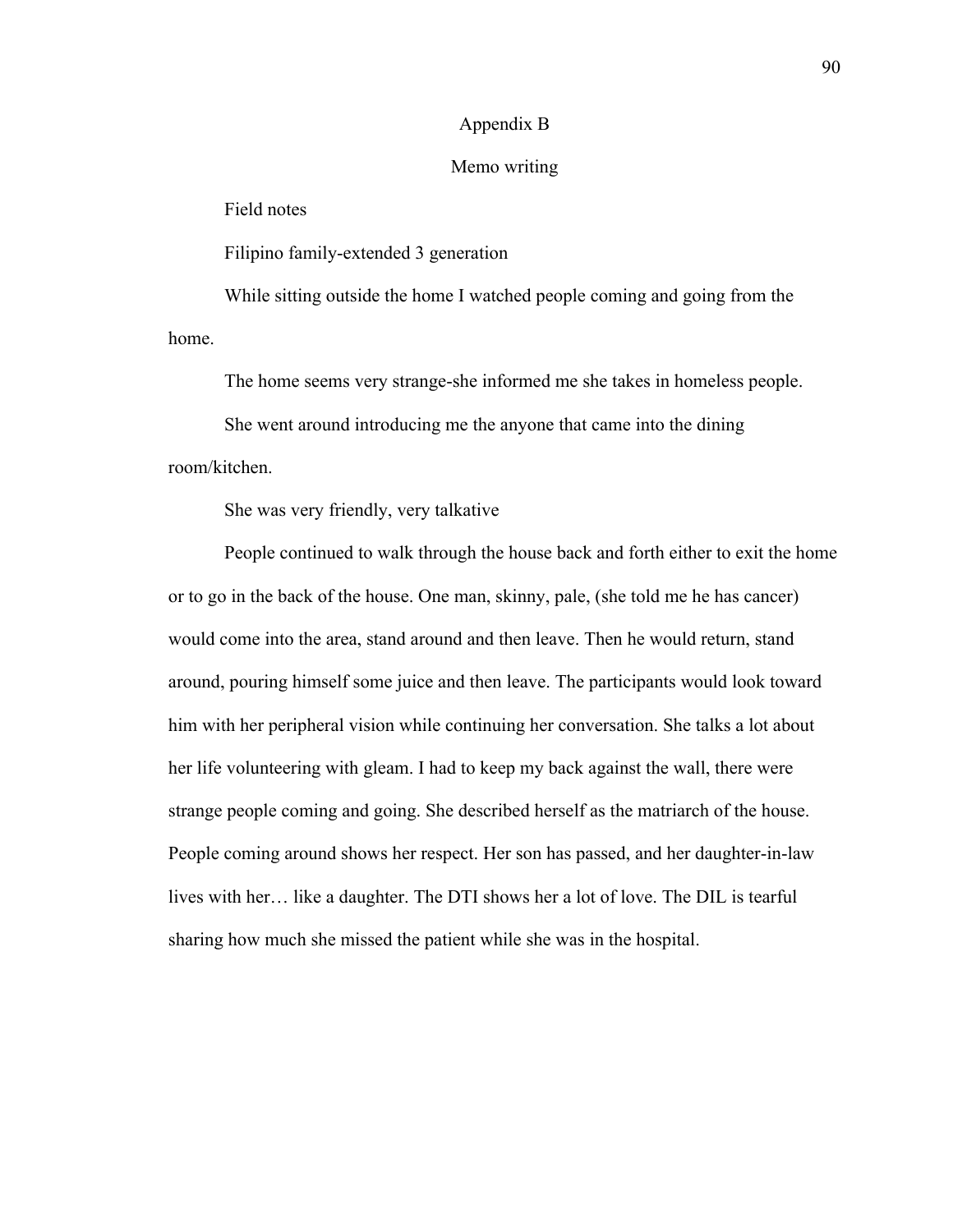She has fed the homeless for 25 years. The house, except for the front room, was filled with many donations. The dining room was filled with bread donation. She had many cacti and plants. Her life revolves around feeding the poor/homeless.

She is so happy to be home. She gave me a tour of her garage filled with all kinds of items. Even the back yard was filled with donated items. Her front yard is well manicured, another hobby that she enjoys. You can tell her she has lived in the home for years. She is ready to cook a pot of stew tonight to feed the homeless tomorrow.

After redirecting to share her hospital experience and returning home always directed her back to her life before the hospitalization.

She is ready to move on with her life...